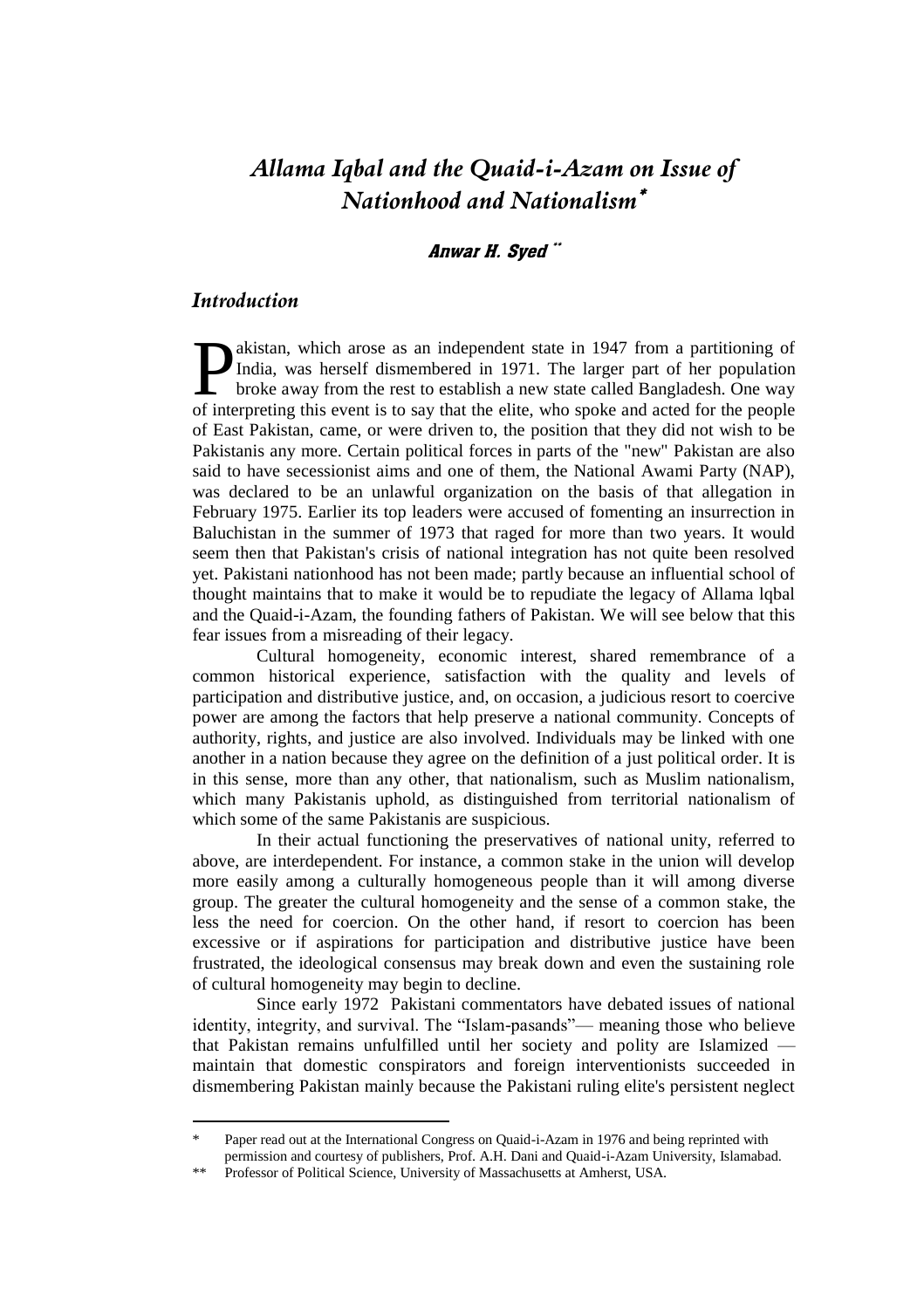of the ideology of Muslim nationalism — in whose name Pakistan was demanded and attained --- had disrupted the nation's sense of solidarity and cohesion. In this train of reasoning Muslim nationalism means that the common faith in Islam (rather than regional, ethnic, or cultural affiliations) suffices as a basis of political group-making, and that the group is to organize itself and function as an Islamic polity. When a Muslim community is free to choose, because it is politically independent, and does not choose to conduct its affairs according to the law of Islam, its behaviour amounts to nothing less than "a form of national apostasy."<sup>1</sup> It is asserted also that the obligation to establish an Islamic state in Pakistan is in the nature of a social contract. The founding fathers, Allama lqbal and the Quaid-i-Azam, understood and projected Muslim nationalism in the above terms and envisaged that Pakistan would be an Islamic state. The generality of Indian Muslims struggled for Pakistan in the same expectation. They were "inspired by the ideology of Islam and the country was carved into existence solely to demonstrate the efficacy of the Islamic way of life."<sup>2</sup>

This is a familiar argument. After the emergence of Pakistan *Maulana*  Maududi, one of the more eminent scholars of Islam in our time and, until recently, head of the Jamat-e-Islami, other *ulema*, the lay *"Islam-pasands*," including numerous Muslim League politicians, often asserted that none other than the original community-making impulse—that is, Muslim nationalism—would preserve independent Pakistan. They warned that a Pakistani nationhood or nationalism, embracing both Muslim and non-Muslim citizens, would ruin and disintegrate the state. In his well known work, *Islamic Law and Constitution,* the *Maulana* claimed that Muslims in pre-independence India had opposed a joint electorate with Hindus because they rejected the notion of territorial nationalism. They believed instead in a concept of ideological nationalism that transcended geographical, ethnic, and linguistic attachment. The establishment of Pakistan had in no way altered their way of thinking: they still opposed territorial nationalism, knowing that it would lead to the construction of a secular state, which they did not desire. For if that had been their goal, "what was the harm in a united India? What was the need of offering a heavy price of life and property for the establishment of a separate state?"<sup>3</sup>

*Maulana* Maududi and his associates make a valid, albeit insufficient, argument when they say that Pakistan was undone in *1971* because Islam had not been implemented. They do not take account of the possibility, perhaps the likelihood, that in the foreseeable future Islam's operationalization in Pakistan and elsewhere will continue to be partial. This is a predicament Islam shares with other *comprehensive* ideologies. Nor is this a new problem. Ever since the beginning of Umayyad rule in A.D. 661, Muslim politicians have been unwilling to subordinate their own pursuit of power to the restraints of Islamic law even though they were often willing to enforce that law in non-political spheres. Muslim nationalism, as a group-making principle in politics, has not functioned since the end of Umayyad rule, for since then the *ummah* has been politically fragmented instead of being united in a single polity as, according to Muslim nationalism, it should be. The chasm between Islamic law and actual Muslim political behaviour was so great that the medieval Muslim jurist had to go outside the Islamic framework to look for principles that might help him deal with the twin problems of political legitimacy

<sup>1</sup> Abulala Maududi, *Islamic Law and Constitution* (translated and edited by Khurshid Ahmad), Lahore: Islamic Publications, 1960,pp.5-6.

<sup>2</sup>  *Ibid.,* p.11.

<sup>3</sup> *Ibid.,* pp.331-332.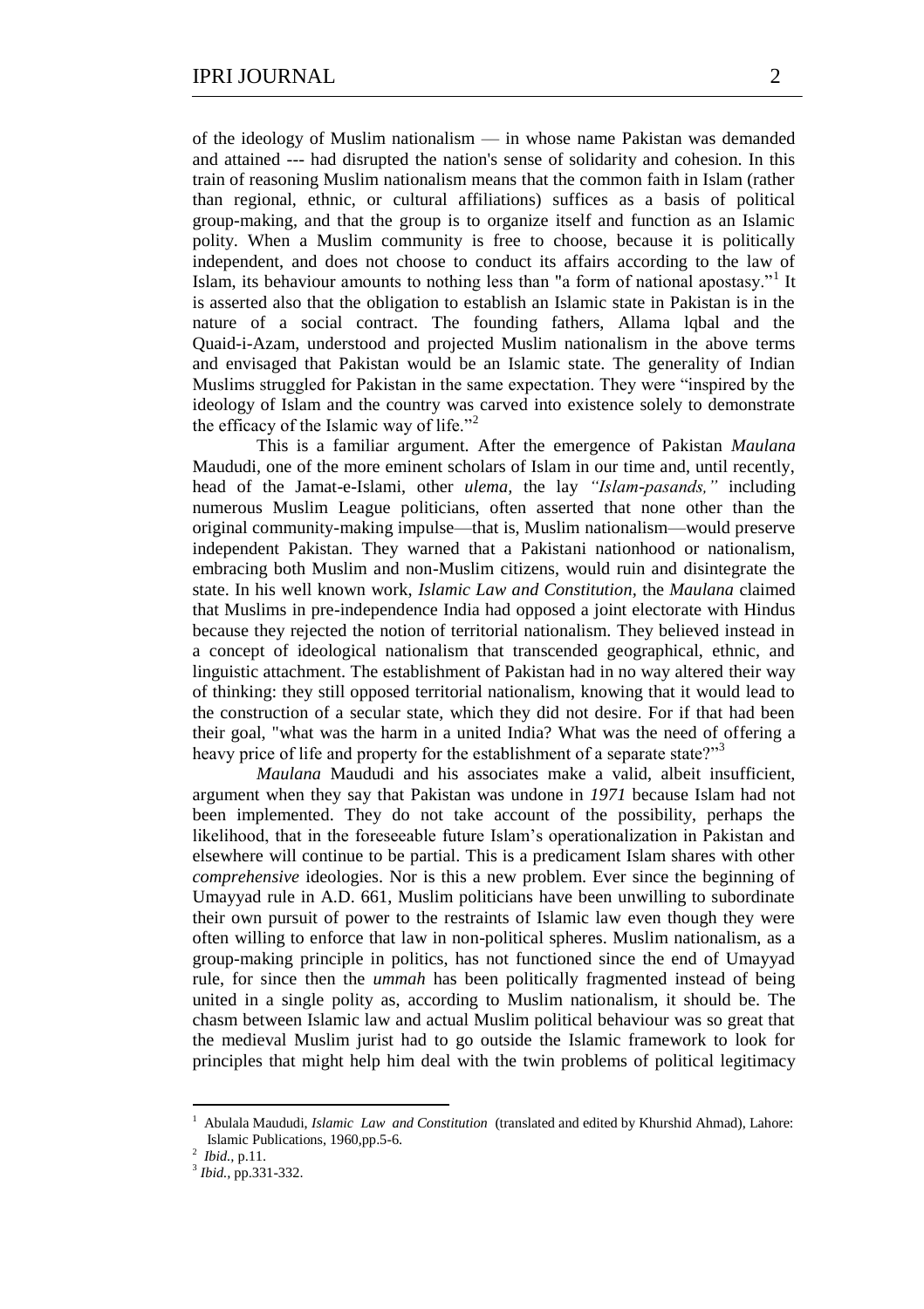and the multiplicity of political authority. Al-Mawardi *(974-1058),* Al- Ghazali (1058-1111), and Ibn Jama'a (1241-1333), among others, invoked the logic of necessity and a theory of the primacy of power to legitimize the empirical reality.<sup>4</sup>

The position that if Pakistan does not become an Islamic state, Pakistan is not worth having, has obvious disintegrative implications. Since there is no assurance that in any foreseeable future Pakistan will become an Islamic state to the satisfaction of the *ulema,* this verdict subverts the Pakistani people's patriotism and their sense of solidarity with one another. It distracts them from introducing into their value consensus ingredients that would meet, the needs of their particular situation. For while Muslim, they do have some other qualifications and characteristics also. It should be clear that if common attachment to a model of the good society, such as Islam, was the main community-making force, and if subsequently this model could not be implemented enough so that revived faith in it would act as a community-preserving agent, other preservatives must be activated to its assistance.

The historicity of the alleged social contract needs to be examined. It is true many Muslim League party workers and organizers of processions, demonstrations, and mass meetings during the Pakistan movement, made catching and rhyming slogans which seem to suggest that Pakistan would be an Islamic state. The position of Iqbal and Jinnah was much more complex as the following analysis of their writings and statements will show. But it should be recalled that *Maulana*  Maududi himself did not, at the time, believe that the Muslim League and its leaders sought an Islamic state. He maintained that they were issuing a nationalistic call to unite Indian Muslims to protect their cultural personality and material interests. They wanted to free the Muslim majority areas from the dominance of the overall Hindu majority in the country. Pakistan, he thought, would be a non-religious nation-state like Iran or Turkey.<sup>5</sup>

<sup>4</sup> Al-Mawardi, a judge in Baghdad who also undertook diplomatic missions for the Caliph (Al Kaim) insisted that there could legitimately be only one Muslim polity presided over by one *imam* (caliph). But he urged that the *amirs* and *sultans,* who had seized power and become independent rulers in their respective territories, should be considered legitimate if they recognized the caliph as a symbol of unity and the supremacy of the *shari'a,* and undertook to govern according to its norms. Then he advised the caliph to legitimize them, even if they did not govern according to the *shari'a,* and hoped that, some day they would be persuaded to submit to its authority. Al-Mawardi justified his doctrinal revisionism on the ground that "necessity dispenses with stipulations which are impossible to fulfil," and that the "fear of injury to public interests justifies a relaxation of conditions." Al-Ghazali, a professor at Nizam al- Mulk's *madrasa* in Baghdad, carried forward the same reasoning when he wrote: "Government in these days is the sole consequence of military power, and whosoever he may be to whom possessor of military power gives his allegiance, that person is the Caliph." Ibn Jama'a, Judge and professor, also endorsed the role of military power as, the sole legitimizer of political authority. See Hamilton A. R. Gibb, *Studies on the Civilization of Islam* (edited by S. J. Shaw and W. R. Polk), Boston: Beacon, *1962,(*chapters *8* and *9);* Gustave E. von Grunebaum, *Medieval Islam,*  Chicago: University of Chicago Press, *1954, pp. 156-57;* Sir Thomas W. Arnold, *The Caliphate,*  Oxford: Clarendon, 1924, and Erwin 1. J. Rosenthal, *Political Thought in Medieval Islam,* Cambridge: The University *Press,* pp 42-45.

<sup>5</sup> For a documentation of Maududi's interpretations of the intentions of Jinnah and his associates, as outlined above, see Mumtaz Ali Asi *Maulana Maududi aur Jamat-e-lslami: Ek Jaeza* (Mualana Maududi and the Jamat'e Islami: A Survey), Lahore: Maktaba-e-Jadid, 1964, pp. 27-60. This volume contains extended excerpts (extended enough so that a charge of tearing statements out of context would not seem to hold) from Maududi's articles and commentaries originally published in his journal, *Tarjuman-al-Quran,* and later collected in a 3-volume book, entitled *Musalman aur Maujuda Siyasi Kashmakash* (Muslims and Present Political Struggle).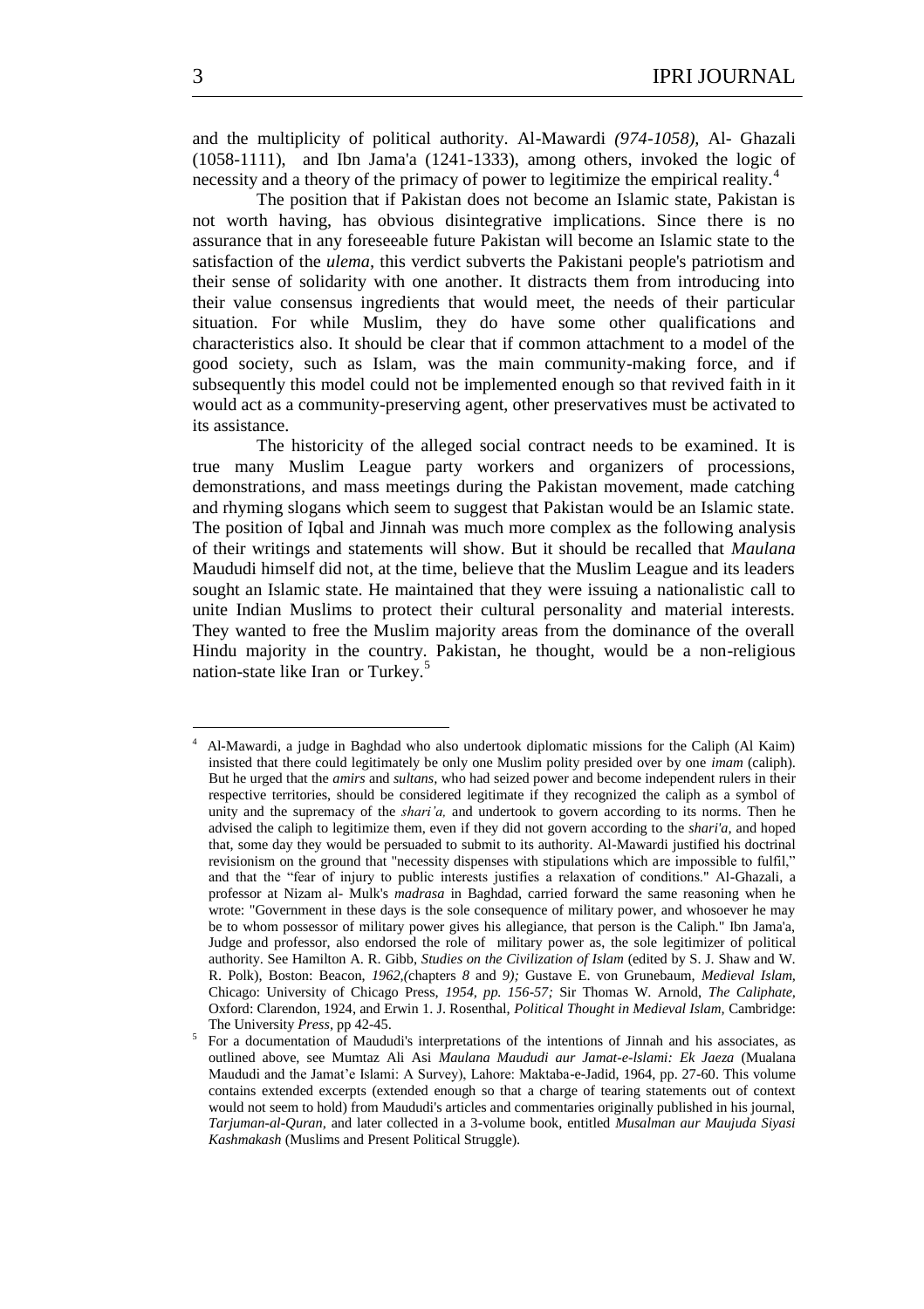It is a mistake not to distinguish between the forces that bring a national community into being and those which preserve it. The two may have much in common, but they are not identical. The Indian Muslims' identification with values and symbols provided by their common faith in Islam, and their regard of an Islam-related culture, sufficed to initiate the Pakistani union, but we know that these identifications did not suffice to preserve it. Additional values and symbols, even if unrelated to Islam, were needed to make up a national personality with which the regions might be able to identify. In other words, a Pakistani nationalism was, and is, needed to assemble a more viable cluster of preservative assets. I suggest that the ideological requirements of Pakistani national integrity are not met unless the concept of Muslim nationhood is integrated with that of Pakistani nationhood. Both Iqbal and Jinnah knew that an independent Muslim state would need more than a common faith in Islam to preserve itself. They were not opposed to the development of a Pakistani nationalism and they did not believe that Pakistan would be worth having only if it were Islamic in a pre-established measure. First and foremost, they wanted as many Indian Muslims, to be politically independent and free to determine their destiny undaunted and unhindered by a hostile and overbearing non-Muslim presence. They believed that an independent Muslim community must necessarily be Islamic to some degree. A half-loaf, they thought, was better than none.

## *Allama 1qbal*

<u>.</u>

Mohammad Iqbal *(1877-1938),* the "poet-philosopher of Pakistan," began urging and explicating the idea of a separate Muslim nationhood in India long before Jinnah came to embrace it. In fact, during the 1920's and early 1930's, the two men stood on opposite sides of the political aisle, lqbal being secretary of the Shafi group in the Muslim League which had separated from the Jinnah group. They differed with regard to outlook, goals, and strategy. Later, Jinnah adopting Iqbal's ideological exposition of Muslim nationalism, provided the negotiating skill, leadership, and mass mobilization which carried this nationalism to fulfillment. lqbal and Jinnah are thus the founding fathers of Pakistan, and it is appropriate that we present the ideas of both men on Muslim nationalism and the role they envisaged for Islam in the state they demanded. The study of lqbal should be especially rewarding. As a philosopher, he formulated ideals; as a politician and as a man of affairs, he applied them to concrete situations and, in the process, gave us an indication of the ideal's potential as an operating principle.<sup>6</sup>

As a young man, Iqbal was an Indian patriot as was Jinnah. He advocated Hindu Muslim unity and thought in terms of a united India. His *Bang-e-Dara,*  which also includes his early poems, opens with an eloquent tribute to the beauty and grandeur of the Himalayas, "the great wall protecting the State of India." Several other poems reject the Brahmin's and the Mullah's narrow-mindedness, condemn communal strife, and plead for communal harmony and unity. Some poems—for instance, "Tarana-e-Hindi" (The Song of India), "Hindustani Bachon ka Qawmi Geet" (The National Song of Indian Children), and "Naya Shiwala" (The New Temple)—might even be interpreted to show him as an Indian nationalist. But these poems belong to a period when 1qbal was still in his twenties. By 1909, when

<sup>6</sup> A select bibliography including lqbal's own works, and books and articles others have written about him, may be seen in Hafeez Malik, ed., *lqbal: Poet-Philosopher of Pakistan,* New York: Columbia, 1971, pp. 416-429. The lqbal Academy in Karachi/Lahore *and Bazm-e-Iqbal* in Lahore respectively publish *The Iqbal Review and Iqbal.* See also Lini S. May, *Iqbal: His Life and Times,* Lahore: Ashraf, 1974, even though it devotes much more space to his "times" than to his life and work.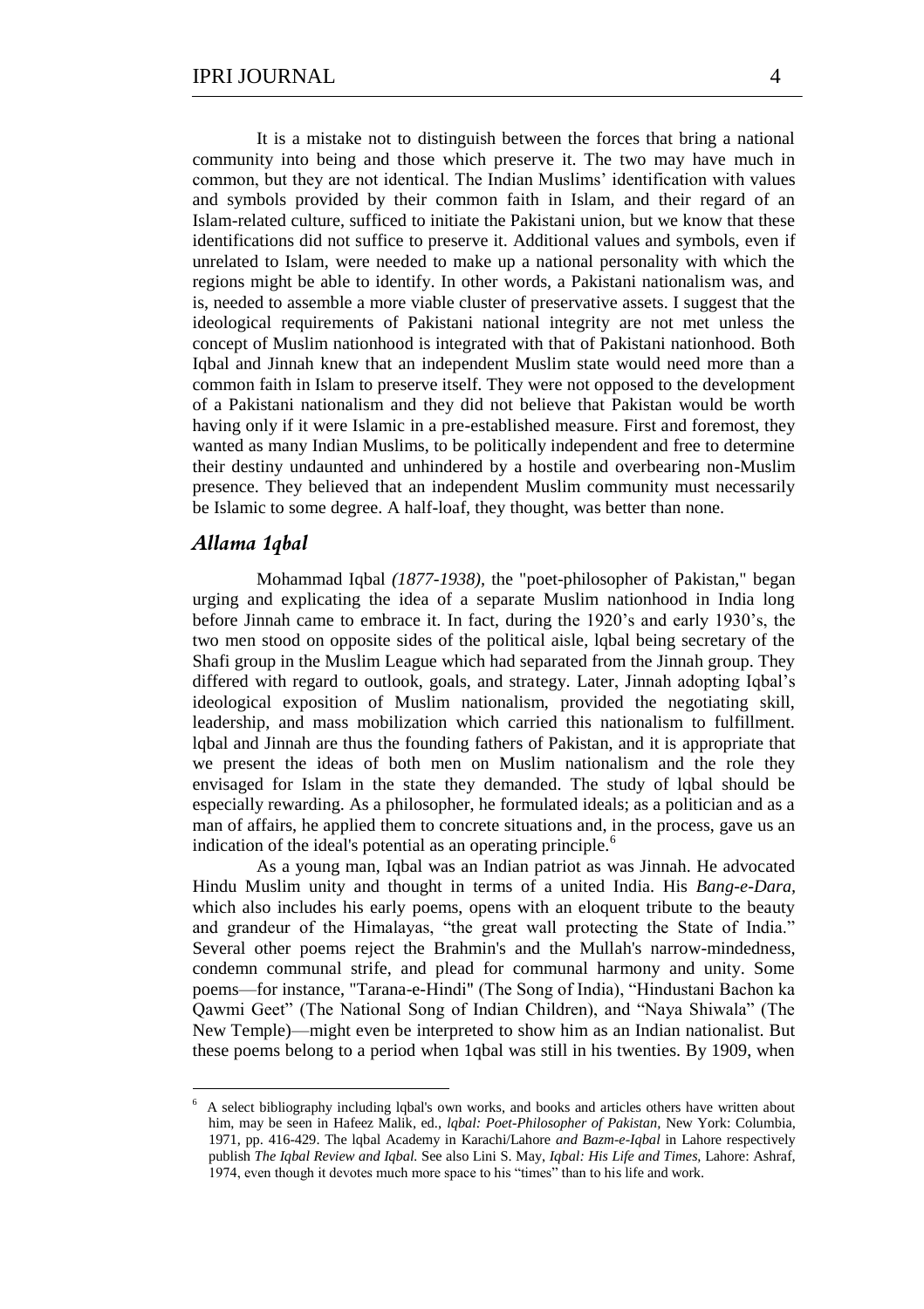he was 32, he had already begun to think that "the preservation of their separate national entities is desirable for both the Hindus and Muslims." Considering the prevailing conditions and the way the two communities were going, he concluded that, despite its "poetic appeal," the goal of a common Indian nationhood would be impossible to achieve.<sup>7</sup>

At first glance, it may seem that Iqbal's position on Muslim nationalism is the same as that of Maududi. But, despite similarities, there are significant differences between the two as we will see below. Maududi is a fine scholar of traditional Islamic learning. lqbal is much more complex. He is a profound student of Muslim theology, law, history, and philosophy; he is at home with Western law, philosophy, and literature. He is a philosopher himself, but he is also a creative artist, practicing lawyer, and politician.<sup>8</sup> He is capable of high idealism, but he is no stranger to empiricism or pragmatism. First, consider his idealism:

> The expression, "Indian Muhammedan," however convenient it may be, is a contradiction in terms, since Islam in its essence is above all conditions of time and space. Nationality with us is a pure idea, it has no geographical basis. But in as much as the average man demands a material centre of nationality, the Muslim looks for it in holy town of Mecca, so that the basis of Muslim nationality combines the real and the ideal, the concrete and the abstract.<sup>9</sup>

Or this statement of a purely ideological nationalism:

It is not the unity of language or country or the identity of economic interests that constitutes the basic principles of our nationality. It is because we all believe in a certain view of the universe… that we are members of the society founded by the Prophet of Islam. Islam abhors all material limitations, and bases its nationality on a purely abstract idea objectified in a potentially expansive group of concrete personalities. It is not dependent for its life principle on the character and genius of a particular people. In its essence, it is non-temporal, non-spatial. $^{10}$ 

Or, while referring to the Western imperial powers' exploitation of the Third World, Italy's suppression of Ethiopia, and the civil war in Spain, this assertion of the brotherhood of man:

> Remember, man can be maintained on this earth only by honouring mankind…national unity too is not a very durable force. Only one unity is dependable and that unity is the brotherhood of man, which is above race, nationality, colour or language … So long as men do not demonstrate by their actions that they believe that the whole world is the family of God, so long as distinctions of race, colour and geographical nationalities

<sup>&</sup>lt;sup>7</sup> Cited in Riffat Hassan, "The Development of Political Philosophy," in Hafeez Malik, op.cit., p. 148.

<sup>8</sup> For details of Iqbal's political career and his differences with Jinnah, see Hafeez Malik's own essay, ―The Man of Thought and the Man of Action,‖ in *ibid., Chapter 4.*

<sup>9</sup> S.A. Vahid, *Thoughts and Reflections of Iqbal*, Lahore: Ashraf, 1964, p.51.

<sup>10</sup> *Ibid.,* p.376.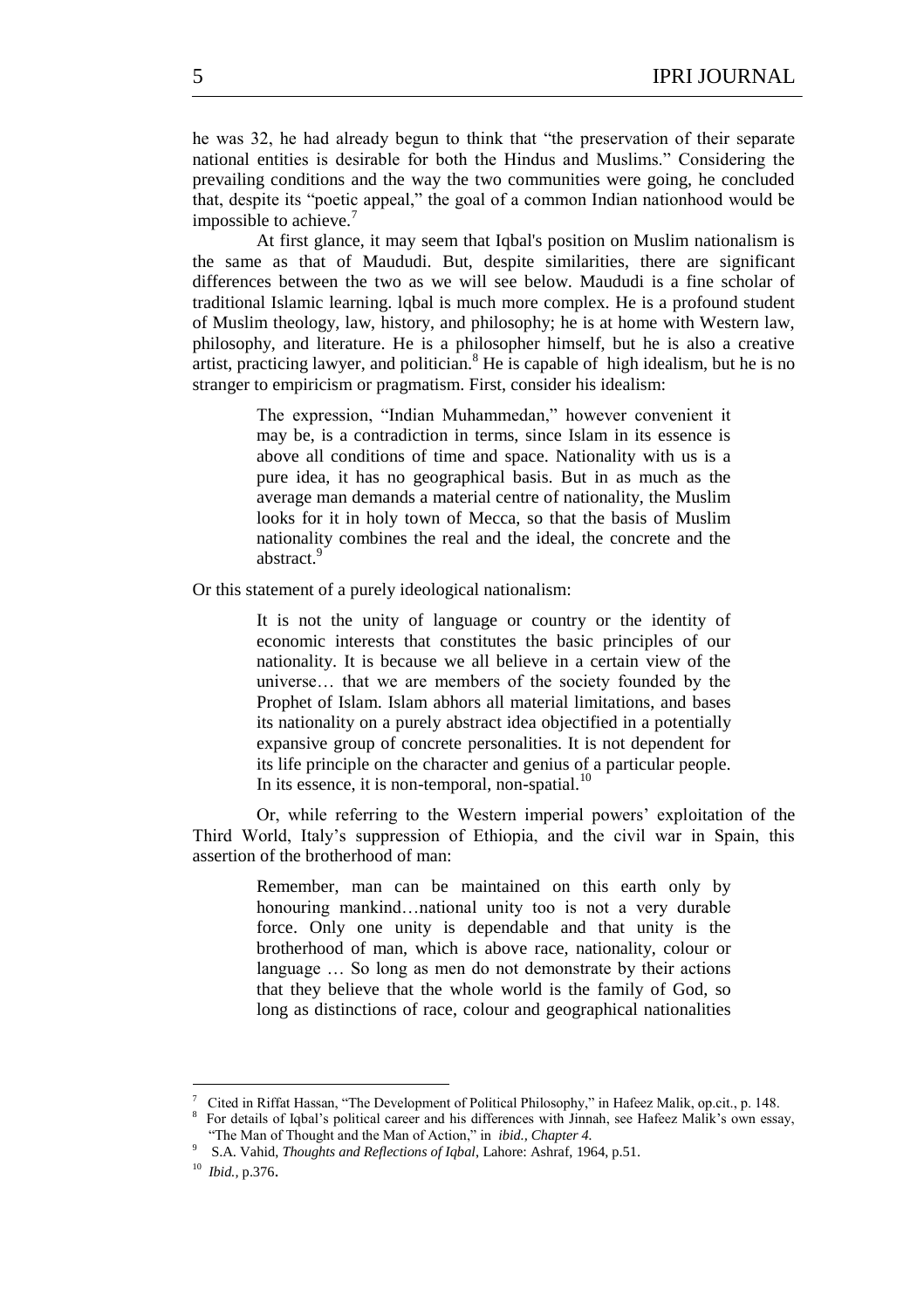are not wiped out completely….the beautiful ideals of liberty, equality and fraternity will never materialize.<sup>11</sup>

But Iqbal could also be pragmatic. He could see, and respond to, the changing capabilities, needs, and aspirations of the Muslim world. He did not divide the Muslim community between the righteous and the sinful, the learned and the unlettered, as Maududi did. He was deeply attached to this community even in its "corrupt" state and wished to advance its moral and material well-being.

Iqbal's concern with the unity and solidarity of the *ummah* and his rejection of the ethnic, linguistic, and territorial criteria for political group-making, are interspersed in his poetical works. Brief references to these matters will also be found in his major philosophical work, *The Reconstruction of Religious Thought in Islam,<sup>12</sup>* and his presidential address to the All India Muslim Conference on March 21, 1932 in Lahore. But for a sustained discussion one should turn to his presidential address to the 1930 annual Muslim League session in Allahabad, his rejoinder to Jawaharlal Nehru who had published some criticism of his stand regarding the Ahmadis, and his rejoinder to *Maulana* Hussain Ahmad Madani in March 1938.<sup>13</sup> It cannot be over-emphasized that, in these addresses and rejoinders, argument issues from his anxiety over the destiny of Indian Muslims. His observations on nationalism are often preceded and followed by a discussion of how best the Muslim personality in India may be preserved. In espousing Muslim nationalism he wants to dissuade the Indian Muslims merging themselves in a Hindu-dominated Indian nationalism. Mis-understanding and distortion will result from ignoring this contextual relationship.

Iqbal's presidential address to the Allahabad meeting of the Muslim League is important not only because it was on this occasion that he demanded the establishment of an autonomous Muslim state in northwestern India, the territorial dimensions of which, as he spelled them out, are virtually the same as those of today's Pakistan. He was addressing a group of politicians, not academicians and philosophers. Despite the disclaimer—"I lead no party; I follow no leader"<sup>14</sup>—he himself was both a philosopher and a man of politics. He was to speak to them of Islamic ideals, but he was to do so with reference to the facts of Indian political life with which they must deal. On another similar occasion—The All India Muslim Conference in March 1932—he would speak to the difficulty inherent in such a role. But it is apparent that the same outlook informed his Allahabad address:

> To reveal an ideal freed from its temporal limitations is one function; to show the way how ideals can be transformed into living actualities is quite another. If a man is temperamentally fit for the former function his task is comparatively easy, for it involves a clean jump over temporal limitations which waylay the practical politician at every step. *The man who has got the courage to migrate from the former to the latter function has*

New Year Day Message broadcast by All India Radio on January 1, 1938; text in "Shamloo," *Speeches and Statements of Iqbal*, Lahore: Al-Manar Academy, 1948, p.222.

<sup>&</sup>lt;sup>12</sup> Lahore: Ashraf, 1962 (reprint)

<sup>&</sup>lt;sup>13</sup> The texts of "Presidential Address Delivered at the Annaul Session of the All-India Muslim League at Allahabad on 29<sup>th</sup> December, 1930" (hereafter referred to as "The Allahabad Address"), "Reply to Questions Raised by Pandit J.L. Nehru" (hereafter referred to as "A Rejoinder to Nehru"), and ―Statement on Islam and Nationalism in Reply to a Statement of Maulana Husain Ahmad (Madani) published in Ehsan on 9<sup>th</sup> March, 1938" (hereafter referred to as "A Rejoinder to Madani "will be found in "Shamloo," *Speeches and Statements of Iqbal*, pp. 3-36, 111-114, and 223-239 respectively.

<sup>&</sup>lt;sup>14</sup> Shamloo, op.cit. p.3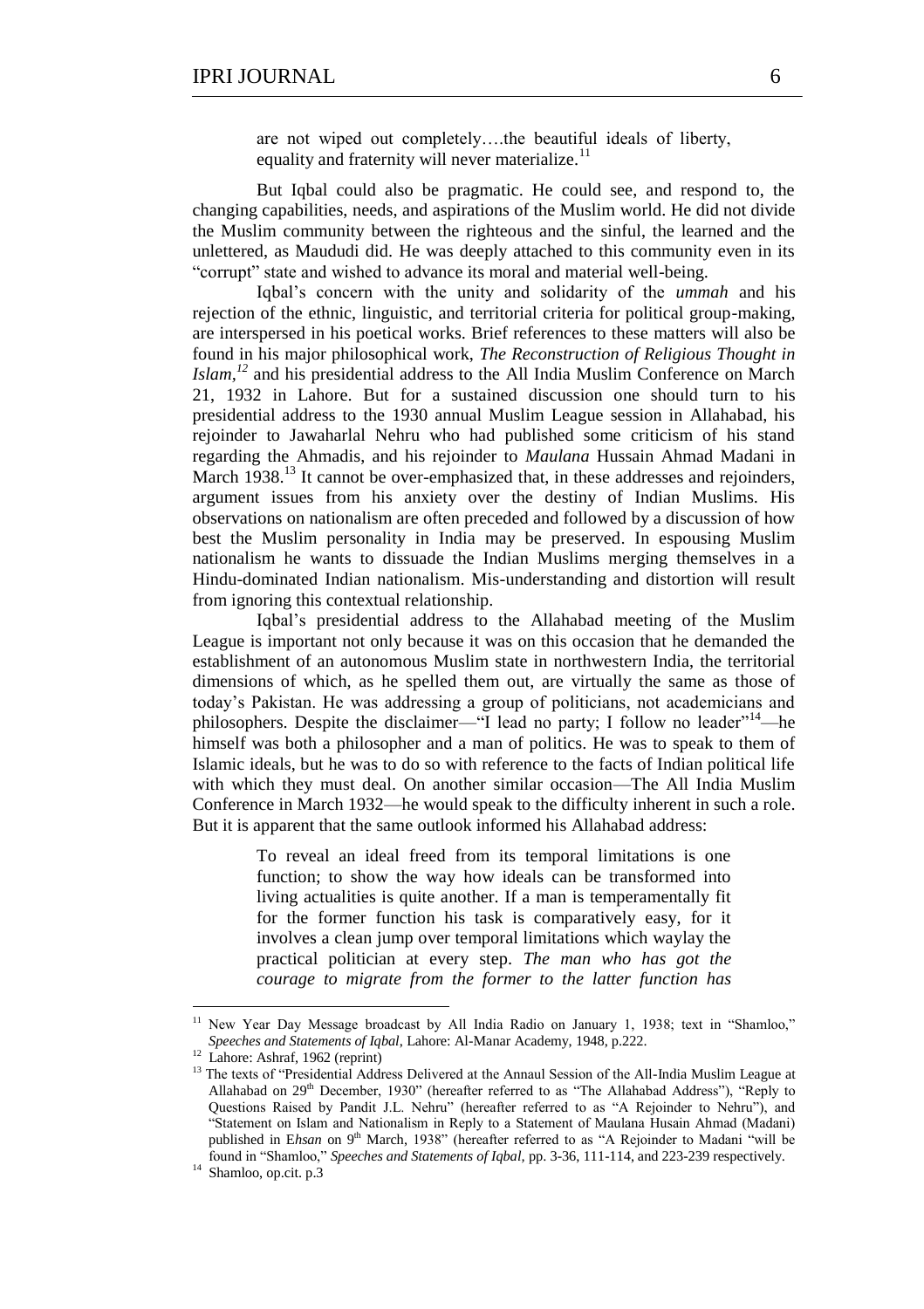*constantly to take stock of, and often yield to, the force of those very limitations which he has been in the habit of ignoring.* Such a man has the misfortune of living in the midst of perpetual mental conflict and can be easily accused of self-contradiction. However, I gladly accept the difficult position in which you have placed me...<sup>15</sup> (Italics mine)

The empirical reality may itself be amenable to change. But if it is not, or if men must act before it changes, the ideal will have to bear a measure of modification. Alternatively, the idealist, while maintaining the ideal in its original pure form on the drawing board, will have to be content with its partial implementation on the ground.

At the level of general theory, Iqbal's position is essentially the same as that of other Muslim jurists and scholars. Islam is a polity and a society in addition to being an ethical ideal. It cannot be preserved as an ethical ideal unless it is maintained as a polity. The believers in Islam thus constitute a community not only for establishing worship but for organizing politics. The *ummah,* for which he uses the Persian equivalent "millat," is your "nation" if you are a Muslim. Iqbal thought of nationalism as a form of idolatry. Muslims could not then adopt as a community-making principle something that Islam meant to demolish. For them the entire earth was home.

Iqbal sees Islam and nationalism as rival principles for organizing the ultimate political group. Nationalism brings people together, but it also divides them and keeps them divided, for its criteria for solidarity among men—race, language, territory—cannot readily be met, by the outsider. One cannot change the place of one's birth and upbringing or the colour of one's skin and eyes at will. In its divisive aspect, nationalism generates pride in one's own group and low regard for other. It legitimizes one group's imperialistic control and exploitation of another. In its identification with secularism, it makes religion a private affair, consigning it to the individual's relationship with God. Thus, it authorizes rulers of majorities, kings, dictators to usurp religion's regulatory jurisdiction in social interaction. It makes coercive power the ultimate author and arbiter of morals. A Muslim community's acceptance of such nationalism entails a subversion of Islam.

While Islam also sees mankind as consisting of two groups—the Muslim and the non-Muslim—it does invite the non-Muslim to enter its fold. At least potentially, it is then a uniting, rather than a divisive, principle. Its ultimate aim is to bring all men into society that transcends ethnic, linguistic, and territorial distinctions. This remains the goal no matter how many centuries it may take to be realized.<sup>16</sup>

 15  *Ibid.,*p.37.

<sup>&</sup>lt;sup>16</sup> A Rejoinder to Madani, *Ibid.*, pp. 236-237. lqbal's argument here will not satisfy the non-Muslim. As a British reviewer of his *Asrar-e-Khudi* (Secrets of the Self) complained, in actual application his universalism will become particularistic and exclusive, for only the Muslims are admitted into the family of God. "The rest of the world is either to be absorbed or excluded," Iqbal's answer to this criticism may be noted. He reiterates that "all men, and not Muslims alone, are meant for the Kingdom of God on earth," provided they give up their "idols of race or nationality" and treat one another as persons. But he also admits the philosopher's difficulty:

The humanitarian ideal is always universal in poetry and philosophy, but if you make it an effective ideal and work it out in actual life you must start, not with poets and philosophers, but with a society exclusive in the sense of having a creed and well-defined outline, but ever enlarging its limits by example and persuasion. Such a society according to my belief is Islam. This society has so far proved itself a more successful opponent of the race-idea which is probably the hardest barrier in the way of the humanitarian ideal. Wahid, *Thoughts and Reflections of Iqbal*, pp. 98-99.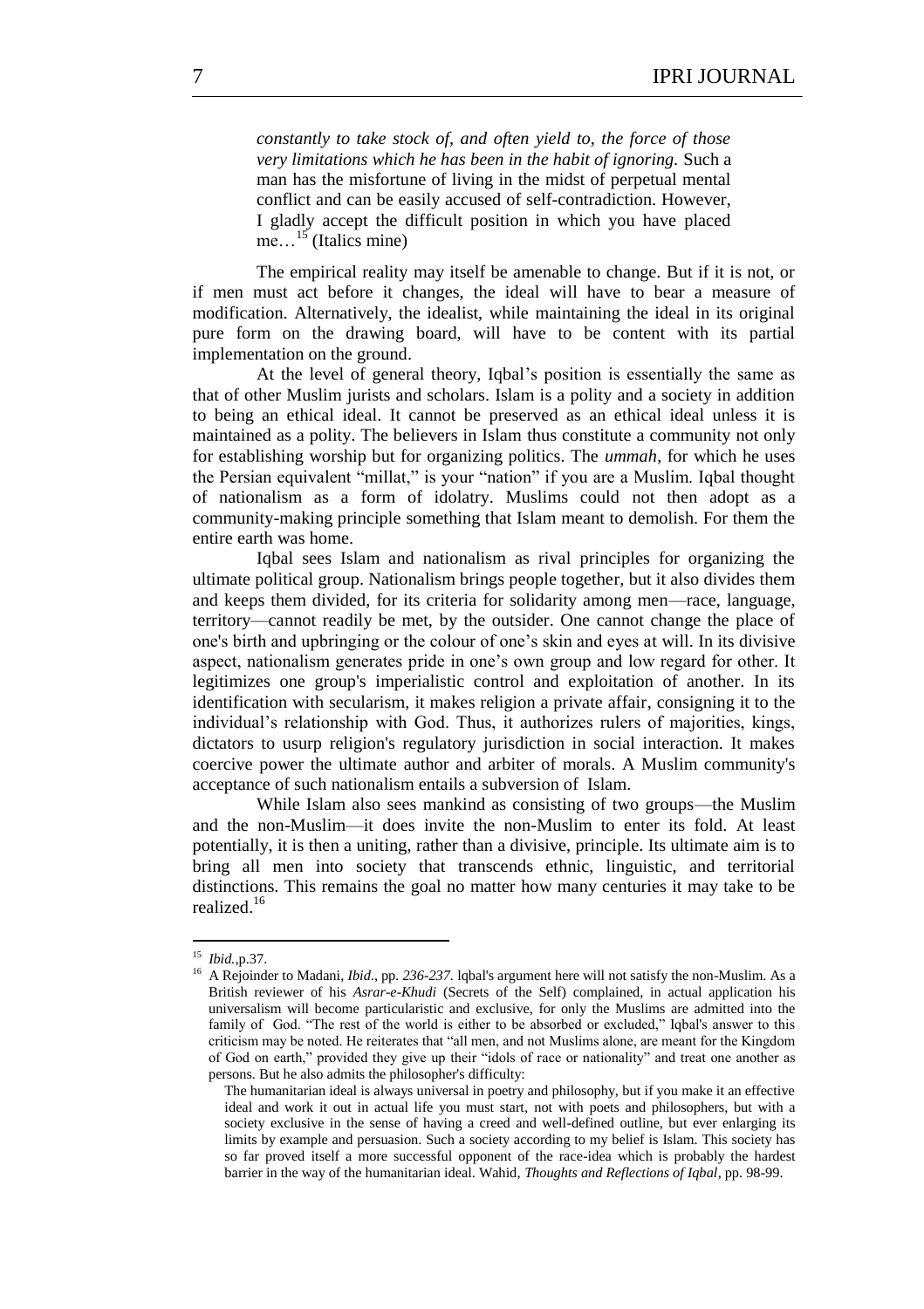Let us now turn to Iqbal's Allahabad address. He began by telling his audience that Islam, as an ethical ideal and as a politico-legal value system, had provided generations of Indian Muslims "those basic emotions and loyalties which gradually unify scattered individuals and groups and finally transform them into a well-defined people."<sup>17</sup> One might even say that Islam had functioned as a "people-building force" more effectively in India than any where else in the world. Laws and institutions associated with Islamic culture had given the Indian Muslim community a remarkable degree of inner unity and homogeneity. Its future as a ―distinct cultural unit‖ would depend on the maintenance of this Islamic connection. He went on to say that Indian Muslims were far more homogeneous than any other group in the country. Indeed, they were the only Indian people ―who can fitly be described as a nation in the modern sense of the word." Even the Hindus, he thought, had not yet achieved the cohesion necessary for being a nation, "which Islam has given you as a free gift."<sup>18</sup>

The "communal" problem in India was then not a matter of aggregating the varying interests of specific groups within a single nation. India was a land of many nations and her problems could not be resolved without the recognition that these problems were "international and not national." The Indian Muslim national personality would be stifled if it fell under the dominance of a non-Muslim national personality. Hence the demand for a "Muslim India within India":

> I would like to see the Panjab, North-West Frontier Province, Sind and Baluchistan amalgamated into a single state. Self-Government within the British Empire or without the British Empire, the formation of a consolidated North-West Indian Muslim State appears to be the final destiny of the Muslims, at least of North-West India.<sup>19</sup>

In his rejoinders to Nehru and Madani, Iqbal distinguished between patriotism and nationalism, as some of his Arab contemporaries had also done. Madani, endorsing the concept of territorial nationalism, had said that "nations are formed by countries." True, answered Iqbal, in the sense that historically nations had been associated with countries and countries with nations. There was nothing wrong with loving one's land of birth and residence; it was a "natural instinct." But Iqbal felt he must object to Madani's proposition when it was urged upon Indian Muslims as a political concept, implying that they should put aside their faith, stop thinking of themselves as a separate nation, and sink their identity in a larger Indian nationhood. Madani was only echoing the Hindu leaders, who gave Muslims the same advice, with a view to securing their own "permanent communal dominance" in the whole of India."20

Though an exponent of Muslim nationalism, Iqbal does not advocate a worldwide Muslim state here and now. He welcomed the Turkish abolition of the caliphate which, according to him, had been a corrupt institution ever since the Umayyads' coming to power. He accepted the Mutazilite view that the caliphate, far from being divine or indispensable, was to be judged pragmatically. We should view it in the light of our past experience, which demonstrated that the "idea of a universal *imamate* has failed in practice." Now that many independent Muslim

<sup>17</sup> The Allahabad Address, Shamloo, *op.cit*., p.4.

<sup>18</sup> *Ibid.,* p. 31.

<sup>19</sup> *Ibid*., p. 12.

<sup>20</sup> A Rejoinder to Madani, *Ibid*., pp*.* 223, 229.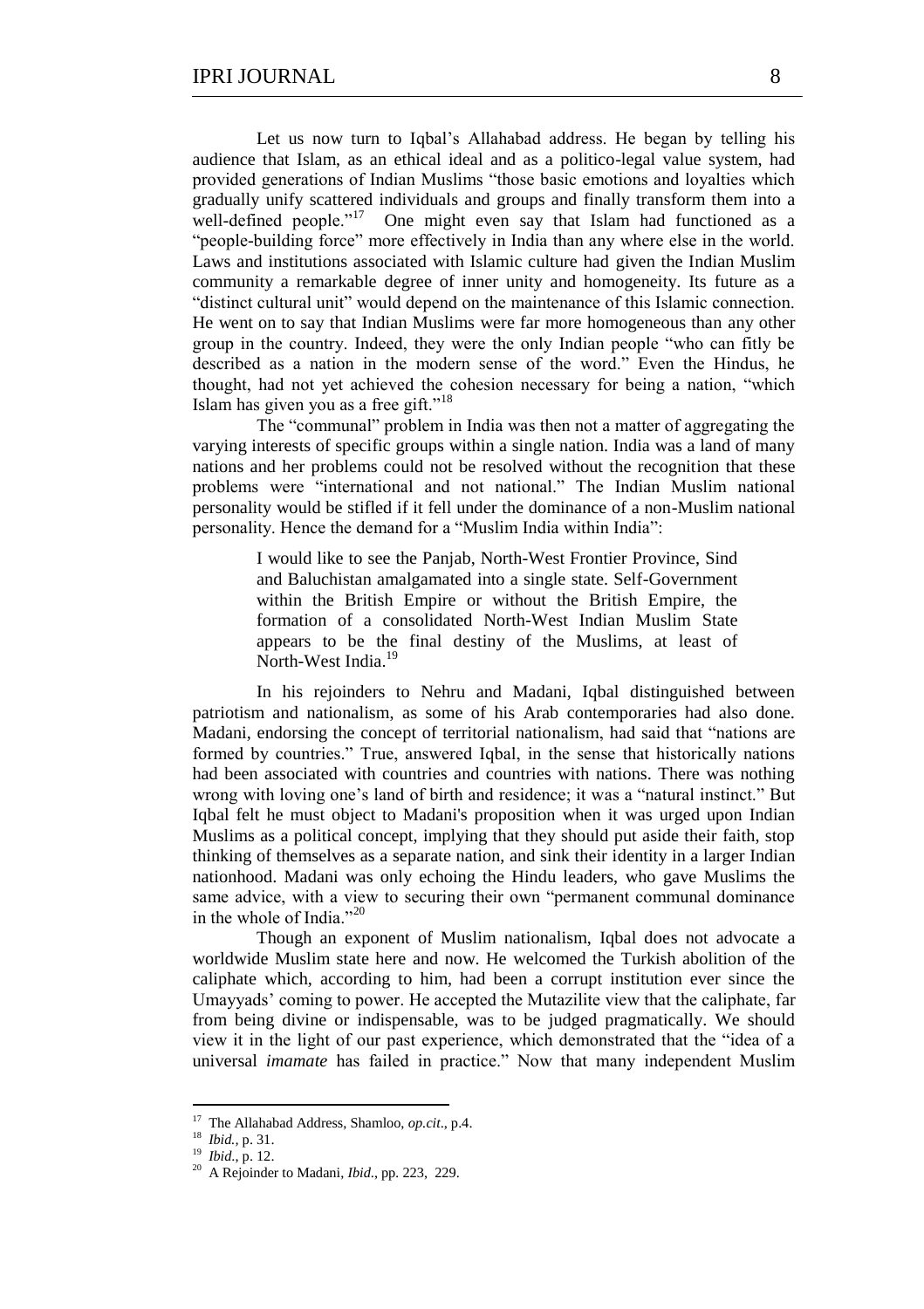states did exist, it could no longer work "as a living factor in the organization of modern Islam."<sup>21</sup> For the foreseeable future, wrote Iqbal:

> .... every Muslim nation must sink into her own deeper self, temporarily focus her vision on herself alone, until all are strong and powerful to form a living family of republics. A true and living unity.... (is) manifested in a multiplicity to free independent units whose racial rivalries are adjusted and harmonized by the unifying bond of a common spiritual aspiration. It seems to me that God is slowly bringing home to us the truth that Islam is neither Nationalism nor Imperialism but a League of Nations which recognizes artificial boundaries and racial distinctions for facility of reference only, and not for restricting the social horizon of its members.<sup>2</sup>

Depending upon the possibilities that do exist, Islamic solidarity may take one of several forms ranging from a world state, which remains the ideal, to pacts and alliances made on purely political and economic grounds.<sup>23</sup> It is shaken only when Muslim states make war on one another or, in religious terms, when Muslims rebel against any of the basic beliefs (unity of God and the finality of Muhammad's (PBUH) prophethood) and parctices of the faith.

Iqbal sees Islam more as a principle of social action than as a way of securing eternal bliss in the hereafter. The solidarity which it has given Indian Muslims is to be valued because it is the basis of their group cohesion for developing that "organic wholeness of a unified will" which is necessary for taking effective political action, especially in crisis situations.<sup>24</sup> Likewise, the two basic beliefs, referred to above, have a social function: they serve as pre-requisites of admission to the Muslim group. He, wants to place the Ahmadis outside the pale of Islam, principally because their denial of the finality of Muhammad's (PBUH) prophethood tends to disrupt the Muslim community's corporate life as a social organism. A Muslim state's attitude towards heresy, he says, is a political matter to be determined on the basis of whether the "heresy," and the attitude towards it, are life-preserving or life-destroying for the community. Otherwise, disputation among the *ulema* may be healthy, and he would reinitiate them into the "function of logical contradiction as a principle of movement in the theological dialectic.<sup> $25$ </sup>

It is of a piece with his position as set forth above that Iqbal does not worry over the tendency of some Muslim nations, such as Iran and Turkey, to embrace modern territorial nationalism. This nationalism, he says, becomes objectionable where Muslims are in a minority so that it can demand their "self-effacement" by establishing that Islam, or religion as such, cannot be a "living factor" in national life. But where Muslims themselves are in the majority, and therefore politically dominant, Islam accommodates nationalism and the two become "practically identical." Even if a Muslim state declares itself to be secular, its legislature cannot disregard "the conscience of the people which has for centuries been trained by the spirituality of Islam<sup>326</sup> It follows that nationalism is not an issue in a Muslim

 21  *The Reconstruction,* pp*.* 157-58. Also see A Rejoinder to Nehru, in Shamloo, *op. cit.,* p. 137.

<sup>22</sup> The *Reconstruction,* p. 159*.*

<sup>23</sup> A Rejoinder to Nehru, Shamloo, *op. cit*., p*.* 142.

<sup>24</sup> The Allahabad' Address, *Ibid*., p. 35

<sup>25</sup> A Rejoinder to Nehru, *Ibid*., pp*.* 116-119.

<sup>26</sup> *Ibid.*, pp. 139-141.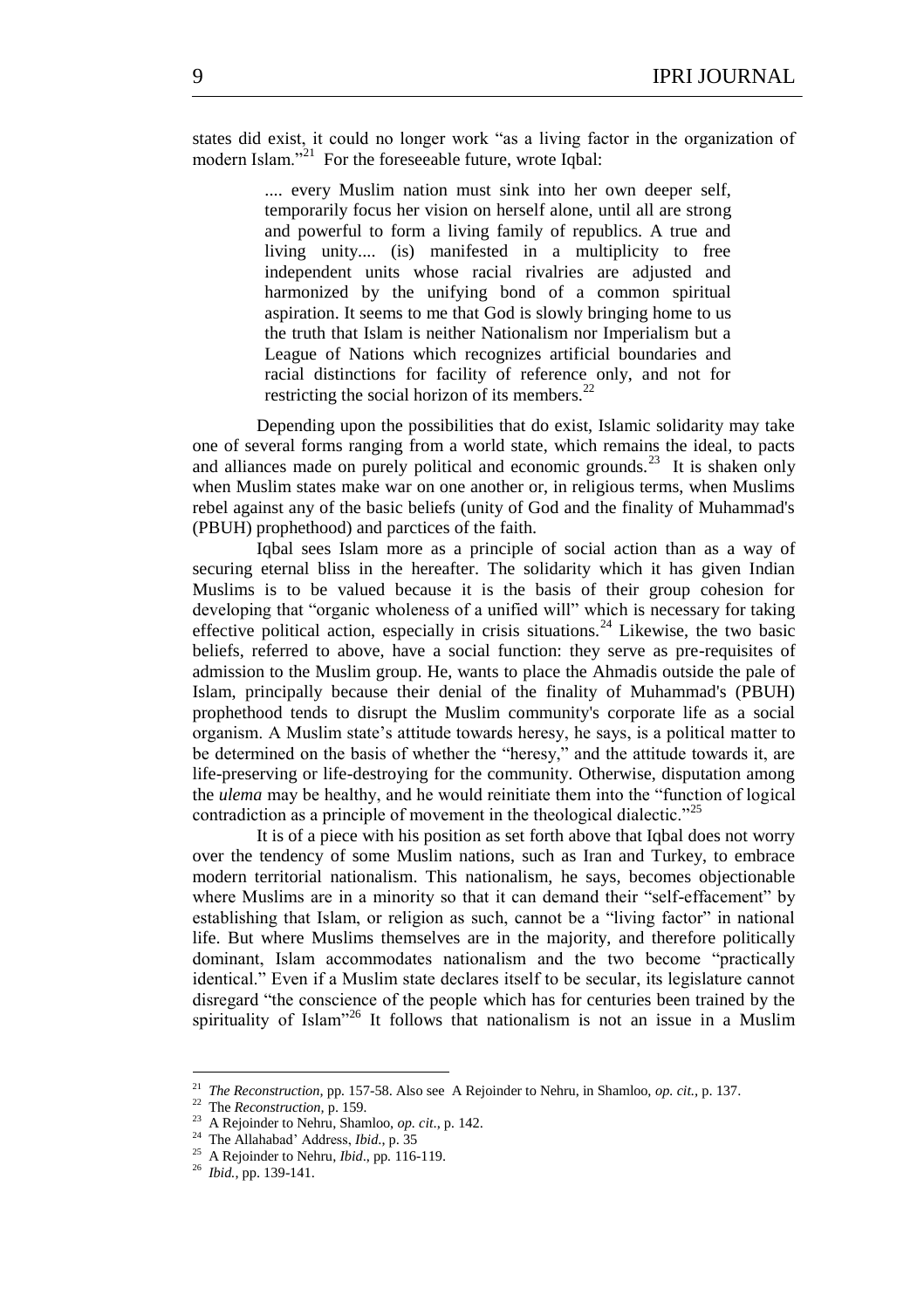country. Turkish, Iranian, and Pakistani nationalisms may flourish, for they pose no threat to the Muslim personality of the people concerned.

Again and again in his works, Iqbal asserts that Islam is a state more than anything else. Would the proposed Muslim state in northwestern India be an Islamic state? In his letters to Jinnah, Iqbal identified poverty as the Indian Muslims' main problem and looked to the law of Islam and "its further development in the light of modern ideas" for its solution. But the modernization and enforcement of this law, he said, would be impossible except in a free Muslim state in the Indian subcontinent.<sup>27</sup> He hoped that such a state would help Islam, "mobilize its law, education and culture and bring them closer to its original spirit and to the spirit of modern times." It might then be said that he would expect Pakistan to develop and enforce Islamic law. But once again this expectation must accommodate the world of reality.

It should first be emphasized that Iqbal thought the Muslim law, as formulated by the medieval jurists, needed massive reorientation and revision to be relevant to a Muslim community's needs in our time. Muslim lawyers, conversant with modern jurisprudence, working together with the *ulema,* might accomplish this task. He hoped that a Muslim polity might be led by men who had "a keen perception of the spirit and destiny of Islam" and "an equally keen perception of the trend of modern history."<sup>28</sup> In any case, this modernization would be an ongoing process in the fashioning of which the community must be self determining while remembering that "life is not change, pure and simple" but contains within itself ―elements of conservation also.‖ He denied any final or binding authority to the interpretations and judgments of the Prophet's companions or the founders of the various schools of Islamic law. "The teaching of the Quran that life is a process of progressive creation necessitates that each generation, guided but unhampered by the work of its predecessor, should be permitted to solve its own problems.<sup>29</sup> Iqbal maintains that Islam as a polity, demands loyalty to God, not to kings, but loyalty to God "virtually amounts to man's loyalty to his own ideal nature." The Islamic principle of the unity of God in effect means equality, solidarity, and freedom among men—ideals, which the state in a Muslim country should endeavour to actualize.<sup>30</sup>

Iqbal's response to the innovations and reforms undertaken in republican Turkey is further illustrative of what he would regard as good enough behaviour on the part of a Muslim state. We have already seen that he welcomed the abolition of the caliphate. He praised the new Turkish leaders' materialistic outlook, saying that Islam had too much of renunciation. The spirit of Islam is not afraid of contact with matter; indeed, the Quran says "forget not thy share in the world." A dose of materialism would help counter "mullah-craft" and "sufi-craft" which had mystified and exploited the Muslim masses for centuries. Kamal Ataturk's decrees requiring his people to wear Western clothes and write their language in the Roman script were acceptable because Islam, as a society, had no commitment to any particular dress or language. Nor would he object to the licensing of the *ulema* or the abolition of polygamy, for under Islamic law the government could withdraw the permissions if it thought that, because of misuse, they were liable to produce social corruption. Recitation of the Quran in the vernacular was inexpedient though not un-Islamic,

<sup>&</sup>lt;sup>27</sup> Letters of Iqbal to Jinnah, Lahore: Ashraf, 1942, p. 18.

<sup>28</sup> The Allahabad Address, Shamloo, *op.cit.,* p.33, *The Reconstruction,* p. 176.

<sup>29</sup>  *The Reconstruction,* p. 168.

<sup>30</sup>  *Ibid., p. 1-4.*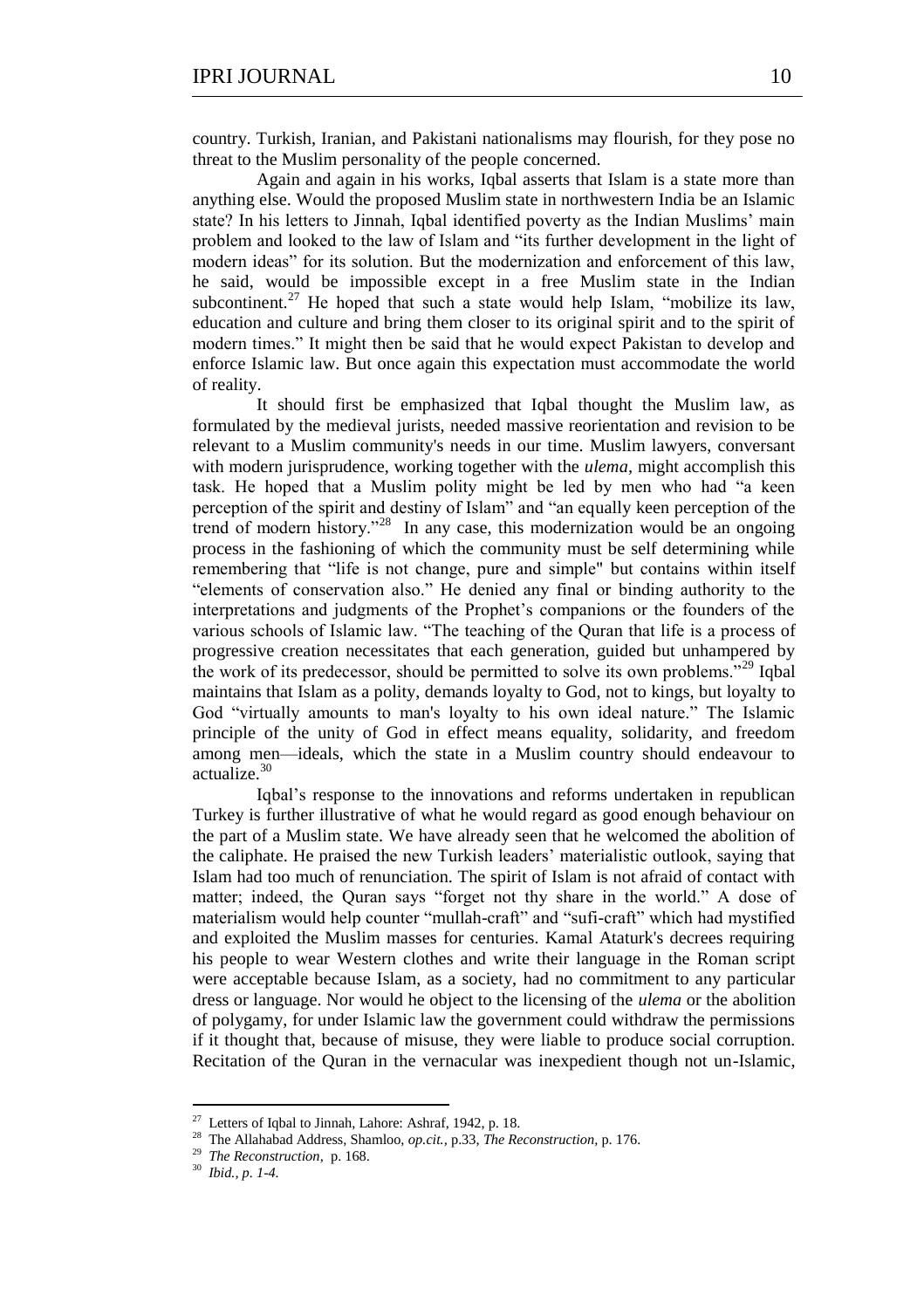since Arabic, of all the Muslim languages, had the greatest future. The adoption of the Swiss Code was a serious error, but even this might only be an excusable excess arising from the youthful zeal of a people "furiously desiring to go ahead. The joy of emancipation from the fetters of long-standing priestcraft some times drives a people to untried courses of action."31

Iqbal was just as pragmatic while addressing the Muslim League at Allahabad. He wished to reassure the Indian Hindus that the Muslim state he was proposing would not join hands with a Muslim invading force from outside the Indian subcontinent. But, more importantly, he declared: "Nor should the Hindus fear that the creation of autonomous Muslim states (in the subcontinent) will mean the introduction of a kind of religious rule in such states.‖ By way of illustration, and further reassurance, he chose to refer to the fact— cited in a Times of India editorial on a recent Indian Banking Enquiry Committee report—that, while the state in ancient India had usually regulated interest rates, the Muslim states in India did not impose restrictions on the giving or taking of interest on loans despite the Islamic injunction against it.<sup>32</sup>

Why then, as Maududi later asked, a separate Muslim state? It is clear that, unlike the purist, Iqbal thinks that a half-loaf is better than none. The first order of business for a Muslim community is to attain independence of political choice-making and action. Then it can Islamize itself to the extent, and at the pace, of which it is capable. A Muslim state is bound to be Islamic to some degree inasmuch as its value system has been influenced by the value preferences of Islam over a long period of time. Such a state, even if it is not fully Islamic at any given time, is worth having and Muslims should prefer it to the one where a non-Muslim majority dominates the making of value and policy choices. We have seen that Iqbal thinks of Islam as a dynamic agent for restructuring the social order on an egalitarian basis. More than the forbidding of "song and dance," Islamic resurgence means the unleashing of massive energy on the part of a Muslim people for building material prosperity subject to the overall framework of Islamic distributive justice. His aspirations regarding the goals and directions of an independent Muslim community may be gauged from the following statement he made while addressing the All India Muslim Conference:

> The peoples of Asia are bound to rise against the acquisitive economy which the West has developed and imposed on nations of the East.... The faith you represent recognizes the worth of the individual, and disciplines him to give away his all to the service of God and man. Its possibilities are not yet exhausted. It can still create a new world order where the social rank of man is not determined by his caste or colour or the amount of dividend he earns, but by the kind of life he lives; where the poor tax the rich… where an untouchable may marry the daughter of a king, where private ownership is a trust and where capital cannot be allowed to accumulate so as to dominate the real producer of wealth. This superb idealism of your faith, however, needs emancipation from the medieval fancies of theologians and legists. $\frac{333}{2}$

<sup>31</sup> A rejoinder to Nehru, Shamloo, o*p. cit*., pp. 135-137.

<sup>32</sup> The Allahabad Address, *Ibid.,* pp. 14-15, 23-25.

<sup>&</sup>lt;sup>33</sup> 'Shamloo, *op. cit.*, p.54.. Iqbal's understanding of the hierarchy of values in Islam bears a close resembalance to one of the definitions of righteousness in the *Quran* (2:177)):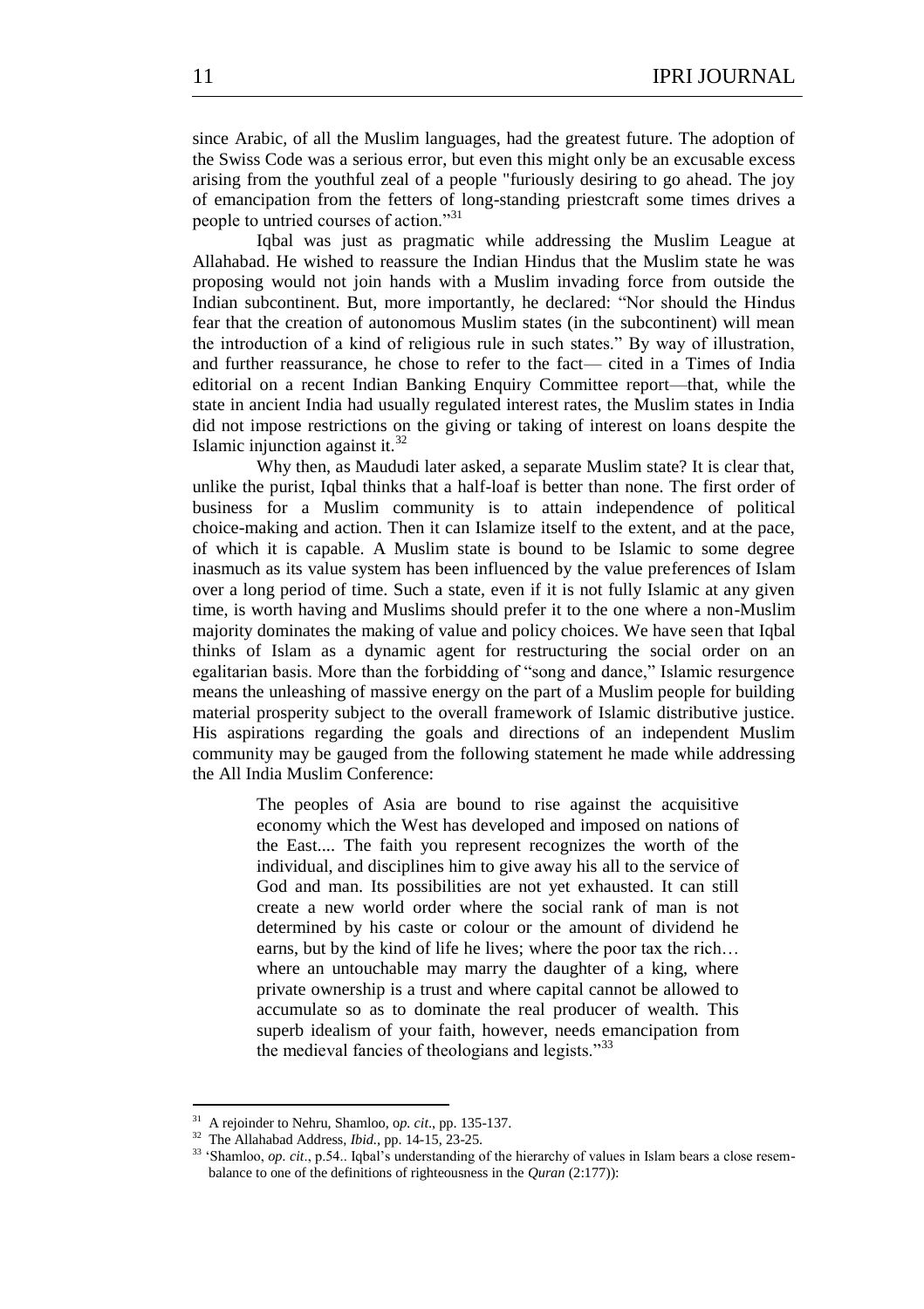Beyond this matter of how far Indian Muslims might order their individual and collective lives according to the law of Islam, lobal was vitally concerned with the preservation of their cultural personality which, he feared, would be destroyed in a Hindu-dominated polity. The foregoing discussion would show that this concern was central to his case for Muslim political self-determination. By way of further substantiation, additional reference to this aspect of his thinking may be offered. At Allahabad, he reasoned that Muslims must have their own homelands so that they might develop themselves "on the lines of their *culture and tradition*." He said he respected the customs and institutions of the Hindus and other Indian communities, but "I love the communal group which is the source of my life and behaviour and which has formed me." He cautioned that India's political problems would not ease until the Muslims were assured "*fullest cultural autonomy*." And again: "the life of Islam, as a *cultural* force, in this country very largely depends on its centralization in a specified territory.<sup>34</sup> At the All India Muslim Conference, he declared that one's *faith, culture and historical tradition* were indeed the things worth living for and dying for. In closing his rejoinder to Nehru, he said he was certain that Indian Muslims "will not submit to any kind of political idealism which would seek to annihilate their *cultural* entity.<sup>35</sup> On the other hand, he felt they might even drop their insistence on separate electorates if the Indian provinces were reconstituted so as to ensure "comparatively homogeneous communities possessing *linguistic*, *racial, cultural* and religious unity."<sup>36</sup> In this connection, it is noteworthy that he excluded those parts of the Panjab, "where non-Muslims predominate," from the autonomous Muslim state he was proposing. (Italics in this paragraph are mine).

Iqbal's letters to Jinnah dated March 20, May 28, and June 21, 1937 are also relevant to an understanding of his position. He wrote that to most Indian Muslims the preservation of their culture was even more important than the advancement of their economic well-being. He again urged the formation of one or more autonomous states where Muslims would have "absolute majorities." A separate federation of the Muslim majority provinces, he thought, was the only way "to save Muslims from the domination of non-Muslims." In order to ensure that the Muslim majority, and thus the Muslim control of the policy realm, in the proposed state would be unambiguous and firm, he was not only willing to let go parts of the Panjab, as mentioned above, but urged the Muslim League to ignore, "at present," the provinces where Muslims were in the minority and concentrate on organizing Muslim power in Northwestern India.

In sum, it may fairly be said that Iqbal was interested, first and foremost, in liberating the Muslim majority areas of India from Hindu rule in order that they might be able to safeguard their cultural personality and, in addition, have at least the opportunity of mobilizing the spirit of Islam according to their lights and capabilities.

Before we turn to Jinnah's ideas on Muslim nationalism and related matters, two additional questions about lqbal must be raised. In reconciling the ideal

35 *Ibid.,* p. 143.

It is not righteous that ye turn your faces towards East or West, but it is righteous to believe in God and the Last Day, and the Angels, and the Book, and the Messengers; To spend of your substance out of love for Him, for your kin, for orphans, for the needy, for the wayfarer, for those who ask, and for the ransom of slaves; to be steadfast in prayer, and practice regular charity; to fulfil the contracts which ye have made; and to be firm and patient, in pain (or suffering) and adversity, and throughout all periods of panic. Such are the people of truth, the God-fearing.

<sup>34</sup> Shamloo, *op. cit.,* pp. 11-13.

<sup>36</sup> *Ibid.,* p.16.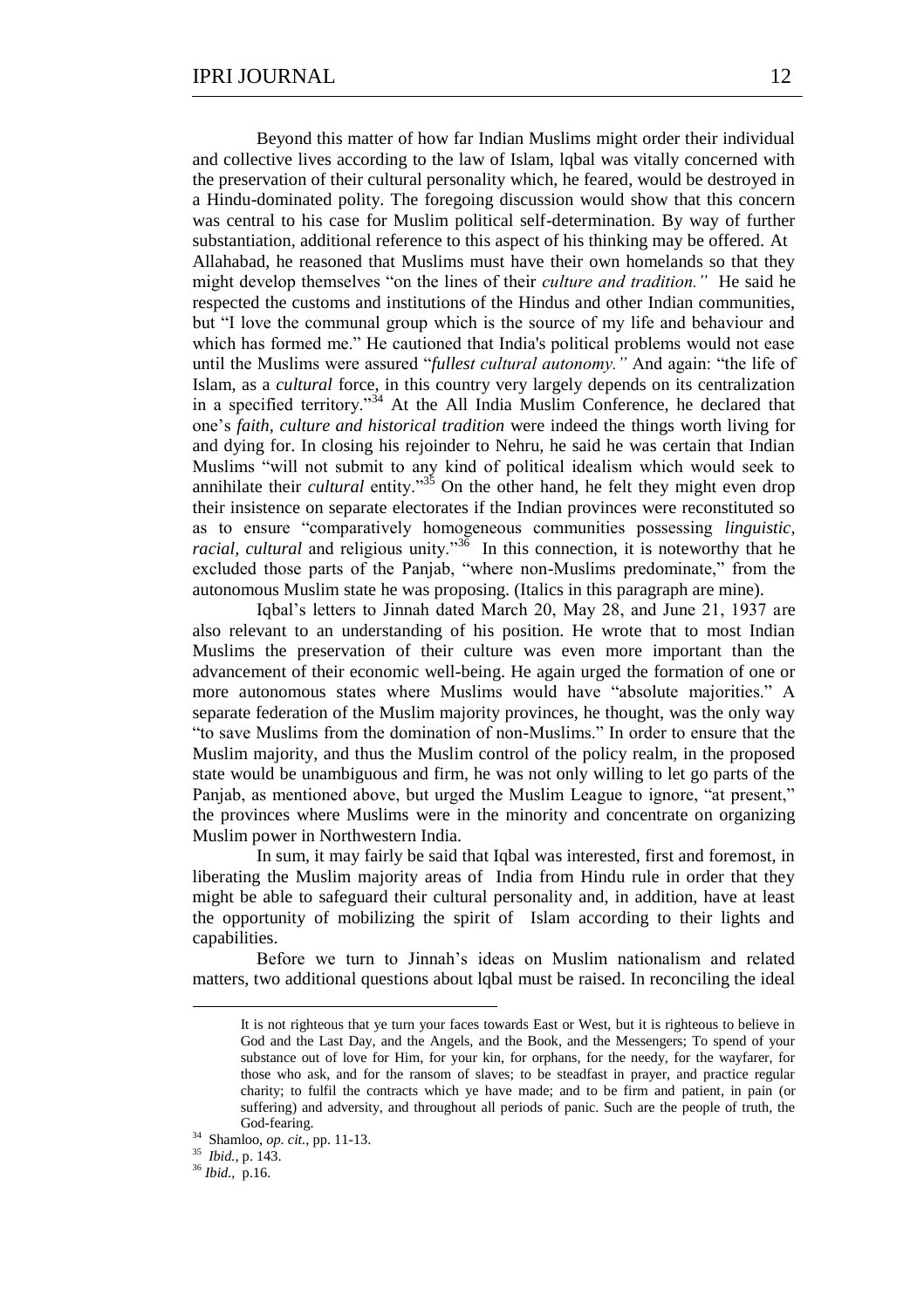on the drawing board with the empirical reality on the ground, has he fared any better than Ghazali and Ibn Jama'a had done in their times? I think the answer would have to be that, yes, he has. In accepting the primacy of power as a legitimizing principle in politics, Ghazali and Ibn Jama'a were in fact going outside Islam to look for their criteria of judgment. For one reason or another, they were declining to apply the Islamic criteria to the politics of their day. Iqbal is not content with leaving the Islamic political model on the drawing board. He applies it to real life and reformulates it in the process. He feels that, instead of being distorted or subverted, the model is now more capable of fulfilling its original purpose.

How different is Muslim nationalism from modern territorial nationalism which Iqbal opposed? In its "pure" form Muslim nationalism was wholly ideological. Ethnic, linguistic, and territorial affiliations were not only irrelevant but repugnant to its spirit. In its application to Indian Muslims, however, the same discarded components were put back to work: territory became crucial, ethnic and linguistic homogeneity and historical tradition became valuable, and Islam itself became virtually the same thing as "culture." This would seem to be almost like a metamorphosis. Once again, my own view is that this contradiction is more apparent than real. Muslim nationalism with Iqbal is the same that it has more often been: a Muslim community's unwillingness to be ruled by a non-Muslim political power. Territorial, ethnic, and linguistic appeals are to be rejected if they are being addressed by a non-Muslim group to a smaller Muslim group. Muslim nationalism is pre-eminently ideological in actually or potentially confrontational situations involving the non-Muslim. But when only a Muslim group is involved, territorial, ethnic, and linguistic sympathies may be summoned in aid of ideology to strengthen the group's inner cohesion necessary for plain survival as well as for undertaking significant collective action. Where Muslims are politically dominant Islam has no quarrel with modern territorial nationalism.

## *Quaid-i-Azam Mohammad Ali Jinnah*

M. A. Jinnah (1876-1948), with whom the "two nation theory" is more generally associated, did not press it in its Pan-Islamic aspect and, to that extent, his position is simpler to handle. His interest is focused on the destiny of Indian Muslims. But the linkage between the idea of Muslim nationalism and that of lslam as a polity is present in his thought also and, therefore, has to be examined.

Jinnah's best known statement of the two-nation theory was made during his presidential address at the annual meeting of the Muslim League in March 1940*,*  where a resolution demanding independent Muslim states in the subcontinent was adopted. His argument merits extended quotation:

> The problem in India is not of an inter-communal character but manifestly of an international one, and it must be treated as such.... They [Islam and Hinduism] are not religions in the strict sense of the word, but are, in fact, different and distinct social orders, and it is a dream that Hindus and Muslims can ever evolve a common nationality.... The Hindus and Muslims belong to two different religious philosophies, social customs, literatures. They neither inter-marry nor inter-dine together and, indeed, they belong to two different civilizations which are based mainly on conflicting ideas and conceptions.... Hindus and Musalmans derive their inspirations from different sources of history. They have different epics, different heroes, and different episodes. Very often the hero of one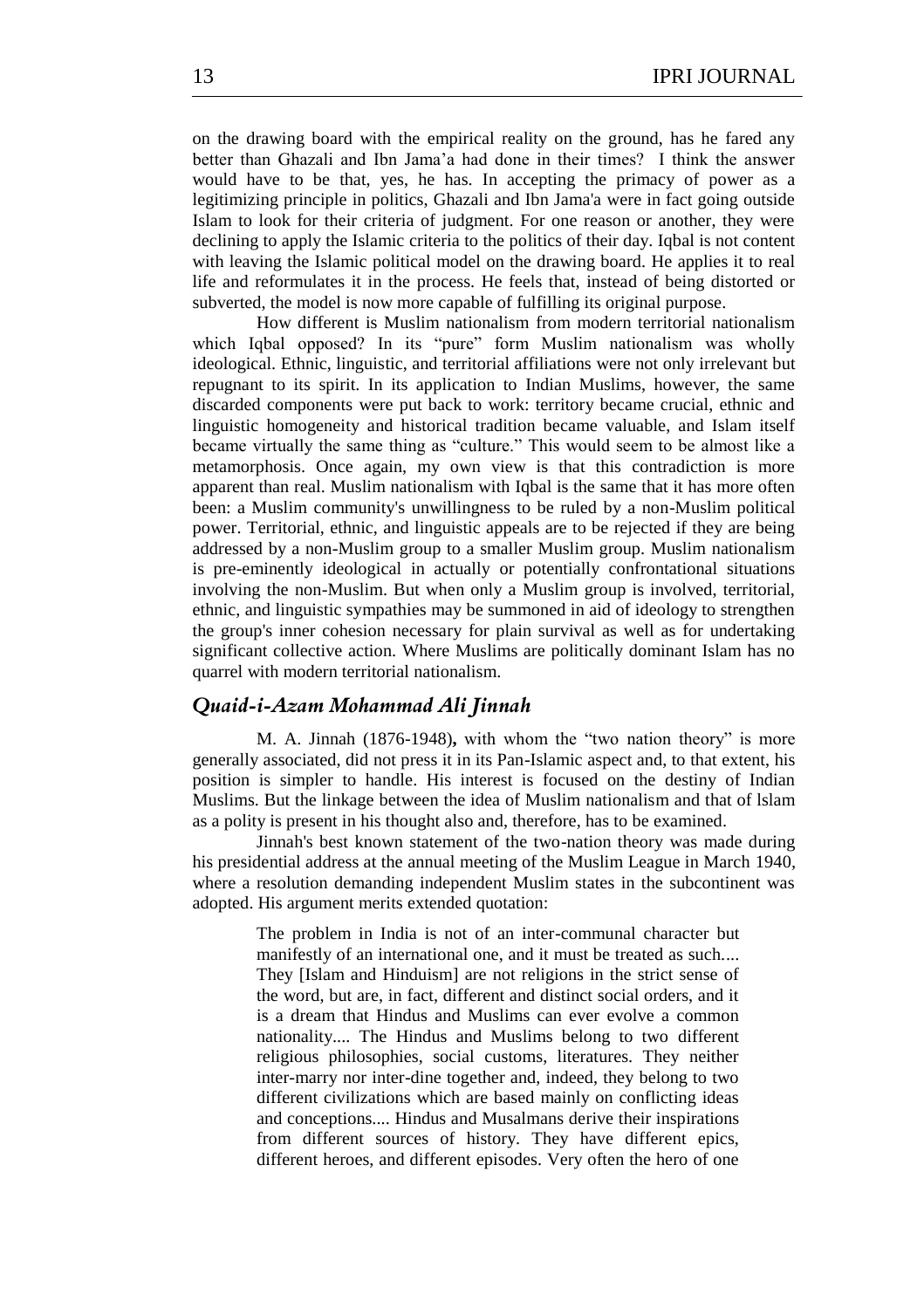is a foe of the other and, likewise, their victories and defeats overlap.... Musalmans are a nation according to any definition and they must have their homelands, their territory and their state.<sup>37</sup>

The Muslims, he said, would not accept an Indian polity in which a permanent Hindu majority—often hostile to their cultural personality predominated. Beyond that, they wished to develop their spiritual, cultural, economic, and political life according to their "genius" and their own ideals. Jinnah exhorted his listeners at Lahore to "come forward as servants of Islam" and organize the Muslim masses for the attainment of these goals.

Numerous references to Islam, as a major factor in the Indian Muslims' personality and destiny, will be found in Jinnah's observations both before and after Pakistan's establishment. Addressing the Panjab Muslim Students Federation on March 18, 1944, he called Islam "our bedrock and sheet-anchor," and asked the Communist Party to leave the Muslims alone for whom Islam was "the guide and a complete code of life." A few days later, he observed that Pakistan alone could ensure the Muslims their own freedom and the greater "glory of Islam". On June 18, 1945 he told Muslim students in Peshawar that they must help organize "our nation" to achieve independence and to be able to live according to Islamic ideals and principles. "Pakistan not only means freedom and independence but the Muslim ideology which has to be preserved, which has come to us as a precious gift and treasure and which we hope others will share with us."<sup>38</sup>

After independence Jinnah invoked the Islamic idiom to hearten the Pakistani people whose new state faced severe problems arising from mass migration of populations on both sides of the border, in addition to a variety of Indian pressures. In an *Eid* message on August 18, 1947 he hoped there would be a ―renaissance of Islamic culture and ideals‖ in Pakistan. In another *Eid* message on October 24, 1947 he asked the people to show the spirit of sacrifice that Ibrahim (Abraham) had shown and then hope that "God would rend the clouds and shower on us his blessings as he did on Ibrahim." He urged them to persevere in their objective of creating a state "of our own concept" and show the world that the state exists not to order life as such but to organize the "good life."<sup>39</sup> In another statement he interpreted the Islamic requirement of fasting during the month of Ramadan as impressing upon Muslims the values of unity, discipline, and orderliness. $40$  On October 30, 1947, referring once again to the Indian pressures and related problems facing the country, Jinnah said: "We thank Providence for giving us courage and faith to fight these forces of evil. If we take our inspiration and guidance from the *Holy Quran,* the final victory, I once again say, will be ours." He reminded Pakistanis that their history—that is, Islamic history—was full of instances of heroism. He urged them to make whatever sacrifices might be necessary to save the "honour of Pakistan and Islam" and make Pakistan into a "bulwark of Islam."<sup>41</sup>

Jinnah's use of the Islamic idiom was not limited to confrontational situations involving India but extended to domestic reconstruction policy. Thus, on February 4, 1948, he told a Sibi audience that in wanting to give Baluchis a voice in the administration of their province, he had been moved by his commitment to the

1

<sup>37</sup> Jamil-ud-Din Ahmad, *Speeches and Writings of Mr. Jinnah,* Lahore: Ashraf, 1960 (reprint), Vol. 1, pp.159-163. (Referred to below as Speeches and Writings, Vol. 1.). 38 Jamil-ud-Din Ahmad, *Speeches and Writings,* Lahore: Ashraf, 1964 (reprint), Vol. II, pp. 24, 28, 175.

<sup>39</sup> *Quaid-e-Azam Mohammad Ali Jinnah*: *Speeches as Governor-General of Pakistan* 1947-1948, Karachi: Publications, n. d., P. 27. (Referred to below as, Speeches as Governor-General).

<sup>40</sup> *Speeches and Writings*, Vol. 11, p. 569.

*<sup>41</sup> Speeches as Governor-General*, p. 30.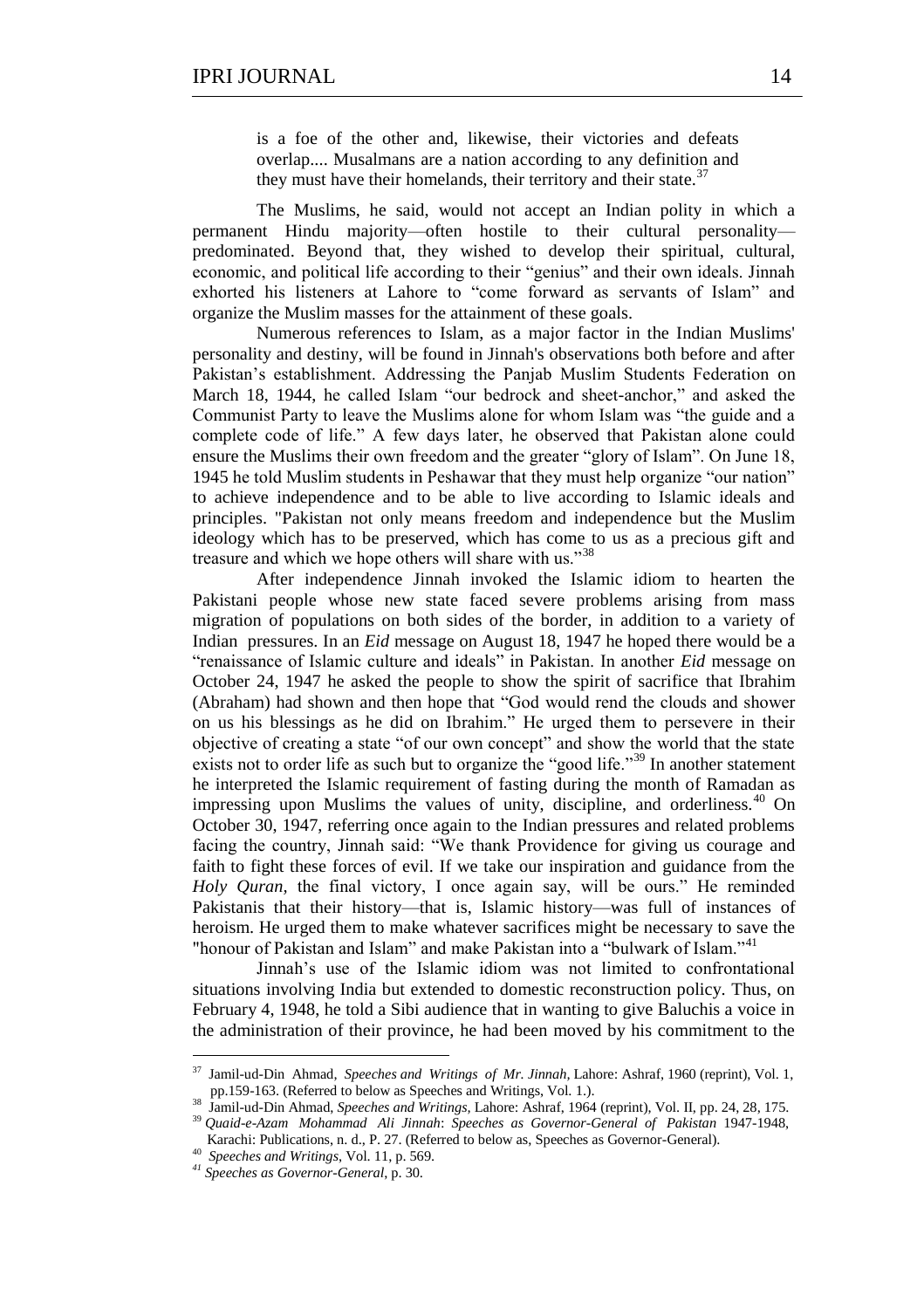principle of Islamic democracy. God had taught Muslims that they should settle the affairs of state through mutual discussion and consultation. "It is my belief that our salvation lies in following the golden rules of conduct set for us by our great lawgiver, the Prophet of Islam (PBUH). Let us lay the foundations of our democracy on the basis of truly Islamic ideals and principles."<sup>42</sup>

On the other hand, it may be recalled that in a speech in the Indian Legislative Assembly on February 7, 1936 he had asserted that religion as such, being "merely a matter between man and God," should not be allowed to come into politics<sup>43</sup>. Soon after the adoption of the Pakistan Resolution in March 1940, he sought to assure the Sikhs that they would have a great deal more *political influence* in Muslim Pakistan than they could possibly have in Hindu India. After independence, he declared that Hindus were not unwanted in Pakistan and, on several occasions, deplored their mass migration from Sind. He urged Pakistani Muslims—in the name of Islam, ordinary decency, and the country's good order—to protect Pakistani Hindus. Repeatedly he declared that, as citizens, Hindus and other non-Muslims, had the same rights and obligations as Muslims. In a radio broadcast intended for American audience, recorded in February 1948, he said Pakistan's constitution should incorporate the essential principle of Islam which were good and relevant in our day as they were thirteen hundred years ago. But Pakistan would not be a "theocratic state" ruled by "priests." He went on to say that "we have many non-Muslims.... (and) they are all Pakistanis."<sup>44</sup>

Jinnah's presidential address to the Constituent Assembly of Pakistan on August 11, 1947 deserves close attention. The partition of India, he said, had been inevitable. But it was equally unavoidable that minorities would be left in each of the successor states: Hindus in Pakistan, Muslims in India. Now that Pakistan had been attained, Muslims and Hindus in the country should "bury the hatchet" and work together to advance the wellbeing of the masses.

> If you change your past and work together in a spirit that *everyone no matter to what community he belongs,* no matter what relations he had with you in the past....*is first, second, and last a citizen of this state with equal rights, privileges and obligations,* there will be no end to the progress you will make.

> I cannot emphasize it too much. We should begin to work in that spirit and in course of time all these angularities of the majority and the minority, the Hindu community and the Muslim community.... will vanish.... You are free, you are free to go to your temples, you are free to go to your mosques or to any other places of worship in this state of Pakistan. You *may belong to any religion or caste or creed—that has nothing to do with the business of the State<sup>45</sup> .* (Italics mine).

Now that Pakistan had materialized, would the idea of Muslim nationalism, and the two-nation theory, their work done, retire from the political scene and yield to a Pakistani nationhood to which not only Muslims but Pakistani Hindus and other non-Muslims might belong? It would seem that at the time of making the above address to the Constituent Assembly, Jinnah regarded this as a desirable

<sup>42</sup> *Ibid.,* p. 56.

<sup>43</sup> *Speeches and Writings*, Vol. 1, p. 5.

<sup>44</sup> *Speeches as Governor-General*, p. 65.

<sup>45</sup> *Ibid., pp. 8-9.*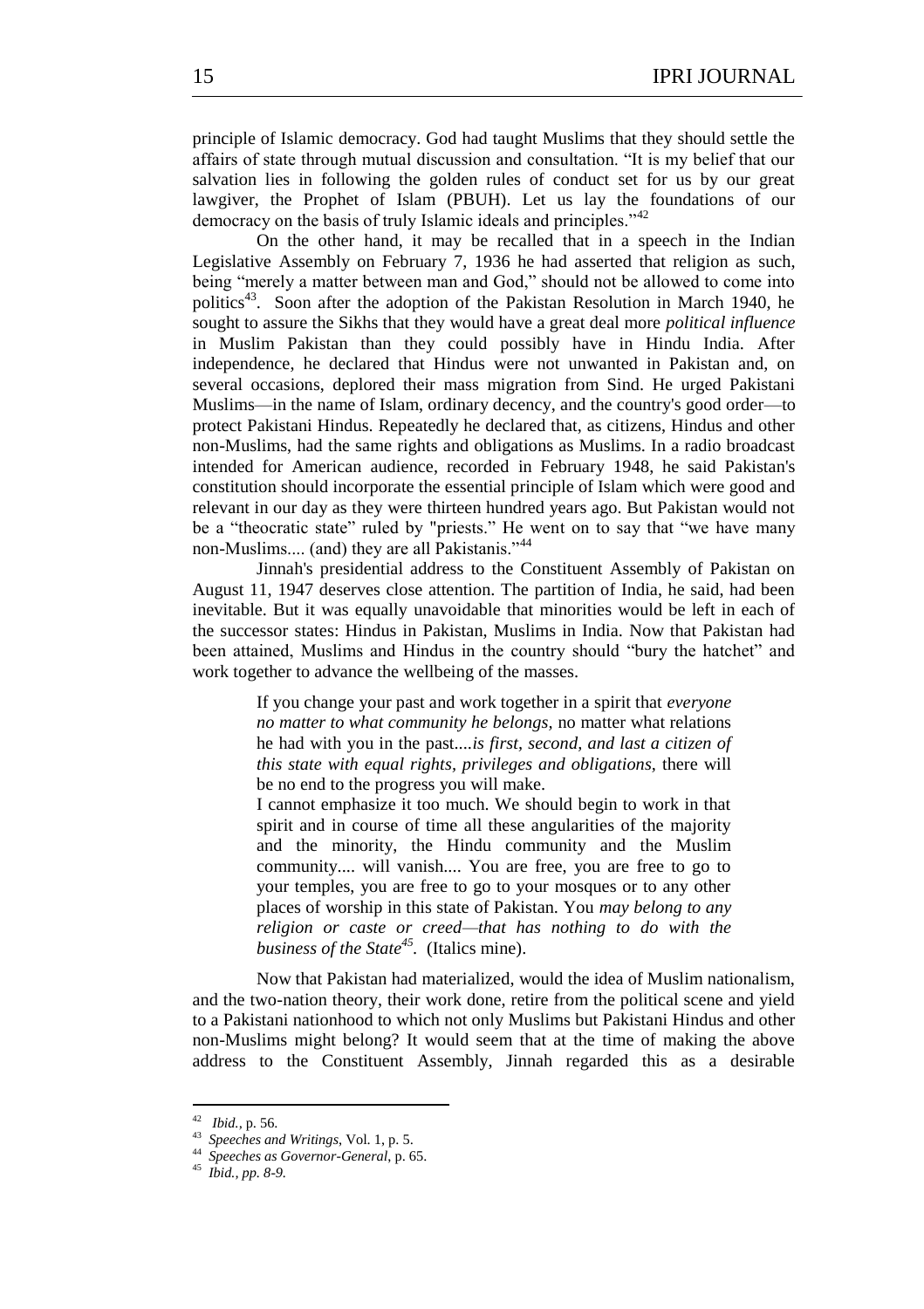development. But it appears also that his mind was not entirely made up. Hindus had equal rights as citizens; religion had nothing to do with business of the state these were radical enough positions to take after all that had been, said, and was being said, about Islam and its connection with Pakistan. Jinnah could not bring himself to declaring flatly that the validity of the two-nation theory had been situational, and that henceforth Muslims and Hindus would belong to the same and one Pakistani nation. He went about it indirectly, telling the Assembly that the Protestants and Catholics in England, who once battled and persecuted each other, had changed their attitudes and, politically speaking, ceased to be Protestants and Catholics. Over time they had all become British citizens, "and they are all *members of the Nation. Now I think we should keep that in front of us as our ideal*  and you will find that in course of time Hindus would cease to be Hindus and Muslims would cease to be Muslims, not in the religious sense, because that is the personal faith of each individual, but in the political sense as citizens of the state.<sup> $46$ </sup> (Italics mine).

Jinnah was not to make quite the same kind of a statement again. Note that it was made on August 11, 1947, that is, before the terrible massacres of Muslims in the Indian Panjab pushed millions of refugees into Pakistan. There were massacres of Hindus and Sikhs in Pakistan and refugees, again by the million, streamed into India. Jinnah believed that militant Hindu groups in India had deliberately planned the massacres to crush the new state of Pakistan under the weight of having to care for so many refugees. On the other hand, they had sought to disrupt the Pakistani economy by instigating the Sindhi Hindus to leave the country. He suspected that elements within Pakistan's Hindu population were participants in this conspiracy. He still asserted that non-Muslims in Pakistan had equal rights, but he did not return to the theme of a single Pakistani nationhood embracing citizens. He may have concluded, perhaps regretfully, that this was an idea of which the time had not yet arrived.

The problem of "provincialism," which eventually broke up Pakistan, arose, within months of the new state's birth. The presence of non-Bengali higher civil servants, the status of the Bengali language, Bengali under-representation in the nation's armed forces agitated East Pakistani minds. In Baluchistan also the issue of non-Baluchis holding positions of power and profit became troublesome. Jinnah's response to this problem in the two regions was substantially the same. "We are all Pakistanis, we are all Muslims"—he would say. He placed more emphasis on Islam while addressing audiences in East Pakistan where Hindus constituted about 20 per cent of the population. Jinnah thought that some of the more influential among them were actively in league with their militant co-religionists in India for the purpose of disrupting Pakistan. By contrast, no credible threat to the Muslim personality existed in Baluchistan: the Baluchis were all Muslim and the non-Muslim were too few to be politically significant.

Responding to an address of welcome presented to him by the Quetta Municipality, Jinnah observed that it was right to love one's town or region and to work for its welfare but one must love one's country even better. "Local attachments have their value but what is the value and strength of a part except within the whole?" It was appropriate to demand provincial autonomy and local liberty to avoid British control. But now that they had their own government, it was folly to think and act in the old way, especially when their new state faced difficult external and internal problems.

<sup>46</sup> *Ibid., p.* 9.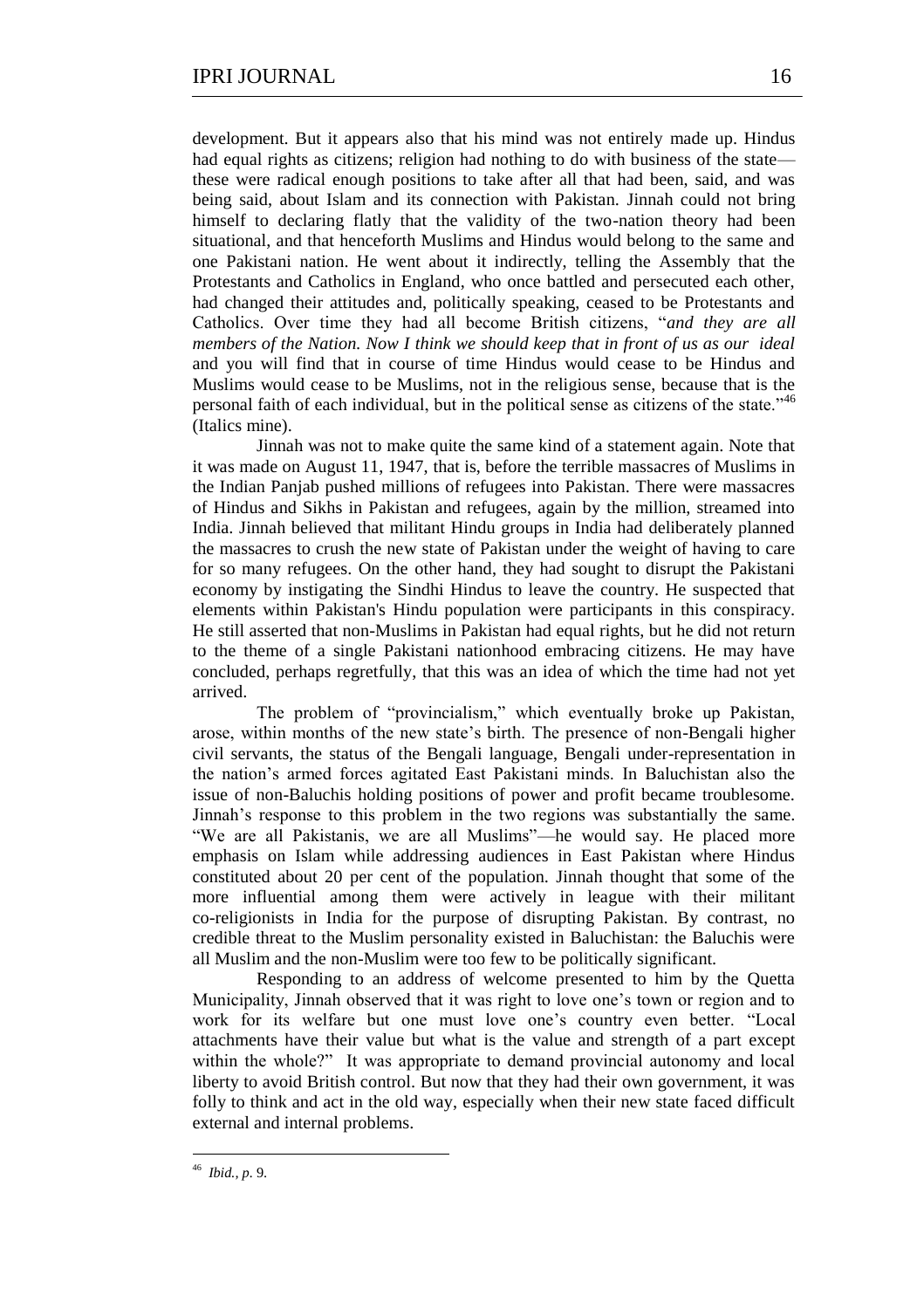At this juncture any subordination of the larger interest of the state to the provincial or local or personal interest would be suicidal.. . . These whisperings of Mulki and non-Mulki (local and non-local) are neither profitable for the land (Baluchistan) nor worthy of it. We are now all Pakistanis .... and we should be proud to be known as Pakistanis and nothing else.<sup>47</sup>

At the same time, Jinnah expressed great concern, and a sense of personal responsibility, for Baluchistan's welfare. He told his listeners that their affairs were not out of his mind even "for one moment." He was most anxious to hasten their material advancement to enable them to have the same degree of self-government as "their brothers in the other provinces" did.<sup>48</sup> As an immediate measure, he offered them an advisory council and assured them that plans for their political, economic, social and educational development would be made and implemented in consultation with this body.

In East Pakistan too, except in the matter of accepting Bengali as a national language, Jinnah identified himself fully with the people's aspirations for participation and equality of access to the means of material well-being. He sought to awaken in them a sense of Pakistani identity. He gave them the example of America where, he thought, the various ethnic groups had been sensible enough to overcome their sectionalism and think of themselves as Americans. "And so you should think, live and act in terms that your country is Pakistan and you are a Pakistani." But with even greater emphasis he appealed to their sense of Muslim identity. He warned them that Indian propagandists and their agents "in our midst", posing as champions of East Pakistani rights, were spreading the poison of provincialism to sabotage Pakistan by driving a wedge between Muslim and Muslim.

> As long as you do not throw off this poison in our body politic, you will never be able to weld yourself .... into a real true nation. What we want is not to talk about Bengali, Panjabi, Sindhi, Baluchi, Pathan and so on. They are of course units. But I ask you; have you forgotten the lesson that was taught to us thirteen hundred years ago ?.... So what is the use of saying "we are Bengalis, or Sindhis, or Pathans, or Panjabis ?" No, we are Muslims.<sup>49</sup>

His insistence that Urdu alone must be the national language of Pakistan was also linked with Islam. He argued that Urdu was understood all over Pakistan, and that the hundred million Muslims of the subcontinent had nurtured it. But above all it was a language "which, more than any other provincial language, embodies the best that is in Islamic culture and Muslim tradition and is nearest to the languages used in other Islamic countries<sup>"50</sup>

Jinnah's prescription for preserving the national community may be said to have had the following ingredients. In both Baluchistan and East Pakistan he appealed to the people's Muslim personality for the defence and development of which Pakistan had been demanded and attained. At the same time, he attempted to

<u>.</u>

<sup>50</sup> *Ibid*., p. 90.

<sup>47</sup> *Speeches and Writings, Vol. II, p. 563.*

<sup>48</sup> *Ibid., p. 446.*

<sup>49</sup>  *Speeches as Governor-General,* p. 84.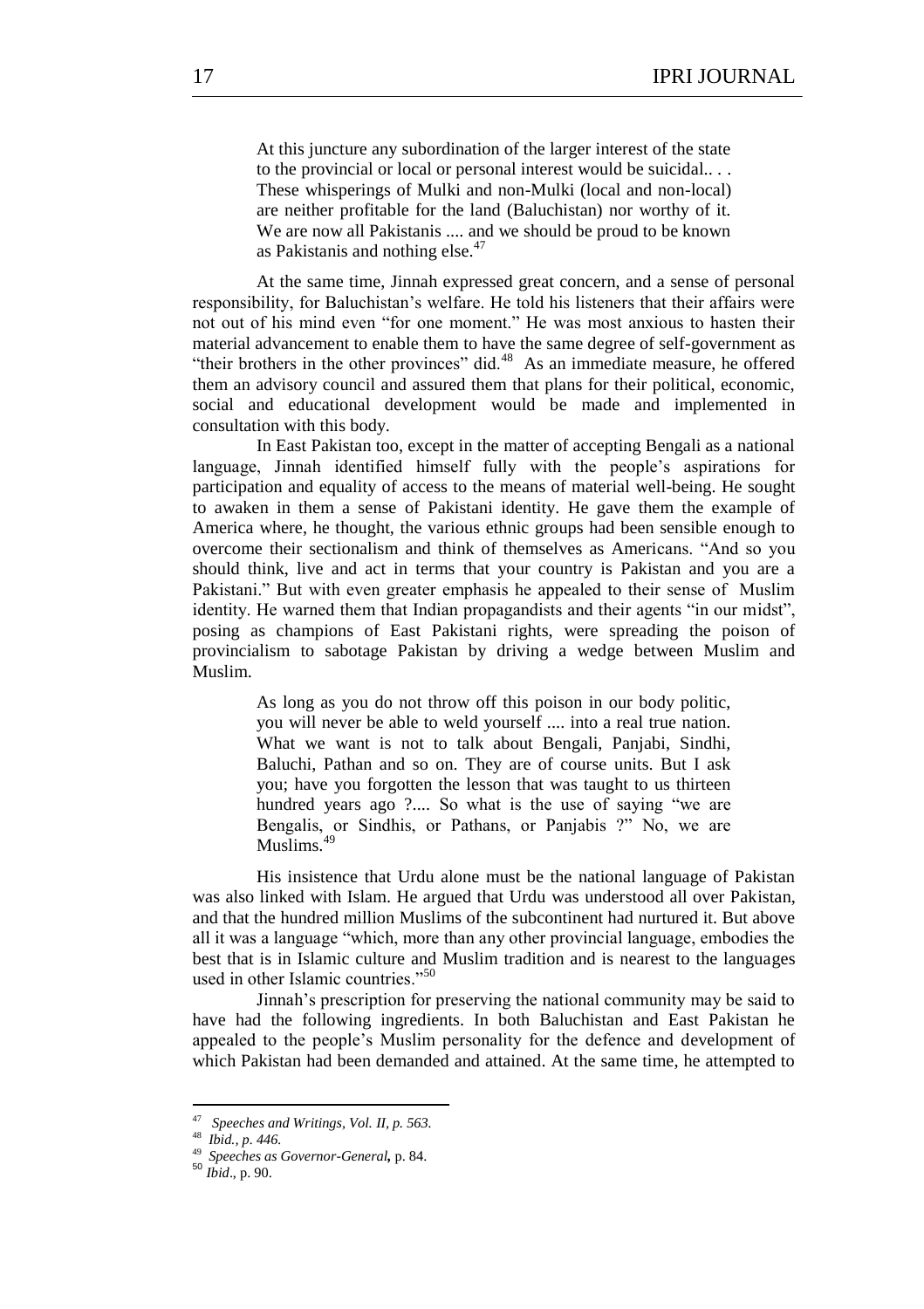impart to them a sense of a Pakistani nationhood. Like Iqbal he saw no conflict between Muslim nationhood and Pakistani nationhood in a polity where the Muslims were bound to be dominant because of their overwhelming majority. Secondly, he linked his appeal to nationalism, Muslim and Pakistani, with the government's obligation to accommodate the popular urges for participation and egalitarianism. Pakistan broke up because Jinnah's successors ignored this second element in the mix.

We have seen Jinnah urging Pakistanis to follow the *Quran* and establish their affairs according to the ideals and principles it enunciates. Is this a plea for an Islamic state that the *ulema* might accept as the genuine thing?

Jinnah's reasons for demanding Pakistan, and his notion of the content of Muslim nationalism, are substantially the same as those of Iqbal. There is first the Muslim community's historic reluctance to be ruled by the non-Muslim. In the Indian context, this is heightened by the harshness of the alternative. Jinnah maintained that, its protestations of secularism notwithstanding the Congress Party was a Hindu organization, dedicated to the establishment of Hindu *Raj* in India, and that it had no intention of developing a non-sectarian, genuinely liberal polity which might value the diversity of religious and cultural expressions in the country. Hindu leaders had made it abundantly clear that "Hindustan is for the Hindus" and the Congress leadership, Jinnah thought, was "absolutely determined" to crush all other communities and cultures. The behaviour of Congress governments in the Hindu majority provinces between 1937 and 1939 had provided a clear indication of the treatment the Muslims might expect in a Hindu-dominated state. These governments had attempted to stifle Urdu and force Hindi on Muslims. They had adopted the *Bande Mataram* -- a "hymn of hate" against the Muslims -- as a national song. They had tried to impose Hindu ideals on Muslims, interfered with their religious and social life, and violated their economic and political rights. They meant to destroy the Muslim community as a distinct cultural entity in India. There could then be no honourable settlement with the Congress: Muslims must have their own governments in the two regions which they regarded as their homelands where they might live by their own culture.<sup>51</sup>

Pakistan was sought to protect and promote the political, economic, cultural, and religious interests of Muslims. Note that in Jinnah's justifications of the demand for Pakistan these four interests are almost invariably mentioned together. He sees the Muslim personality as a seamless whole in which several elements—religion, ethnicity, historical experience—are enmeshed. His view of the Indian Muslim culture as Islamic culture, "which we have inherited, is essentially the same as that of 1qbal: the cultural personality to be preserved and mobilized has, for many centuries, been the recipient of influences associated with Islam's journey through history. The interlocking nature of these relationship in forming the Muslim personality, as Jinnah saw it, is apparent from his speech in the Indian Legislative Assembly on February 7, 1935 referred to earlier. Addressing himself to the Report of the Joint Parliamentary Committee on Indian Constitutional Reforms, he observed that the minority problem in India was not a matter purely of language, race or religion. It was rather a "combination of all these various elements religion, culture, race, language, art, music, and so forth [that] makes the minority a separate entity in the state, and that separate entity as an entity wants safeguards."

1

*<sup>51</sup> Speeches and Writings,* Vol I, pp. 27-28, 30, 70-73, 77, 84, 99, 139, 185, 204, 220 and passim.

<sup>52</sup> *Ibid., p. 5.*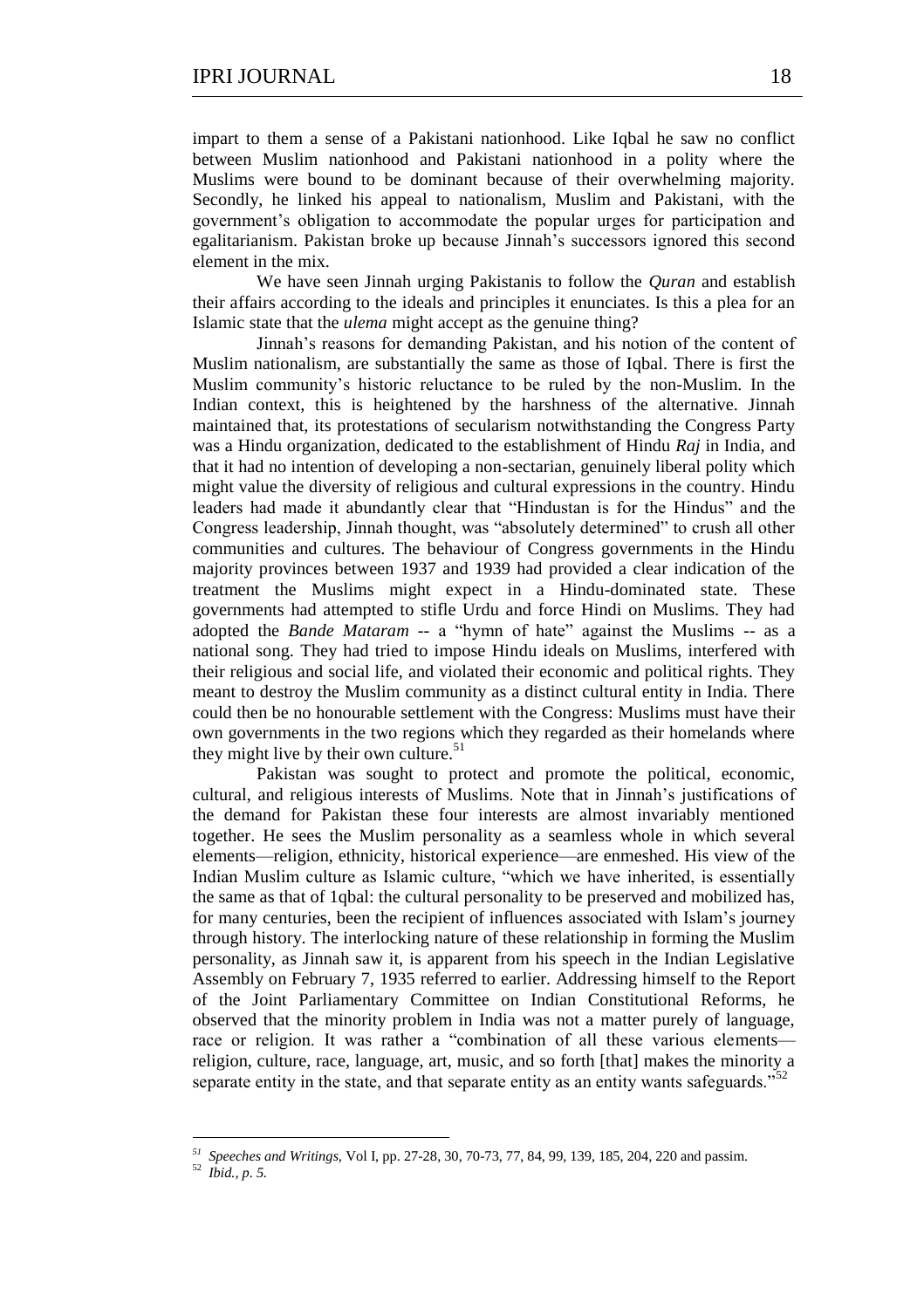It will be seen that this position is vastly different from that of the purist such as Maududi. The Indian Muslim personality has Islamic elements. But it also has many other elements that are non-Islamic and some that are, strictly speaking, un-Islamic. The purist wants to throw them out. He would, for instance, be gratified if a Muslim community were to banish most, if not all, of its poets, playwrights, storytellers, jokesters, painters, sculptors, musicians, dancers, bridge players, coffee house chatters—to mention only a few categories. He rejects much of what he sees and wants to rebuild the Muslim personality in conformity to his own model. But lqbal and Jinnah regard the existing Muslim personality, despite its imperfections, as something precious that deserves to be defended. They too seek its improvement. But the community itself, and not the purist, is to be the author and agent of this improvement. In the meantime, they love and cherish this personality as they find it, because they feel they belong to it. They identify with it while the purist looks at it with the attitude of a disapproving outside critic.

An insight into Jinnah's understanding of Islam should also be helpful in answering the question we posed above. He was not a scholar of Islam as 1qbal was. Yet, like Iqbal, he was inclined to regard Islam more as a social order, a basis of solidarity among men, and a principle of dynamic social action than as a prescription for securing tranquility in the hereafter. Islam to him was a civilization, a culture, a way of life. Islam was everything good and decent. Consider an *Eid* Day radio broadcast he made on November 13, 1939; "Islam, as you all know, really means action," which implies a societal context. In emphasizing action, the Holy Prophet (PBUH) was not thinking of "the solitary life of a single human being, the deed he accomplishes only within himself." The discipline of fasting, for instance, was designed to give Muslims the capability for social action. The obligation to pray also had a social significance. Congregational prayer, being the preferred mode, offered "many wonderful opportunities" to meet, study, understand, and serve our "fellow beings."

> You will have noticed that this plan of our prayers must necessarily bring us into contact not only with other Muslims but also with members of all communities whom we must encounter on our way. I don't think these injunctions about our prayers could have been merely a happy accident. I am convinced that they were designed thus to afford men, opportunities of fulfilling their social instincts.

In the same broadcast Jinnah maintained that the value of self-discipline taught by Islam applied to all aspects of one's behaviour, including such mundane things as doing an honest job of one's work, eating and going to bed at the proper time, and abstaining from littering the road. At the loftier plane, he reminded his audience, "Islam expects every, Muslim to do his duty to people," serve them and, if necessary, make sacrifices for them. He went on to say:

> *If we have any faith in love and toleration towards God's children, to whatever community they may belong, we must act upon that faith in the daily round of our simple duties and unobstrusive pieties....I would ask you to remember.... that no injunction is considered by our Holy Prophet (PBUH) more imperative or more divinely binding than the devout but supreme*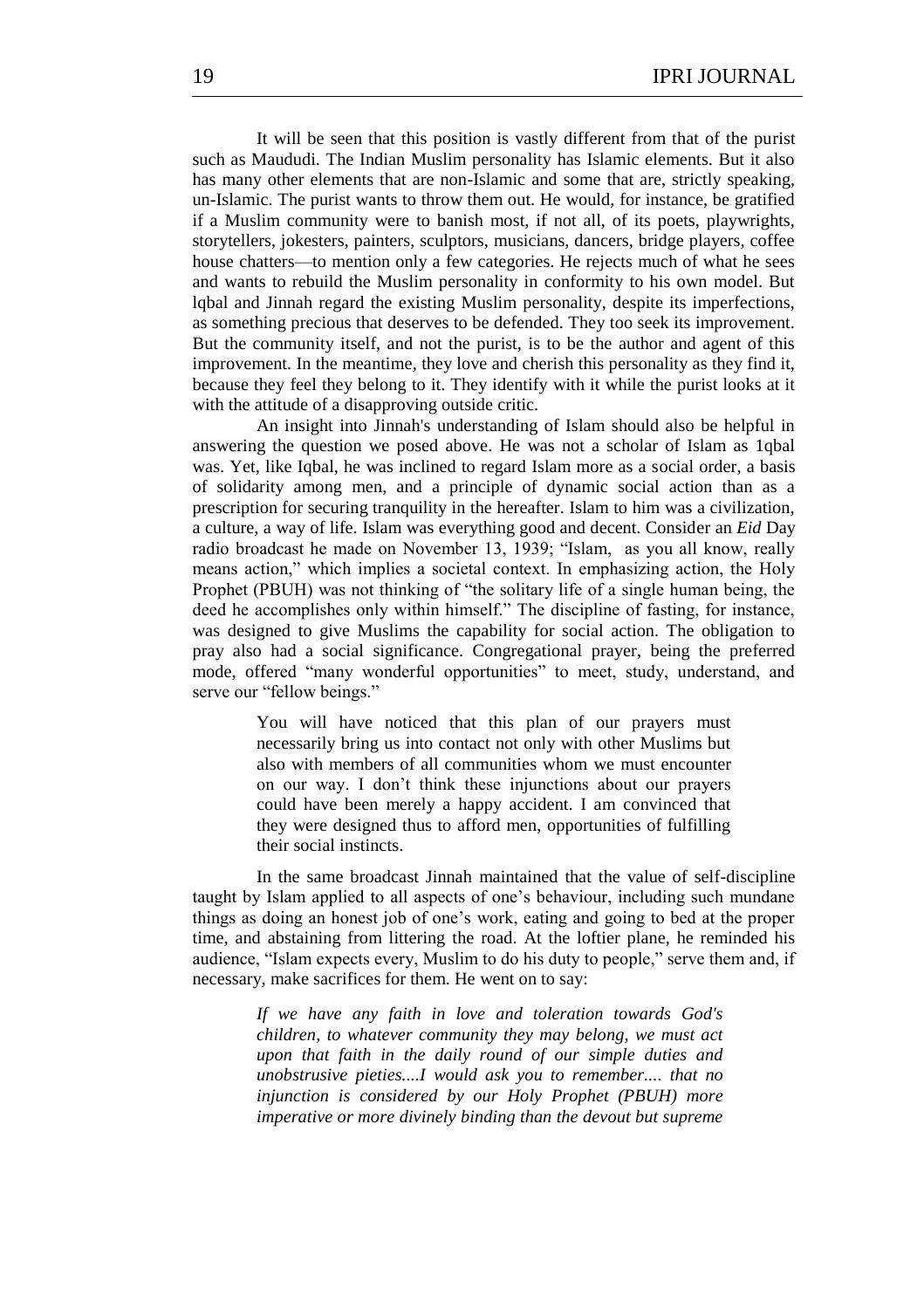*realisation of our duty of love and toleration towards all other human beings.<sup>53</sup>* (Italics mine) .

In Jinnah's statements and speeches there are countless references to the Muslim community's right, and obligation, to fashion and conduct its politics according to Islamic ideals and principles. But it would be a mistake to think that in acknowledging this obligation he was issuing a call for the enforcement of Abu Hanifa 's *fiqah* (or that of any other Muslim jurist). He often identified Islamic ideals and principles as democracy, equality, social justice, tolerance, and brotherhood of man. The values he urged in the name of Islam are honesty, hard work, dedication to duty, discipline, orderliness, national solidarity and unity. His speech in Chittagong on March 26, 1948 is a good example of his understanding of Islam as a polity:

> You are only voicing my sentiments .... when you say that Pakistan should be based on the secure foundations of social justice and Islamic socialism which emphasises equality and brotherhood of man. Similarly, you are voicing my thoughts in asking. . equal opportunities for all. These targets of progress are not controversial in Pakistan.... Brotherhood, equality, and fraternity of man—these are all the basic points of our religion, culture and civilisation. And we fought for Pakistan because there was a danger of denial of these human rights in this sub-continent.<sup>54</sup>

In defining what Jinnah would regard as good enough behaviour on the part of Muslim Pakistan the answer may be the same as that we gave with reference to Iqbal: a Muslim community, conscious and proud of being Muslim, endeavouring to implement the values of tolerance, egalitarianism, and democracy, and applying the values of dynamism, inventiveness, and hard work to improve its material environment, is Islamic enough. It should be noted that Jinnah, being more of a politician than Iqbal, was even more aware that in the actual conduct of affairs one may have to make concessions and compromises which detract from the ideal. In the *Eid* Day radio broadcast in 1939, to which we referred earlier, he said:

> In the pursuit of truth and the cultivation of beliefs we should be guided by our rational interpretation of the Quran.... In the translation of this truth into practice, however, we shall be content with so much, and so much only, as we can achieve without encroaching on the rights, of others, while at the same time not ceasing our efforts to achieve more.<sup>55</sup>

It is apparent that many of Jinnah's references to Islam are made in an exhortative context. Men are being asked to work hard, resist temptation, make sacrifices, fight, build, incorporate order and discipline into their lives, respect the opinions of others and consult with them before making collective decisions. But for these restraints and exertions no immediate material rewards are being offered. Then, can we expect that the desired values will be imparted to one's audience unless these are traced or related to a source the audience respects? Will a Pakistani, or for that matter a Korean or a Chinese, audience value equality, tolerance, or

 53 *Ibid., pp. 95-96.*

<sup>54</sup> *Speeches as Governor-General,* p. 98, also p. 65.

<sup>55</sup> *Speeches and Writings,* Vol I.*, pp. 97-98.*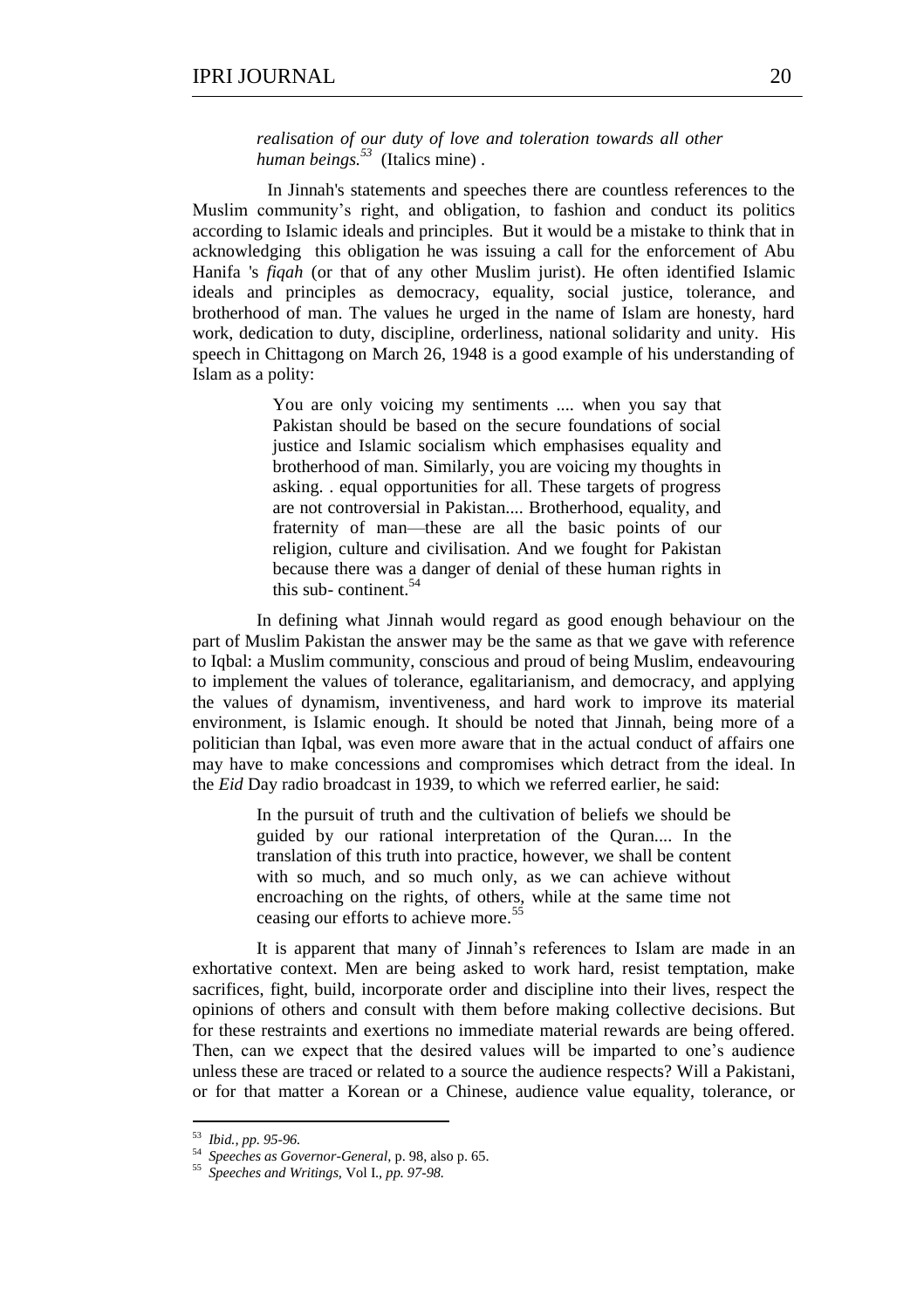discussion and debate on the ground that John Locke and Thomas Jefferson commended them as dictates of "reason"? Why should it pay any attention to Locke and Jefferson? They are not its men. Assuming their argument is sensible (even though Hume, Calhoun, Fitzhugh, and others say it is not), one may turn to it if the same or a similar argument is not available in one's own tradition. But if it is, it would be inexpedient not to make the connection and forego the additional receptivity resulting from a people's loyalty to their own heritage. Now it might be argued that the values being urged in the name of Islam are not uniquely Islamic and that they are upheld in other systems of thought also. But if some of the values advanced by Jefferson and Paine were also advanced by Confucius, this coincidence does not constitute a reason for Americans to drop their identification with their own tradition and, in the Fourth of July orations, start exhorting each other in the name of Confucius.

#### *Conclusion*

In the above discussion, we have made comparisons between the positions of Iqbal and Jinnah with regard to the rationale and destiny of a separate Muslim state in the Indian sub-continent. While there may be differences of emphasis between them, it is clear that they agree on essentials. Neither is willing to see a Muslim community subjected to non-Muslim rule if an alternative exists. They both feel a Muslim community derives its separate identity from having a cultural personality that combines local influences with an Islamic content, which is not only ritualistic but attitudinal and philosophic in character. A Muslim polity is therefore inevitably Islamic in some measure and is to be valued regardless of its stage of Islamization. In such a polity nationalism, even if it means dedication to a composite cultural personality, is acceptable and may be harmonized with the sense of solidarity the polity entertains towards the rest of the Muslim world. Both Jinnah and Iqbal are concerned with the problem of poverty and backwardness among Muslims for the eradication of which they look, on the one hand, to the urges of dynamism, struggle, and creativity in Islam and, on the other, to the Islamic principle of distributive justice. Both regard as Islamic the values of liberty under law, equality, and participation, and hope that these would be operationalized in a Muslim polity. Neither is a "secularist" in the sense of maintaining either that morals are irrelevant to politics or that the will of the ruling authority is the final arbiter of morals.

The foregoing discussion of the thought of the two men who contributed the most to the making of Pakistan, and the record of Maududi's assessment of the intentions of Jinnah and his associates while the struggle for Pakistan was in progress, will not sustain the proposition that the establishment of an Islamic state, satisfactory to the *ulema*, was a part of the "social contract" that brought Pakistan into being. Nor can it be argued that the idea of Pakistani nationalism is repugnant to the nation's Muslim personality and must therefore remain unavailable as one of the preservatives of its unity and integrity. $\blacksquare$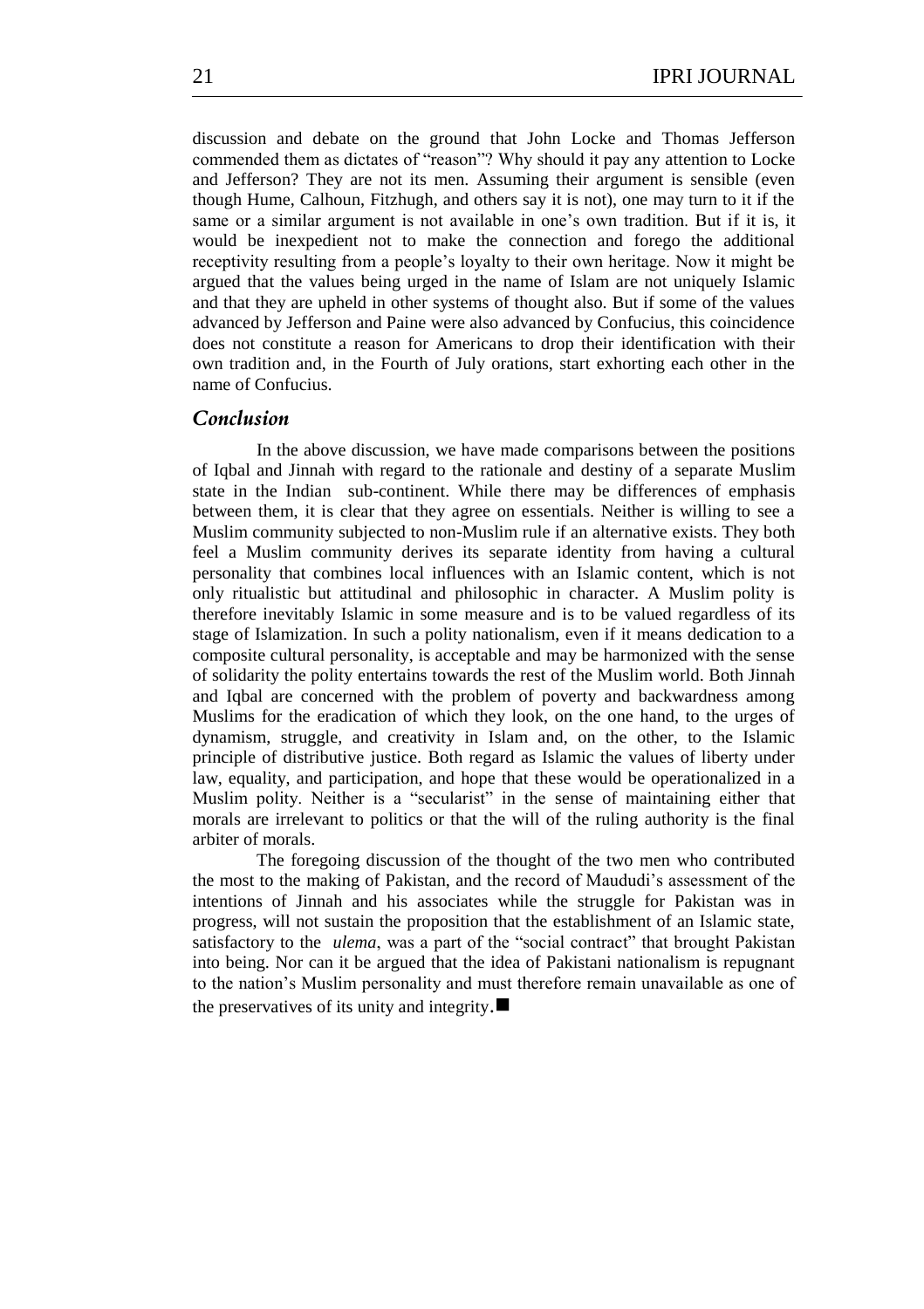## *A Blueprint for Pakistan's Economic Revival<sup>1</sup>*

#### Ahmad Faruqui 2

#### *A Review of Pakistan's Present Economic Situation*

 $\mathcal{T}$ ith a capacity to affect regional and international stability. Pakistan is one of nine *pivotal* states in the developing world, according to Yale historian Paul Kennedy. "A pivotal state is so important regionally that its collapse would spell transboundary mayhem: migration, communal violence, pollution, disease and so on. A pivotal state's steady economic progress and stability, on the other hand, would bolster its region's economic vitality and political soundness and benefit American trade and investment."<sup>3</sup> W

However, unlike the nations of the Asia-Pacific region, which also gained independence during the post Second World War period, Pakistan remains a lowincome country, with a per capita income of \$470. It has the world's sixth or seventh largest population, of about 145 million. Its military, armed with nuclear weapons, is the most powerful in the Muslim world. However, in part because of its low rate of economic growth, and in part due to its complex history and geography, it has been struggling with ethnic strife and sectarian violence during the past two decades.

In the sixties, the Harvard Development Advisory Service viewed Pakistan as a model developing country. Growth in the gross domestic product (GDP) averaged six percent a year, about 50% higher than neighboring India's four percent a year growth rate. The rate of growth dipped to four percent a year in the seventies, in the aftermath of the military debacle in East Pakistan, the Arab Oil Embargo, and the large-scale nationalization of industry, banking and finance by the government of Prime Minister Zulfiqar Ali Bhutto. The rate of growth picked up again in the eighties, despite the Soviet invasion of Afghanistan. During the nineties, the economy slowed down to a crawl, as successive civilian regimes outdid each other in corruption and mismanagement.

Due to decades of economic mismanagement in which fiscal and international trade deficits were incurred, foreign debt obligations rose to \$38 billion, more than half of Pakistan's current GDP of \$65 billion. Servicing of this debt consumes half of the national budget, and defense spending consumes about a quarter. This leaves just a quarter for government administration, and for much needed economic, social and human development. This amount is clearly insufficient to make a dent in these often neglected, non-traditional dimensions of national security.

1

<sup>1</sup> Without implicating them for any errors that remain, I would like to acknowledge comments from Rafi Ahmed, Ehsan Ahrari, Firoz Khan, Saifullah Khokhar and Mateen Thobani on previous versions of this paper.

<sup>2</sup> Fellow, American Institute of International Studies, and the author of a forthcoming book, *Rethinking the National Security of Pakistan* (Ashgate Publishing, 2002). Please send comments to afaruqui@hotmail.com.

<sup>3</sup> Robert Chase, Emily Hill, and Paul Kennedy, "Pivotal States and U.S. Strategy," Foreign Affairs, January/February 1996.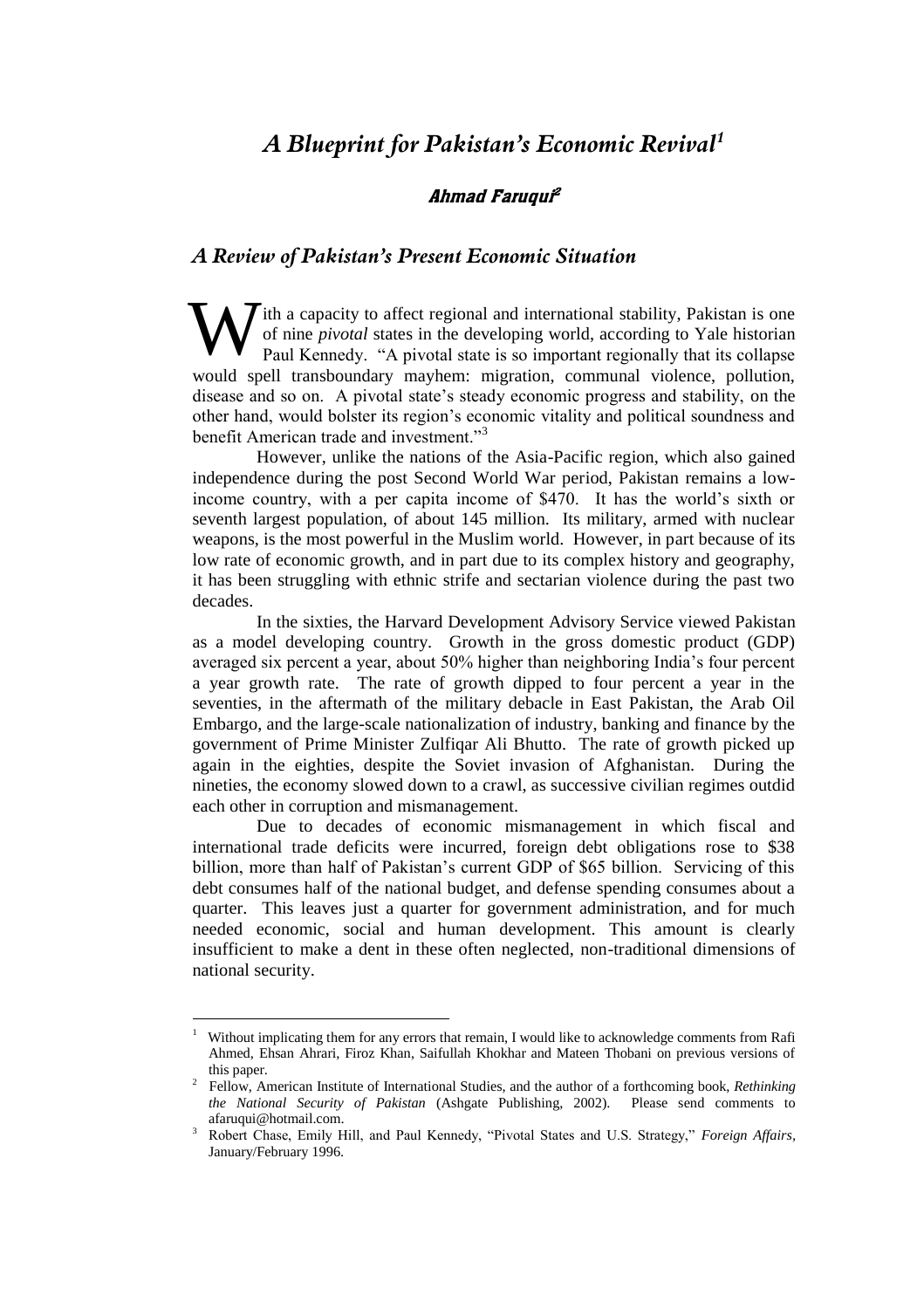The economy has been unable to diversify itself from its heavy dependence on agriculture. About 70% of the population resides in villages, which employ 45% of the people, and generate 25% of the gross national product. Agricultural performance depends on factors that can be controlled and others that cannot be controlled. The former include the quality of seeds, fertilizer and farming practices. The latter include the quality of the soil, weather conditions and pest infestations. In the case of Pakistan, the uncontrollable factors have often dominated the controllable ones, resulting in marked volatility in agricultural performance.

During the 2000/01 fiscal year, problems triggered by the widespread drought in South Asia reduced GNP growth to 2.6%, not sufficient to cover the growth in population of  $2.8\%$ .<sup>4</sup> About 38% of the population lives below the poverty line, defined by the World Bank as an income per person of less than one dollar a day. The incidence of poverty in China is  $4.6\%$ , while in India it is  $35\%$ .<sup>5</sup> Despondent with the bleak economic outlook of the country, many Pakistanis are anxious to emigrate. A recent Gallup survey found that 62% of the adult population would like to go abroad to work, and that half of those wishing to work overseas do not wish to return home. A similar survey carried out in 1984 found that only 17% of Pakistanis were eager to settle abroad.<sup>6</sup>

Law and order is under stress in the urban centres, due to high rates of youth unemployment, increasing inequalities in the distribution of income, and corruption in the police force. Armed robberies, kidnappings and murders are not infrequent occurrence. Armed gangs that exploit ethnic and sectarian rivalries indulge in large-scale violence, some of which may well be placed at the door of the Indian Research and Analysis Wing (RAW). The mandate of the federal government do not exist in many rural areas, particularly in Sindh and the Federally Administered Tribal Areas that border Afghanistan. The situation contrasts dramatically with the vision laid out by the nation's founder, Mohammad Ali Jinnah, in his address to the Constituent Assembly, "The first duty of a Government is to maintain law and order, so that the life, property and religious beliefs of its subjects are fully protected by the State."<sup>7</sup>

Rivalries between Punjab, the largest province with 56% of the population whose members dominate the nation's military and civil services, and the three smaller provinces (Sindh, Frontier and Balochistan) have continuously increased. These rivalries have already delayed the implementation of the last diennial population census from 1991 to 1998. Problems in the allocation of water are now at the top of the list of contentious issues. The much-needed Kalabagh Dam project on the Indus River has been cancelled, due to the failure of Sindh and Frontier to resolve the issue of water rights with Punjab. Its cancellation means that Pakistan would be denied 3,600 MW of low-cost hydropower that would have eliminated the need to import 20 million barrels of oil per year. More importantly, it means that Pakistan will have to find other means with which to deal with the chronic problem of irrigation water shortage. Every year, around 32 million-acre feet of water goes into the Arabian Sea.<sup>8</sup>

1

<sup>4</sup> Government of Pakistan, *Economic Survey 2000/2001,* Ministry of Finance, Islamabad, Pakistan and Government of Pakistan, "SBP Quarterly Report", State Bank of Pakistan, Karachi, Pakistan.

<sup>5</sup> World Bank, *World Bank Atlas 2001,* Washington, DC.

<sup>&</sup>lt;sup>6</sup> IRNA, Islamabad, June 19, 2001.

Quoted by US Ambassador William Milam in a speech to the English Speaking Union, June 18, 2001, Karachi.

<sup>8</sup> www.pak.gov.pk/public/Kalabagh\_Dam.htm.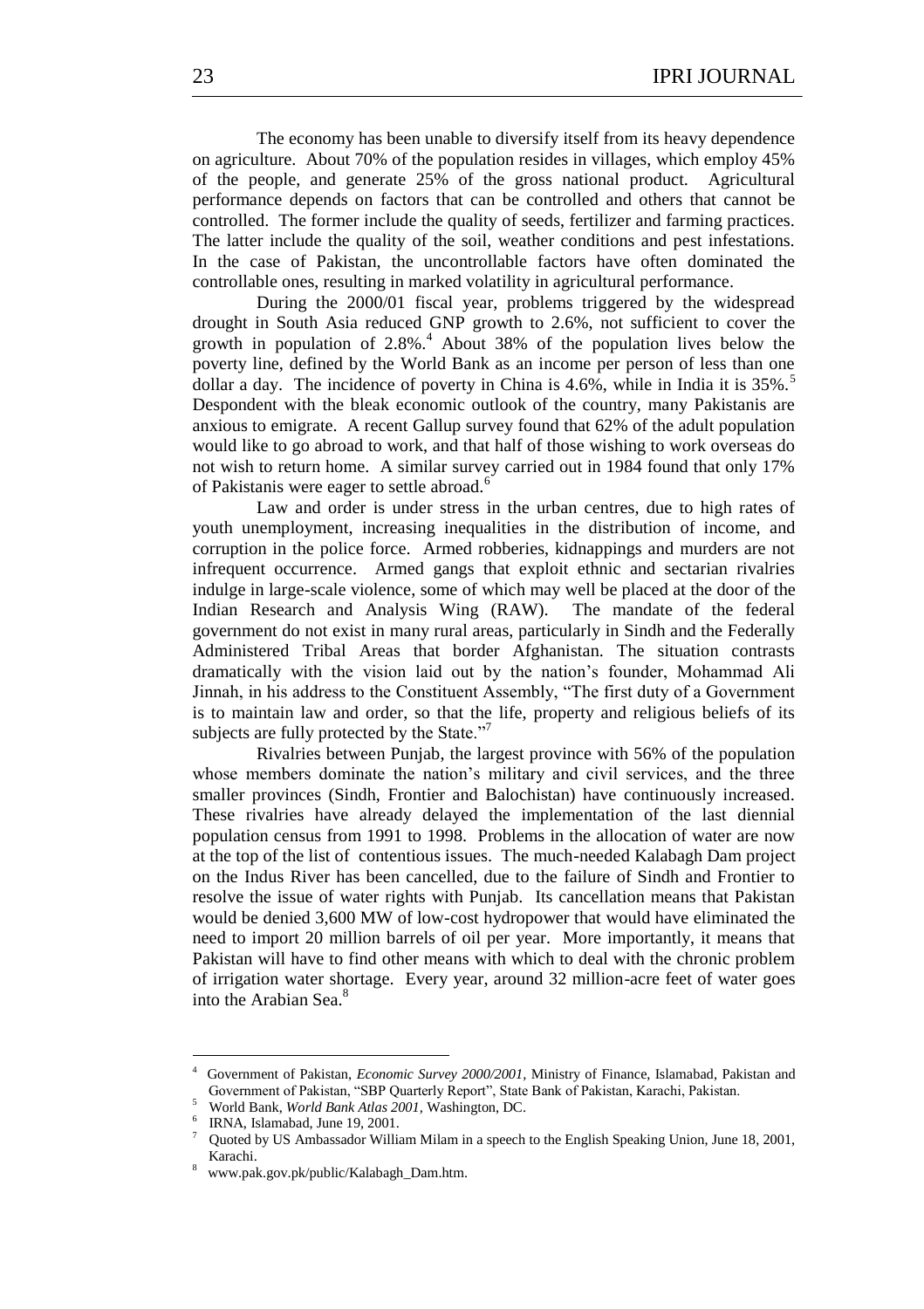Until the recent Anglo-American war in Afghanistan, Pakistan's major problem in foreign policy was the 54-year old conflict with India, much of it involving conflicting visions of national identity. This conflict finds its most visible expression in the lingering dispute over Kashmir. This conflict has involved many major and minor wars, the last one of which took place in the icy heights of Kargil in the spring of 1999. Militarily, Pakistan's performance has not been impressive in her wars with  $India<sub>2</sub><sup>9</sup>$  whose continuous military expansion has led to complementary enlargement of Pakistan's military, particularly after the 1971 war with India that led to the loss of East Pakistan. Expenditures on the military, account for about five percent of the GNP. Because of the absence of strong domestic political institutions, and the presence of a strong feudal culture, the military has dominated Pakistan's political landscape for more than half of its existence.

Facing a 1:4 disparity in the conventional arms balance of power with India, Pakistan has been forced to develop a nuclear weapons programme. This programme operated under the doctrine of recessed deterrence till May 1998, when India's nuclear tests forced the government of Pakistan to respond with its own tests within two weeks. There was a general perception in Pakistan, triggered by remarks from hawkish cabinet members in New Delhi, that India may indulge in military adventurism unless cautioned of its cost.

#### *Relations with the US*

<u>.</u>

Geographically, Pakistan falls within the purview of the US Central Command (CENTCOM). In the fifties, Pakistan was the only country that belonged to both the CENTO and SEATO alliances formed to contain the expansion of communism in Asia. It also had a bilateral military alliance with the US, and was provided substantial military hardware through the MAP programme to equip fiveand-a-half infantry divisions and a dozen air force squadrons. In the eighties, Pakistan served as a frontline state during the Soviet-Afghan war, and received \$3.2 billion of military and economic assistance from the US. Supplies included 40 F-16 A/B fighters, 20 AH-1S Cobra attack helicopters with TOW, heavy artillery, Sidewinder AAMs, Harpoon SSMs, and various infantry weapons including Stinger shoulder-launched SAMs.<sup>10</sup>

In the aftermath of the Afghan-Soviet war of the eighties, Pakistan became the accidental home to more than three million Afghan refugees. The arrival of these refugees, several of whom were reportedly armed according to their tribal traditions, heralded the arrival of the Kalashnikov culture in Pakistan. Some engaged in narcotics trafficking. And some others, had acquired a religious bias prompted and patronized during the US-funded *jihad* against the Soviet Union. Prior to the events of September 11, about 2.2 million refugees were estimated to be in Pakistan. This had led some analysts to write about the rise of a *jihadist* culture in Pakistan.<sup>11</sup> However, this analysis failed to recognize that a large portion of the educated middle class in Pakistan, and a major portion of the country's intelligentsia, has been schooled in western educational institutions, both domestically and abroad. It supports cooperation with the west, and actively

<sup>&</sup>lt;sup>9</sup> Ahmad Faruqui, "Failure in Command: Lessons from Pakistan's Indian Wars," Defense Analysis, Winter 2001.

<sup>&</sup>lt;sup>10</sup> "U.S. Will Sell Pakistanis F-16s, Attack Helicopters," Aviation Week & Space Technology, September 21, 1981, pp. 23-25.

<sup>&</sup>lt;sup>11</sup> Jessica Stern, "Pakistan's Jihadist Culture," Foreign Affairs, November/December 2000.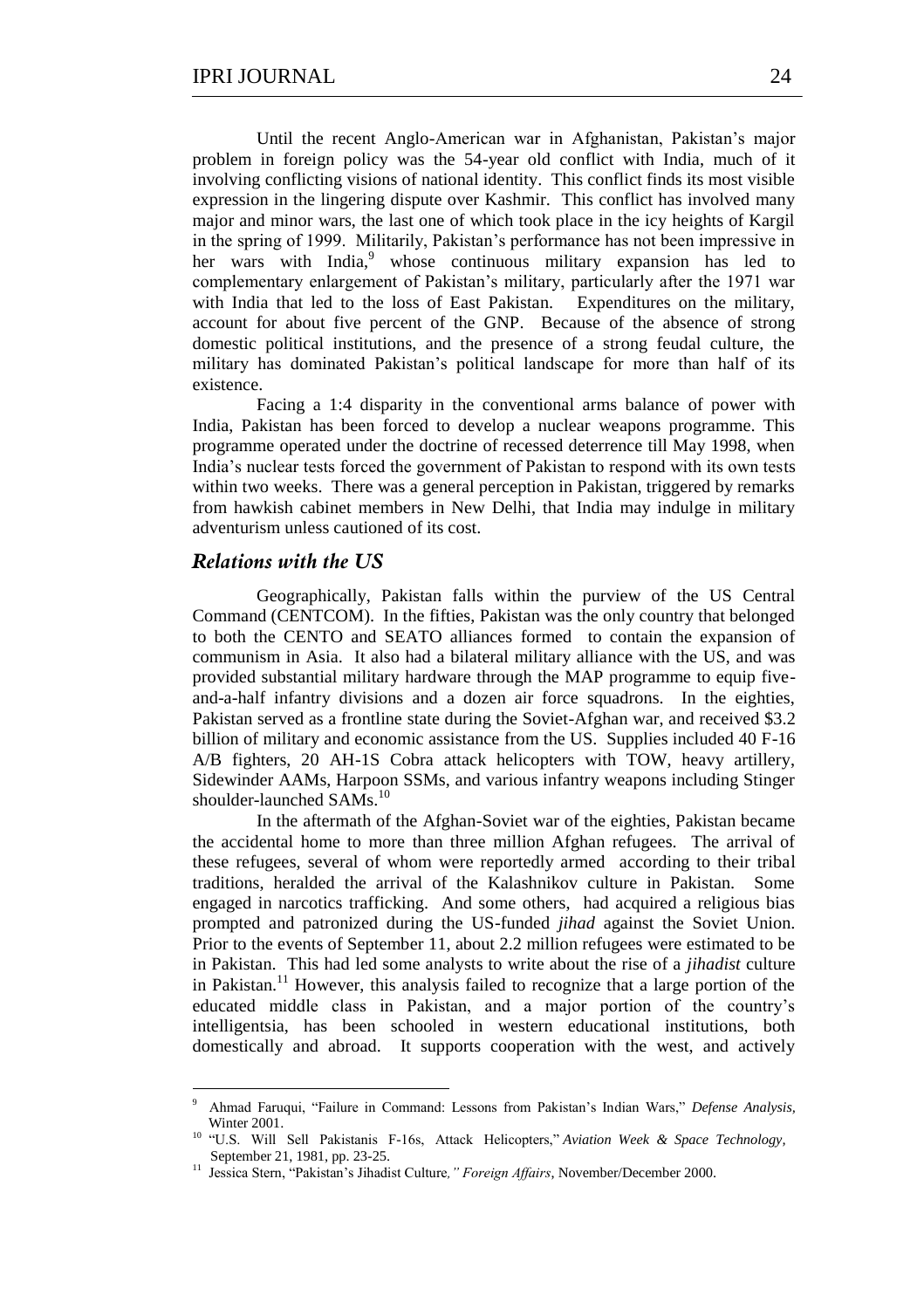opposes confrontation. In addition, the Pakistani business community abjures violence and is interested in promoting economic growth. General Musharraf was to tap into these segments of the Pakistani population to successfully forge a pro-US policy during the war against the *Taliban,* as discussed later in this paper.

Prior to the events of September 11, Pakistan found itself at cross-purposes with the US in three areas<sup>12</sup>:

- The deposition of democratic rule, however corrupt, with the military rule, which took place in October 1999, and the ascendancy to the presidency by General Pervez Musharraf in the spring of 2001.
- There was a perception in Washington [possibly Indian-fed] that Pakistan was allowing militant groups engaged in the Kashmir insurgency and connected with the *Taliban* and *al-Qaida* in Afghanistan to operate from Pakistani soil.<sup>13</sup>
- Pakistan's close military ties with China, including cooperation in the nuclear field, and the US interest in engaging India as the primary regional power in South Asia, partly with an eye to containing  $China$ <sup>14</sup>

As discussed later in this paper, the Anglo-American war on the *Taliban*  and *al-Qaida* militias in Afghanistan brought about a significant reversal in the frostiness that had set into US-Pakistani relations during the Clinton administration.

## *Pakistan's Future Outlook*

1

One of the main reasons for Pakistan's abysmal economic performance is poor governance and corruption in the administration, caused by the failure to develop robust political institutions. As much as a quarter of the GNP may have been lost to these twin problems, representing a total of some \$15 billion.<sup>15</sup> In a sample of 85 countries, Transparency International found that Pakistan in 1998 was more corrupt than 71 of the nations in the sample, with only Russia, Indonesia, Nigeria and some Latin American countries being more corrupt than Pakistan. India was ranked 66<sup>th</sup>.<sup>16</sup>

However, under enlightened leadership that uses the right set of policy instruments, Pakistan can once again attain the old level of growth performance, without exacerbating income inequalities.<sup>17</sup> There is a regional precedent, represented by the turnaround in India's growth profile during the nineties when

 $12$  Khalid Duran, "Pakistan Versus the Last Superpower: Underestimated Pakistanis May be a Degree Too Self-Confident," *World and I*, March 2001.

<sup>&</sup>lt;sup>13</sup> Ehsan Ahrari, "Transnational Terrorism, Pakistan, and the U.S.," Strategic Review, Winter 2001, pp. 11-17.

<sup>&</sup>lt;sup>14</sup> Ehsan Ahrari. "Strategic Moves in Southern Asia," The 5<sup>th</sup> Column, *Far Eastern Economic Review*, June 28, 2001.

<sup>&</sup>lt;sup>15</sup> Based on a cabinet-level study conducted by Shahid Javed Burki and Hafeez Pasha in 1996-97. For the role of countervailing action by the losers in exposing corruption, and thus preventing its expansion, see M. Shahid Alam, "Corruption and Countervailing Action in Pakistan," in Silvio Borner and Martin Paldam (editors), *The Political Dimensions of Economic Growth,* Macmillan, 1998.

<sup>&</sup>lt;sup>16</sup> Cited in Vito Tanzi, "Corruption Around the World: Causes, Consequences, Scope and Cures," *IMF Staff Papers*, December 1998.

<sup>&</sup>lt;sup>17</sup> Burki, Shahid Javed, "Pakistan 25 Years from Now," Pakistan Link, May 25, 2001.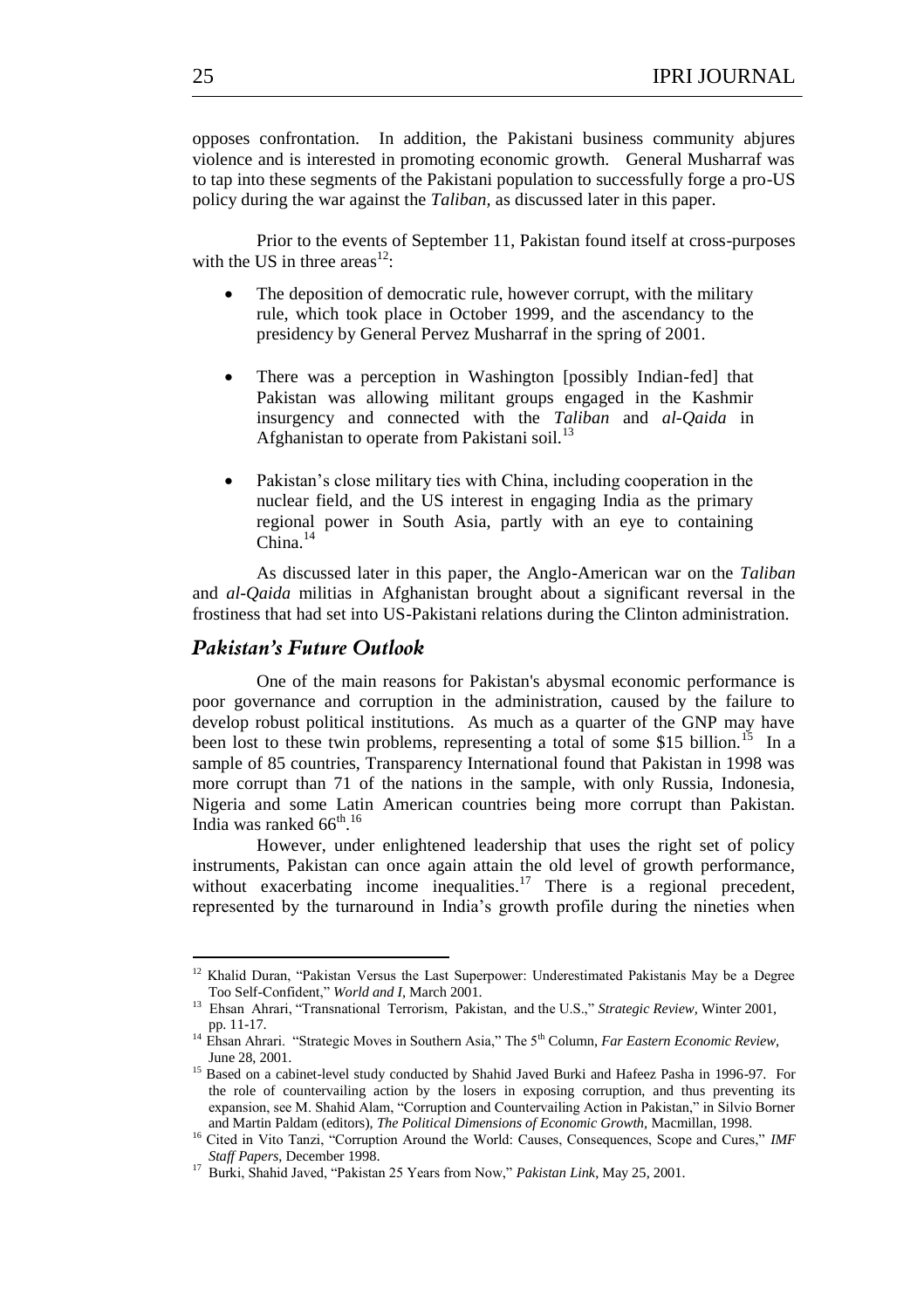India raised its GNP growth rate from the historical average of three to four percent to six to eight percent.

Pakistan's future is predetermined to a degree by its demographics, its low levels of spending on human and social development over the past several decades, and by the need to pay off its staggering foreign and domestic debts. Additionally, Pakistan's future is determined by developments in its external environment. However, Pakistan's future is imprisoned by external events and past trends. Its leaders have a tremendous influence on Pakistan's future development, through the policy choices they make. For example, they may choose to follow a cooperative or confrontational policy toward their neighbours. They may choose to stay within the budget constraint or run budget deficits. They may choose to emphasize social and human development programmes that improve the economic welfare of the common man or buy expensive weapon systems that bring about no such improvement. Thus, in the final analysis, Pakistan's future development rests in the hands of its leaders. As stated in the Holy Quran, *God does not change the condition of a people until they change what is in themselves*. 18 Some commentators interpret this verse to be saying, "God does not alter a nation's condition unless it changes its economic and social conditions."

## *Scenarios of Future Development<sup>19</sup>*

Forecasting social, political and economic phenomena remains an inexact science, requiring much judgment and speculation. Given the wide variance in Pakistan's historical evolution, the possible futures that await Pakistan span a wide range. There is a temptation to focus on probable scenarios of the future, but this often eliminates high-impact scenarios that could occur under the right set of circumstances. Events such as the fall of the Berlin Wall or the first Arab Oil Embargo have no finite probability of occurrence, and thus tend to blindside analysts when they do occur. To avoid falling into this analytical trap, we have laid out five scenarios that encompass a range of possible futures for Pakistan. Two of the scenarios are extremely low probability scenarios, but would have a significant impact on the people of Pakistan if they were to occur. Thus, policy makers would be well advised to consider them, in addition to reviewing the other three morelikely scenarios.

*(1) Super High Performance*. Pakistan will incorporate the best features of the "East Asian" miracle. In this Utopian scenario, GNP will grow at eight to nine percent a year, allowing per capita income to rise by five to six percent a year. Poverty levels will decline to less than 15% of the population.<sup>20</sup> While extremely unlikely, this scenario is still within the realm of possibilities. Pakistan's military has finally recognized that economic progress holds the key to the nation's future. In a recent speech, President General Pervez Musharraf noted that while Pakistan has military muscle and is a nuclear power, it does not

<sup>18</sup> Surah 13 (Ra'ad, Thunder), Verse 11.

<sup>&</sup>lt;sup>19</sup> The author presented an earlier version of these scenarios at a workshop sponsored by the U.S.Army War College in July 2001 in Washington, D.C.

<sup>&</sup>lt;sup>20</sup> Researchers at the World Bank have identified a strong and negative relationship between growth in per capita income and growth in poverty levels. The scenarios presented in this paper follow this relationship, which is summarized in William Easterly*, The Elusive Quest for Growth: Economists' Adventures and Misadventures in the Tropics,* The MIT Press, 2001, pp. 13-14.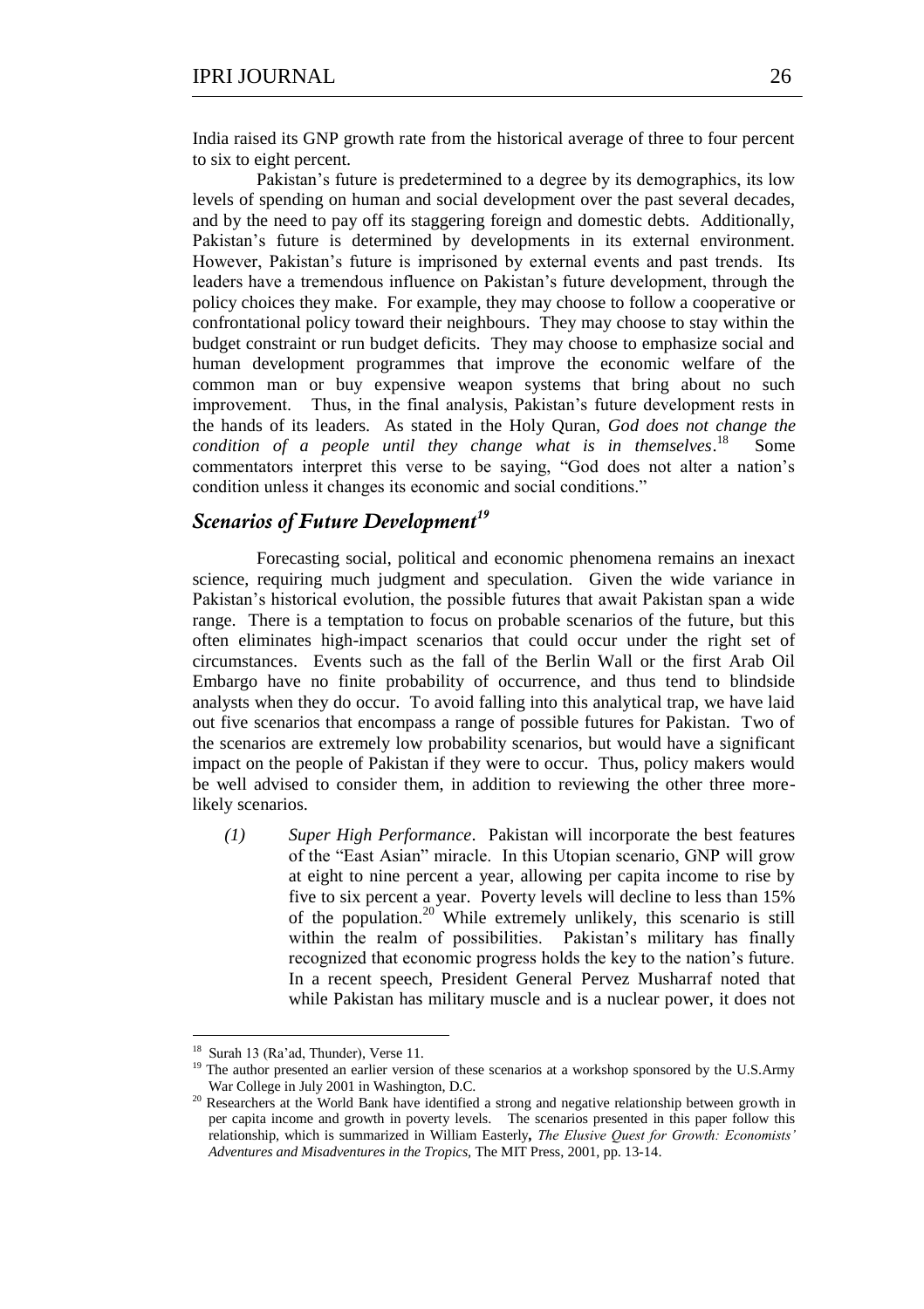have matching economic strength and is thus a weak state. "We have to strengthen our economy in order to create a balance with our military power."<sup>21</sup> This scenario is likely if the following conditions prevail: a high investment rate in the range of 35-40% of GNP; fiscal surplus of two percent of GNP, brought about by expansion of the tax base and reduction in unproductive government expenditures; low levels of foreign debt; a liberalized economic system with significant incentives for private enterprise and a modicum of red tape; a booming IT sector; inspired political leadership and governance; institution of checks and balances between the three branches of government; democratic rule; domestic harmony; a foreign policy focused on cooperation and peace; defense spending at 2% of GDP; conversion of SAARC into a free trade area; extensive economic trade and commerce between Pakistan and India.<sup>22</sup>

- *(2) High Performance.* Pakistan will have the features that characterized it in the early sixties, when it seemed primed to hit the "take off" stage and evolve into a middle-income power. The scenario will be characterized by GNP growth at six to seven percent a year, allowing per capita income to grow by three to four percent a year. Poverty levels will be around 25%. This scenario is likely if the following conditions prevail: an investment rate in the range of 30%; diminished income inequalities and regional disparities; foreign policy that seeks to move toward cooperation and peace, with just a few interludes of conflict with neighboring powers; defense spending at 4% of GNP; civilian government control; well developed physical and social infrastructure; successful economic cooperation with Iran, Turkey, and the Central Asian republics through the Economic Cooperation Organization.
- *(3) Medium Performance*. Pakistan will have the features that characterized it in the eighties, without the conflicts created by the Afghan-Soviet war. The scenario will be characterized by GNP growth at four to five percent a year, allowing per capita income to grow by one to two percent a year. Poverty levels will range from 45% to 55%. This scenario is likely to occur if the following conditions prevail: investment rates in the range of 20%; stabilization of macroeconomic imbalances; national security would continue to be equated with military muscle; a confrontational foreign policy with India would continue; there would be tacit support to militant groups in Kashmir; involvement in Afghanistan would continue with a desire to seek strategic influence; military rule; and defense spending at 6% of GNP.
- *(4) Low Performance.* Pakistan will have the features that characterized it in the fifties and nineties, with a change of government taking place every two to three years. There will be anemic growth in GNP of three to four percent a year, and per capita income will stagnate.

Address to the 25<sup>th</sup> National Seerat Conference at Islamabad, located at www.pak. gov.pk/public/ chief/CE\_Seerat-Conf.htm

<sup>&</sup>lt;sup>22</sup> Looney, Robert E. "Pakistani Defense Expenditures and the Macroeconomy: Alternative Strategies to the year 2000*,*‖ *Contemporary South Asia*, 4(3), 1995, pp. 331-356.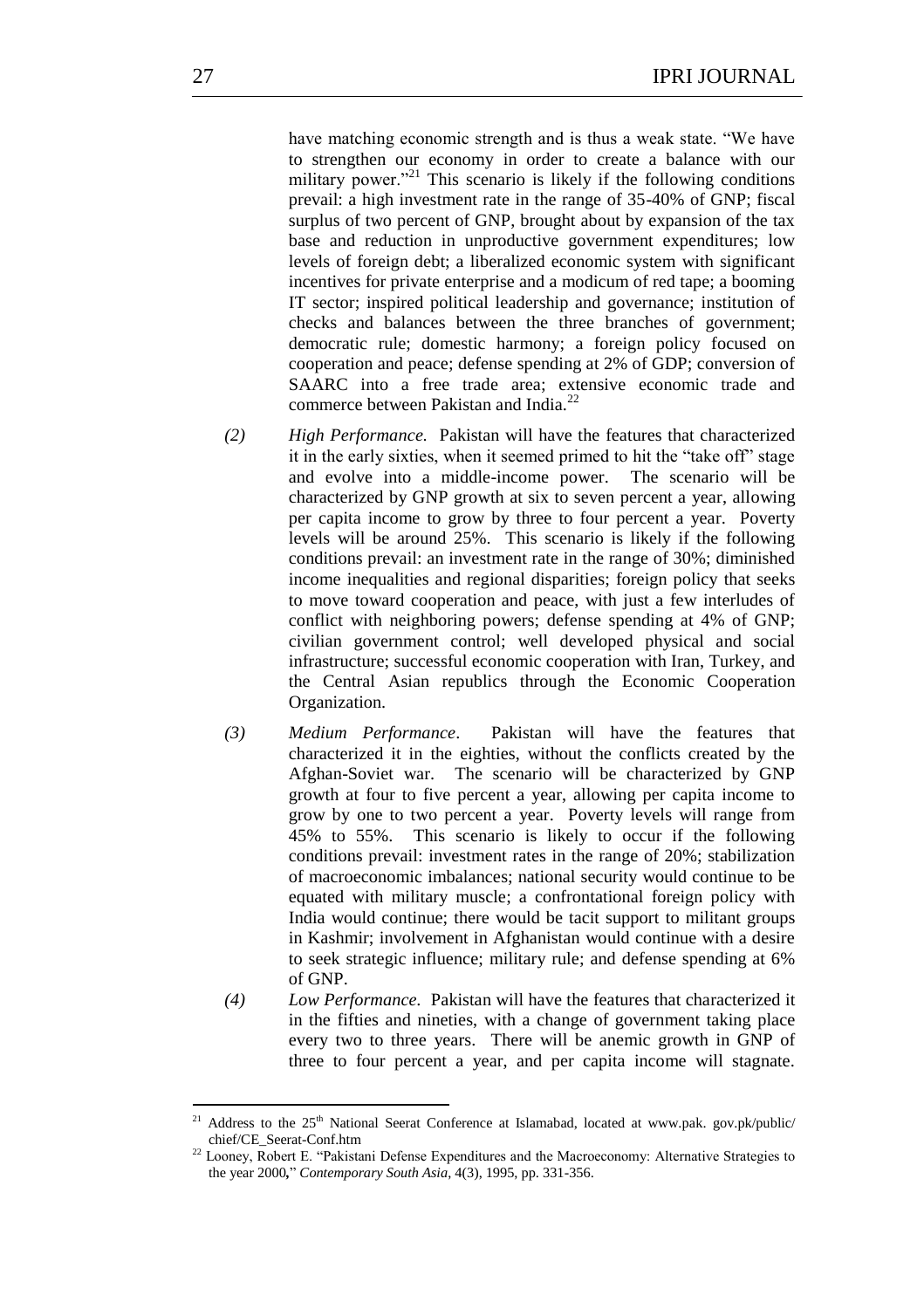Poverty levels will be in excess of 65%. This scenario is likely if the following conditions prevail: investment rates in the range of 15%; deterioration in macroeconomic imbalances; governments that lack the will to make tough decisions; rent seeking behavior by oligarchs (feudal lords and civil service); increased militarism; adventurism in foreign policy; defense spending at 8% of GDP; heightened inequalities in income distribution; civil discord; inter-provincial rivalries; ignorance and religiosity; serious deterioration in law and order; institutional meltdown<sup>23</sup>; soaring foreign debt, leading to bankruptcy; government unable to pay salaries to government workers; erosion of national sovereignty.<sup>2</sup>

*(5) Super Low Performance.* Pakistan would face a desperate situation. In this dystopian scenario, GNP growth will be zero, and per capita incomes would decrease by two to three percent a year. Poverty levels will be in excess of 80%, and public services will become dysfunctional. The military will disintegrate. There will be complete break down of law and order in either urban or rural areas. Special interest groups will bring the political decision making to a halt. Social cohesion will break and leaders of tribes, clans, and sects will dominate and demand loyalty. There will be extreme inequalities of income. This scenario is likely if the following conditions prevail: investment rate under 10%; macroeconomic imbalances in excess of 10% of GNP; high population growth; rising levels of illiteracy; and no respect for minorities and women.

#### *The US War Against Terrorism*

<u>.</u>

Soon after the September 11, 2001 tragedy, the US identified Osama bin Laden as the prime suspect in the attacks on the World Trade Centre and the Pentagon. President George W. Bush asked the *Taliban* militia to hand him over, since it was widely believed they had given refuge to the *al-Qaida* terrorist network run by Osama bin Laden. Simultaneously Pakistan was given options to join the US in the war against terrorism. Within a few days, President General Pervez Musharraf offered Pakistan's "unstinted cooperation" to the US, and turned Pakistan's Afghan policy by 180-degrees. On the US request, Pakistan provided the Anglo-American coalition with the use of requisite air and recovery bases, logistical support, intelligence about the terrorist camps in Afghanistan, and airspace/corridor for carrier-based strike fighters and cruise missiles. Without this support, the US would not have been able to launch its war against the *Taliban* and *al-Qaida* network forces on October 7.

The US was unable to create a broad-based coalition of countries along the lines of what it had been able to create during the Gulf War of 1991. No hard evidence was presented, in order to preserve the intelligence sources that had provided the evidence. Only Britain joined with the US in the military campaign, creating a coalition of two. The Anglo-American coalition of forces pursued the bombing of Afghanistan with great zeal and intensity, from four aircraft carriers and several other surface and submarine platforms operating from the waters of the

<sup>&</sup>lt;sup>23</sup> Robert D. Kaplan, "The Lawless Frontier," *The Atlantic Monthly*, September 2000, pp. 66-80.

<sup>&</sup>lt;sup>24</sup> Jeffrey D. Sachs, "The Strategic Significance of Global Inequality," *The Washington Quarterly*, Summer 2001, 24:3, pp. 187-198.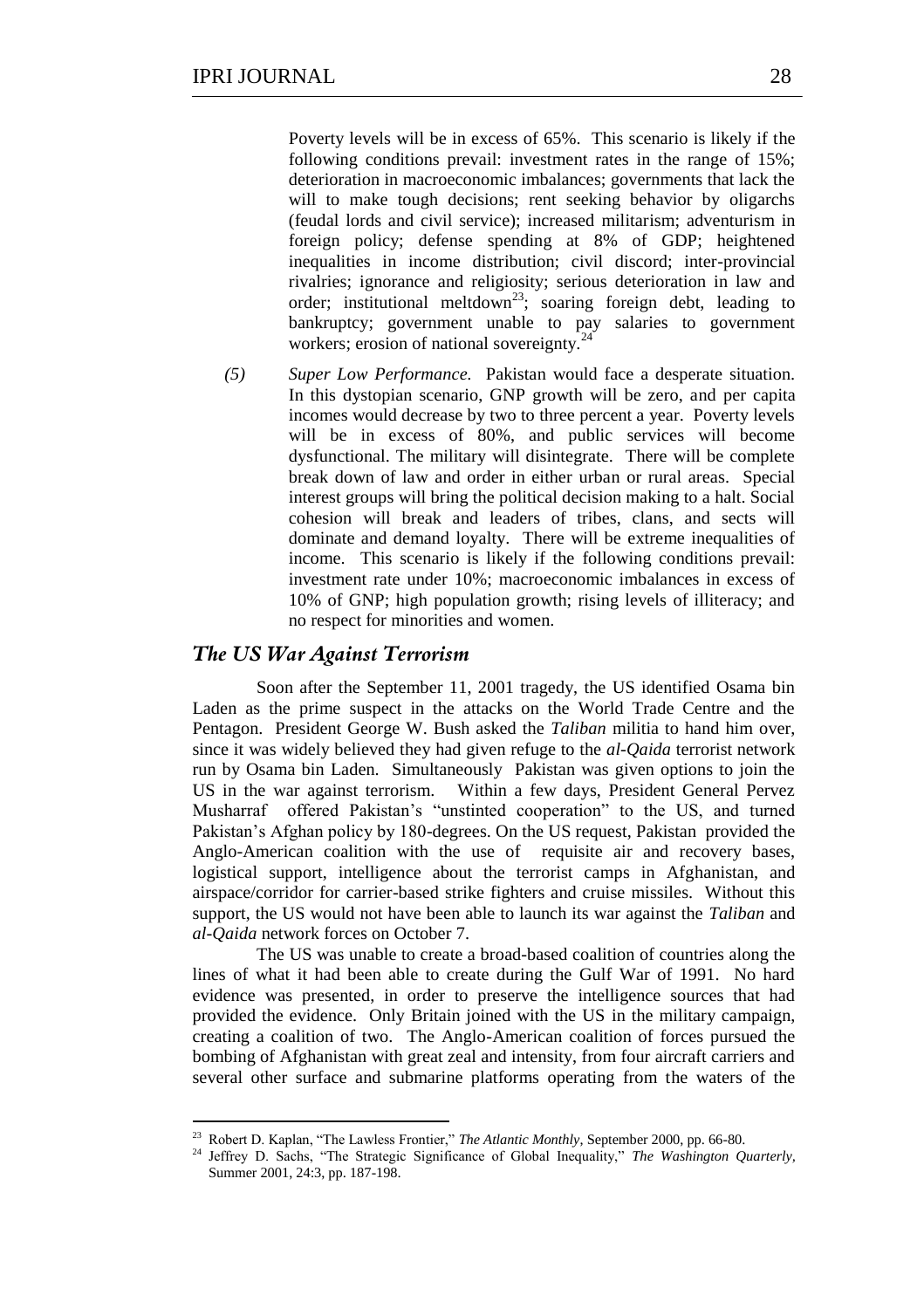Arabian Sea. In addition, B-52 bombers operated from the island of Diego Garcia and B-2 bombers flew missions from Missouri. By mid-November, this air campaign took its toll on the *Taliban* and *al-Qaida* forces. The *Taliban* yielded Mazar-e-Sharif without any significant resistance, and abandoned Kabul without a fight. Within a few weeks, they had surrendered the rest of the country including the strategic city of Kandahar, where the movement had began.

General Musharraf had predicted the defeat of the *Taliban*, even though it took a lot longer to occur than he (or any other analyst) had anticipated. The end for the *Taliban* came suddenly. It appears that several factors led to their sudden collapse. First, they had been heavily dependent on Pakistani supplies of fuel and logistics. Thus, when Pakistan decided to cut off that vital supply line, in the words of General Musharraf, their days were numbered." Second, the US hit them with everything in its arsenal short of nuclear weapons. It dropped the 15,000 kg Daisy Cutter bombs to terrorize, demoralize, and kill the *Taliban* troops in their trenches and concealed positions and *Taliban* fighters were forced out in the open. Finally, it became apparent that for all the rhetorics, the *Taliban* were neither well trained or organized nor well equipped to fight a modern hi-tech war. The aerial decimation of their mortal enemy was a real morale boost for the rag tag fighters of the Northern Alliance, who had lost all but 10% of the country to the *Taliban* in 1996. They simply rested and watched the US air show, from the safety of the hills. In the meantime, the Russians had stepped in and supplied the Northern Alliance with T-54/55 tanks, truck-mounted multi-barreled rocket launchers, and new uniforms.

When the signal was given, these fighters began an offensive campaign against literally no opposition. Even in the mountains and caves of Tora Bora, which seemed to be an impregnable fortress when Osama bin Laden occupied the high ground, resistance was slight. Interviews with captives revealed that the fighters were poorly equipped, with limited supplies of food and heating arrangements.<sup>25</sup>

#### *Impact of the War on Pakistan*

<u>.</u>

Pakistan's economy took a major hit from the war. Foreign companies suspended their investments in Pakistan, as it had become a war zone. There was a widespread expectation that terrorist acts would be committed in Pakistan by the *al-Qaida* fighters, but none occurred. Pakistani exports fell by a third. Experts estimate that the economy lost \$2 billion of business. The textile sector, accounting for more than 50% of Pakistan's \$10 billion annual exports and for 60% of the industrial workforce, was especially hard hit. The Pakistani economy grew at 2.6% in fiscal 2000/01, less than the rate of population growth. The official forecast for fiscal 2001/02 has been lowered from 4% to 3.7%. An independent foreign bank forecast that economic growth in fiscal 2001/02 would be even lower, at 2.5-3.1%.

In a recent press release, the International Monetary Fund commented<sup>26</sup>:

Pakistan's economic outlook is now clouded by considerable uncertainty in view of the impact of September 11 events and the ongoing slowdown in world demand, which adversely affect Pakistan's prospects for growth, exports, and capital flows...

Michael R. Gordon, "On Tora Bora, Horror Rained on Al Qaeda," The New York Times, December 23, 2001.

<sup>&</sup>lt;sup>26</sup> Dated December 7, 2001, posted at http://www.imf.org/external/np/sec/pr/2001/pr0151.htm.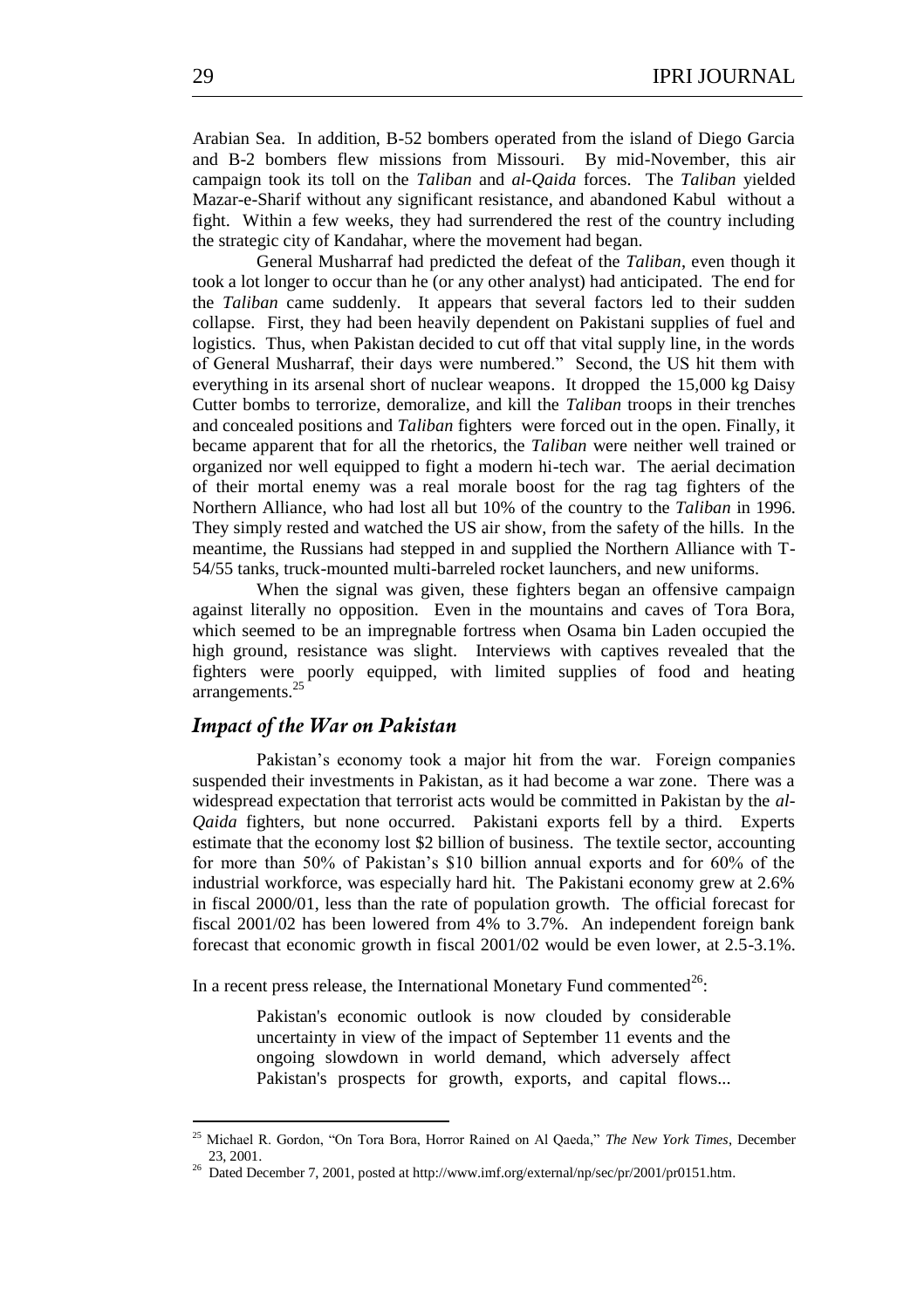Available data point to a deterioration of the real economy. In the period July-October 2001, there was sluggish export growth of 1.9 percent in U.S. dollar terms, compared to the same period a year earlier…Cancellations of export orders since mid-September, especially from the United States, have affected export prospects and appear to have slowed investment and production. Imports dropped by 9.9 percent compared to the year-earlier period. Price developments through October have remained benign and the 12 month CPI inflation rate remained at 2.7 percent.

Preliminary indications are that the budget deficit for the quarter July-September 2001 was slightly higher than programmed, reflecting mainly shortfalls in non-tax revenue, and even though overall expenditure was on track. Tax collection in recent months has been negatively affected by the large decline in imports and higher-than-expected tax refunds to exporters, but was in line with program assumptions through October. Preliminary indications are that revenues in November were more adversely affected.

International reserves reached US\$2.8 billion in early December, the highest level in a number of years. This reflects large disbursements of foreign grant assistance and repatriation of holdings abroad by Pakistani residents in recent months, allowing the State Bank of Pakistan (SBP) to step up, in October-November, its foreign exchange purchases on the inter-bank market*.* 

Initial UN estimates were that as a result of the war, Pakistan may have to absorb another 1.5 million Afghan refugees, but much smaller numbers have in fact moved into Pakistan. If the situation in Afghanistan stabilizes, with the advent of the interim administration, flow of refugees into Pakistan, may stop and those that had been resident there for a long time may in fact begin to go back However, some uncertainty on this account may continue to prevail*.*

In addition, there is an apprehension that some hardcore elements of the *Taliban* militia and *al-Qaida* operatives may survive the bombing campaign, and find refuge in the "high country" of Afghanistan or Pakistan, regroup in due course of time to wage a guerilla war against the Northern Alliance, cause disruption in the process of normalization in Afghanistan and/or create internal problems for Pakistan. However, in view of the ongoing search and hunt operations and the casualties already sustained, their ability and potential are expected to be much limited.

#### *The Need for Foreign Economic Assistance*

The effects as enumerated above would be highly unfavourable to the war against global terrorism. Conditions of economic deprivation and social uncertainty breed terrorists, who see little to lose and a lot to gain by engaging in suicidal acts of violence that target civilians. Such outcomes can be prevented if the Western powers come to Pakistan's assistance and implement a massive programme of social, political and economic reconstruction. The money spent on such a reconstruction programme is money well spent, and should be regarded as a premium insuring against serious consequences.

Pakistan's national security and stability are a fundamental precondition to reviving business confidence and promoting economic growth. Given the complex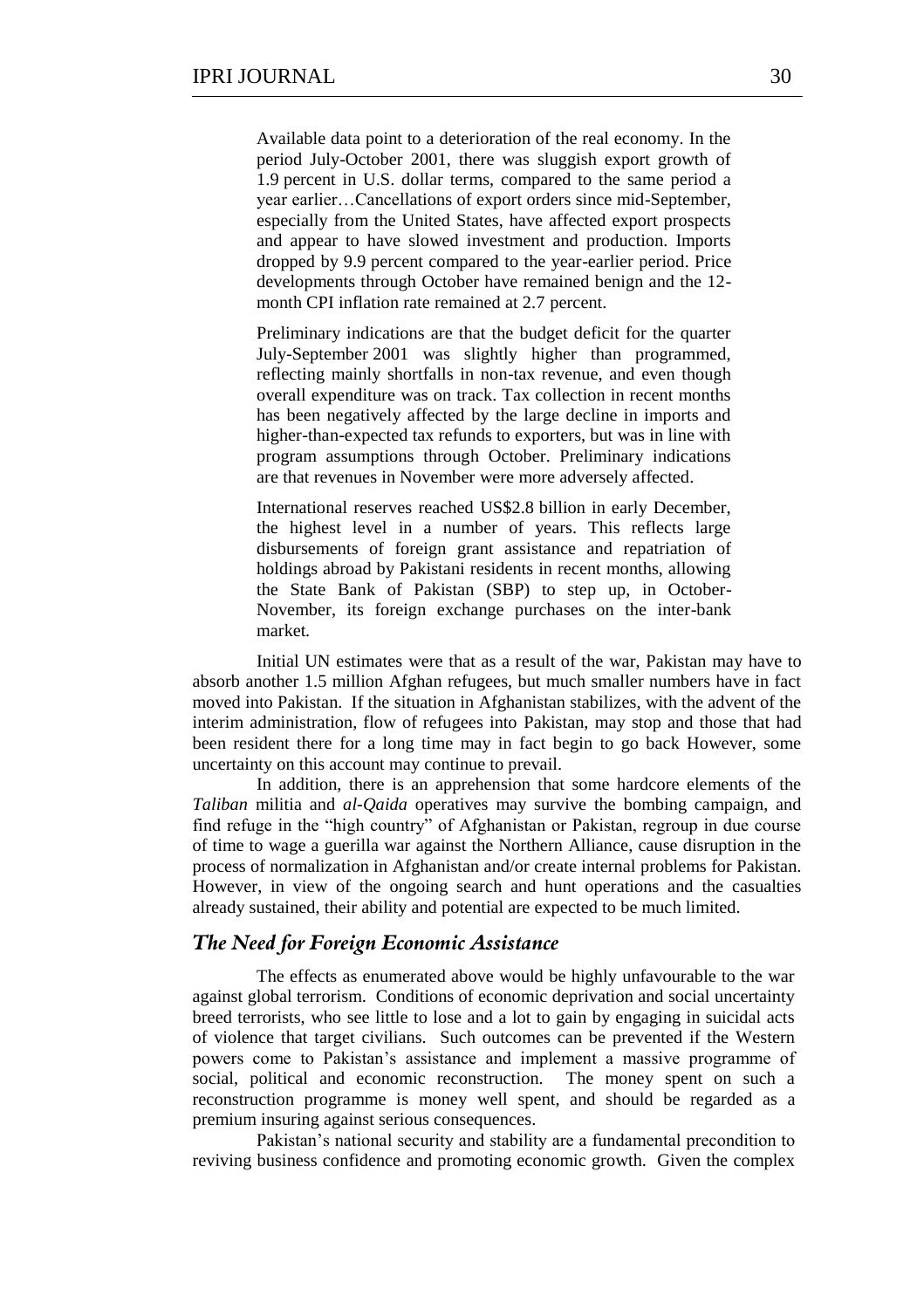nature of Pakistan's domestic and international problems, its economic revival cannot simply be guaranteed by providing economic aid. It is, in fact, inextricably linked to implementing social, political and economic reforms.

Over the past several years, law and order in Pakistan's major urban centres has deteriorated to a serious level. Under such conditions, it is unlikely that foreign investment will come to Pakistan. In fact, there will be a flight of capital, as domestic investment goes offshore in search of safer havens. Without investment, economic growth will not occur, and the rising population will be unable to find jobs. Large-scale urban unemployment, especially among the youth, has led to frustration and discontentment in Pakistan, which in turn has given boost to crime and violence. Obviously such conditions ultimately spawn terrorism.

To reward Pakistan for its cooperation in the war against global terrorism, and to improve its national stability, U.S. President George W. Bush offered \$1 billion in economic aid to Pakistan at a joint press conference held in New York City on November 11, 2001 with Pakistan's President Pervez Musharraf. This amount however falls far short of meeting Pakistan's real needs. Measured in real purchasing power, the Bush aid package is similar to President Jimmy Carter's offer of \$400 million in 1980 to help Pakistan cope with the Soviet invasion of Afghanistan. Carter's package would be worth \$800 million in today's dollars. In 1981, President Reagan upgraded Carter's offer, and provided Pakistan \$3.2 billion in economic and military aid. The value of this package would be \$5.7 billion in year 2001 dollars, or \$71 per capita, since Pakistan's population then was 80 million. In contrast, the Bush's package of \$1 billion translated into about \$7 per capita.

There is a serious risk that Pakistan's economy may not be able to weather the after effects of the current Afghan war, since the war has come on the heel of a long period of economic stagnation, made worse by a multi-year drought that has affected all the economies of South Asia. To prevent the economy from sliding into the low-growth Scenarios 4 or 5 described earlier in the paper, Pakistan will need a significantly larger aid package than has been offered by President Bush. Pakistan now has an extra 60 million mouths to feed than it did in 1981, and its domestic social and political conditions are a whole lot worse, because of the chronic presence of almost three million Afghan refugees from the first Afghan war, and the expected arrival of several more from the current Afghan war. Even if the per capita amount were held at \$71 Reagan's package would amount to \$10 billion for a population of 140 million—10 times the Bush package.

While this may seem to be an unrealistic amount of money, it is commensurate with Pakistan's needs, size, and status as a "pivotal state". It is important to note that, on a per capita basis, this aid package would still be an orderof-magnitude lower than what the West has spent on other recent reconstruction projects. For example, costs have ranged from \$700 per capita in the case of East Timor to roughly \$1,500 per capita in the West Bank and Gaza. After a civil war ended in Mozambique in 1992, the West spent a total of \$6.5 billion on that nation of 17 million, or about \$400 per capita.<sup>27</sup> The US has recently offered \$4 billion to the Philippines, to reward it for joining in the global war against terrorism. During the Gulf War, it provided nearly \$8 billion in economic aid to Egypt, and

1

Joseph Kahn with Stephanie Flanders, "U.S. and 21 Other Nations Vow to Spend Billions on Afghanistan,‖ *The New York Times,* November 21, 2001.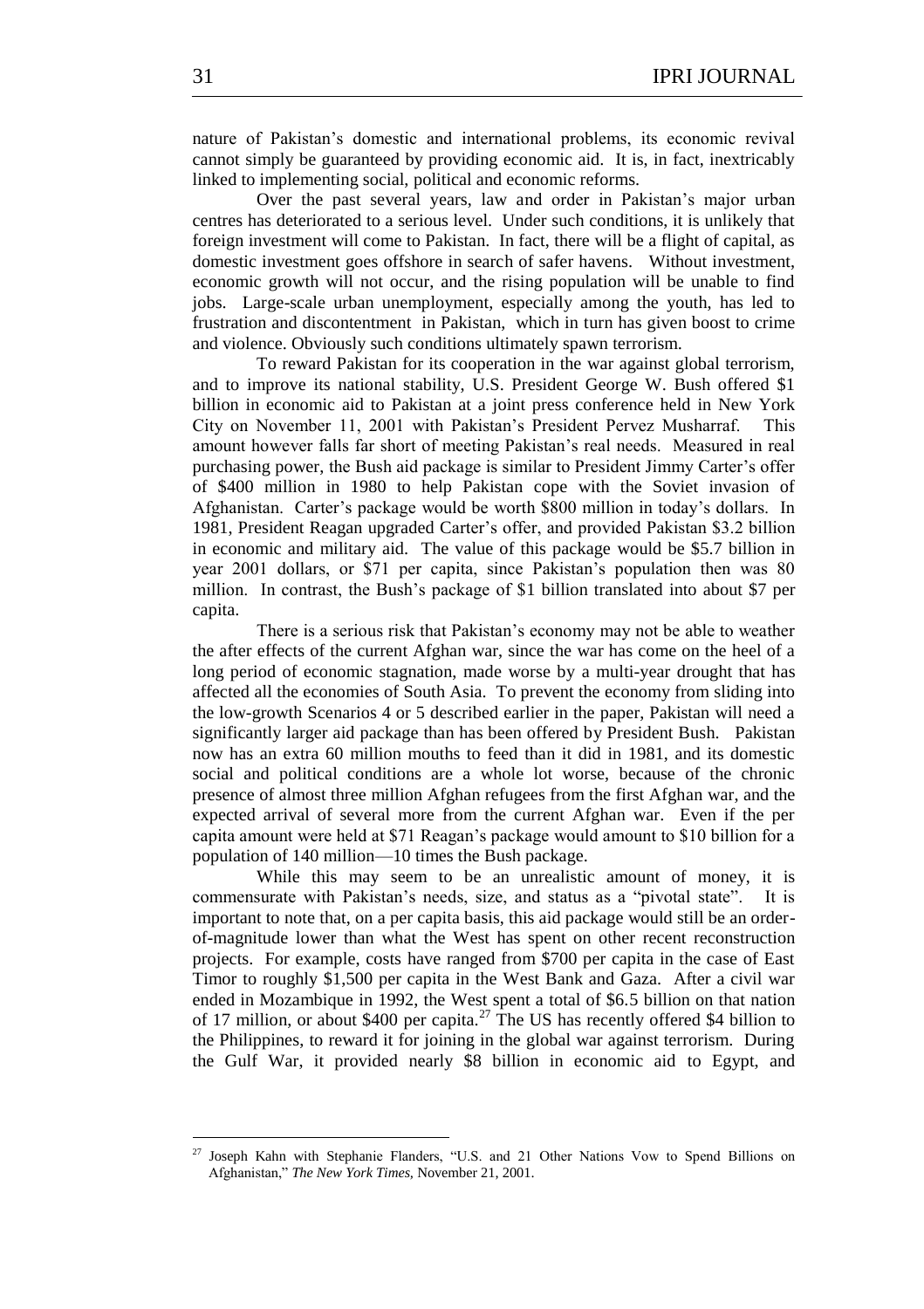additionally provided direct military support.<sup>28</sup> To put issues in historical perspective, it is useful to review the experiences of South Korea and Taiwan in the 1950s and early 1960s. The first had been hurt by war much worse than the second, but in both cases, the US wanted to help key security partners build up their economies in short order. The US provided roughly \$50 to \$75 per capita per year for more than a decade, making for an aggregate total ranging from \$500 to \$1,000 per capita. 29

Given its pre-eminent position in the world community, the US should take the lead in creating a consortium of all major western powers--including the British, French, Japanese, German, and Italian—to strengthen Pakistan's national security. This is not to suggest that the Western powers should focus on the military dimension, since Pakistan is already militarized beyond its economic capacity. Instead, the package should be used to develop social, political and economic institutions that are the bedrock for national security. The funds should be funneled through the World Bank, the International Monetary Fund, and the Asian Development Bank, and would likely comprise a mixture of loans at concessional rates, debt rescheduling and possibly forgiveness of the principal amount of some debts. In a recent editorial, the *Financial Times* has argued against writing down the debt, since that would make it impossible to hold Pakistan to its promises. ―Only after Pakistan has maintained good performance for several more years should the debt stock itself be reduced.<sup>330</sup> To make the package affordable to the donor countries, and to allow Pakistan to use it efficiently, the package should be disbursed over several years.

Of Pakistan's total debt of \$38 billion, only the bilateral portion can be rescheduled. Pakistan's largest creditor is Japan, to whom Pakistan owes \$5 billion, and the next largest creditor is the US, to whom Pakistan owes \$3 billion. Working with the Paris Club, Pakistan is seeking to reschedule a total of \$12 billion of bilateral debt. The government is seeking lowering of interest rates, partial writeoffs and debt for social sector swaps. The International Monetary Fund and the World Bank have committed to offer Pakistan a Poverty Reduction Growth Facility valued at \$1.3 billion. In addition, the international community has indicated its strong support for Pakistan's package of structural reforms over the next three years, with exceptional financial assistance of about \$9.5 billion in the form of bilateral support, including debt relief, and assistance from international financial institutions. As of this writing, this commitment has not been put down in writing.

#### *The Pakistani Quid Pro Quo*

<u>.</u>

The aid package should be made conditional on Pakistan achieving several social, political, and economic goals that would contribute to the welfare of its people and to the security of the region. The package should provide strong incentives to achieving all the goals. As veteran US analysts Stephen Cohen and Dennis Kux pointed out at a workshop organized by the Georgetown University Center for Strategic and International Studies on November 27, 2001, aid money that is squandered or siphoned off can actually cause more damage. Five specific

<sup>&</sup>lt;sup>28</sup> Nadeem Malik, "Pakistan seeks exceptional terms from Paris Club," *Pakistan Today*, December 14, 2001.

Michael E. O'Hanlon, "The Aid and Reconstruction Agenda for Afghanistan," Analysis Paper # 13, Brookings Institution, December 19, 2001.

<sup>&</sup>lt;sup>30</sup> Editorial, "Pakistan's debt," Financial Times, December 3, 2001.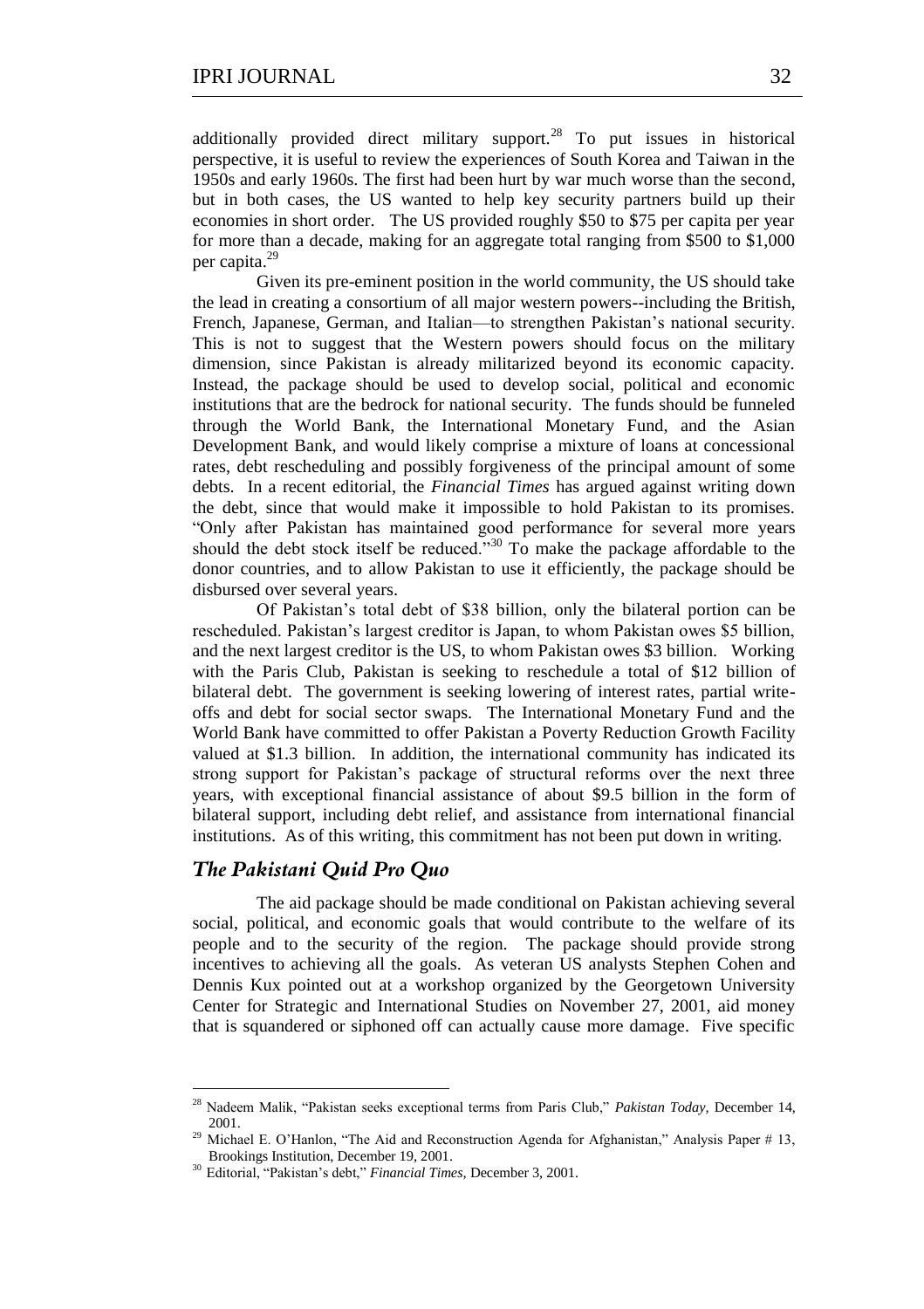goals that could form the blueprint of an "Aid to Pakistan" package are discussed below:

- *Political Reform*. A long-term relationship between the US and Pakistan is not possible unless Pakistan returns to democracy. National elections should therefore be held, consistent with the judgment of the Supreme Court of Pakistan. However, there should be checks and balances on the powers of the elected representatives. Democratic regimes during the 1990s headed by Benazir Bhutto and Nawaz Sharif proved to be among the most venal and incompetent in Pakistan's history. The military government has tried to focus on devolution of power to local bodies and provincial governments. The experiment has still to show its positive results. During his recent visit to the US, President Musharraf indicated that even though he would not contest the national elections, he intends to continue as President. Specific provisions should be implemented that would limit his tenure as head of state to a five-year term. The constitutional separation of powers should be honoured, in order to strengthen the institutions of democracy in Pakistan. Steps should be taken to eliminate recurrence of military intervention in Pakistan. One option is to give the army a constitutional role in deposing a "rogue government," and then holding elections within 90 days. Additional steps should be undertaken to create a more balanced distribution of powers between the four provinces that would eliminate inter-regional rivalries. These rivalries might diminish if the number of provinces is increased from four to twelve, and if the resulting population distribution is more balanced than the current situation where  $56\%$  of the population resides in one province.<sup>31</sup> Two of Pakistan's immediate neighbours—Iran and India-- have dealt with this issue by having two dozen provinces or states. A much smaller country, Switzerland, has more than 50 cantons.
- *Human and Social Development*. The recommendations of the Human Development Report, issued annually by Non-governmental Organizations such as the Mahbub-ul-Haq Centre, should be used to create guidelines for spending priorities. Wise government policies will heal societal divisions, and divisive policies will add to them. Policies that bring down the rate of population growth would have significant benefits. Educational programmes will improve the literacy rate, and improve the nation's competitiveness. Public health programmes will improve the quality of life by bringing potable water and sanitation to a larger segment of the population, and preventing the spread of infectious diseases that can sharply diminish productivity. Illiteracy rates need to come down from their incredibly high levels: 67% for females (above age 15) and 38% for males. Corruption in Pakistan has been a recurrent problem, and has severely impacted the Social Action Programme (SAP). To prevent corruption from occurring in the first place, Pakistan should introduce business ethics courses in the education curriculum of Pakistan's civil service academies. In addition, it should eliminate the incentive for corruption by directing the bulk of the monies to the private sector, Non-Governmental Organizations, and community organizations. This will

1

<sup>31</sup> In some respects, the population distribution is similar to what prevailed in pre-1971 Pakistan, where one province, East Pakistan, accounted for 55% of the population.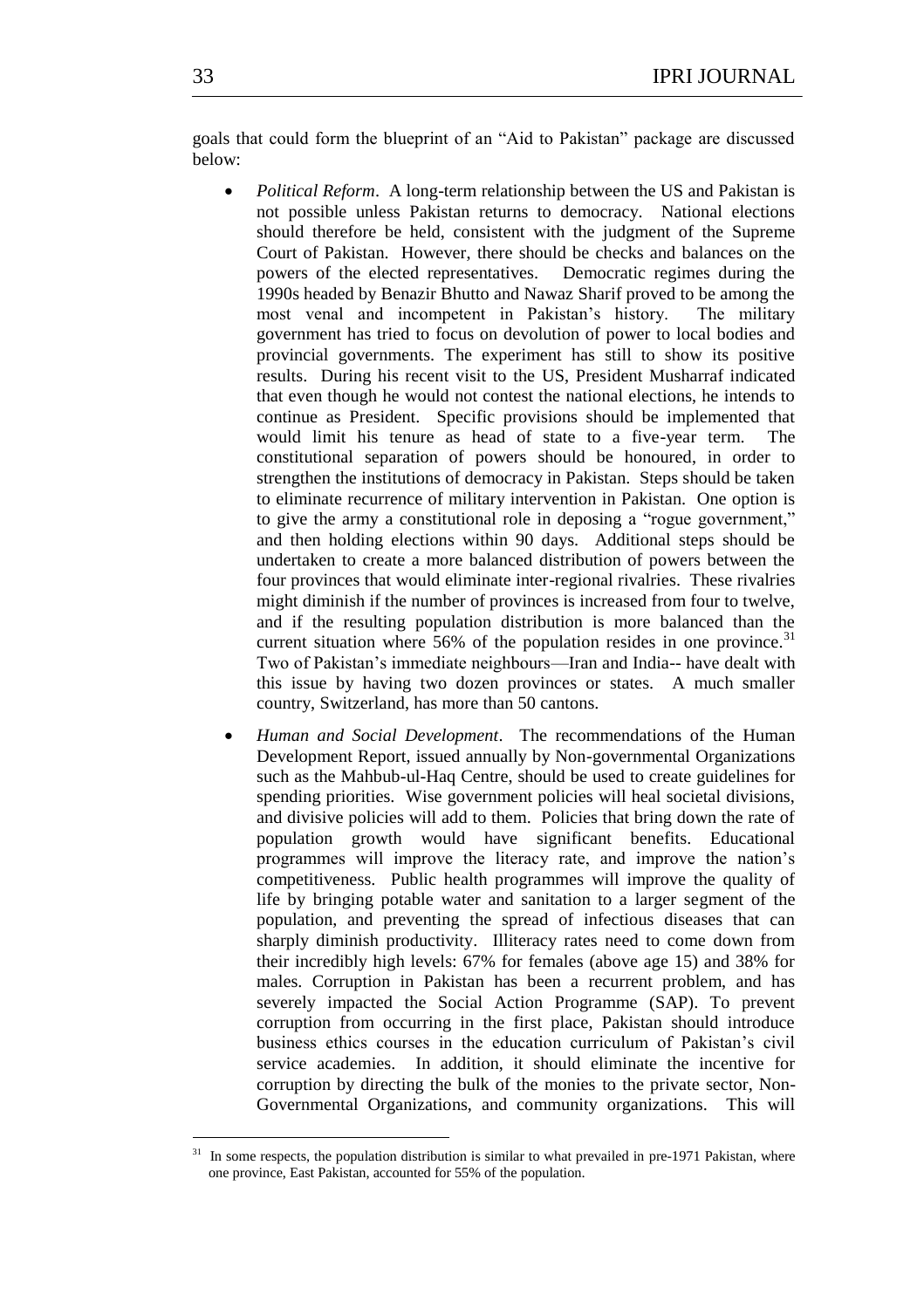ensure that the money is spent efficiently, and produces high returns that exceed the concessional interest rates that are promised by donors. If the multilateral financial institutions such as the World Bank and the Asian Development Bank bundle their soft loans with hard loans, Pakistan's debt situation would worsen if the soft loans do not produce returns that exceed the costs of the hard loans.

- *Economic Reconstruction*. A significant portion of the funds should be spent on economic development. The ideal set of policies would lead to speedy retirement of existing debt, the accumulation of foreign exchange reserves, increased rates of domestic savings and investments, leading to rapid but sustained economic growth, reduction in income inequalities, and reduction in poverty levels. Economic development would also lead to improvements in the nation's physical and social infrastructure, a prerequisite to Pakistan's transition to a middle-income country. It would be best if the government of Pakistan did not try to implement the development programmes through its various ministries, but instead focused on providing transparent subsidies for delivery of services by nongovernment institutions. Such an approach, often called "output-based" aid," was the subject of a recent clinic sponsored by the World Bank. It takes the approach of delegating service delivery to a third party (such as a private company or Non-Governmental Organization) under contracts that link the payment of subsidies to the outputs or results actually delivered to target beneficiaries. The intended result is a sharper focus on objectives, better incentives for efficiency and innovation, more accountability for the use of public resources, and new opportunities for mobilizing private financing for basic service provision. The dual challenges of improving the efficiency and responsiveness of service delivery to the poor, and improving the targeting of subsidy support to those most in need, are considerable. Output-based schemes need to deal with a number of key design issues including: (a) Ensuring that the services reflect the needs and preferences of the poor and take account of their willingness to pay (b) Effective targeting of services in areas where information is poor, administrative capacity is weak, and corruption a very real threat (c) Designing incentives for service providers that inspire innovation and expanded service, while keeping risks at a manageable level (d) Economizing on administrative costs as we move from pilots to broader output-based schemes. Promising cases involving output-based aid include programmes to provide water services to the poor in Paraguay, rural electrification in India and Chile, and provision of rural payphones in Chile and Peru.
- *Peace with India*. Pakistan should be encouraged to adopt a flexible approach in resolving the dispute with India over Kashmir. This would include sustaining an active dialogue with the Indian government, preventing the activation of the Line-of-Control (LoC), reigning in the religious groups and hardliners for hostile rhetorics against India, and creating a demilitarized zone around the LoC that may eventually be expanded to include the entire region of Jammu and Kashmir. Clearly, this effort can only succeed if India cooperates in good faith with Pakistan. Thus, similar modalities should be inserted into aid programmes directed toward India.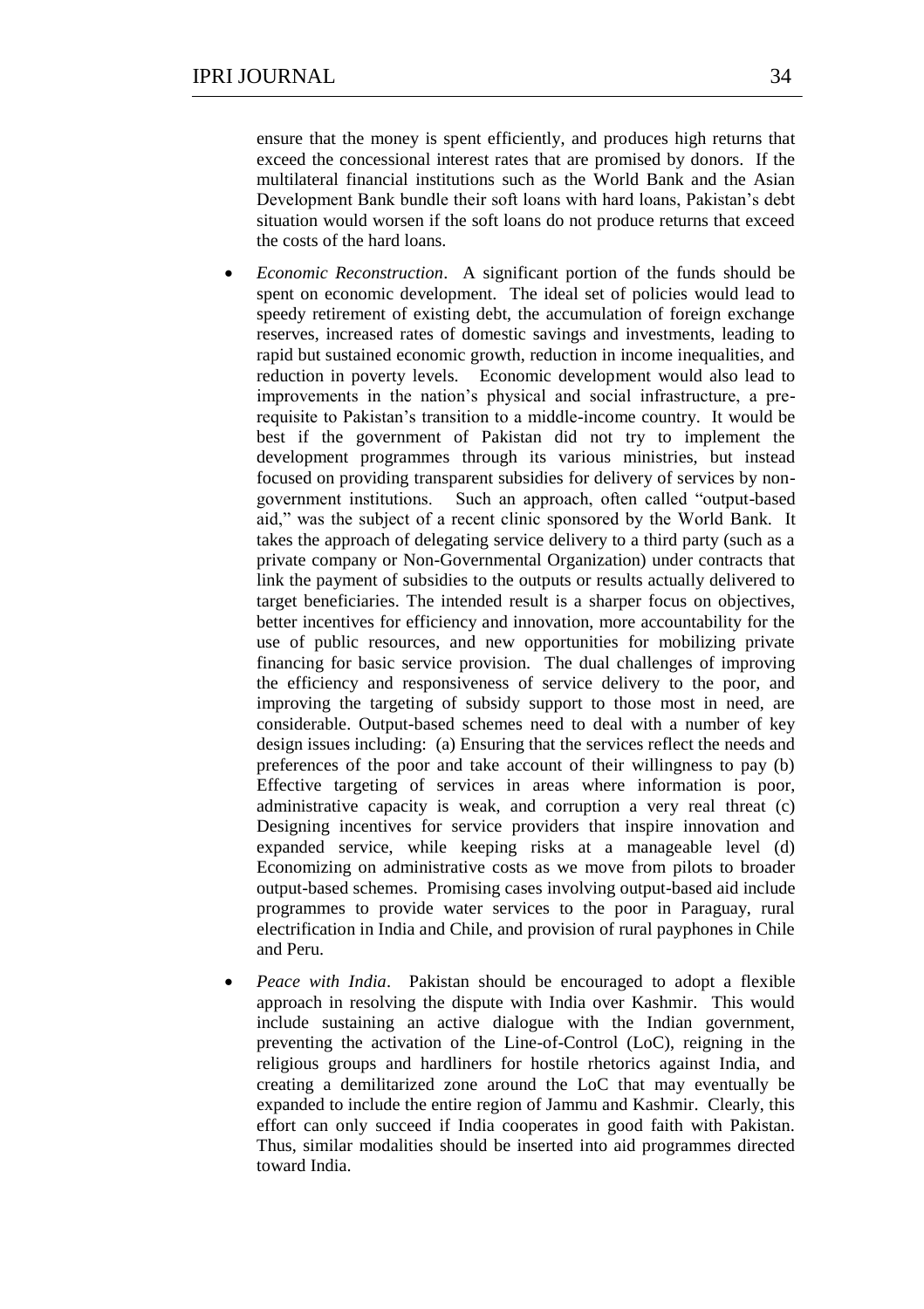*Significant Cuts in its Defense Spending*. While many have recognized that the military is Pakistan's strongest institution, it is debatable if Pakistan's national security interests are served by having the world's sixth or seventh largest military. A major portion of the national budget, which could be spent on social and economic development, is devoted to military spending. Thus, no amount of the \$10 billion aid package should be used by Pakistan to purchase arms or munitions. A limited amount of training and organizational assistance may be provided to the Pakistani military. The US military, which has a long history of cooperation with its Pakistani counterparts, should consider reinstating its programme for exchanging senior officers with Pakistan. In addition, it should offer to participate in joint exercises with the Pakistani military. Pakistan should be encouraged to focus on the development of a professional military that pursues realistic goals that are within the means of the country. Operations should be characterized by true joint-ness, and inter-service rivalries that lead to fiscal excesses and turf wars should be eliminated. Most importantly, there should be transparency in fiscal matters, civilian oversight over military spending, and documented improvements in the efficiency of military spending.  $\blacksquare$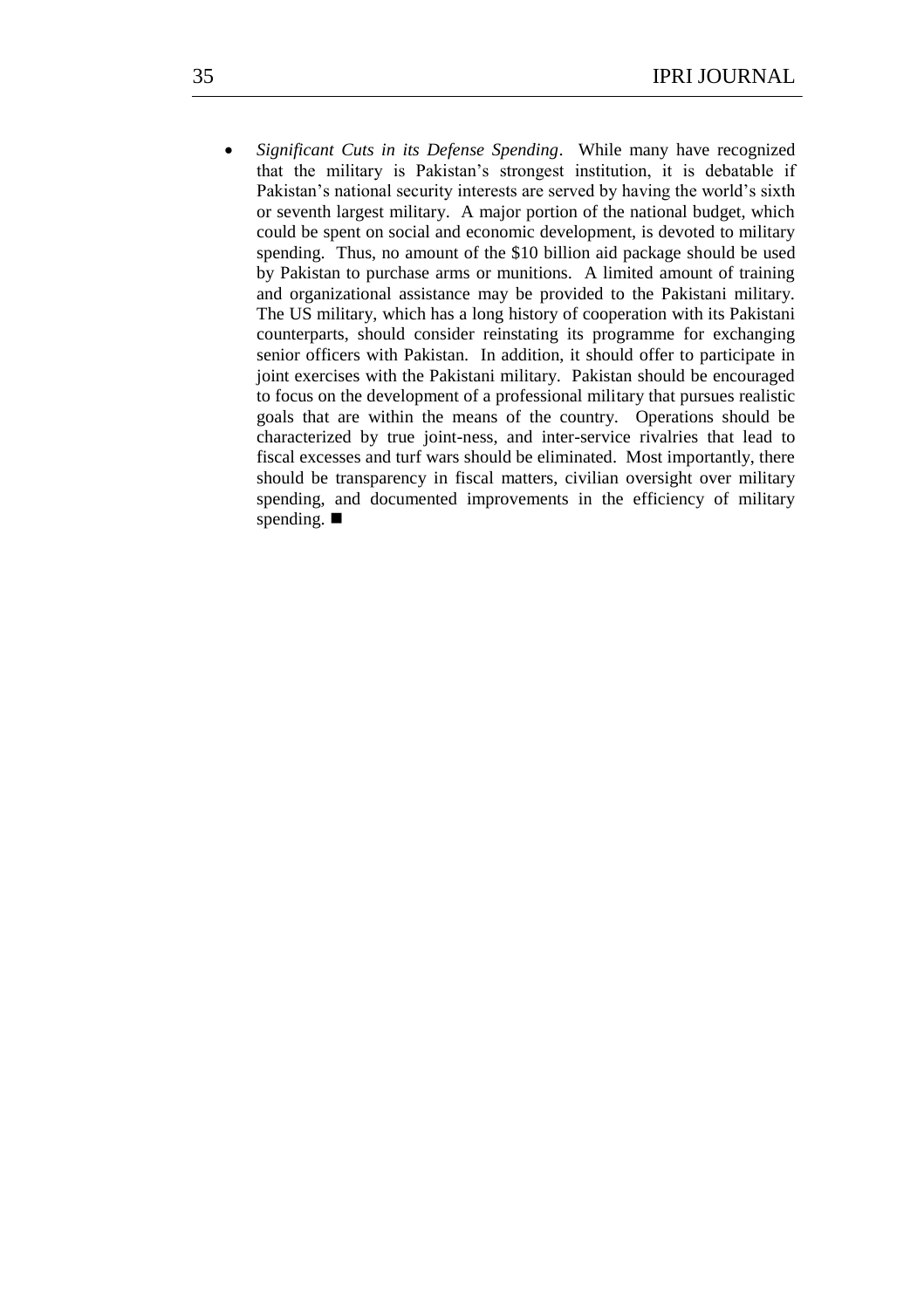## Pervaiz Iqbal Cheema

### *Introduction*

heoretically SAARC was born in 1985 at the Dhaka Summit of seven regional countries though the work towards its creation had started much  $\Box$  earlier. The association came into existence with a baggage of disabilities and Theoretically SAARC was born in 1985 at the Dhaka Summit of seven regional countries though the work towards its creation had started much earlier. The association came into existence with a baggage of disabilities and con Council of Foreign Ministers on August 1, 1983 and was subsequently adopted at the first summit. More than 16 years have passed since its birth and the need for assessing SAARC's performance seems in order. Adopting a functional approach the association, during the last 16 years, has not only experienced the regional pressures but has also been able to acclimatise itself with the complexities of operative international political system. Indeed the record is a mixed one.

In recent times the organization is subjected to somewhat legitimate criticism. Just as the UN Security Council did not live up to the expectations of a vast majority of the member states, SAARC also disappointed many in the region especially in terms of tangible outcomes that could substantively affect the life of ordinary citizens of the member countries. However this does not mean that its existence, in any sense, is disapproved. Hailed as a much awaited panacea for many complex problems confronting the region, its performance remained far below the augured expectations.

This paper initially discusses the evolution of SAARC and then concentrates on the impediments which are slowing down its desired pace of progress followed by an examination of the positive factors that are pushing the region towards collaborative approach. Finally it attempts to answer the question whether or not it is time to re-examine its Charter.

## *The Main Evolutionary Features*

1

The evolution of SAARC has not been all that smooth especially if compared with EEC or ASEAN. Many factors account for this. It continues to suffer from the hangover of the past along with its own structural complexities. Part of the impediments are the product of its own set of uniqueness and regional peculiarities. South Asia is one of the poorest, most illiterate, heavily overpopulated, excessively militarized and incredibly conflict prone region of the world. According to one study the adult literacy rate is about 48%, per capita income around \$309, and has a population that far exceeds a billion mark (roughly 22% of the world population) and has two of the largest military establishments.<sup>1</sup> While global military spending has been constantly decreasing in the post-Cold War era, South Asia's military expenditure is on the rise. $2$  This trend seems to be continuing. The incumbent BJP government in India has been raising the defence allocations

 Dr Pervaiz Iqbal Cheema is a renowned scholar and presently, the President of Islamabad Policy Research Institute, Islamabad, Pakistan.

<sup>&</sup>lt;sup>1</sup> Mahbub ul Haq, Human Development Report (Karachi: Oxford University Press, 1997), pp.1-26.

<sup>2</sup> For a detailed analysis see Pervaiz Iqbal Cheema and Jasjit Singh, *Defence Expenditure in South Asia: An Overview,* (Colombo: Regional Centre for Strategic Studies, 2000).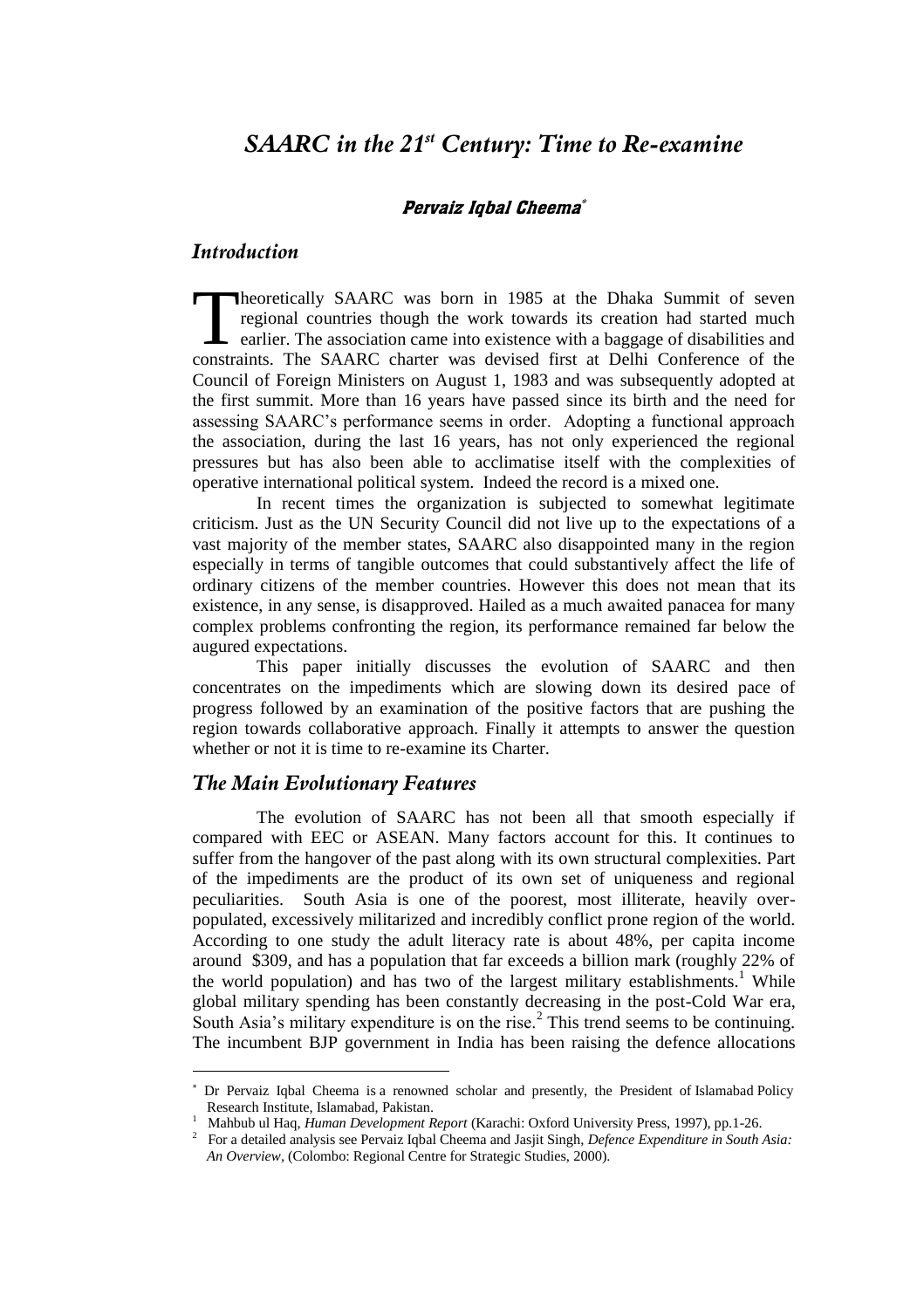regularly. In addition, three quarters of the total area consists of India which covers almost 70% of the total regional area, two third of its population, and roughly little more than two third of its GNP. The tyranny of geography has manifested in such a way that almost all the countries are the neighbours of India and none of them are neighbours of each other. This peculiar geographical factor coupled with the assertive and domineering Indian policies often generate fear and tension among other regional countries. In terms of size, apart from Pakistan, which can be classified as a medium size state, all others are small countries. South Asia accounts for one-fifth of the total population of the world. The quality of life revolves around the word 'poor' and ranges from poor to extremely poor.

The second unique feature is that unlike many regional organizations such as EEC or ASEAN where the existence of external threat contributed enormously towards the evolution of a common threat perception and developing a consensus view that a regional organization would prove to be an appropriate and essentially a correct response, the South Asians were not confronted with a common threat and consequently neither felt compelled to evolve a common threat perception nor motivated to respond in somewhat similar manner as was done by the members of EEC or ASEAN. However this does not mean that the South Asians were not facing any kind of threat. Indeed they were confronted with threats, which emanated either from domestic troubles or regional bickering or continuous state of miserable socioeconomic conditions. While it is difficult to deny that harmony in strategic perceptions can make environment conducive for accelerated evolution of a regional organization, this does not necessarily mean that the quest for economic and social cooperation cannot be achieved without the existence of a common threat perception. The birth of ECO (Economic Cooperation Organisation) does not really reflect any compulsions generated by a common threat. On the contrary, the members of ECO seem to have been influenced by their quest for multinational regional cooperation with a view to creating conditions for sustained socioeconomic growth.

Bilateral tensions prevented the evolution of desired harmony deemed to be so necessary for adopting a collective politico-strategic approach. Despite the non-existence of strategic harmony, the usefulness of collective approach in other areas was fully recognized by the regional countries and in consequence SAARC came into existence. It seems that South Asia could manage simultaneously both, conflict and cooperation. Unlike NATO, Warsaw Pact, SEATO, and CENTO, which were the product of a desire for collective efforts against perceived threats, SAARC was born as a genuine collective response to a desire for a regional organization that could facilitate the much-awaited cooperation and promote economic interaction among the regional countries. While the members had recognized the existing ugly realities confronting the region, it took almost four decades to accelerate the pace of incumbent march towards collective efforts in order to arrest the continuous deterioration and to attempt its reversal. Admittedly the SAARC came into existence in 1985 but the work towards its evolution had started much earlier. The earlier efforts could indeed be categorized into three stages; the first, consisted of the work put in by Foreign Secretaries and other senior officials, the second phase saw the contributions of the Foreign Ministers and in the third phase Heads of States and Governments met at the First Summit and decided to establish the South Asian Association for Regional Cooperation.

The third significant characteristic of SAARC is that unlike many regional organizations it was not established by the efforts of the leading countries of the region. It was the result of smaller countries' concerted efforts. The initiative came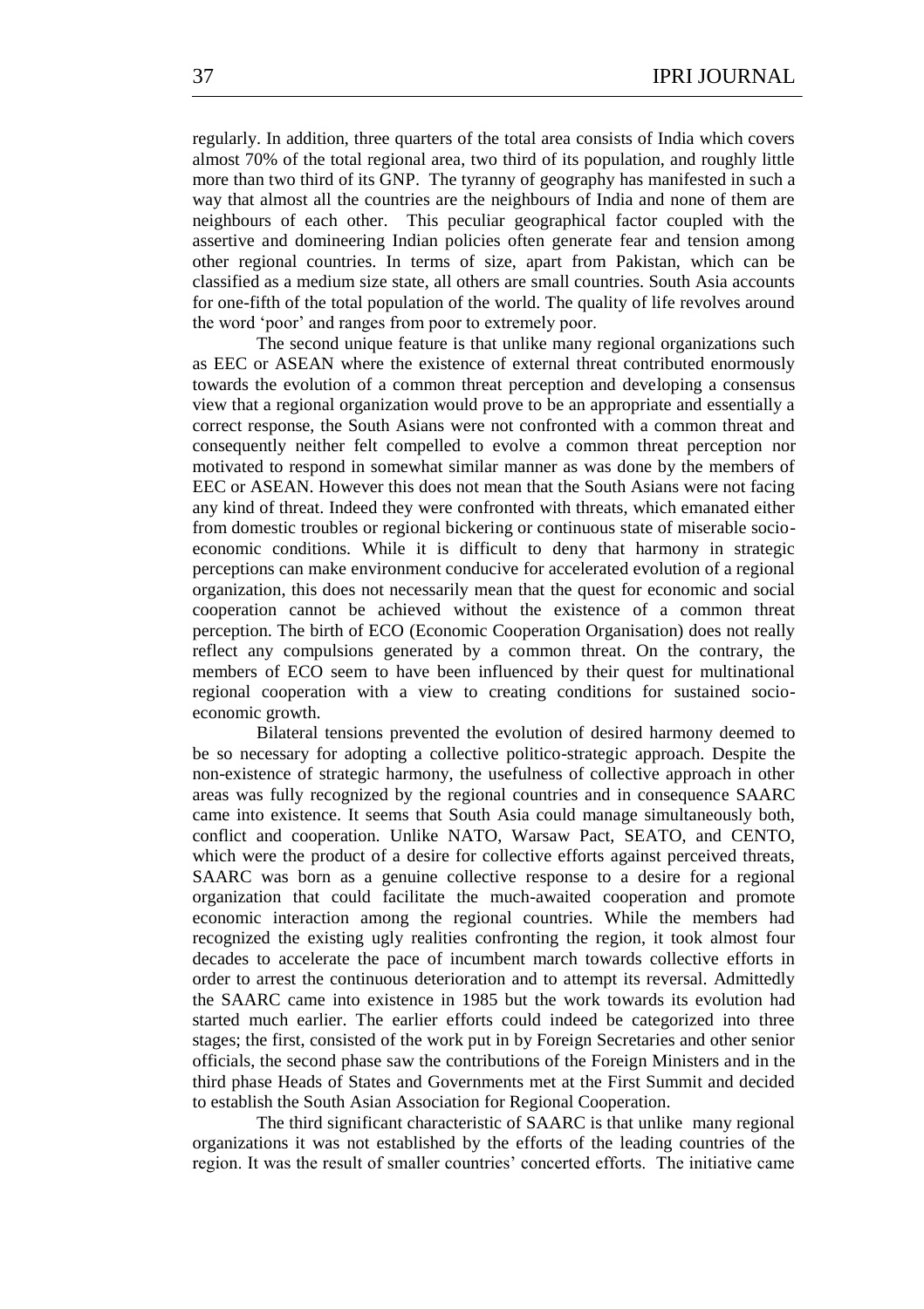from the late Bangladeshi President Gen Zia-ur-Rahman. It took two years' continuous efforts to institutionalize the idea of a South Asian regional organization. Cognizant of cultural and ethnic commonalities, the former Bangladeshi President visited most of the South Asian capitals with a view to ascertain the thinking of regional leaders regarding the establishment of a regional organization. After a series of initial discussions and consultations, the first preparatory meeting of the Foreign Ministers of the seven regional countries was held in Colombo that identified four areas (out of total of 11 areas contained in the working paper), which included telecommunication, meteorology, agriculture and rural development for immediate study and also established five study groups.<sup>3</sup> The Katmandu meeting in November 1981 discussed the reports of the study groups and endorsed the recommendations.<sup>4</sup>

The fourth significant factor reflecting uniqueness, revolves around indigenous efforts. Unlike SEATO and CENTO, SAARC was the product of local endeavours. No outsider was involved either directly or indirectly. While many regional organization were born in response to the efforts of the interested superpowers and survived under their patronage, SAARC is not only the product of gradually increasing importance attached to the principle of regionalism but more specifically its realization by the regional states. Despite the existence of complex disputes in the region, the realization of cooperative ventures rapidly gained ground in South Asia. The need to cooperate in various non-political fields was acutely felt, which in turn accelerated the process that gave birth to SAARC.

The fifth unique aspect of the SAARC is that its main focus of emphasis is primarily on socio-economic development. However, the emphasis has to be viewed in the light of ongoing complex disputes that have frequently caused major wars and upheavals in the region. Mutual antagonism consistently trailed by exploitation of others' difficulties had been the name of the game for both the Indians and the Pakistanis. Neither state missed the opportunities to make things difficult for the other. Yet one finds that the regional countries also felt the acute need of establishing a regional organization.

SAARC is an effort not only to cement ties among South Asian states in diplomatic, social, economic and other fields but also to promote collective selfreliance and to improve the quality of life for the South Asians. To attain these objectives seven South Asian countries decided to launch a cooperative regional organization and soon developed an understanding to apply a step-by-step collaborative approach. Within a span of less than ten years SAARC was able to identify many areas of cooperation including agriculture, forestry, health, population, meteorology, rural development, telecommunication, transport, science and technology, postal services, sports, arts, culture, women, drug trafficking, tourism etc. Admittedly most of these areas belong to peripheral region, but it was expected that successful cooperative march in these areas would influence the members to move into the core areas of cooperation. While cooperative efforts were rapidly being evolved to undertake either promotional strategies or rectifying pursuits (whatever was deemed necessary with regard to identified areas), SAARC's progress is impeded by not only divergent attitudes of member states but also by operative political and economic constraints.

1

<sup>3</sup> See 'South Asian Association for Regional Cooperation: A Nepalese Perspective' by Narayan Khadka in *The Round Table,* No 309, Jan. 1989, pp. 65-87.

<sup>4</sup> Ibid.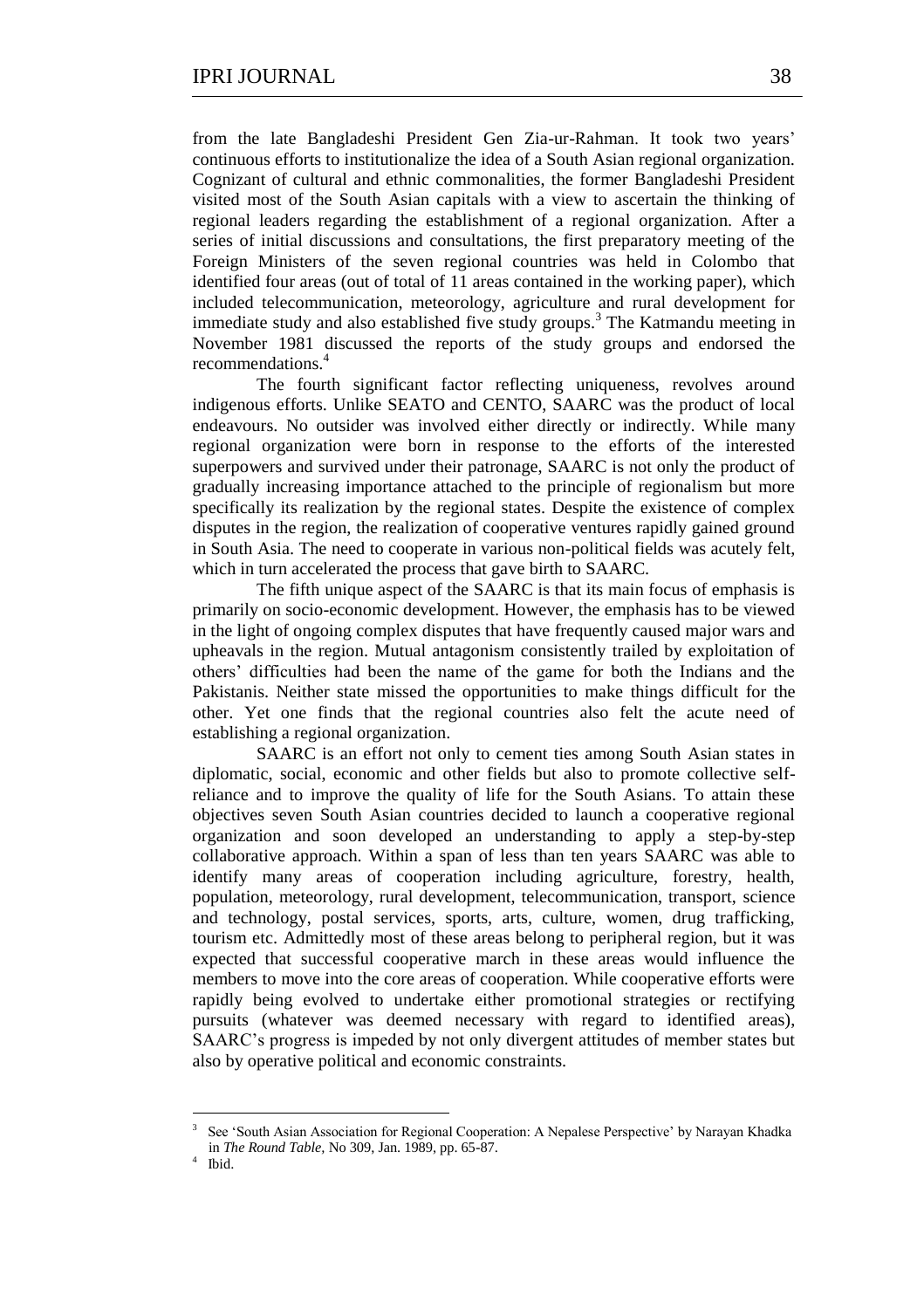## *Regional/Bilateral Impediments to Growth*

The last 16 years have seen many hurdles that have effectively hampered progress of SAARC including the regional bilateral disputes, internal instabilities, differing security perceptions, Charter's problematic clauses and India's self image along with some of its policies. Perhaps the most important impediment on road to collective self-reliance is not the incumbent asymmetry and the overwhelming stature of India but how other members perceive Indian intentions, attitudes and policies. Most members of SAARC viewed Indian future intentions with reservations and apprehensions. Some are even convinced that India is out to establish its hegemony in the region. South Asia's structure is such that there exists the overwhelming predominance of India constrained by the presence of Pakistan, which is strong enough to resist domineering attempts of India. The feelings of being subjected to hegemonic system are indeed not conducive to the accelerated evolution of collectivity. With India's growing military might along with a significant component of nuclear capability and accompanying elaborate missile programme, it is not difficult to see why many in the region are subscribing to hegemonic theory, especially if one analyses the whole scenario within the context of ongoing bilateral disputes. Compared to India's armed forces of 1,303,000, the total armed forces of other regional countries amount to  $905,000$ .<sup>5</sup> Since the region is Indo-centric and India has built up a massive military machine, the responsibility of eroding the impression of perceived Indian hegemonic pursuits devolves upon the Indian leaders. The Indians need to make extra efforts to remove such adverse impression for the greater good of the region. Besides, India must develop a framework in which it can find a style of regional leadership that the smaller regional states find palatable.

The desired level of pace towards collective efforts is also influenced by the lack of common threat perceptions. For both EEC and ASEAN, the existence of common threat perceptions acted as a cementing force. Since there exists no common threat, the security policy of member states have been evolved in congruence with individual country's own threat perceptions. And as most of them perceive security threat from regional sources, there exist differing security perceptions. To evolve a common South Asian security perception, not only one needs to identify the common threats confronting all the South Asian states but also resolve bilateral disputes and remove the unnecessary irritants.

The idea of South Asian security has evoked as many viewpoints as there are member countries in SAARC. Most security interpretations vary from country to country in congruence with their domestic political developments and geopolitical conflict involvements and neighbourly patterns of relationships. Persistent differing security approaches are not really conducive to attain the desired level of regional cooperation. Besides, visible divergent pursuits are prone to outsiders' exploitations. What is perhaps extremely disappointing but not surprising is that no effort to narrow down the gap between the security perceptions seems to have been undertaken by member countries. Even the radical global transformations have not been able to adequately impress upon the SAARC members to take cognizance of operative trends causing changes of far-reaching consequences in today's world and accordingly make allowances in order to adjust to new realities.

<sup>5</sup> For details see-175 *The Military Balance,* The International Institute for Strategic Studies (London: Oct.2000), pp.167-75.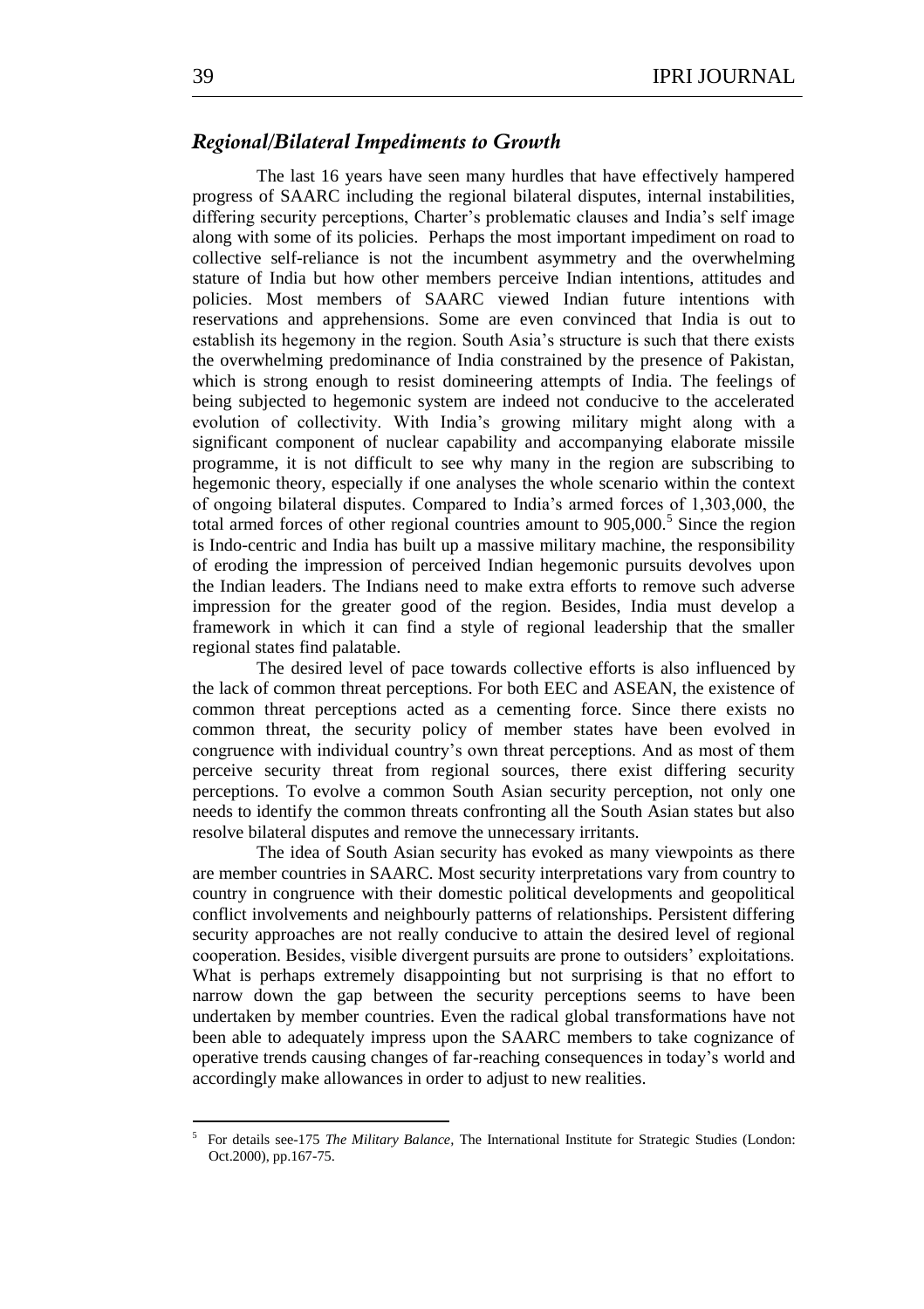<u>.</u>

India constitutes the core of the region. While many smaller powers are fearful of Indian future designs and want to contain India, India wants to contain the extra-regional intrusions. For its own policy objectives, India has turned to powers like USSR, USA, UK, whenever the need arose, but it has always sought to minimize the role of extra-regional powers if they are in the area because of linkages with other regional countries or if they are perceived to impede Indian policy pursuits. For the smaller countries, SAARC appears not just an association that promotes mutual cooperative ventures in economic field but also a means that could provide an alternative route to security. Concerted and collaborative efforts on the part of smaller SAARC countries may be able to cause a behavioral change in Indian attitudes and policy pursuits paving a way for collective security approach. Even the Prime Minister of India, late Rajiv Gandhi, once observed that ‗SAARC can become an approach to regional security in South Asia'.<sup>6</sup> But the subsequent development along with the Indian policy pursuits points towards other directions.

Three Security models have evolved in most developing countries: dependency, autonomy cum partial dependency and autonomous or totally selfreliant. The first implied heavy dependence upon the outsider equalizers that made weapons and financial inputs. The second model tends to reflect a strong desire to be totally self-reliant but because of financial and technical requirements a totally autonomous status remain somewhat elusive. The third model is totally self-reliant. This model can be divided into two categories; self reliance attained through sheer hard work or self-reliance pursued either because of compulsions generated by denials and sanctions. The current thinking in most SAARC countries leads us to believe that the autonomous self-reliant model has been gaining grounds over the years. Perhaps the incumbent's pace of development is making its desired impact on other areas as well. However, this does not mean that the option to allure the extraregional powers is totally abandoned. While almost all smaller members of SAARC would like to retain some credible security option to seek help from outsider equalizers, the level of dependence in many ways continues to be linked with the behaviour and policies of the core country, India. This is more visible in the post Cold War era.

Undoubtedly the most important factor hampering SAARC's progress is the ongoing bilateral disputes between different countries. Can progress be achieved in the areas of regional economic cooperation without progress in political relations? Two responses are frequently advanced. Generally it is believed that the progress would be either totally halted or be extremely slow if the political relations are not normal. But on the other hand there are some who argue that the increased economic interaction can facilitate the amelioration of political relations. In South Asia it seems that the political relations seem to enjoy ascendancy over economic interactions. Unresolved bilateral disputes and conflicts not only effectively impede economic progress but also continue to cast a heavy shadow on the prospects of regional cooperation. It needs to be mentioned here that almost all the present disputes are India-centered. Not only India occupies 72% of the area but is also inhabited by 77% of the total population of South Asia. Among the disputes that deserve to be pointed out there are Indo-Bangladesh tensions, Indo-Sri Lankan problems, Indo-Nepali discords over transit trade, border issues, smuggling etc. and the Kashmir dispute between India and Pakistan. Indo-Bangladesh tensions were

<sup>6</sup> See Ravinatha P. Aryasinha, *South Asian Association for Regional Cooperation (SAARC): The Potential for Regional Security.* (Colombo: Bandaranaike Centre for International Studies, 1990) p.34.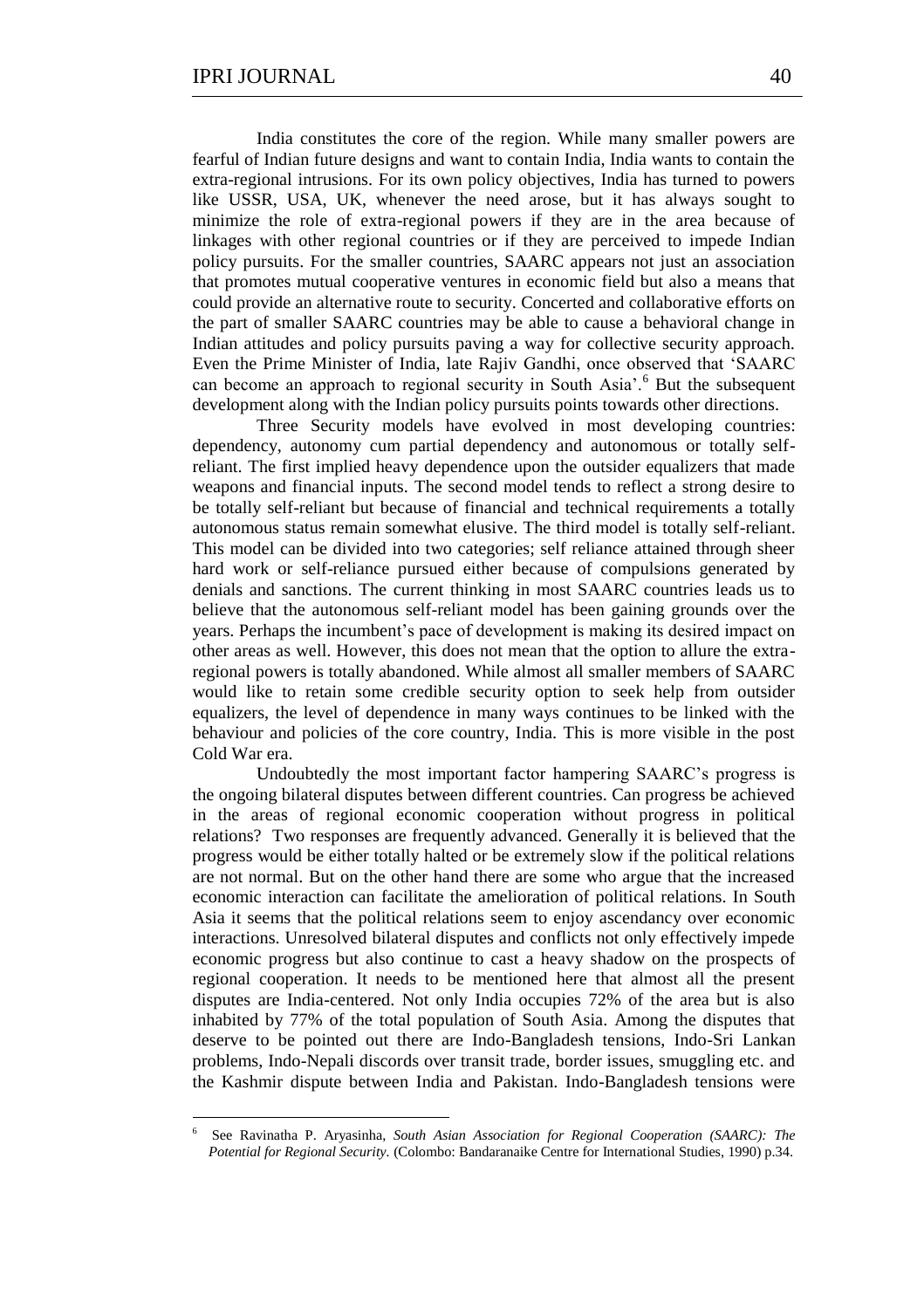accumulated over the years because of water-sharing problems, illegal cross-border migration of Bangladeshis into neighbouring Indian states and control of coastal island of Talpatty. Indeed the most complex Indo-Bangladeshi problem revolves around the sharing of Ganges water. The normal flow of Ganges water into Bangladesh has been severely curtailed by India's construction of the Farakka Barrage and the withdrawn waters are diverted through a man-made channel network to flush the silt afflicting Calcutta (Kolkata) harbour. With rapidly increasing population that is traditionally dependent upon river-based economy, deprivation of waters during lean seasons is indeed a great loss. Another significant development that has acquired prominence recently is periodic border clashes.

Indo-Sri Lankan problems were of recent origin if compared with other Indian neighbours. Indo-Sri Lankan problems are the direct outcome of India's assertion of self-visualised domineering role in South Asia. Historically, Indo-Sri Lankan relations have remained cordial and tension-free. However, the last two decades have witnessed gradual deterioration of relationships primarily because of ‗India's hegemonic interference in the domestic affairs of its weak southern neighbour'. With the covert and overt support to Island's Tamils by both the Central and State (Tamil Nadu) governments, a situation of armed confrontation developed initially, which was latter transformed into an armed conflict. The conflict managed to survive even with the arrival of the IPKF under the 1987 Accord and its subsequent departure from the Island. Indo-Nepali complications are a product of India's continuous desire to maintain a tight control over Nepalese trade with other countries. In addition, the presence of large numbers of Indians in the Southern regions of Nepal has also caused periodic frictions.

Finally, the dispute that has dominated the region since India's independence is the ongoing dispute with Pakistan over Kashmir. It is neither necessary nor intended to give a detailed history of this dispute here but it needs to be stressed that this dispute can be easily resolved if both parties agree to have sustained negotiations with a resolute determination not to allow it to take any further time-toll. Besides, the negotiations need to employ innovative approaches and come up with rational and feasible options. An honest and concerted effort could produce something that can be regarded as long awaited panacea. The magnitude of the cost involved in denying the right of self-determination to the people of Kashmir is indeed enormous for India as well as for the region. The Kashmir dispute embittered relationships between India and Pakistan since partition in 1947 and has caused three major wars (1948, 1965, 1971) and innumerable border clashes. Over the years enormous resources have been allocated to military preparedness primarily because of the impending danger of war stemming from the ongoing dispute over Kashmir. With the advent of intensified indigenous struggle for the exercise of their right of self-determination, the situation in Kashmir has become acutely complex and the tensions between India and Pakistan have also acquired alarming proportion. The tragedy of the situation is that the magnitude of economy-wrecking cost involved is fully realized by both parties, yet a major sustained effort to resolve this dispute appears to remain somewhat elusive. Hopes were raised to unrealistic levels at the time of Agra Summit in July 2001, that substantive progress would be made towards the desired resolution of the dispute but once again the domestic Indian politics took a very heavy toll of anticipated progress. While one had to recognize the fact, that Agra did initiate a positive process which was not allowed to reach its logical crescendo, the future efforts need to be concentrated to involve SAARC also in the desired peace process.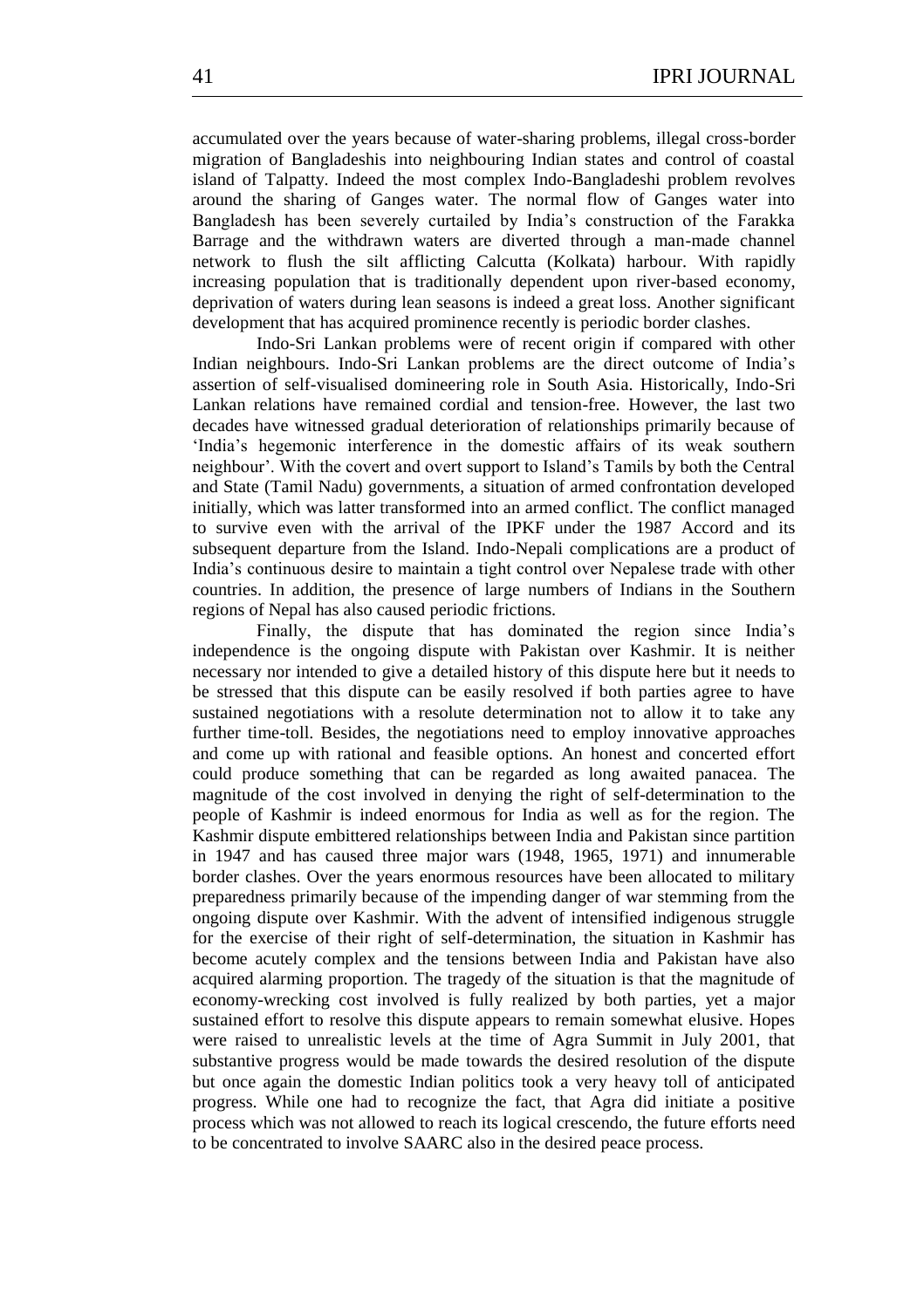### *Limited Benefits Against Unique Potentials*

To deny the existence of the above-mentioned powerful impediments that are hampering progress is indeed an exercise in futility. Many forceful factors exist that are exercising influence to accelerate the desired progress towards collaborative approach. Among the positive factors that are pushing the region towards collective pursuits include quest for accelerated economic development, realization of futility of continuous conflicting relationships and emerging imperatives of the post-Cold War era. First, South Asia is one of the poorest regions of the world where further strains are generated by the rapid population growth. Increased realization of developmental needs have pushed all the seven member countries towards a collective approach. SAARC is probably one regional organization that owes its origin to such realization rather than being a product of political compulsions. Programmes like poverty alleviation or SAPTA (South Asian Preferential Trade Agreement) and SAFTA (South Asian Free Trade Area) are indicative of emerging consciousness. With the radical global transformation and shrinking of external funds, efforts are being directed to resolve the major problems such as poverty through local resources or vis-à-vis, the collective regional efforts. Not only is the burden of poverty spread unevenly throughout the world but also almost half of the developing world's poor live in South Asia. Compared to the total number of poor people in the developing world, 1,214 million, the number of the poor in South Asia in 1998 was 522 million. It was projected to register a marginal decrease by the year 2000 and is likely to be around 511 million.<sup>7</sup>

All of the South Asian countries are viewed as relatively poor states. South Asia's average per capita income of \$309 is much below the \$555 for sub-Saharan Africa and \$970 in all developing countries.<sup>8</sup> Indeed not only the collective SAARC approach is probably a practical way to deal with such an overwhelming problem but also basic rationale of regional cooperation is an effective strategy to solve common problems and to promote common interests of a given region. One constructive approach to eradicate poverty is to move ahead with a balanced overall development strategy. Indeed this strategy requires walking unambiguously on two legs, two equally strong strategic legs; one, that of modernization; and the other that of poverty alleviation. A critical review of this strategy clearly indicates that it makes sense. The existence of a large section of a society living under poverty conditions is bound to take a heavy toll of developmental processes. Climbing up the mountain with a heavy load attached to the legs makes the progress rather difficult and painfully slow. Nevertheless concentration in most Third World countries was upon growth-orientated strategies. It was thought fit to accord top priorities to modernization and industrialization and the poor were compelled to wait for trickle-down effects. At some later stages somewhat unsuccessful efforts were made to speed up the trickle-down effects. Various other strategies were also employed periodically but the end-result was once again somewhat frustrating.

The poverty alleviation pursuits of SAARC are indeed commendable and need to be supported whole heartedly. However it needs to be stressed that no poverty alleviation programme is likely to pay desired dividends unless the target sector of society participates and no poor person is likely to be an active participant unless she/he acutely realizes the need to improve her/his lot. Awareness,

1

<sup>7</sup> See Ruth Legar Sivard, *World Military, and Social Expenditure* 1993 (Washington World Priorities, 1993) p.25.

<sup>8</sup> Haq, op cit. pp. 1-26.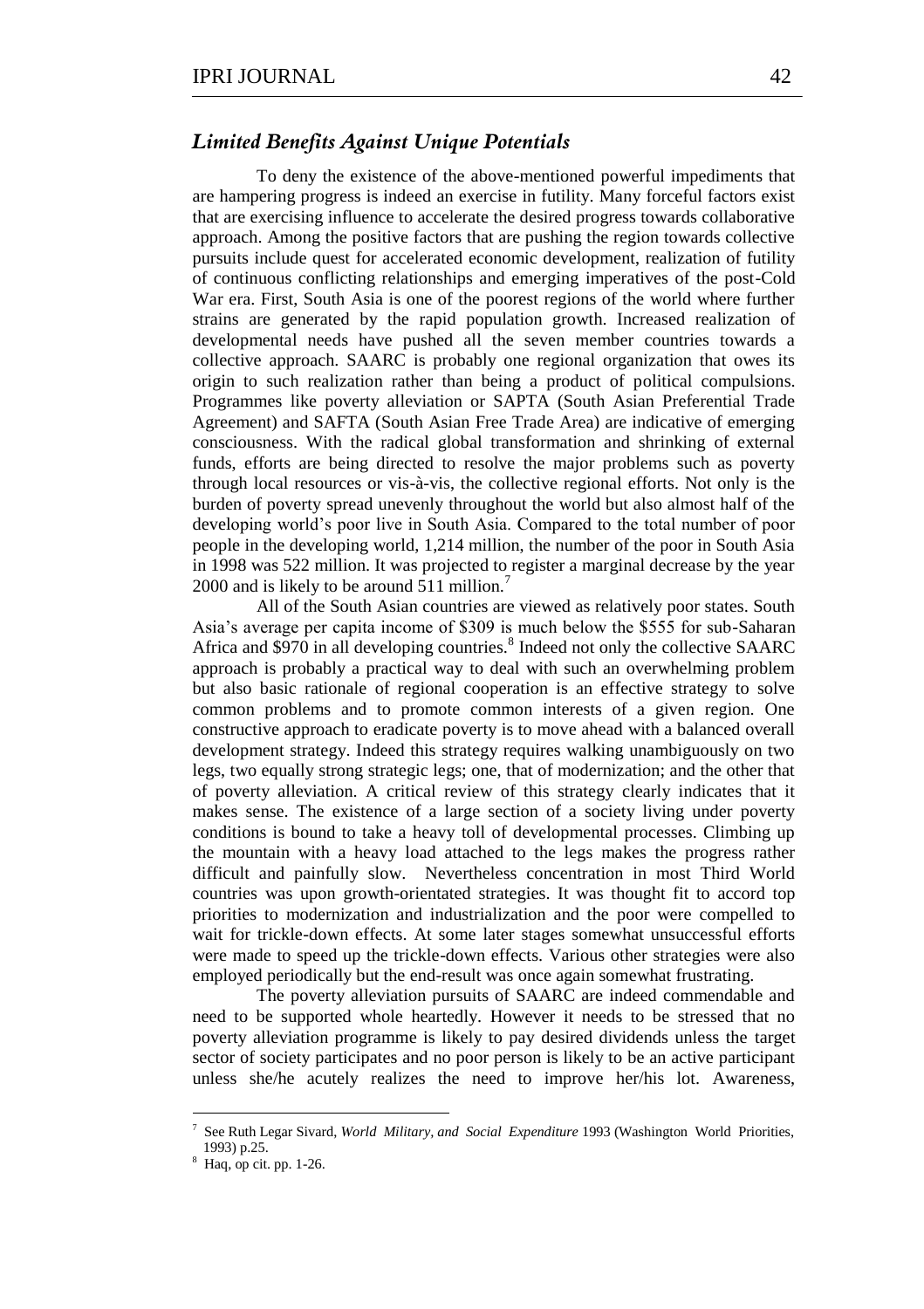realization, encouragement and opportunities could transform such efforts into a real success story. In addition attention needs to be also focused on the elimination of corruption and internal violence.

The emerging realities of the post-Cold War era are markedly different from those of the Cold War era. This is the second significant factor. The Cold War era was predominantly influenced by political imperatives in which economic instruments were used as tools to cater for the eventual attainment of political objectives. The ground realities of the post-Cold War era point towards the emergence of economic imperatives. The climate governing international aid and trade has undergone a radical transformation and the emerging change appears to be more detrimental to the interests of Third World countries. Such realities compel not just an increase in the South-South trade but also to accord high priority to trade within the region. Almost all SAARC countries are acutely aware of the restricted financial outflow from developed countries, the reduction of aid, rapidly increasing the debt burden which is taking an unacceptable toll of indigenous resources, adverse terms of trade, the tendency of the rich countries to introduce more and more barriers against the struggling Third World countries.

At the time of SAARC's birth, it was agreed in the Dhaka Declaration of 7 December, 1985 to liberalize trade as early as possible through a step-by-step approach and to prevent marginalisation of South Asia's trade in the larger global interest, yet it has taken almost a decade to arrive at a feasible and practical approach to encourage trade within the region. During the Seventh SAARC Summit, SAPTA was signed to facilitate free trading within South Asia. SAPTA allowed member states to import commodities from one another with 10 per cent lower tariff than those imposed on items from non-SAARC countries. The fundamental principles governing the agreement are reciprocity and natural advantages for all member nations taking into account their respective levels of economic and industrial development and other relevant factors. Excessive cautiousness by the regional governmental leaders had somewhat inadvertently slowed the movement towards the preferential trading arrangement. But given the operative protective trading practices over the last few decades and the periodically emerging bilateral disputes, the slow progress in field of economic relations is quite understandable. The draft for SAFTA was also approved in 1999, which was supposed to have been presented to the Heads of Government in  $11<sup>th</sup>$  Summit at Katmandu.

The gradual realization of benefits that can accrue from a collective approach is the third important factor. Individual efforts may not produce the desired level of dividends whereas the collective approach may generate benefits much beyond expectations. Collective approach is far more conducive to the optimization of regional resources than individual panaceas. An integrated management of Himalayas water resources could usefully satisfy the needs of many involved countries at a much cheaper cost and without any political toll. Sharing of experiences and technological skills could enormously enrich the member countries. While the shared heritage and geographic proximity generated fear and concerns for smaller regional negihbours, it is also recognized by smaller states that the most productive and constructive path is via SAARC's collective pursuits. Admittedly, sometimes projected apprehensions are somewhat exaggerated and geared to suit domestic compulsions of the smaller neighbours, but it is equally true that at times India's inept handling of sensitive issues accentuated their fears.

Growing realization of not to be left behind and miss the race for progress through multilateral efforts is now gripping the region. Quest for joint ventures and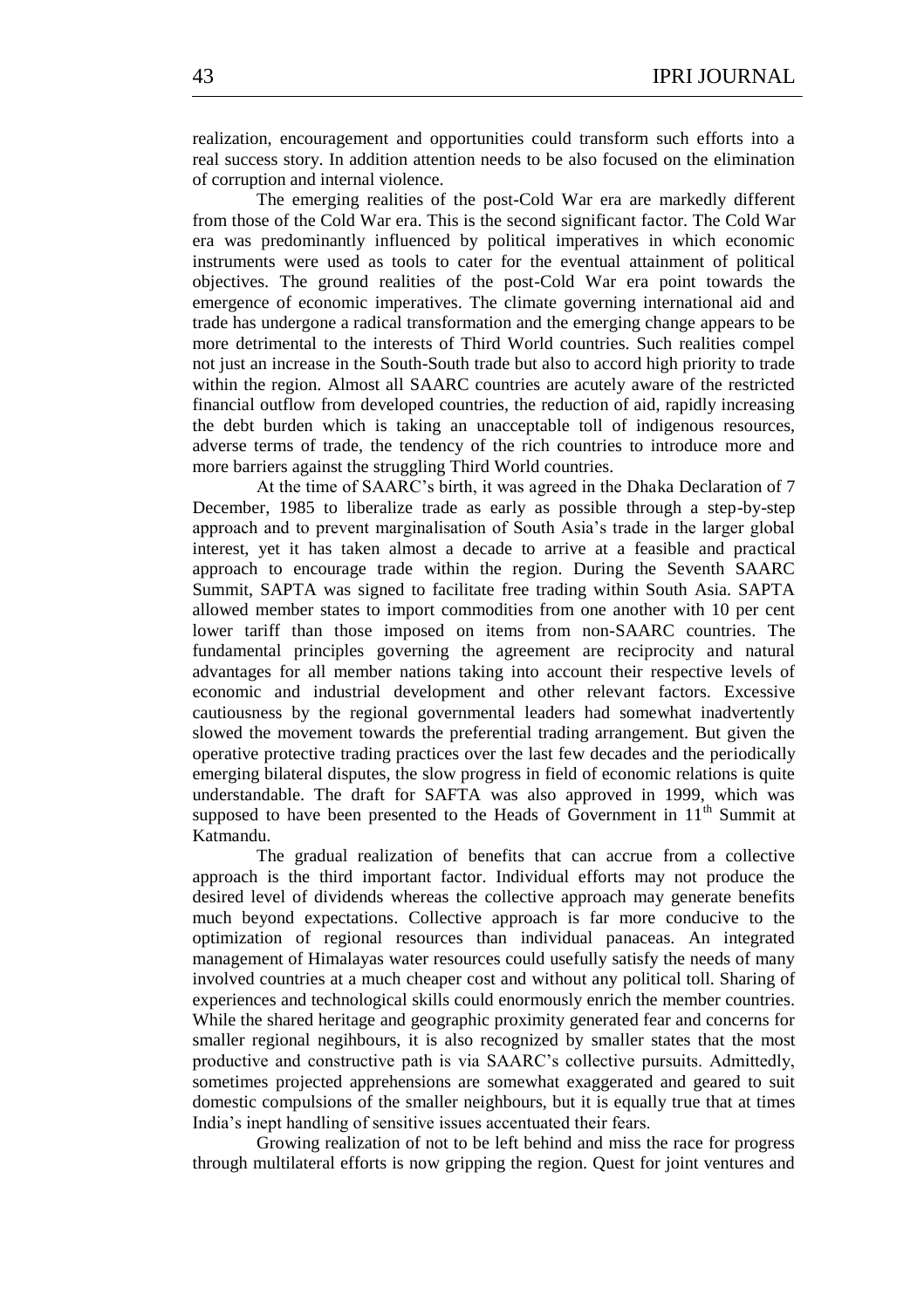emphasis on speedy movement towards a free trade area, customs union and common market is the product of newfound comprehension of emerging realities. Despite the fact that the current levels of trade within the region are minimal and items agreed for preferential tariff are few and somewhat unimportant, the move to introducing the concept of preferential treatment in trading area and the quest for SAFTA are indeed welcome steps.

## *Need for Re-examination to Enhance SAARC's Benefits*

While the underlying notion of regional organization is to foster comprehensive cooperation within the region, the future of any regional organization is heavily dependent upon the goodwill of the participating nations. And goodwill is often the product of incumbent political and economic conditions. What one has to recognize is that regional cooperative organization is a form of multilateral interaction guided by the principle of collective advantage. South Asia must develop a framework in which both the big and small countries of the region can work harmoniously with a vision of collective benefits in the 21st Century. While the obsession with the size and dominance of the larger regional country needs to be shredded, the powerful regional neighbour also needs to opt for a more realistic outlook giving due considerations to smaller regional countries' sensitivities. Indeed there are problems that are going to adversely affect the pace of cooperation but it must be stressed that the time has come to overcome the shackles of troubled heritage.

India's request for postponement of  $11<sup>th</sup>$  SAARC Summit, which was supposed to have taken place in Katmandu from 26-28 November 1999 because of the advent of a military regime in Pakistan, was indeed unnecessary. It needs to be pointed out here that the first SAARC Summit in Dhaka in 1985 was hosted by General Ershad and attended by military ruler, General Zia ul Haq in which India enthusiastically participated. Besides, India seems to have a dual policy with regard to military regimes. While India has strengthened its trading relations with the military regime of Myanmar, it used the excuse of military regime in Pakistan for securing the undesired postponement of SAARC's 11<sup>th</sup> Summit. Perhaps that is why even some Indians also viewed the postponement of SAARC Summit on India's insistence as 'South Bloc's fit of morality'.<sup>9</sup>

The postponement of SAARC Summit in 1999 was the second in its 15 years old history. SAARC is not expected to promote any particular kind of political or economic system. It is up to the member state to accept or reject any system they deem fit in their wisdom and in congruence with their own requirements and developments. SAARC is not expected to involve itself in the internal affairs of a member state. Not many SAARC countries shared the Indian view as they thought that the unwanted delay in holding the Summit amounts to undesired setback for regional cooperation generating further strains in Indo-Pakistan relationships.<sup>10</sup>

Not only the SAARC Charter specifically stresses strict adherence to the principles of the UN Charter and Non Alignment but also it repeatedly asserts the application of the principle of non-interference in the internal affairs and political independence. Yet India in its wisdom deemed fit to sacrifice the collective interests of the SAARC countries in order to cater for its own interests. While all other members were keen to attend the Summit, India decided to opt for postponement.

1

<sup>9</sup> *India Today,* November 15, 2000.

<sup>&</sup>lt;sup>10</sup> See EIAS (European Institute for Asian Studies) Bulletin, Dec. 15, 1999, http: 11 www. Eias.org.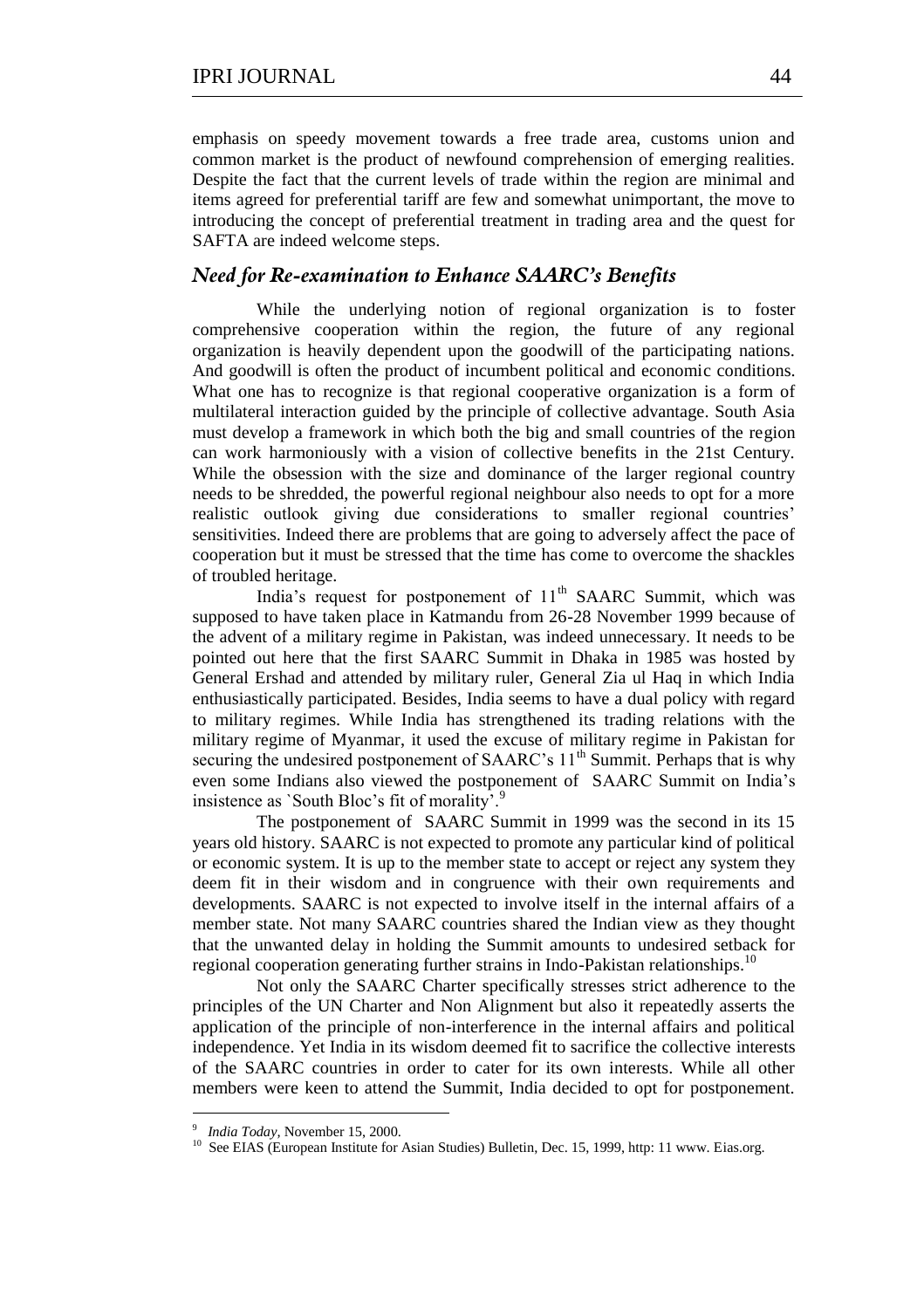To pursue its own policy, India appears to be more than willing to impose and override all other considerations in order to secure and advance its own interests. The nature of any regime in any member country can be approved or disapproved on a bilateral basis. Perhaps the underlying principle of Article X that excludes the bilateral contentious issues from the formal deliberations was to avoid the unnecessary impediments that could effectively arrest the progress. If a member is going to seek the postponement of SAARC Summit on the basis that it does not like the colour of a regime's clothes, perhaps then it is time to seriously ponder over the efficacy of Article X and re-examine and modify it in congruence with the dictates of time. Article X states that decisions at all levels shall be taken on the basis of unanimity. Decision to postpone the SAARC summit was not taken unanimously. Perhaps there is a need to reformulate the Article X in order to cater for such eventualities in which one state wants the postponement while many other members may desire the holding of the summit on the already agreed dates.

It is indeed strange that SAARC excludes discussion on bilateral contentious issues whereas most of the problems in South Asia are of bilateral nature. While the Male summit recognized the usefulness of informal political consultations, ‗there is no formal institutionalized process of discussion of bilateral political disputes among member states within the existing framework of  $SAARC'$ <sup>11</sup> Indeed political discussions do take place on a wide variety of matters including contentious bilateral issues. What is lacking is the mechanism for formalizing and regularizing the informal discussions on contentious bilateral issues. The preamble seems to be no more than a decoration of the Charter especially if you read the third clause stressing to enhance cooperation within their respective political and economic system. Nowhere it mentions that a particular form of political or economic system is preferable or more sanctified than the others. Besides seeking unnecessary disruption of a collective endeavor to suit one's own political taste does not augur well for future development of a regional organization.

The two general provisions that are impeding SAARC's progress are part of Article  $X$  and revolve around the 'unanimity of decision' and the exclusion of ‗bilateral and contentious issues' from its deliberations. Unanimity is deemed to sine qua non for any decision-making in SAARC and indeed it has merits but the ‗dogmatic application of the principle of unanimity has considerably reduced the  $intra-SAARC$  cooperation.<sup>12</sup> As stated above that almost all of the troubles within South Asia fall within the ambit of bilateral relationships, time has come to reexamine or even amend the Charter. If both provisions that are effectively impeding progress cannot be modified, at least efforts need to be directed to modify provisions relating to discussion on bilateral contentious issues. Unless and until bilateral disputes are allowed to be subjected to some form of regular collective discussions, the chances for improving atmosphere would remain somewhat clouded unnecessarily and periodic setbacks would continue to take a much heavier toll than what the actual situation warrants. It is also possible that allowing the discussion on bilateral issues may generate tensions and give birth to undesired hurdles but then it is still much better than pushing the contentious issues under the

 11 See ‗Attempts at Regional Cooperation in South Asia', an interview with SAARC's Secretary General Nihal Rodrigo in *World Affairs*, vol.3, No.1, Jan.-March 1999, pp.12-26.

<sup>&</sup>lt;sup>12</sup> See 'Reforming SAARC: In spite of Governments' by Iftekharuzzaman in *Regional Cooperation in South Asia: New Dimensions and Perspectives,* edited by Shaheen Afroze, Bangladesh Institute of International and Strategic Studies, Dhaka, Bangladesh, 2001, pp.17-28.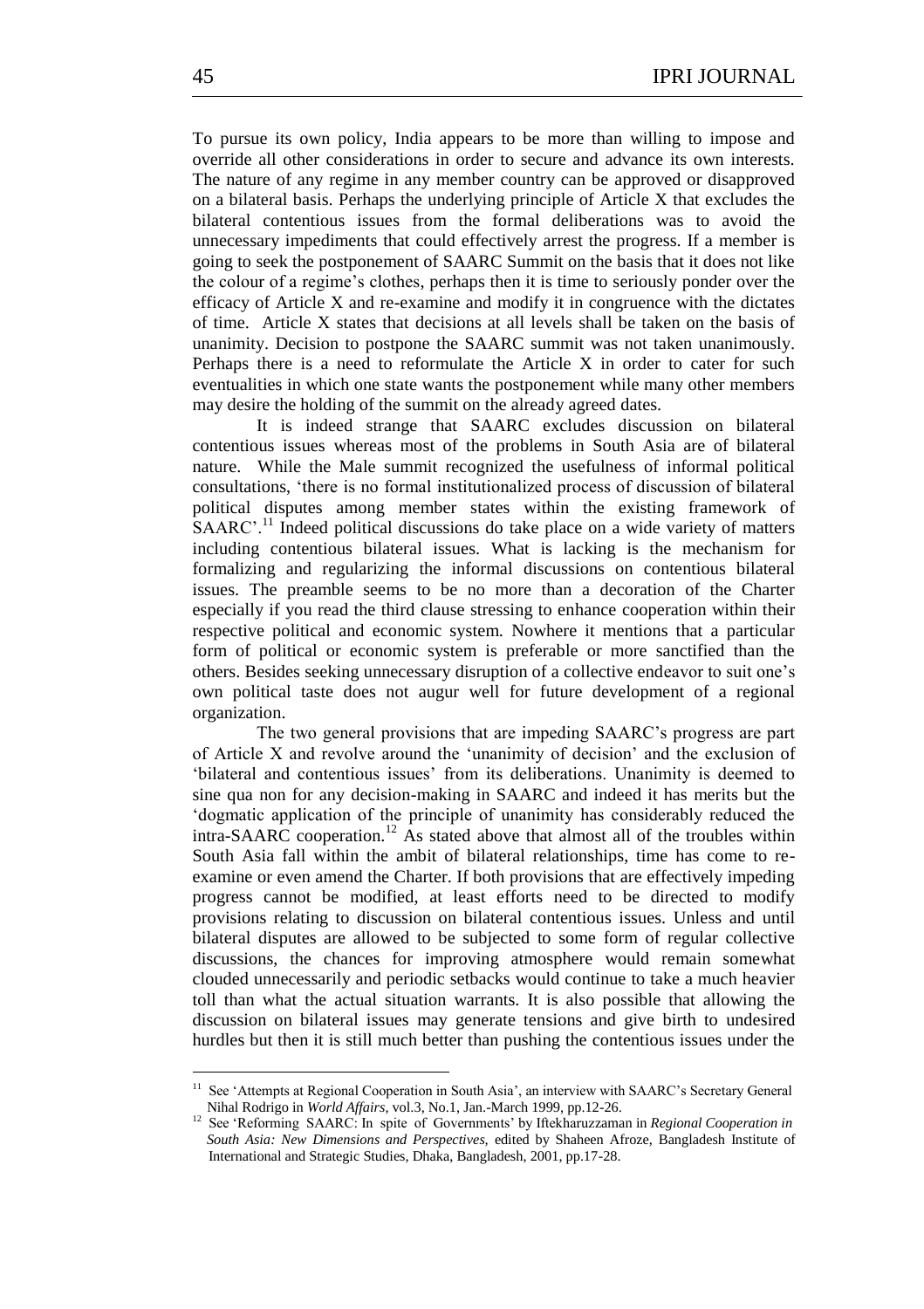carpet. For how long can we opt for evasion and avoid facing the real issues? Continued avoidance of bilateral contentious issues or disputes reflects the weakness of commitment to enhance the strength of a multilateral regional organization. Time has come to re-examine the Charter and revamp the SAARC structure with a view to making it a more effective multilateral regional organization. The challenge of transforming the incumbent conflict situations into one of complementarity of interests require concerted efforts and deserves sincere cooperation of all the governments as well as of the people.

One way to make SAARC more effective is to formalize the informal meetings of leaders prior to formal discussion under Charter obligations. Adversarial relationships can be made less potent by holding meetings on contentious issues. Seminars, Conferences and Press Conferences need to be encouraged and arranged before the Summit with the expressed intentions of providing options to the leaders. Not only the regularizations of informal meetings of heads of adversaries' governments need to be strengthened but also the options discussed in seminars should be tabled for considerations.

As far as the principle of unanimity is concerned, time has come to suitably modify it. For the time being the unanimity principle may be retained at the Summit level only but at all other levels (Council of Minister and Standing Committees) the principle of two third majorities may be employed. Alternatively provisions need to be made to cater for such eventualities like the postponement caused by one member's desire. During the Summit the unanimity principle may continue to be applied for all decisions but to apply the consensus principle even for the holding of the Summit needs to be subjected to a process of re-examination.

Another development that can be extremely useful for future work of SAARC is to consider the expansion and strengthening of the SAARC Secretariat. Increasing realization of the importance and usefulness of collective approaches and cooperation warrants that the Secretariat be made more meaningful and effective. While major policy decisions and guidelines should continue to remain within the domain and responsibilities of the Council of Ministers and Summits, there is a need to invest the Secretariat with more authority and expertise in order to initiate and undertake new projects, research studies and dynamic initiatives.<sup>13</sup>

Given the internal tensions of the South Asian countries as well as their regional disputes, a regional consensus approach through an institutionalized structure may appear to be desirable but in practical terms this approach is likely to hamper progress rather effectively. Admittedly each summit contributes, however marginal it may be, towards progress in different areas of SAARC activities, the need of the hour is to accelerate the dividend paying process. To effectively revive and sustain the SAARC process, not only all positive measures need to be enthusiastically supported but negative development should also be subjected to arresting mechanism. Any development that can damage the SAARC spirit should be effectively checked. Time is certainly ripe for rethinking with the objective of improving the SAARC process.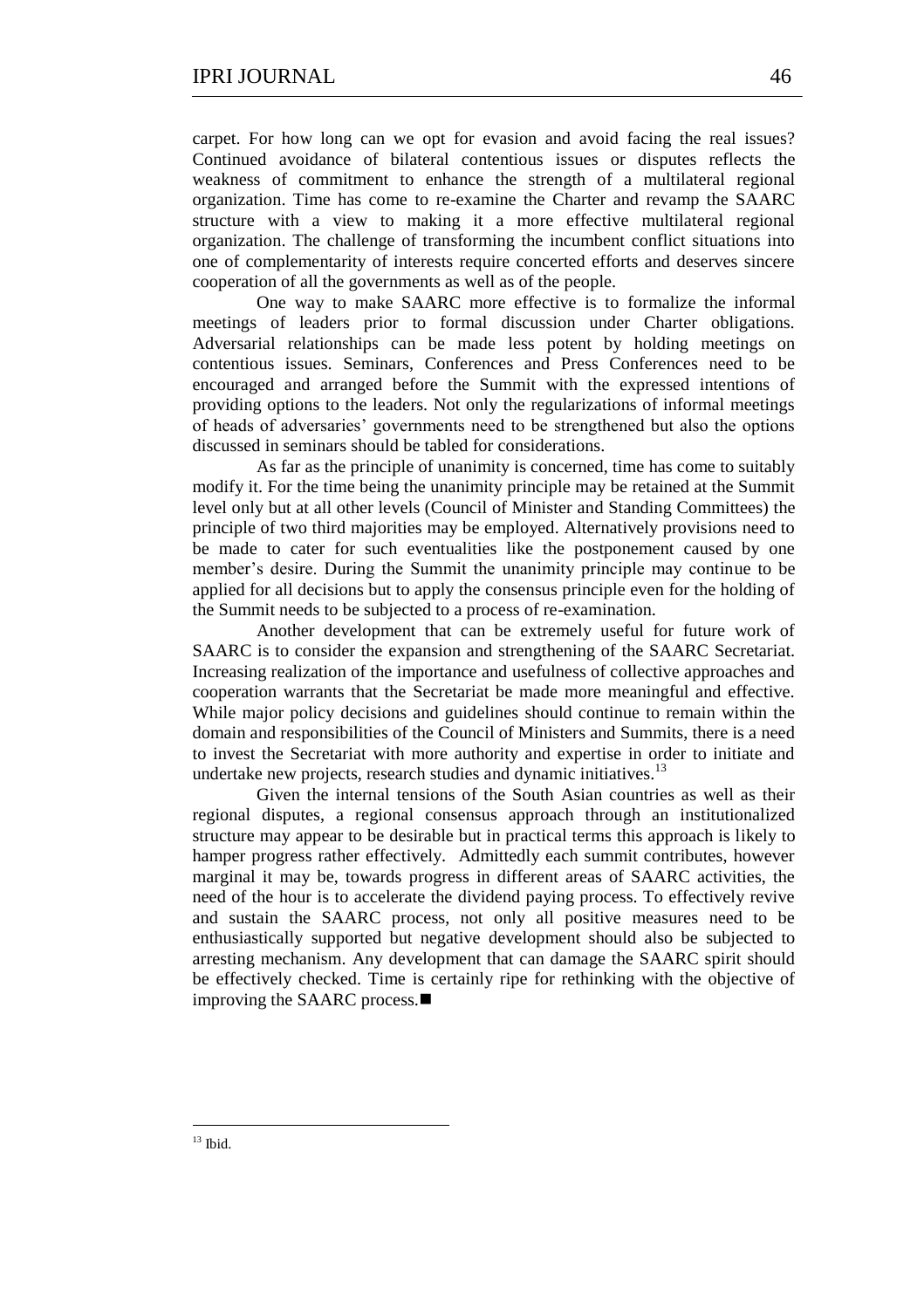# *APEC and SAARC: Economic Cooperation in Making*

### Saleem M. Khan

## *Introduction*

1

sia Pacific Economic Cooperation (APEC) was launched in 1989. It is currently aiming at redefining itself within the broader scope of "open regionalism" (in socio-economic policies of trade, investment and human capital) and the economic challenges of the  $21<sup>st</sup>$  century. South Asia Association for Regional Cooperation (SAARC) has an identical economic agenda. APEC's concept is anchored in the Treaty of Rome, the founding document of the European Community (EC). Its formative phase extends over two decades - 1980s and 1990s. During this short period, APEC has made substantial progress towards establishing itself as a strong regional economic group. It has achieved its initial goals of strengthening multilateral trading, promoting investment flows, and determining common economic interests. It has also played a critical role in containing the adverse effects of the Asian financial crisis of 1997. A

In adherence to its future direction, APEC continues to promote its objectives of open trade, investment, and a strong sense of regional community. It appears to be ready to meet "new challenges in the New Century," in particular the challenge of the "new economy".<sup>1</sup> Its readiness to look beyond 1990s, and accepting the challenges and opportunities in the  $21<sup>st</sup>$  century, suggests its future direction. The approaches of deeper integration and progressive industrialization and continent-based grouping within the framework of liberal economic reforms and geo-economic factors are APEC's core issues. These are the keys to meeting its agenda for "building the future of Asian economies." These approaches aim at promoting the well being of the people in Asia Pacific countries, and expanding the economic potential of the region in the decades ahead. The road map of economic development is a dynamic concept for improving the South Asian socio-economic profile. This paper is an attempt to put into perspective these approaches and issues because they are critical to the success of "open regionalism" which are part of APEC and SAARC strategies.

The approach of open regionalism is a modified version of the original concepts of economic regionalism and free trade area. It is considered the forerunner of outward-looking policies and a leading vehicle for achieving the objectives of economic growth, open trade, and global investment.<sup>2</sup> Initially, the European Community adopted the doctrine of economic regionalism in  $1958$ <sup>3</sup> At

<sup>\*</sup> Professor/Chair of Department of Economics, Bloomsburg University of Pennsylvania, USA.

<sup>1</sup> *APEC Economic Committee, APEC Themes in Year 2001*. (http://www.apecsec.org.sg/body.htm.

<sup>2</sup> A. Melo, & A. Panagariya, *The New Regionalism in Trade Policy*, (Washington: The World Bank, 1992).

<sup>3</sup> Economic regionalization has had its most robust expression in Western Europe, where the European Union led to economic activity that has enriched all 15 members. The populations in most countries have become richer through free trade, free investment and free movement of labour. The EU has worked. The EU, a unique model of economic regionalization, has encouraged the rest of the world to develop some form of intra regional economic grouping. However, economic regionalization in the Asia-Pacific, or for that matter in Europe, or in any other continent, must be an "open" – not a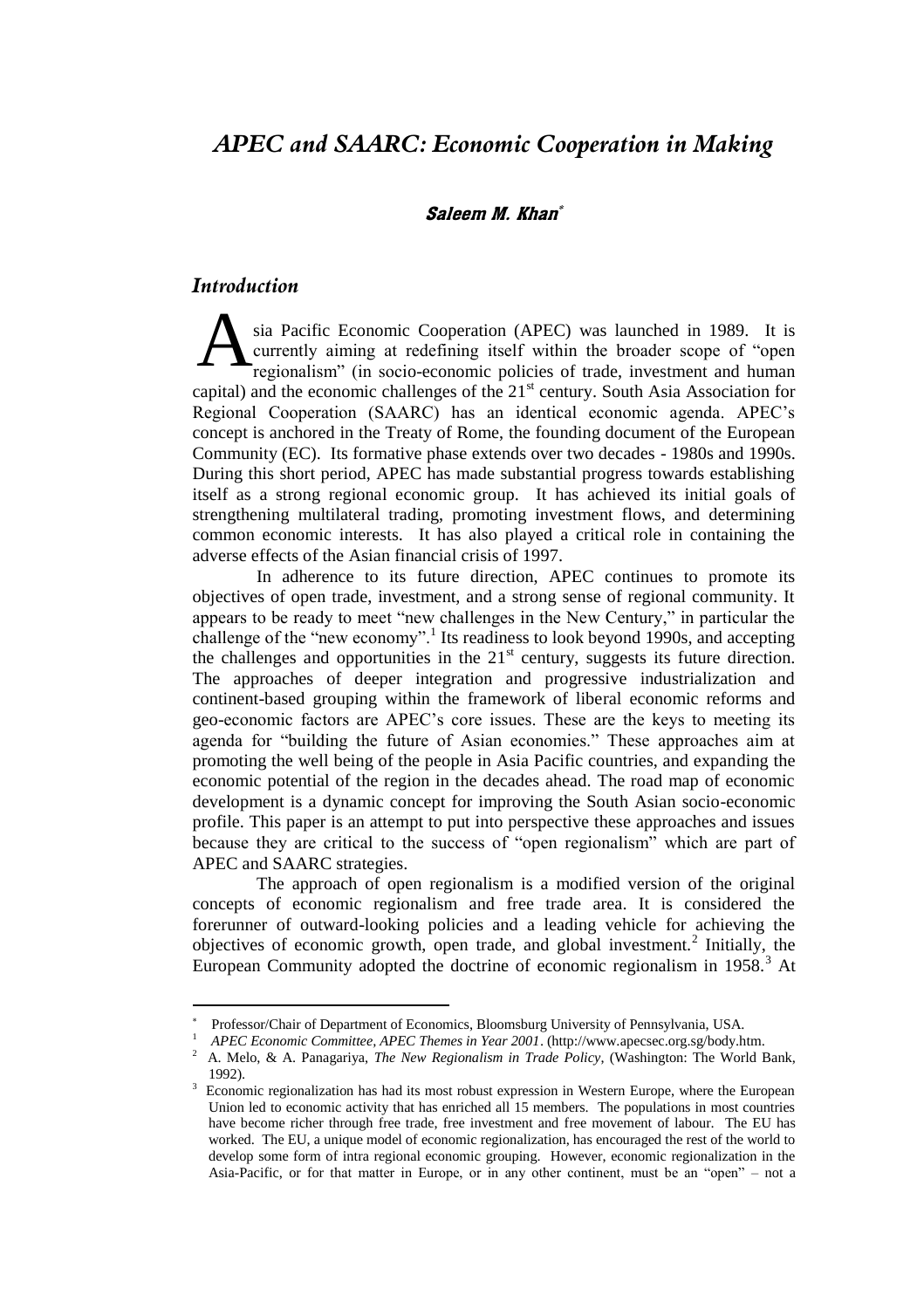that time, economic regionalism outside Europe was viewed as an instrument of inward-oriented policies and "fortress mentality." By the 1970s, when outwardlooking policies had begun to succeed, economic regionalism was upgraded to "new regionalism" embodying the concepts of open trade and export-led growth. Since the late 1980s, this term has been modified to "open regionalism" to promote deeper integration and formulate creative policies toward open trade, investment, growth, and development. The paradigm of open regionalism suits APEC's vision and agenda for  $21<sup>st</sup>$  century, which is largely a framework of openness and is conducive for SAARC's socio-economic agenda.

In the contemporary environment of global interdependence and competitiveness there is general recognition that the framework of open regionalism would be instrumental for APEC in developing and modifying its agenda based on ―geo-economic‖ considerations, continent-based grouping, and short- and long-term economic imperatives in the region.<sup>4</sup> It is in the context of advancing APEC's vision and agenda that the debate on the relevance of open regionalism and its instruments has become even more crucial. APEC's vision and agenda of region-based integration and free trade and investments when examined closely provides likely opening for SAARC's membership. Indeed South Asian leadership should recognize this opportunity and prepare the SAARC to achieve this goal in a timely manner. This initiative has the potential for an economic break through for South Asia.

The scope of the paper is a narrow one, specifically focusing on a few key challenges regarding APEC perspectives beyond 2001. It begins by describing the recent trends in regional integration, followed by discussion on APEC and SAARC's rapidly evolving frameworks, and the issues of deeper integration and progressive industrialization. It then examines the issue of potential transition from an intercontinent to a continent-based cooperation and studies the case of economic regionalism in SAARC. The paper concludes with a few suggestions.

### *World Trends in Regional Integration*

<u>.</u>

4

In the contemporary international economic environment, the trend towards regionalism and economic globalism is on the rise. At a time when the division of the world into major trading blocs is emerging as the trend of the future,

<sup>―</sup>fortress‖ – regional block. Regionalism without globalism is an antithesis for maximizing the global output and therefore for global economic welfare. Thus, regionalization is no substitute for interregional cooperation M.Dutta, *Toward Our World: Economically (US: Rutger University 1999)*.

Geo-economics is the core concept that provides the foundations of an economic regionalization model in the post-Cold War era. The core of this model is five key features: (a) a map-of-the-world view of a region, (b) a well specified economic agenda ensuring macroeconomic monetary and fiscal stability, and optimization of economic gains for all micro units, (c) de-emphasizing the role of the factors such as race, religion, language, life-style and political system in the process of economic regionalization, (d) refrain from playing superpower games in order to promote individual geo-economic agenda, and (e) freeing the potential of geo-economic intraregional grouping from any tactical/strategic considerations. It will lead to some variation of deep integration. Moreover geo-economic model is an instrument of economic stability by way of intraregional economic cooperation and facilitates a degree of economic freedom to the sovereign nation-state-based economies. It rejects the superpower hegemony: instead, its focus is on supranational, multilateral co-ordination of monetary-fiscal policies for the sovereign member-economies in a regional compact. It is the anti-thesis of geo-politics that anchored itself to superpower hegemony, which assumed the responsibility of providing free ―international public goods,‖ a defense and security umbrella as well as monetary and fiscal stability. The push for geo-economic considerations and continent-based economic cooperation with open interregional borders is obvious from the 1985 single European Act adopted by the Western European economies M. Dutta op.cit.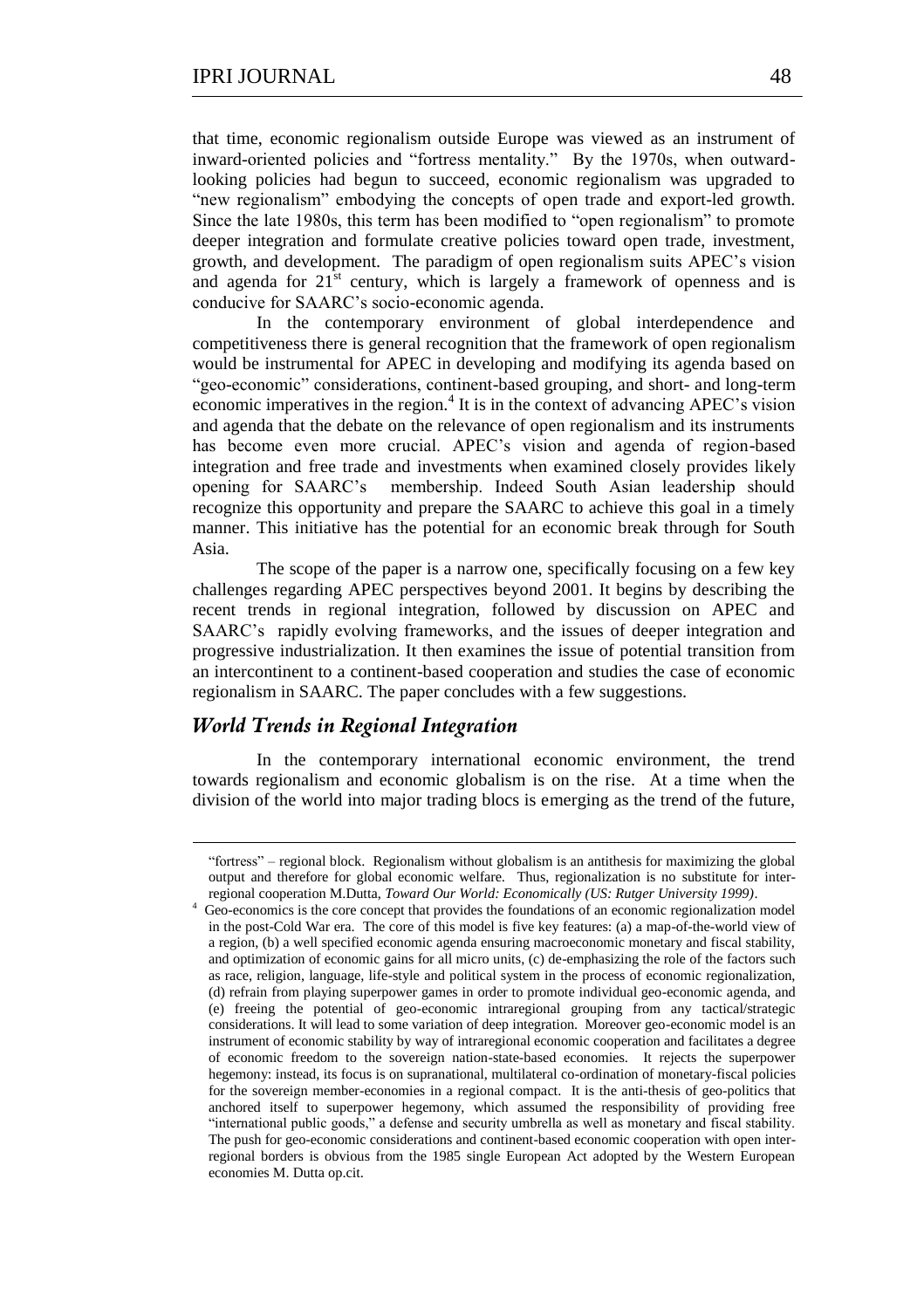open regionalism is emerging as a continent-based framework. The orientation of EU, the most successful regime of economic integration, from the very outset has been a continent grouping. The guidelines for enlargement, agreed upon at its Summit in Nice in December 2000, confirm the continuation of this trend. All thirteen candidate countries for EU membership are from central and eastern Europe. The economic integration of the European continent will eventually stretch from Ireland across to the Baltic States and to Bulgaria in the South East.

The newly emerging regional groups are embracing a continent-based paradigm, as is obvious from the recent developments in the field. The proposed integration of the Americas into a single market, to be completed in January 2005, will be a continent grouping including all countries of North and South America. The Americas' single market will stretch from the Bering Strait to Cape Horn, encompassing 34 countries with a total population of 800 million and a combined GDP of almost  $$12.5$  trillion.<sup>5</sup>

On July 11, 2001, the African leadership endorsed a plan to launch a continent-based African Union model similar to the EU and the other emerging economic unions. Economic integration among Africa's 53 countries, with a population of about 850 million and an estimated GDP of \$800 billion, is aimed at substantially reducing import tariffs and dismantling non-tariff barriers to trade and investment. It is also planning to create a central bank and common currency for the entire African continent.<sup>6</sup>

Lately, even some smaller regions are coming aboard economic integration. The Caribbean Community (Caricom) announced on July 12, 2001 that it would integrate its 14 member countries, with a cumulative market of 13 million people, by the end of this year. It will promote trade in services, free movement of capital, progressive dismantling of barriers to trade, and a regime of common tariffs on imports from non-member countries. Plans are also being drawn to establish a regional court to adjudicate trade disputes and to create a common currency administered by a regional monetary authority.<sup>7</sup>

On the basis of these global trends, it is reasonable to expect that the future Asian regime of economic integration will be a continent-based one. It's likely membership would comprise Asia Pacific countries, East Asia and South Asia.<sup>8</sup> The Asian Economic Union (AEU), as it most likely would be named eventually, will bring into its fold more than 30 countries with a combined GDP of over \$9.5 trillion and more than half of the world's population  $-3\frac{1}{2}$  billion people. It is interesting to add here that South Asian economies have found the expression of their aims in SAARC. Its programme is consistent with WTO rules and continues to make progress toward its broader goals of economic liberalization.

A chronology of other events across the world since economic integration was introduced as an experiment, indicate strong trends in economic regionalism. The enlargement of the EU, the establishment of a monetary union in Europe, the launching of the North American Free Trade Agreement (NAFTA) in December,

<sup>5</sup> *―Betting on Free Trade,‖ Business Week,* New York: McGraw-Hill, April 23, 2001.

<sup>6</sup> *Ibid.* 

<sup>7</sup> ―Single Market for Caribbean‖, *Financial Times*, New York: July 13, 2000.

<sup>8</sup> In a map-of-the-world view and in geo-economic terms, South Asia comes within the fold of APEC. As an economic unit South Asia is a region-specific institutionalized cooperation of seven sovereignstate-based economies known as South Asia Association for Regional Cooperation (SAARC) – Bangladesh, Bhutan, India, Maldives, Nepal, Pakistan and Sri Lanka. In 1999 South Asia population was 1,329 million and total GDP was \$2.7 trillion measured at PPP (World Development Report 2000/2001) Washington DC: World Bank, 2000)*.* It is a region with massive potential, and will be a contributing partner in an APEC grouping.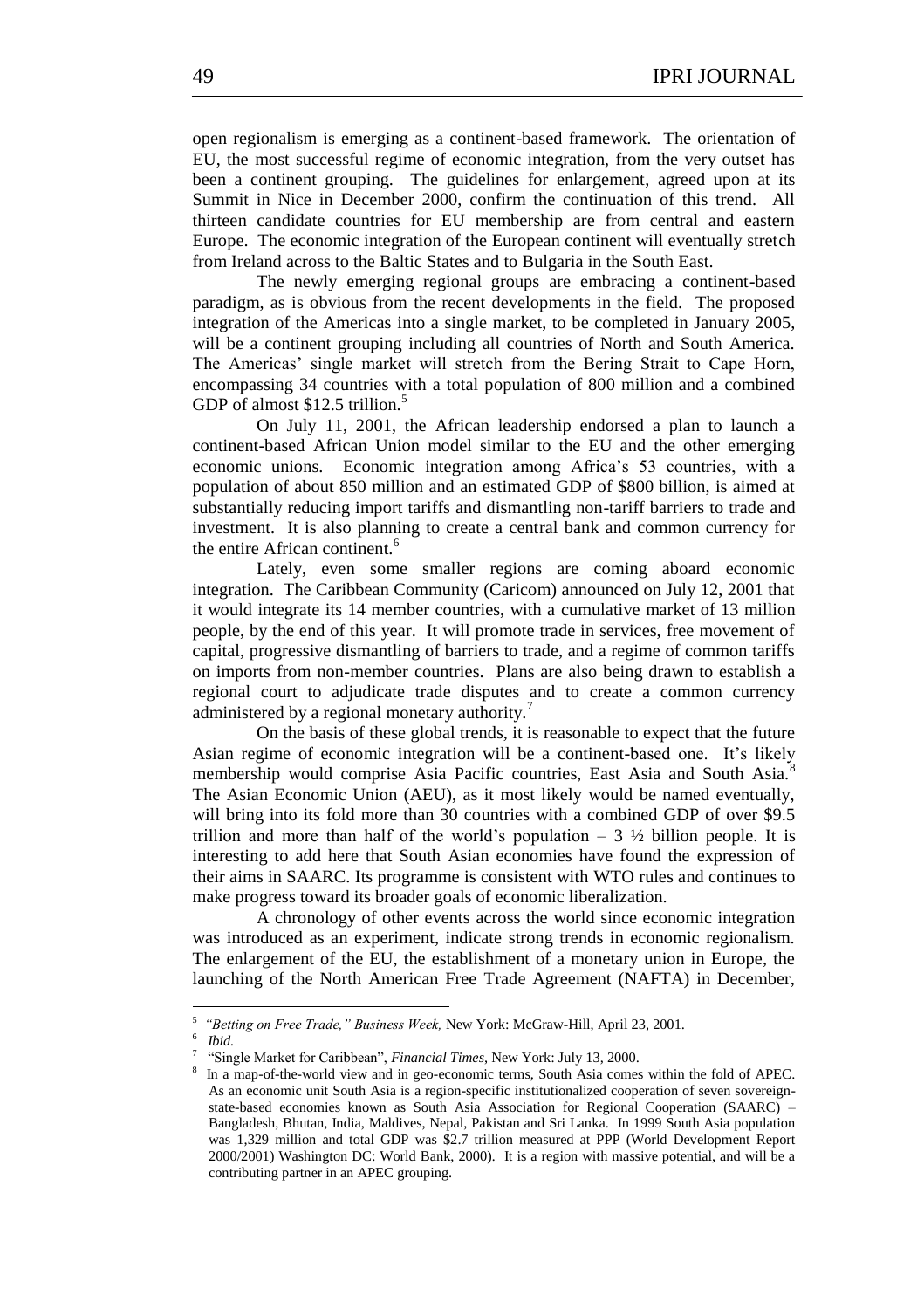1993, the ongoing negotiations for an Asian Free Trade Area (AFTA), and in July, 1994, creation of the ASEAN Regional Forum (ARF) – a multilateral security group with regional economic aims that includes China, Russia, the United States and 15 other members, and the 1994 initiative towards free trade area arrangements in the Americas, point toward widening and deepening regionalism around the world. Most of these economic blocs are being promoted in the spirit of open regionalism, and to strengthen their respective competitive positions in global markets.

Parallel developments in the success of the Uruguay Round of the GATT and the initiatives of World Trade Organization (WTO) are proving to be balancing instruments to any threat of inward-looking regionalism, trade retaliation, or indirect protection. How well these institutions will succeed in achieving their goals of liberalizing trade services and investment flows, given the restrictive trade practices of both the US and the Europeans, is not yet certain. In any case, all these events reveal mixed progress on the restructuring of trade patterns, foreign direct investment (FDI) liberalization, and the achievement of competitiveness in the global economy.<sup>10</sup>

No less significant is the impact of economic globalism on a wide range of economic issues, including regional integration. The forces of economic globalism are creating a rush toward economic integration through rapidly changing global economic relations and patterns in the context of the changing relations. The economic marginalization of the poorest countries in the wake of economic globalism is a vivid example. The inadequacy of current trade, investment, and debt relief arrangements is obvious from their failure to lift poor countries from poverty. They have apparently been helped little by the benefits of economic globalism that are so apparent in the industrialized economies. The gulf between rich and poor nations is actually widening. Poor nations had expected that such undesirable trends should have been reversed through more liberal measures for trade and investment, but the process is awfully slow, painful, and clearly inefficient.

The changing patterns of trade and investment liberalization, the deregulation of international financial flows, the internationalization of technology transfer and production systems, demographic factors and labour movement across international borders, and a trend towards the harmonization of economic institutions are pivotal impulses of economic globalization. These changes in economic pattern have not produced the long-awaited effects of accelerated growth and rising income in poor countries. On the contrary, the poor countries consider these patterns in particular, impediments to their growth and development prospects.<sup>11</sup> Protests such as those in Seattle against the ill effects of economic

<sup>9</sup> S. Khan, "South Asia and APEC: Potential for Growth Enhancement", *Research in Asian Economic Studies*, Vol VII, USA: (Greenwich, Con, Jai Press, 1996).

<sup>10</sup> Ibid.

<sup>&</sup>lt;sup>11</sup> The emphasis of this argument is that not all the emerging relations, trends and patterns in the wake of globalization are desirable, especially inequality. The statistical evidence that per capita income in East Asia (prior to the financial crisis) has risen by about 350 percent since 1960, while that of Latin America is significantly lower than it was in 1975, is used to support this argument. A large majority in the sub-Sahara region and South Asia subsists on less than a dollar a day. Despite the remarkable success of the world market system in economic terms in the post war years, the degree of global inequality has been on rise since 1960. Demographic changes especially in the poor regions, the adverse effects of the Asian financial crisis on employment and growth, and the current global economic slowdown dampen the optimism of many. Therefore, coordination of international economic and social policies is essential to accelerate growth and income distributions in all regions of the world and to construct an equitable world order.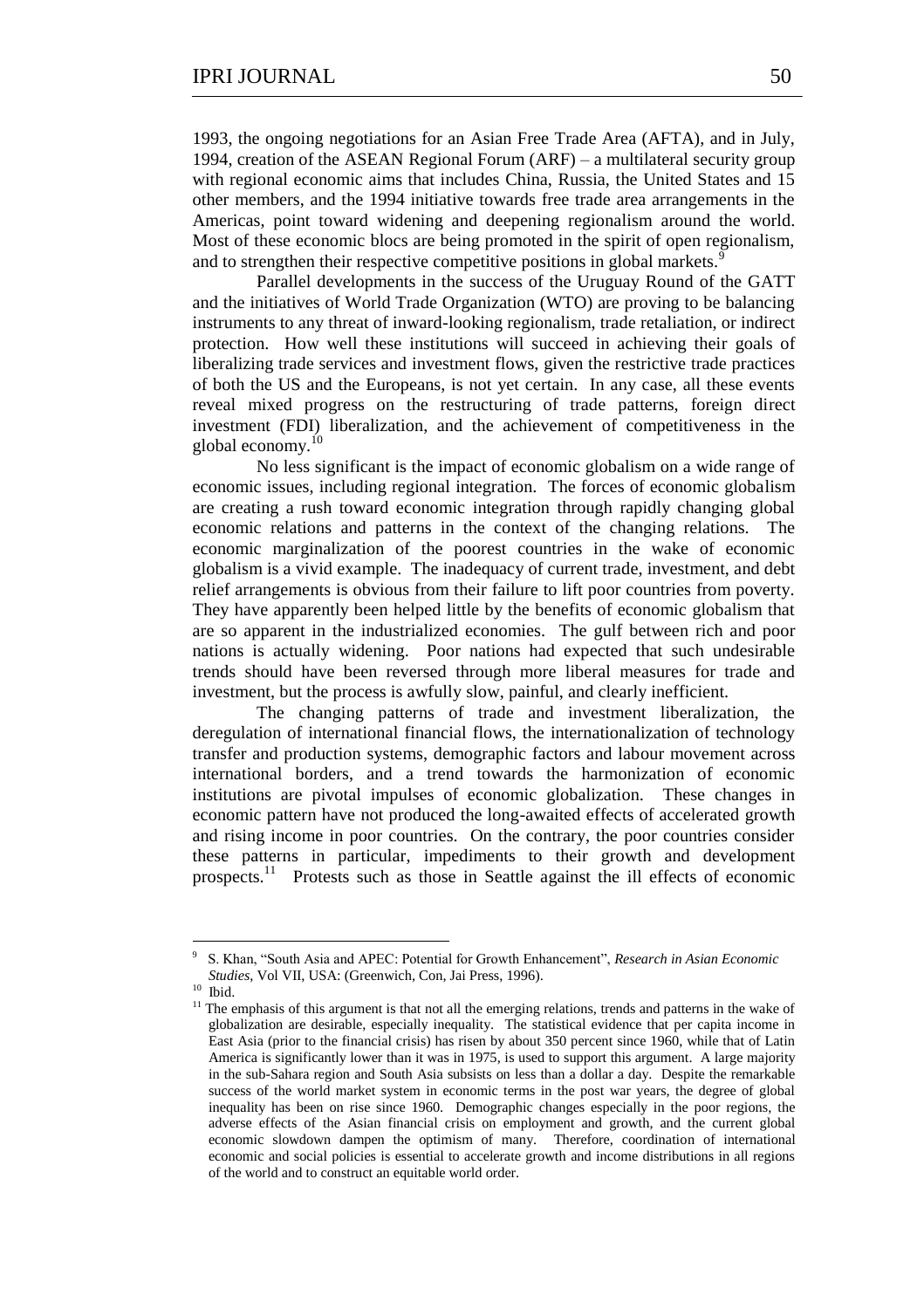globalism are not uncommon these days. The violent events in Genoa, Italy show that frustrations are building due to such slow change in the status quo.

These relations and patterns, if they evolve on a basis of providing mutual gains to rich and poor countries alike, should go a long way to address the current global concerns about slow development and increasing poverty. Such trends should serve as a stark reminder to the Asia-Pacific leaders as well as other countries as they review their strategies and search for innovative approaches to achieve greater regionalization, enhance development dynamism, gain a higher degree of competitiveness in world markets and shared economic prosperity. Familiarity with the existing APEC framework is the key to gaining a more accurate perspective beyond 2001 for the Asia-Pacific economies. It also describes the perspective for South Asian membership.

## *The Evolution of APEC and SAARC Frameworks*

APEC's framework from the very outset has been called flexible and formative. Some students of integration describe APEC as a "moving target".<sup>12</sup> The roots of economic cooperation in Asia can be traced to pre-1989 period. The current phase merits it's beginning to increasing interdependence of regional economies and recent negative effects of economic globalism in Asia Pacific indicate a need for practical remedies and effective economic cooperation. The obvious preference among APEC economies was for a more consultative approach to cooperation, and some sub-regional groups were not in favour of EU style integration. For instance, ASEAN group opposed the creation of a EU style institutional and legal structures and supranational bureaucracies which could erode national sovereignty. $13$ 

| Year              | <b>Major Event/Subject</b>                               | <b>Objectives/Outcomes</b>                                                                                                                                |
|-------------------|----------------------------------------------------------|-----------------------------------------------------------------------------------------------------------------------------------------------------------|
| 1957              | <b>Treaty of Rome</b>                                    | - Launching European Community<br>- Road map for other regions                                                                                            |
| $1980$ 's (early) | New regionalism                                          | - Achieving economic liberalization                                                                                                                       |
| Pre-1989          | APEC established<br>Meeting site - Canberra              | - Achieving greater economic cooperation<br>among APEC economies<br>- Promoting open trade and investment<br>- Strengthening on-going market reforms      |
| 1990              | APEC ministerial session<br>Meeting site $-$ Singapore   | - Providing support toward the successful<br>outcome of the Uruguay Round                                                                                 |
| 1991              | APEC declaration of objectives<br>Meeting site – Seoul   | - Ensuring APEC membership to three<br>giants in Asia Pacific— U.S.A., Japan and<br>China<br>- Granting of APEC membership to<br>China, Hong Kong, Taipei |
| 1992              | APEC's Secretariat established<br>Meeting site – Bangkok | - Establishment of APEC Secretariat<br>Formation of an advisory Group                                                                                     |

#### **Table-1 Profile of APEC Framework**

<sup>&</sup>lt;sup>12</sup> M. Dutta, *Economic Regionalization in the Asia-Pacific*, (Cheltenham UK:Edward Elgar, 1999).

<sup>13</sup> T.Y, Lee, *APEC 1996: An ASEAN* Perspective, *Journal of Asian Economics,* (Greenwich, Con, JAI Press Inc., 1996).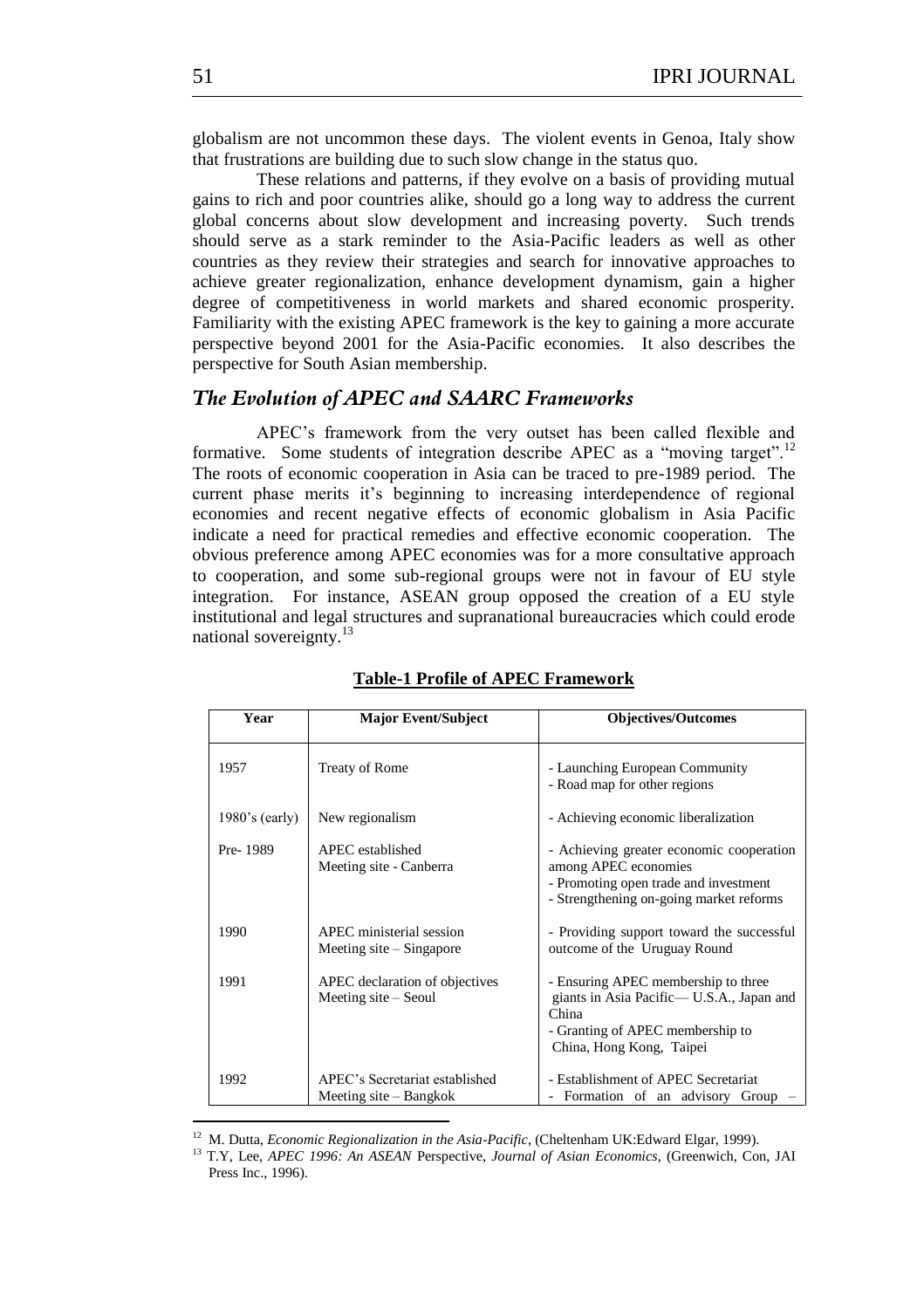|                      |                                                                                                                                                       | Eminent Persons Group (EGP)                                                                                                                                                                                                                                                                                               |
|----------------------|-------------------------------------------------------------------------------------------------------------------------------------------------------|---------------------------------------------------------------------------------------------------------------------------------------------------------------------------------------------------------------------------------------------------------------------------------------------------------------------------|
| 1993                 | Inaugural meeting of seventeen<br>leaders<br>of<br>the<br>Asia Pacific<br>economies<br>Meeting site – Blake Island, USA                               | -Declared the vision of creating<br>a<br>community of Asia Pacific economies<br>-Discussed contentious issues opposition<br>to the creation of a European Community-<br>like organization                                                                                                                                 |
| 1994                 | <b>Bogor Declaration</b><br>Meeting site $-$ Bogor                                                                                                    | -Achievement of the free and open trade<br>and investment goal by the end of 2010<br>for industrialized economies and 2020 for<br>developing economies.                                                                                                                                                                   |
| 1995                 | Osaka Action Agenda to implement<br><b>Bogor Declaration</b><br>Meeting site - Osaka                                                                  | -Achieve liberalization and facilitation<br>technical<br>-Promote<br>economic<br>and<br>cooperation                                                                                                                                                                                                                       |
| 1996                 | Manila Action Plan<br>Meeting site – Manila                                                                                                           | -Begin liberalizing trade and investment<br>starting in 1997                                                                                                                                                                                                                                                              |
| 1997                 | Asian financial crisis<br>started in Thailand                                                                                                         | -Crisis was the result of structural<br>weakness in Asian economies, such as -<br>weak financial sectors and poor corporate<br>governance, and underdeveloped and often<br>neglected social sectors.                                                                                                                      |
| $1998 - 2001$        | New APEC Themes -<br>-Meeting new challenge in new<br>century<br>-Achieving<br>common<br>prosperity<br>through<br>participation<br>and<br>cooperation | -Achieving<br>sustainable<br>growth<br>and<br>equitable development<br>-Meeting the challenges of the new<br>economy - information technologies<br>-Formulating<br>government<br>sanctioned<br>schemes to assist the poor affected by<br>sharp economic down turn<br>-Investing more in education, health and<br>training |
| $2001$ and<br>beyond | Continent-based cooperation<br>Deeper integration<br>Progressive industrialization                                                                    | -Using geo-economic map-of-the-world<br>view<br>-Liberalization of trade in services<br>-Free movement of labour<br>-Product standardization<br>-Adopting catch up strategies                                                                                                                                             |

\* Dutta, M., Economic Regionalization in Asia-Pacific (1999)

In many respects, APEC's framework in regard to vision and agenda is significantly unlike EU and NAFTA, such as being open and non-discriminatory. A yearly profile of decisions and events that highlight their progress toward economic cooperation in the Asia Pacific region is given in the Table above.

It is obvious from this profile that progress on developing an APEC framework, and identifying and determining potential avenues of economic cooperation among the membership, has been rapid and remarkable. From the start, APEC leadership has aimed at three core issues of economic significance, namely reinforcing multilateral trading relations, promoting investment flows, and determining common economic interests in the Asia Pacific region economies across the Pacific Ocean. However, the agenda did expand in the years following APEC establishment and more is needed to meet the future challenges.

The present APEC framework should expand to fully realize the immense potential of the region and to meet all the challenges and opportunities to be found in the  $21<sup>st</sup>$  century. For this purpose, a rapid movement on far deeper integration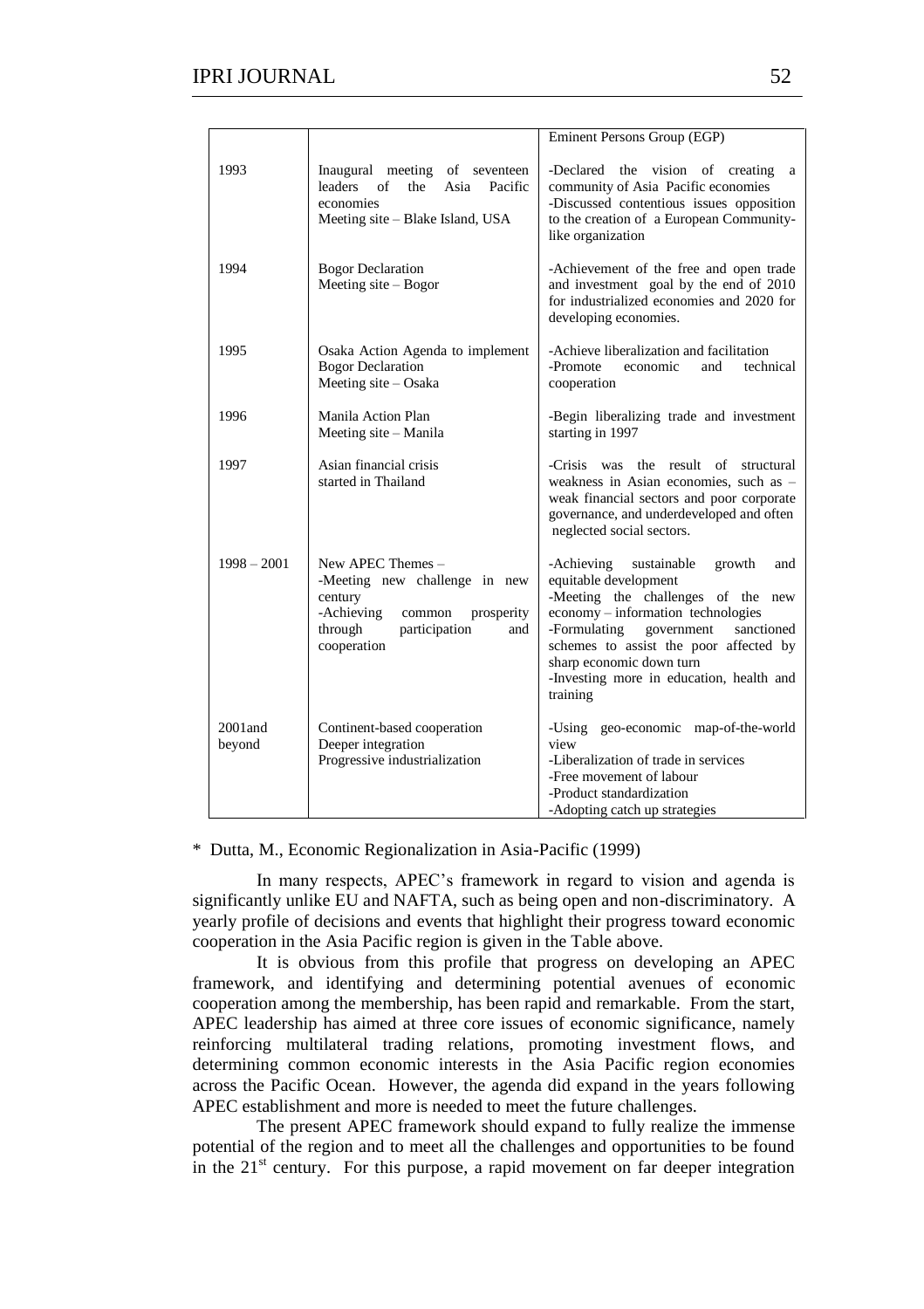and more progressive industrialization and continent-based integration in the region is needed. There are similarities between the framework of APEC and SAARC. For example, SAARC also aims to work toward open regionalism and improvements in socio-economic conditions. The charter of SAARC aims to "promote the welfare of the people of South Asia and to improve their quality of life; to accelerate economic growth, social progress and cultural development in the region; to contribute to mutual trust, understanding and appreciation of one anothers problems; and to promote active collaboration and mutual assistance in economic, social, cultural, technical and scientific fields".<sup>14</sup> This evolving framework not only supports a well functioning economic union in South Asia but also shows strong identities with the current and future agenda of APEC as evident from the yearly profile of events and framework of economic integration in South Asia:

| Year           | <b>Major Event – Subject</b>                                                                 | <b>Objective – Outcomes</b>                                                                                                                                                                                                       |
|----------------|----------------------------------------------------------------------------------------------|-----------------------------------------------------------------------------------------------------------------------------------------------------------------------------------------------------------------------------------|
| 1947           | Economic union in the subcontinent<br>comes under strain                                     | -Trade disruption                                                                                                                                                                                                                 |
| 1949           | Devaluation of Indian Rupee breaks<br>economic<br>union<br>the<br>down<br>in<br>subcontinent | -Trade halted                                                                                                                                                                                                                     |
| 1983           | Declaration of South Asian Regional<br>Cooperation (SARC)                                    | -Promote<br>trade,<br>investment,<br>cultural ties                                                                                                                                                                                |
| 1985           | South Asian Association for Regional<br>Cooperation (SAARC) established                      | of<br>Areas<br>intra-regional<br>cooperation<br>-Agriculture, rural development,<br>tele-com, meteorology, health and<br>population,<br>postal<br>services,<br>science and technology sports,<br>arts and culture, transportation |
| 1987           | <b>SAARC</b> Secretariat established                                                         | Effective coordination<br>$\sigma$ f<br><b>SAARC</b>                                                                                                                                                                              |
| 1995           | Preferential<br>SAARC<br>Trading<br>Agreement<br>(SAPTA)<br>became<br>operational            | - Streamlining intra-regional trade<br>arrangements                                                                                                                                                                               |
| 2001           | Target date for South Asian Free<br>Trade Area (SAFTA)                                       | Promoting intra- and inter-<br>regional trade relations                                                                                                                                                                           |
| Beyond<br>2001 | New regionalism, trade in the free<br>area                                                   | - Liberal economic regime, geo-<br>economic goals                                                                                                                                                                                 |

### **Table-2 Profile of SAARC Framework**

Source: SAARC, 1988-95 SAARC Summits, Vols I & II, and Khan, S., SAARC, Journal of Asian Economics (1999).

## *Deeper Integration and Progressive Industrialization*

APEC's vision of building "the future of Asia Pacific economies" appears to be compatible with its themes of "meeting new challenges in the new century" and "achieving common prosperity through participation and cooperation." The question is what programmes and approaches APEC should adopt to achieve its objectives. Would such measures be beneficial for SAARC economies? Several factors within the framework of deeper integration and progressive industrialization

<sup>&</sup>lt;sup>14</sup> From SARC to SAARC, vols I & II, (Katmandu Nepal: SAARC Sectt..)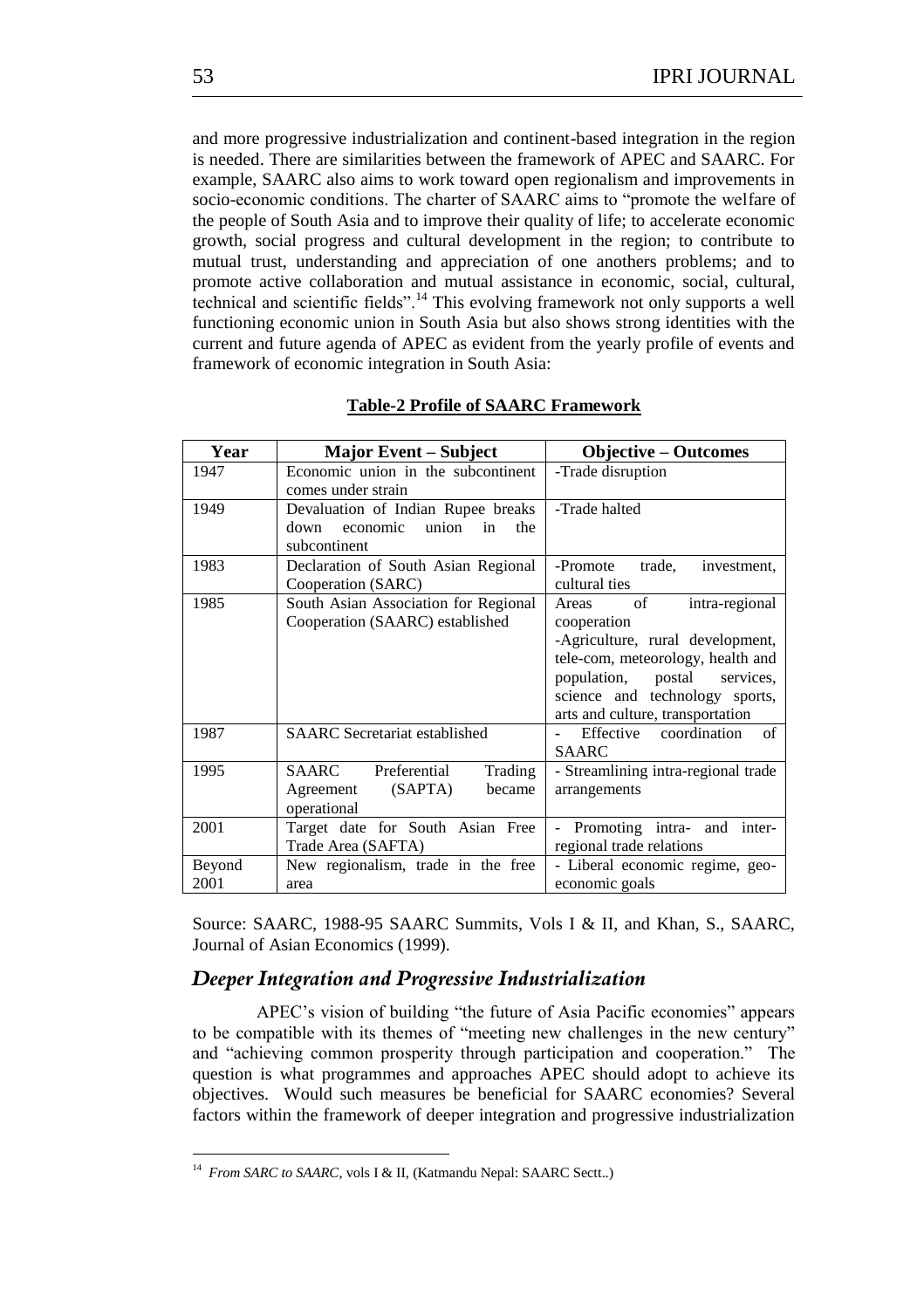<u>.</u>

appear to be critical: pursuing the old path of "effective development," meeting APEC's "policy challenges," creating opportunities for the development of poor countries, developing a concrete framework of macroeconomic stability, good corporate governance, and adopting creative development approaches. For establishing a closer regional relationship and dynamic development this vision and agenda of APEC is critical for SAARC to pursue.

In regard to deeper integration the current pace and scope are both slow and limited in contrast to the earlier enthusiasm for economic cooperation in the APEC region. This trend may reflect the effects of the Asian financial crisis and the current slowdown in the global economy. A stronger commitment and increased efforts are needed to make worthwhile progress on the various issues in the area of deeper integration before APEC. These issues include harmonization of interregional tariff rules, common external tariffs, formulation of an investment code, standardization of products in trade, liberalization of trade in services, free movement of labour, human resource development, environmental renewal and sustainability, employment and growth, convergent macroeconomic targets and deadlines for reaching them, coordination of monetary-fiscal policies to achieve macroeconomic stability, monetary union and single currency, and dispute resolution mechanisms. However to negotiate mutually beneficial agreements on these difficult issues is very time consuming as the lessons from EU experiences have revealed.

APEC should reinvigorate the old path of effective development. The continuing focus on the development of human capital, open trade and investment, old-fashioned hard work and sacrifice, and saving and investment in combination with new approaches would surely restore a high rate of growth.<sup>15</sup> Meeting "APEC's future socioeconomic policy challenges" is the key to evolving a process to achieve sustainable growth and effective development in the long run. Special attention should be paid to the APEC Economic Committee's work that helps enhance understanding of the domestic and international causes of the Asian Crisis and its recommendation for future directions.<sup>16</sup> Domestic problems, according to the committee report, have been associated with weaknesses in the domestic financial sector, inflexible exchange rates, and poor corporate governance. The international problem is inherently unstable financial markets. Future strategies to fix these structural weaknesses should be to strengthen the financial sector and corporate governance and to develop a comprehensive set of social policies. Strong social policies are crucial for achieving sustainable and equitable growth over time.

The development of the poor countries in the APEC region is linked with the economic opportunity available to them in the union. They have not only to develop rapidly but also to succeed in "catch-up" goals. For this purpose they need new opportunities in trade and investment, access to wider markets, and relatively free movement of labour within the union. Only a liberal economic framework and

<sup>15</sup> R Dornbusch, S. Fisher, & Startz, R., *Macroeconomics*, (New York: Irwin, MCGraw-Hill, 1998).

<sup>&</sup>lt;sup>16</sup> The Asian financial crisis that turned into a full-fledged economic downturn was initially perceived as a currency and debt crisis. More recent analysis has shown that it was the ultimate result of interplay among multiple factors over a number of years. Most important of them were gradual erosion of competitiveness, weakness in the financial sector, especially the banking system, poor corporate governance, and the lack of a proper regulatory framework. The consequence of this crisis has been recession in most of the East Asian economies, which have experienced massive unemployment, widespread bankruptcy, extensive poverty, and balance of payment deficits. The fast pace of globalization has been given part of the blame for this Asian financial crisis.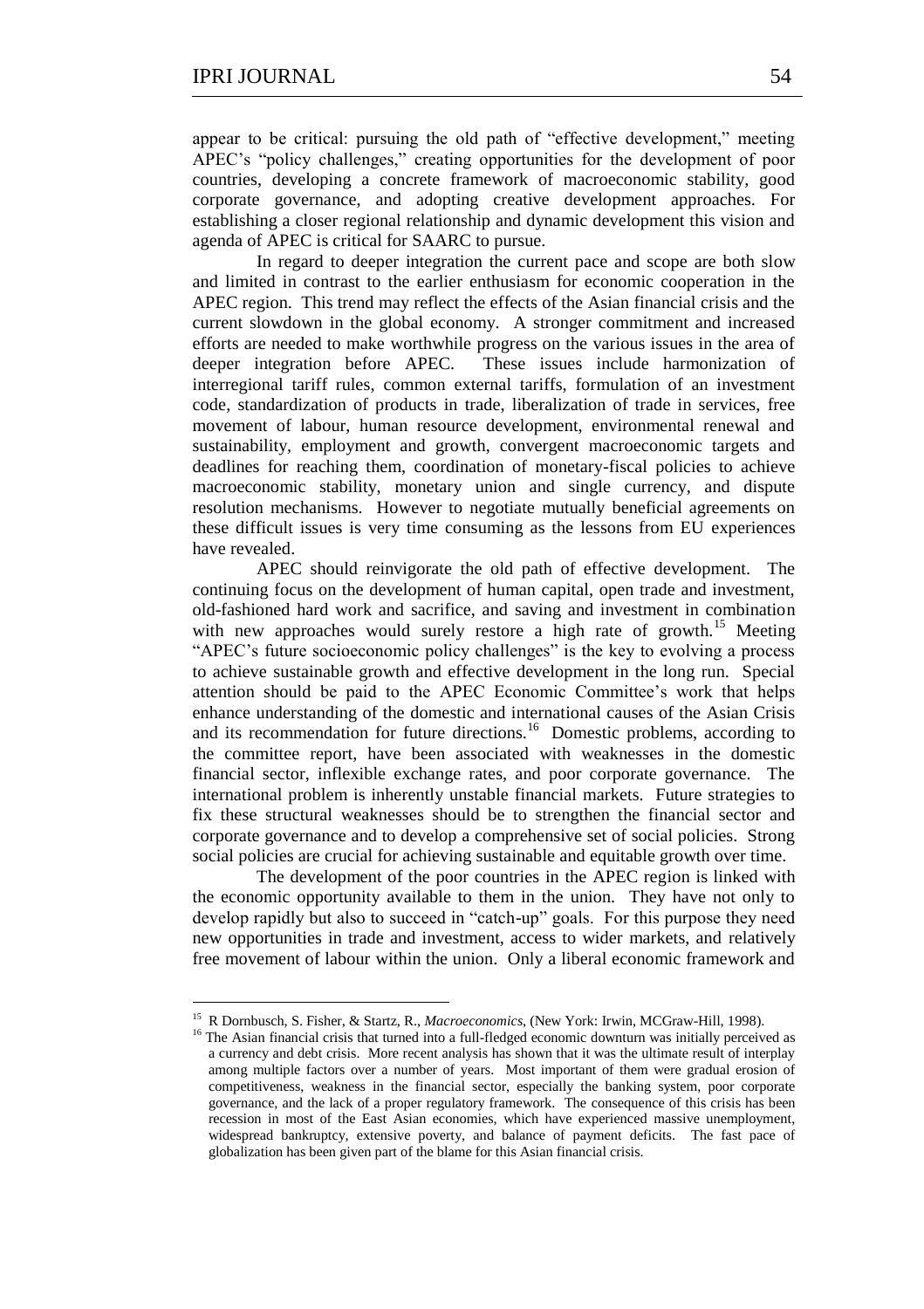generous help from the richer partners can help move this process as former West Germany committed to its eastern partner after reunification in 1989. APEC should adopt a model of macroeconomic stability through coordination of monetary-fiscal policies in a regional compact. As a strategy it should aim at macroeconomic criteria of manageable inflation rates, lower budget deficits as percent of GDP, lower current account deficits, and maintaining strong and stable economic fundamentals. The EU has successfully used this approach for macroeconomic stability in the past. The outcome of the monetary union and single currency regimes in the EU can serve as a guide for further policy directions for the APEC. In order to achieve efficient corporate governance, the challenges of managing corporate businesses should be handled in partnerships between managers and investors. The investors together with managers are well positioned to improve baseline rules for high performing investment portfolios. Better and stricter baseline rules can deliver a worthwhile change in the APEC region since current business management lags behind the governance curve.

The process of progressive industrialization within the scope of the "convergence theory" and "flying geese" model can be initiated by dividing APEC's current/proposed membership of 21/30 economies, into three proposed groups: (1) **industrially advanced economies,** (2) **newly and other industrialized economies and** (3) **industrializing economies.** Industrially advanced economies refer to those that have reached post-industrial status and are the richest societies in the union. Many industrialized economies in APEC are at a relatively high stage of development, but need catching up in order to reach the status of industrially advanced economies. Industrializing economies within the union are on the lowest rung of the economic ladder. Most of them need market access, capital resources, and know-how for "take off" and "catch-up" strategies. They need support in realizing "growth convergence" in order to succeed in closing gaps in income and technology levels. Under each group, the proposed membership by country:

- (a) **Industrially Advanced Economies:** Australia, Canada, Japan, New Zealand, United States
- (b) **Newly and Other Industrialized Economies:** Chile, Chinese Taipei, Hong Kong, Korea, Mexico, Russia, Singapore
- (c) **Industrializing Economies:** Brunei Darussalam, Indonesia, Malaysia, Papua New Guinea, Peoples Republic of China, Peru, Philippines, Thailand, Vietnam.

This grouping helps to streamline trade flows, identify investment locations, and select development regions. Enhanced activities in these areas would not only improve economic performance in each economy, but also promote effective development in the entire region on the pattern of the convergence theory of growth.

Considerations of the Asian contributed model (Kaname Akamatsu) of ―flying geese‖ for achieving rapid growth rates and shared economic prosperity throughout the APEC region are constructive. The underlying assumption of the ―flying geese‖ approach is that the sophistication of domestic production will move forward one category at a time.

Also, the flying geese pattern can be seen as the natural outcome of market forces: labour-abundant, capital-scarce economies will be internationally competitive in labour-intensive sectors, such as apparel, and will graduate to more capital or skill-intensive sectors as savings and education deepen the pool of capital and skilled workers.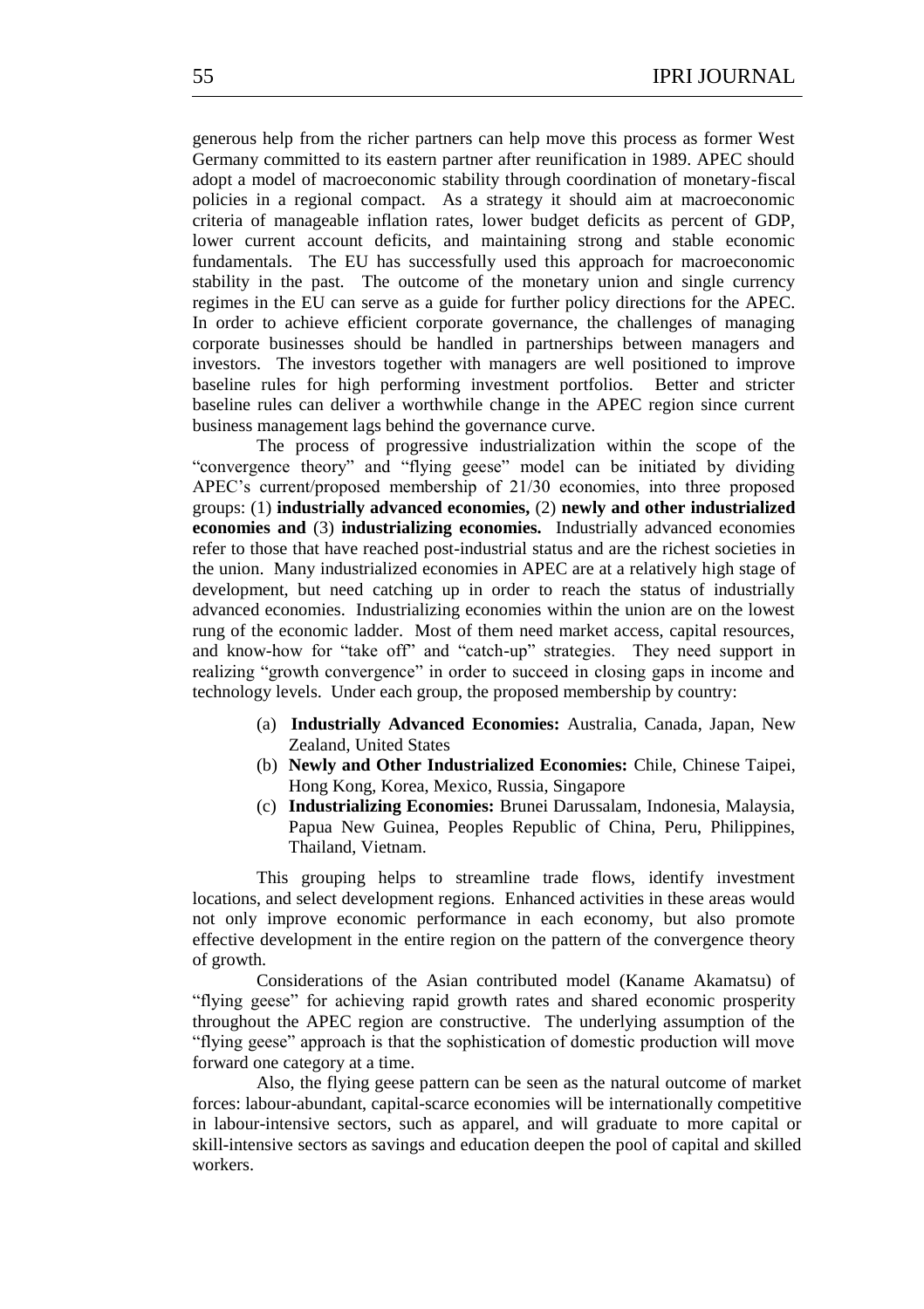The application of this doctrine has close similarities to the concept of progressive industrialization and fits well into the development agenda of the APEC economies. In a hypothetical case of three proposed categories in which all member economies are placed, each economy in a designated category according to its level of development would gradually move up to the next level of development. This is possible by following the pattern of economies just ahead of them in the APEC industrialization process. In their scheme of the arrangements, for example, category B economies of Hong Kong and South Korea take over leadership from Japan (category A economy) in automobiles and electronics as Japan moves into higher tech sectors of information technology and advanced capital goods. Within the course of time, when Japan enters into advanced high tech sectors (super computers) and the space sector, the field becomes open for Hong Kong and South Korea to establish themselves in the production of high tech sectors and capital goods, while China, India, Vietnam (category C economies) move into automobiles and electronics.

While the above changes are in progress, flying-geese strategies invigorate trade and investment activities. Radelet and Sachs note that the flying-geese approach, working through export-led activities, creates:

> An enclave economy hospitable to foreign investors and integrated into the global economy, without the problems of infrastructure, security, rule of law, and trade policies that plague the rest of the economy. Asian governments introduced several variations of the export platform, including export processing zones (EPZs), bonded warehouses, special economic zones, and duty drawback systems. Governments supported these institutions with macroeconomic policies that strengthened the incentives for labour-intensive exports, especially via appropriate exchange rates.<sup>17</sup>

These programmes and approaches can substantially enhance short-run and long-run growth prospects in the region.

APEC's current framework incorporates most of these objectives. It has made substantial progress in pursuing the goals of economic cooperation, expanding trade, liberalizing investment, and creating a greater sense of community. It has already paid needed attention to the issues of deeper integration and more progressive industrialization. Currently it is engaged in tackling the remaining problems of financial crisis and dealing with the new challenges posed by the present global economic downturn and the emergence of a new economy. These experiences and lessons are of great value for SAARC. One of the urgent issues for the APEC leadership is choice of the future model of economic cooperation – should it embrace the concept of continent-based integration and geo-economic considerations or continue to work with the present one?

## *Potential Transition from Inter-continent to Continent-based Cooperation*

The rise of a nation's economic status as the dominant force in the world affairs especially after the breakup of the Soviet Union is an event of historic importance. It signifies a turning point in economic thinking from the

1

<sup>&</sup>lt;sup>17</sup> S. Radelet, & J. Sachs, "Asia's Re-emergence", *Foreign Affairs*, Vol 76, No. 6, (November – December 1997).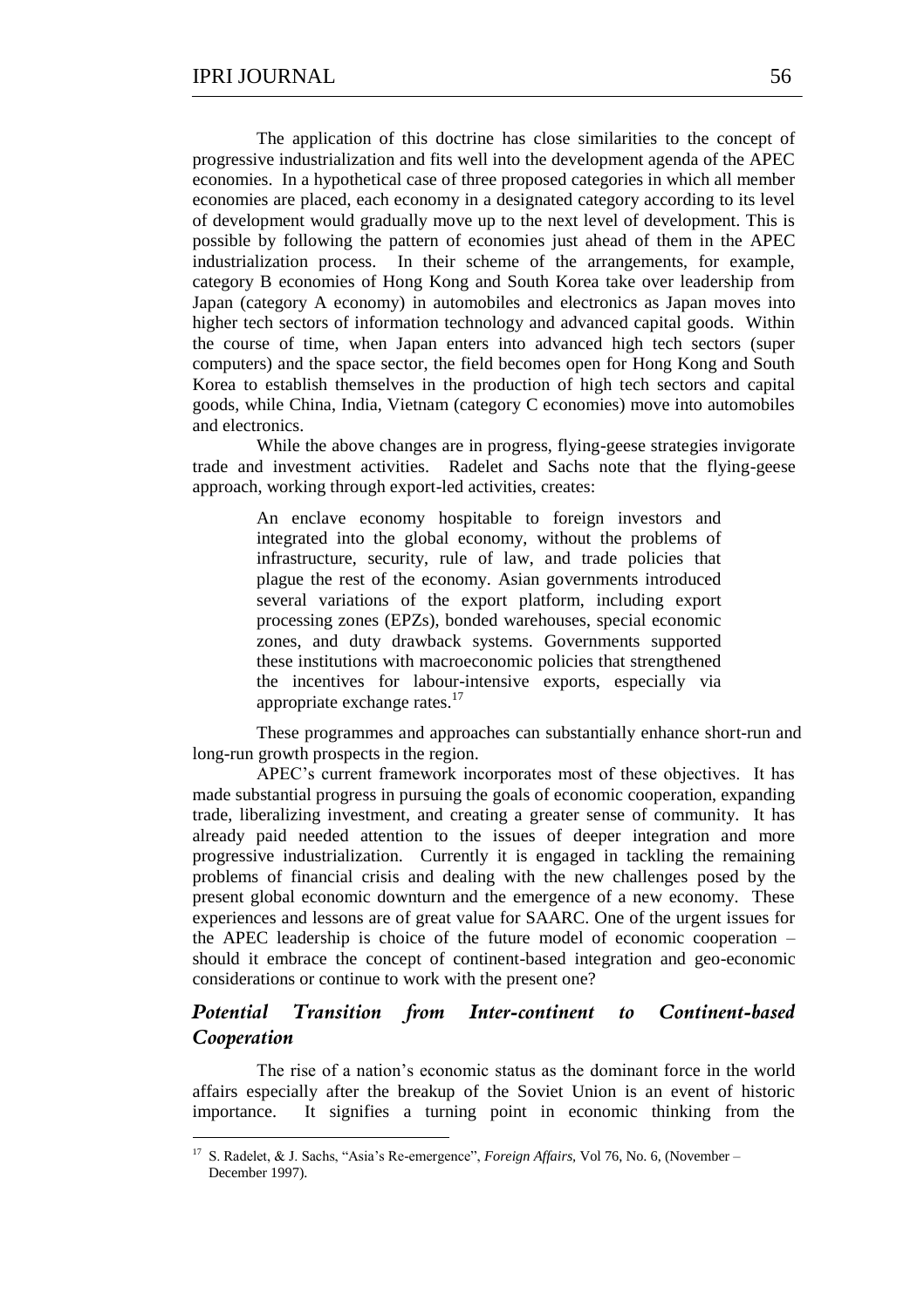predominance of the Cold War influences to an era of relative peace and prosperity under the approaches of democracy and economic liberalization. Since the old "imperial economic regime" founded on geo-politics started diminishing, the new liberal economic regime based on geo-economics has begun to emerge. In the new thinking, a country or a region's ability to improve economic positions is being linked to an inter-play between the geographic and economic factors in place of geographic and political factors. This strategic change was deemed essential due to the rising demands of democracy and economic uplift in the new century.

It is interesting to note that in the post World War II era super powers under imperial economic regime adherent to geo-political agenda pursued macroeconomic policies of monetary and fiscal stability and the supply of free "international public goods."<sup>18</sup> These policies eventually led to superpower hegemony. In a world at conflict that emerged in the wake of superpower rivalry, precious economic resources were wasted for containment strategies and war purposes. The doctrine of liberal economic regime based on geo-economic considerations does not promote hegemonic tendencies. It is a development-oriented concept furthering the goals of economic liberalization, deeper integration, and progressive industrialization.

Geo-economics at least in practical terms is rapidly becoming the core concept, which provides the foundation for an economic regionalization approach in the new global economic order. Professor Dutta emphasizes this point stating that in the new era "if global cooperation is yet to be operational, the next best choice is regional economic cooperation. Geo-economics, maps a common economic space on to a common geographic space, replacing geo-politics".<sup>19</sup> Geo-economics redefines the framework of regional economic cooperation by articulating a common vision of economic development and a sense of belonging together to a region for dynamic development and economic pluralism. It also meets the criteria of freedom and peace that focuses on  $21<sup>st</sup>$  century vision of democratic societies, economic reforms, free trade and equitable development.

In consideration of these economic changes on the world landscape the importance of providing the foundation for an economic regionalization paradigm in the APEC region during new era lies in adopting and influencing a programme of geo-economics. A closer examination of the map-of-the-world view of a region underlines the significance of open regionalism, and builds a strong case for continent-based cooperation for APEC and other regions.

The geo-economic oriented continent model facilitates a degree of economic freedom and development potential which outweighs the benefits of free ―international public good‖ such as defense, security, and monetary-fiscal stability provided by the geo-politics oriented Cold War model of imperial economic regime. Also, from the perspective of geo-economic reality, the practicality of a close economic relationship "between the western and eastern edges of the Pacific" is now in doubt.<sup>20</sup> In other words, supposing if trans-atlantic cooperation is not effective than the longer-term chances of the trans-pacific cooperation are not encouraging. This is why continent-based cooperation offers to be a more practical model of open regionalism. Therefore, emerging landscapes of economic integration in Africa, Asia, Europe and Americas, if modeled on continent-based grouping, should result in strong intra-regional as well as inter-regional

<sup>18</sup> M. Dutta, *Focus 1999, Rutgers University, New Burnwick, NJ. op.cit.*

<sup>19</sup> M. Dutta, *Economic Regionalization in the Asia-Pacific*, op.cit.

 $20$  Ibid.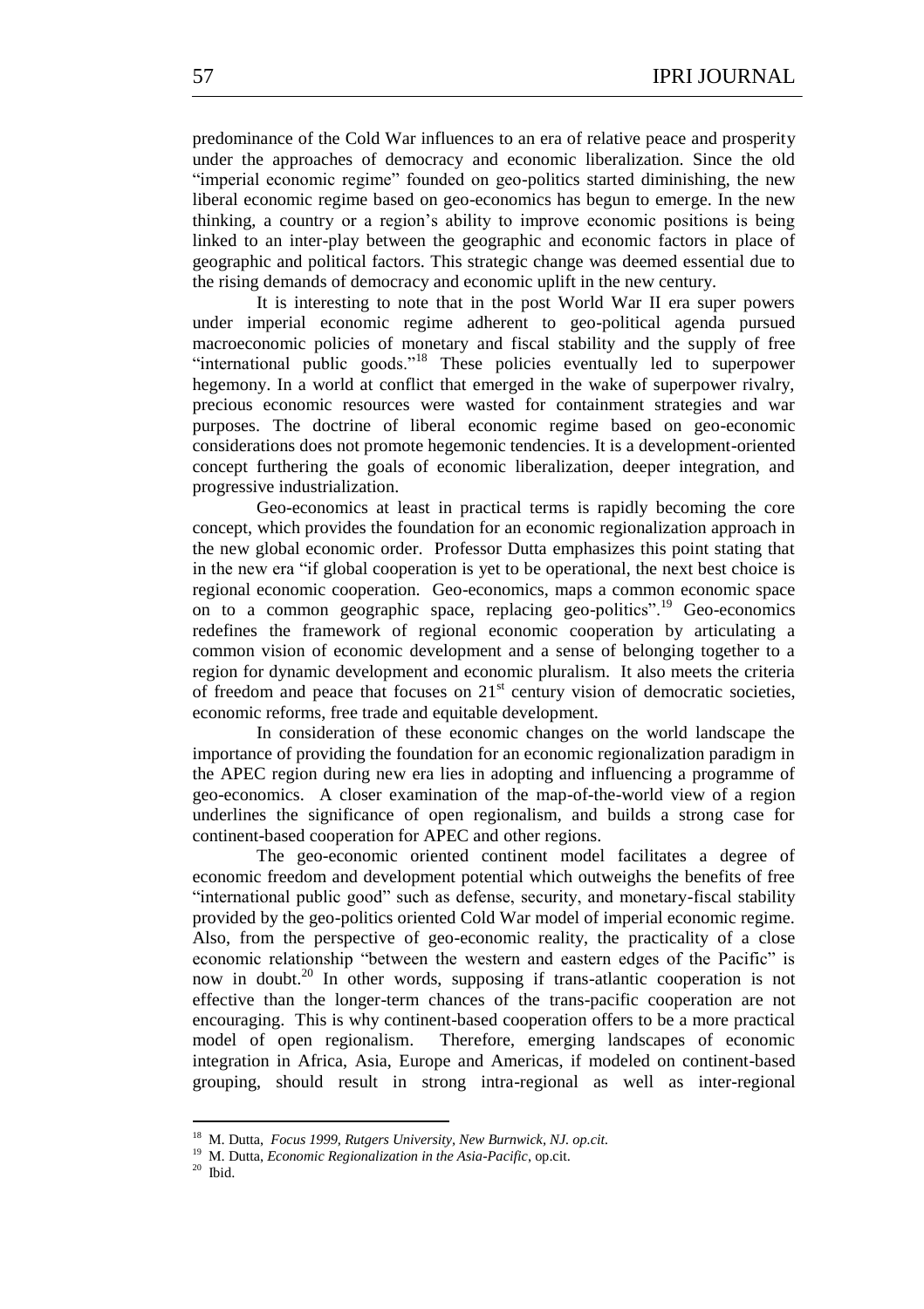arrangements. These are expected to become an effective vehicle for promoting growth and development, not only just in those continents but also around the globe.

The future economic prospects for an APEC continent grouping embracing South Asia and other economies within the fold of Asia are very promising. This conclusion is supported by historical experience when growth rates in Asian subregions are compared to other groupings in the world economy. Prior to the Asian financial crisis, the economic achievements of most Asian regions were held up as models of effective development. For example, from 1965 to 1995, per capita income increased more than seven fold in the Asian tiger economies and about four fold in Southeast Asia and China.<sup>21</sup> South Asian countries also exhibited respectable growth in their per capita income. During the decades of 1980s and 1990s, per capita GDP average growth rates in the Asian sub-regions were substantially higher than those of lower and upper income countries and the rest of the world.

| (Per Capita GDP Growth Rate - 1980-1999) |         |         |         |  |
|------------------------------------------|---------|---------|---------|--|
| Sub-regions                              | 1980-90 | 1990-99 | 1980-99 |  |
| East Asia & Pacific                      | 8.0     | 7.4     | 7.7     |  |
| South Asia                               | 5.7     | 5.7     | 5.7     |  |
| China                                    | 10.1    | 10.7    | 10.4    |  |
| Australia                                | 3.4     | 3.8     | 3.6     |  |
| New Zealand                              | 1.7     | 2.9     | 2.3     |  |
| Lower middle income                      | 4.0     | 3.4     | 3.7     |  |
| Upper middle income                      | 2.5     | 3.6     | 3.1     |  |
| World                                    | 3.2     | 2.5     | 2.9     |  |

**Table -3 Asia-Pacific Sub-Regions**

Source: World Development Report 2000/2001, World Bank.

These indicators of economic performance not only reveal the high level of past achievements, but also point towards the strong future potential of Asian subregions. The past record of their achievements has been credited to "old fashioned" hard work and sacrifice" of the people of the Asia-Pacific region. They saved and invested, employed more workers, concentrated on education and better economic management.<sup>22</sup> This is an exceptional performance and attests to the Asia-Pacific region as an area of dynamic development and exceptional economic potential.

Trends regarding future growth and trade in the APEC region are indeed encouraging indicators. Estimates of long run growth rate of 2.7 percent indicate that APEC economies have the potential to continue to grow dynamically over the next ten years. This strong growth will help move the APEC economies to higher level of industrialization and economic development and further narrow income gaps among member countries.

1

<sup>&</sup>lt;sup>21</sup> Radelet & Sachs, op.cit.

<sup>22</sup> R. Dorubusch, S. Fisher & Startz, op. cit.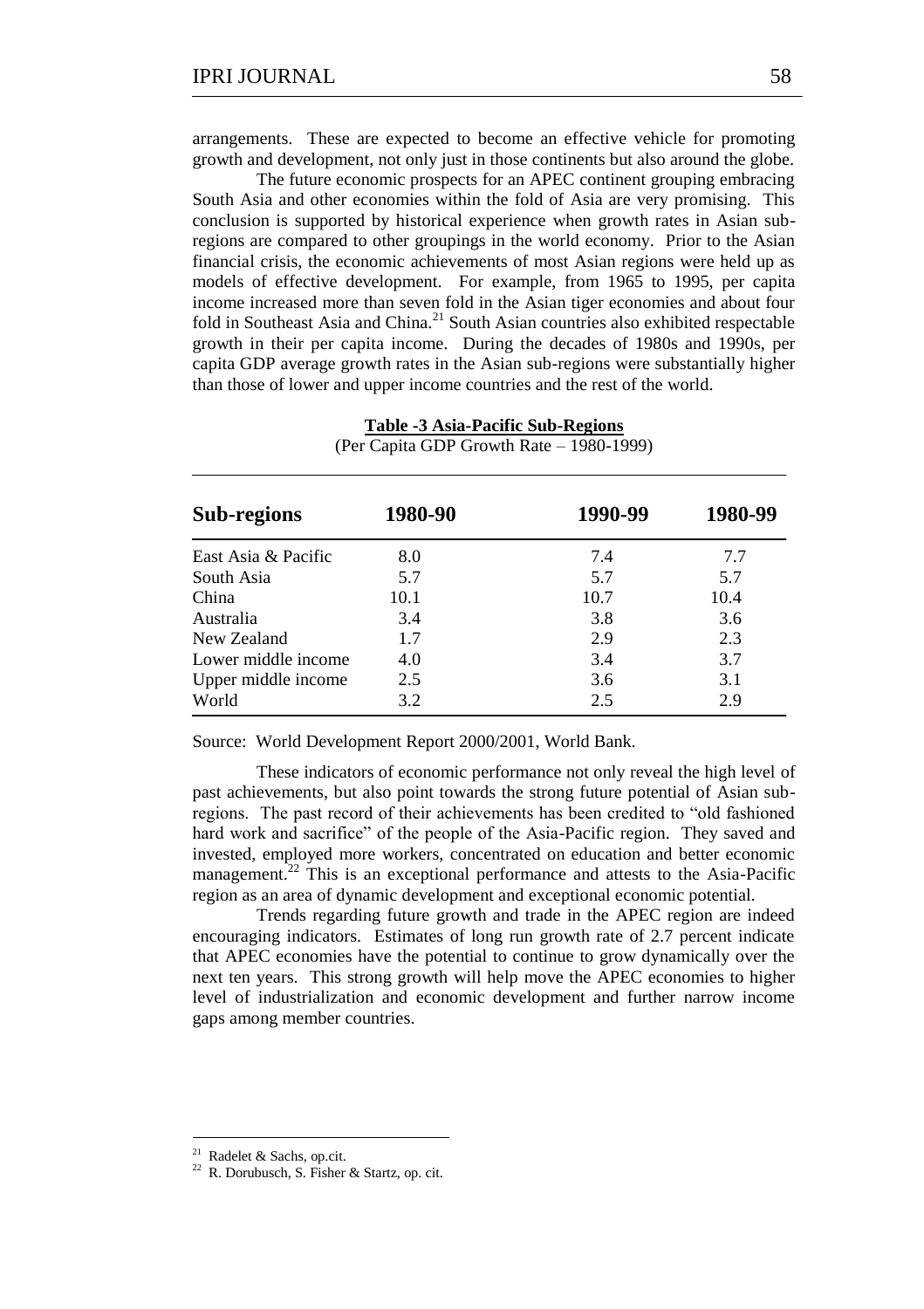|                                              | <b>APEC</b><br>Total | <b>NIEs</b> | <b>ASEAN</b> |
|----------------------------------------------|----------------------|-------------|--------------|
| Projection (2000-2010)<br>Actual (1990-1996) | 2.7<br>2.8           | 5.3<br>6.8  | 6.1<br>7.2   |

**Table-4 Estimated Future Economic Growth**

 $(A$ nnual real GDP growth rates,  $\%$ )

Source: APEC Economic Committee Staff Estimates 2001.

Projection of future trade in the Asia Pacific region, as compared to world totals, is also promising. Total trade (measured by exports of APEC economies) will expand by 6.9 percent a year over the next decade. APEC economies with an annual growth rate of 6.9 percent in trade will significantly outpace the growth in the world's total trade  $-3.6$  percent a year. As a result, the projected share of APEC trade in the world will be 66 percent in 2010, rising from 47 percent in 1999. Supposing these targets will be realized, we will find strong performance and expanding economic potential in the APEC economies.

| (Annual export growth rates, %)              |             |                |
|----------------------------------------------|-------------|----------------|
|                                              | <b>APEC</b> | World<br>Total |
|                                              | Total       |                |
| Projection (2000-2010)<br>Actual (1990-1996) | 6.9<br>10.1 | 3.6<br>77      |

**Table-5 Estimates of Future Trade**

Source: IME, International Financial Statistics

Note: Only exports of goods, export of services not included. Export growth is measured in nominal terms.

Moreover, the economic interests of the Asia-Pacific region and North and South America are better served by staying exclusively within a continental framework, as the EU model has proved and geo-economic conditions confirm. Australia and New Zealand are natural economic partners of the Asian economies, while the US and Canada are better suited to an Americas grouping. In a geoeconomic sense it is worthwhile for Asia-Pacific to enlarge eastward to include South Asia, while the future of the Americas lies in integrating all the economies of the Americas into a single free trade area and linking South American economies to the massive North American economy. Also, the US and Canada in their Quebec Declaration, have pledged a leadership role in advancing the cause of NAFTA and its enlargement to include the 34 countries in North and South America that shows their commitment and economic interest are now linked more to the American continent rather than to Asia.

Focusing on Asia or transforming into a continent-based grouping within regional economic cooperation appears to be a strategic choice for APEC. This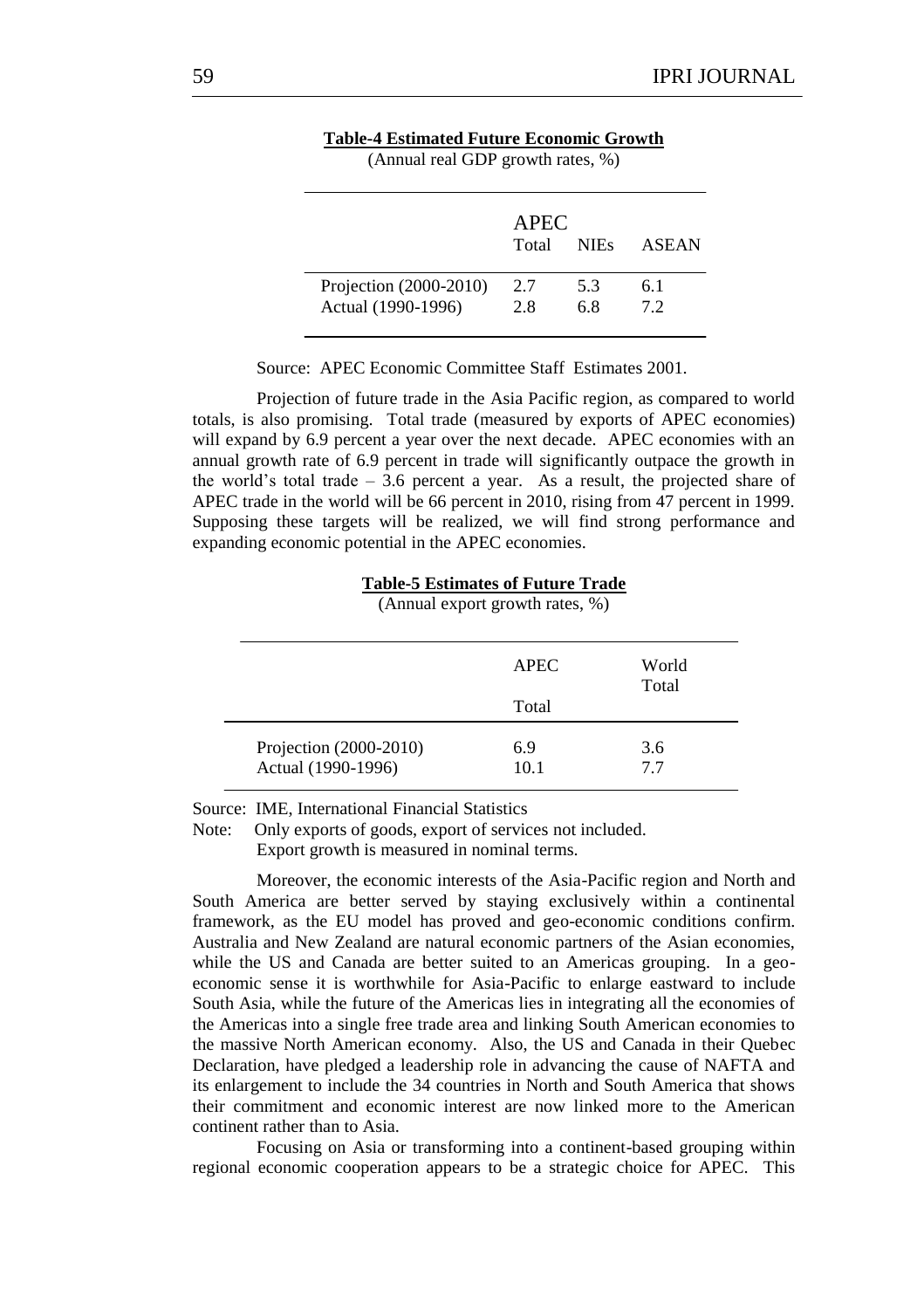The restructuring and spreading out of APEC within the framework of a continent grouping from Pakistan to Philippines, will entail substantial costs, and funding issues will dominate the future agenda. Huge funds will be needed to help industrializing economies to catch up, such as Papua New Guinea, Vietnam, and South Asia. APEC will have to **create a structured funds account** that would be earmarked for supplying intra-regional public goods and for accelerating the process of economic development in the poorer regions. Other issues, such as liberalizing trade in services and the movement of workers from new member economies to jobs in the industrially advanced economies in the region, would need an early resolution. In the context of restructuring and enlargement, other regions can learn from the experiences of the EU and the role of its rich members in providing funding for costly yet worthwhile initiatives.

### *Approaches to Economic Regionalism in SAARC*

Examining the scope of the South Asian regional cooperation, within the framework of a map-of-the-world view of Asian continent and goe-economic factors, entail improved economic prospects for the region. Being part of the mapof-the-world view is a core argument for geo-economics. This means SAARC by adopting the guidelines of geo-economics in its trade and investment policies and taking advantage of opportunities in the global economy can bring closer its aims of accelerated developments in the south Asian region as well as APEC membership.

Fortunately, with the end of the Cold war the imperial economic regime is being replaced by liberal economic regime as re-arrangement of the global economic affairs is accelerating. There is also a gradual movement away from geopolitical to geo-economic considerations. These developments offer excellent opportunities for the South Asian countries especially India and Pakistan to enter into new compacts of peace and cooperation and join hands together on advancing the SAARC vision and agenda. A worthwhile starting premise should be an early action on South Asian Preferential Trading Agreement (SAPTA) and South Asian Free Trade Area (SAFTA). Without question the continued commitment to the strategy of new regionalism and WTO rules improve SAARC's profile in the international community.

 After these initial steps and other events of economic significance may soon follow which will make South Asia an active partner in the APEC group and in the global economy. For this purpose the logical next step for the South Asian countries will be to promote the goals of deeper integration and progressive industrialization. Deeper integration in South Asia will entail providing macroeconomic core in terms of monetary and fiscal stability, friendly climate for microeconomic units such as households and business firms, and intra-regional public goods (developmental infrastructure, regional economic institutions, financial services, business and economic education). Simultaneous advancement of progressive industrialization will reinforce regional development. This process will require the establishment of intra-regional industrial parks, chemical complexes, and companies in the technological sector; export zones, and financial centres.

A matter of equal importance for the South Asian leadership is to articulate arguments in favour of winning the membership of APEC. It can aim at emphasizing such factors as,  $(1)$  the regional concept of the "Asian economies" warrants considerations for redefining continent-based integration in Asia. The present Asian Pacific economic integration should extend beyond its current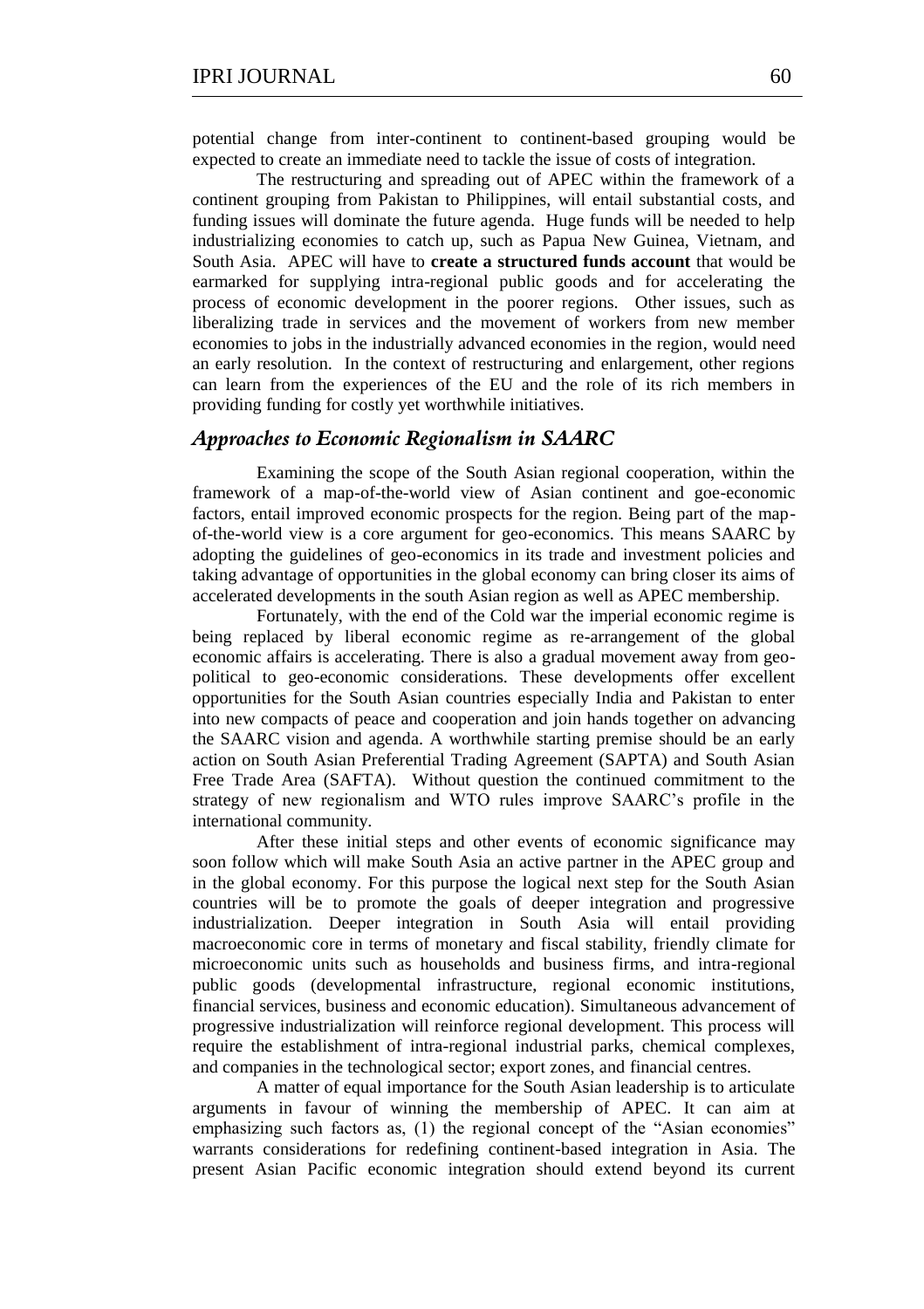boundaries. There is a strong case for including the SAARC economies along with China since the Asia Pacific regions have developed strong trade and investment links with the South Asian economies with India and Pakistan in particular, (2) Significance of intra-Asian trade, including SAARC region, (3) South Asia's vast markets, enterprising population and productive economic potential especially India and Pakistan economies and, (4) a contrary scenario in which South Asia would stand deprived of APEC membership and the benefits of the global trade and investments, irrespective of reasons, would be very disturbing.

Once in the APEC fold it will be convenient for the SAARC economies to freely pursue the objectives of liberal economic regime and adhere to the principles of geo-economics. For example, the map-of-the-world-view of the South Asian region is identical to the vision and agenda of

APEC. APEC policies and programmes will enable the South Asian economies to pursue the goals of new regionalism and intra as well as inter-regional free trade. South Asian countries will be beneficiaries of APEC's investments and expertise in development economic and human capital since their economic agenda is consistent and complementary to the economic programmes of APEC. Individual South Asian countries will be able to adhere to strict guidelines of economic management as APEC's rules and policies will have to be complied with. The outcome in South Asia will be accelerated process of economic development.

Unfortunately economic potential and regional development in the South Asian countries has been overwhelmed by the political and territorial disputes. These disputes are not new and there are no quick solutions to resolve them. A tactical approach to addressing economic and social issues can be taken up in the region with a great sense of urgency while political and diplomatic efforts are expedited to tackle the protracted issues India and Pakistan should rethink seriously to separate Kashmir from economic issues. Parallels for this approach exist in the contemporary world. For example, China-Taiwan and Russia-Japan are vigorously pursuing trade and investment activities on a bilateral basis despite long grown political and territorial claims. South Asian leadership showing vision, wisdom, and political will should pursue a similar road map.

### *Conclusions*

Economic regionalism as a concept and as a strategy has been recognized as a practical solution to the major international problems of trade and development. Initial opposition and reservations to the effectiveness of regionalism have largely disappeared. Today most countries across the world are already in the fold of a continent-based regionalism and others are planning to sign in. Economic regionalism appears to be the order of the day and will stay that way till another theory or approach has been developed to ensure economic stability. In recognition of these factors it is not surprising that the APEC and SAARC vision and agenda conform to the broader road map of economic regionalism.

APEC's policies and performance in the areas of socio-economic development have won international praise. New challenges in  $21<sup>st</sup>$  century such as building the "future of Asian economies" and an active partnership in the global economy points to its worthwhile programmes. The strategies of deeper integration, progressive industrialization, and continent-based grouping under the framework of liberal economic regime and geo-economic factors are seriously being debated to implement APEC's future economic programmes.

In addition, there are other issues of equal importance before the APEC leadership. One of them is extending APEC membership to other sub-regions and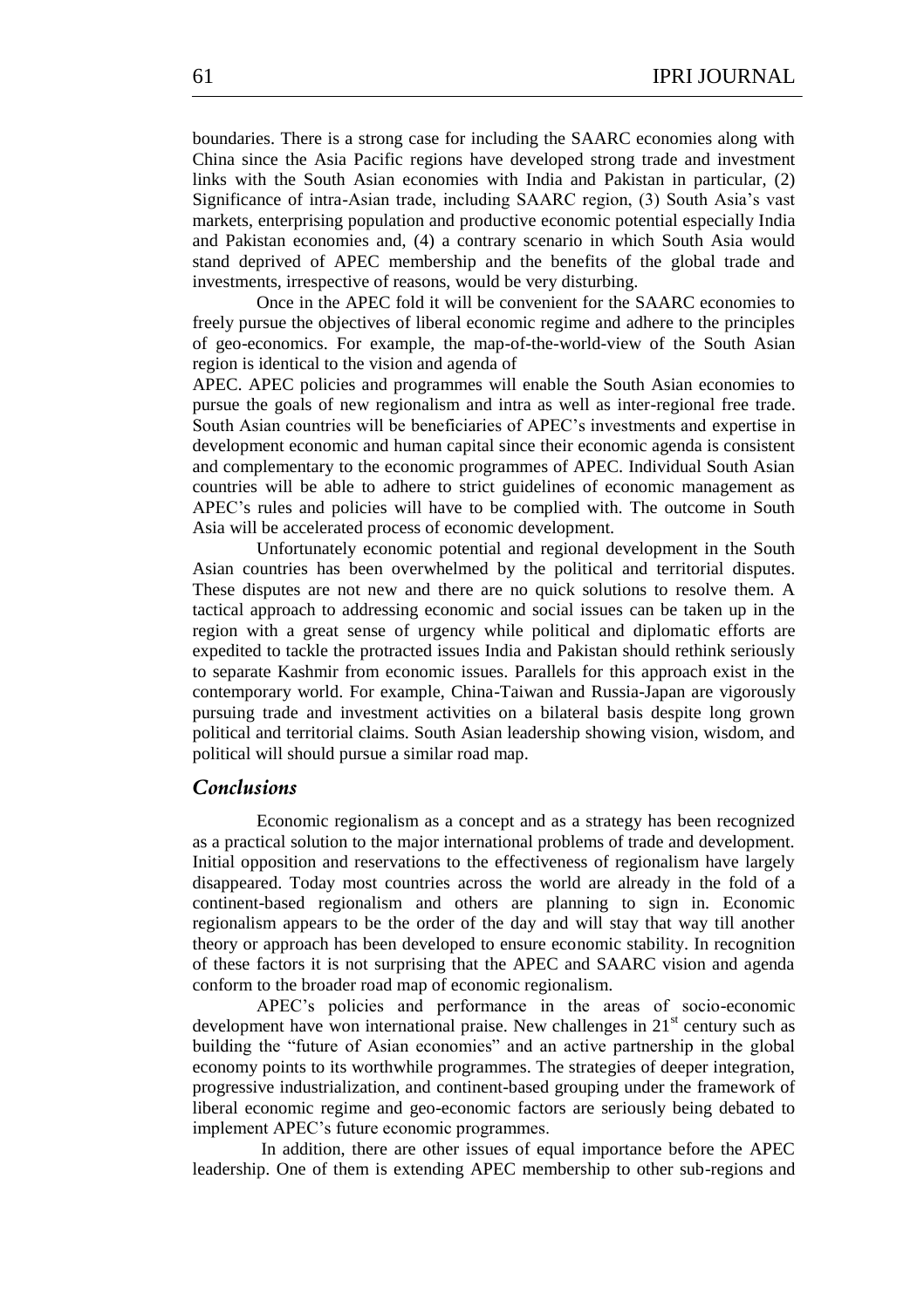sovereign economies in Asia. For example, the case in support of South Asian membership is reinforcing. Countries like Laos, Cambodia, and Mayanmar are also waiting to win the membership of APEC. These expectations concerning membership in APEC are real for several reasons. First, the expectations are within the scope of a map-of-world view of Asian continent and regional geo-economic factors. Second, all major regional groups such as EU and NAFTA are enlarging within continental boundaries. APEC will benefit from including other Asian countries as new members. Third, South Asia offers vast markets, enterprising population and productive economic base. Other countries also possess enormous economic potential. Fourth, in the emerging  $21<sup>st</sup>$  century global economic order, the concept of building regional communities is taking roots. It would indeed be a disturbing development if developing regions and poor countries in Asia stand deprived of APEC membership. It will also be contrary to the spirit of "Asian" Community".

Overall, APEC's success in the long-run will depend upon evolving a homogeneous "Asian Community" with strong economic foundations. Therefore, to advance its agenda the APEC leadership should aim at (1) deeper integration, (2) progressive industrialization, (3) continued grouping inclusive of South Asia, (4) geo-economic factors, and (5) open regionalism. In implementing this enormous undertaking the proposed **Asian Structured Fund Account** will be a critical factor. This agenda may seem overwhelming, and in accomplishing its objectives the programme will take decades to complete but, in the end, its rewards will be very tangible and enormous in size.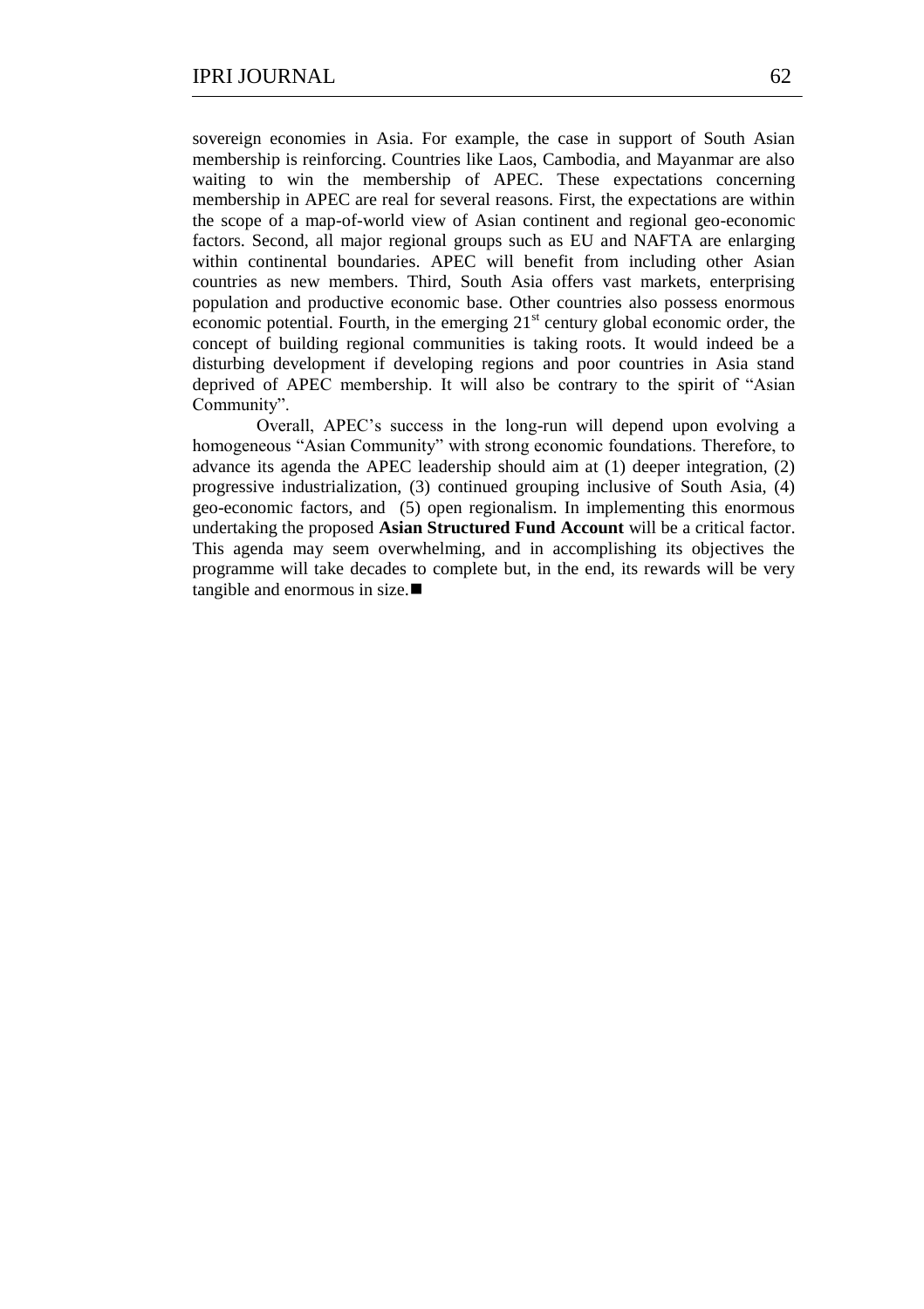## *Globalization and South Asia*

### Dr. Maqbool Ahmad Bhatty`

## *Introduction*

he main trend in the world since the end of the Cold War in 1989 has been towards economic globalization. The process involves "the inexorable world I integration of finance, market, nation states and technologies within a free The main trend in the world since the end of the Cold War in 1989 has been towards economic globalization. The process involves "the inexorable world integration of finance, market, nation states and technologies within a individuals, corporations and nation states to reach around the world faster, cheaper and deeper".

An extraordinary paradox exists in the world as mankind enters a new century and millennium. The two fundamental value systems that triumphed at the end of the Cold War were those of democracy and the market economy. While democracy lays stress on equality and values of social justice, the market economy system as it operates, increases inequalities and fosters an unjust order. The share of the developing countries in international trade, as well as in the global economy, has been shrinking steadily. There is growing realization that while political imperialism suffered an eclipse in the second half of the  $20<sup>th</sup>$  century through the demise of colonialism, the world has entered the new century with most of the former colonies now held in economic bondage by the same group of former colonial powers which dominate the globe even more completely.

Though political globalization, through an increased role for the UN system, has not come about, economic globalization is turning into a reality, mainly with help of the globalization of communication.<sup>2</sup> Therefore, when we talk of globalization, it is primarily in the economic context.

Since the 1990s, globalization has become a major economic factor and has been marked by a shift from a world of national economies to a global economy. Its principal manifestation has been a quantum growth in world trade by 55% between 1990 and 1998, from \$ 4300 billion to \$ 6700 billion. Whereas the world growth in GDP has been about 3% annually, trade volume has grown by 6.7 percent per year. The openness of national economies increased significantly, and the ratio of global trade to GDP rose from 19% in 1990 to 23% in 1998, the figure for developing countries being over  $30\%$ .<sup>3</sup>

Globalization has become an unstoppable phenomenon, as it is driven by the universal desire of people everywhere to increase their prosperity. There is a widely held view that the process has "dramatically increased inequality between and within nations". However even analysts critical of capitalism view "globalization as something to be tamed, not killed".<sup>4</sup>

<sup>\*</sup> Retired ambassador, career diplomat and analyst.

<sup>&</sup>lt;sup>1</sup> Friedman, Thomas L, "Lexus and the Olive Tree", New York, Farrar Stranss and Giroud, 1999.

<sup>&</sup>lt;sup>2</sup> Beabout, Gregory R, "The World at 2000", *The World and I*, Vol 15, No 10, October 2000, p 261-87.

<sup>3</sup> World Economic Outlook, 1999, Washington D.C, IMF, 1999.

<sup>&</sup>lt;sup>4</sup> Wright, Robert "Will Globalization Make You Happy?" *Foreign Policy*, Sept/Oct 2000 pp 55-64.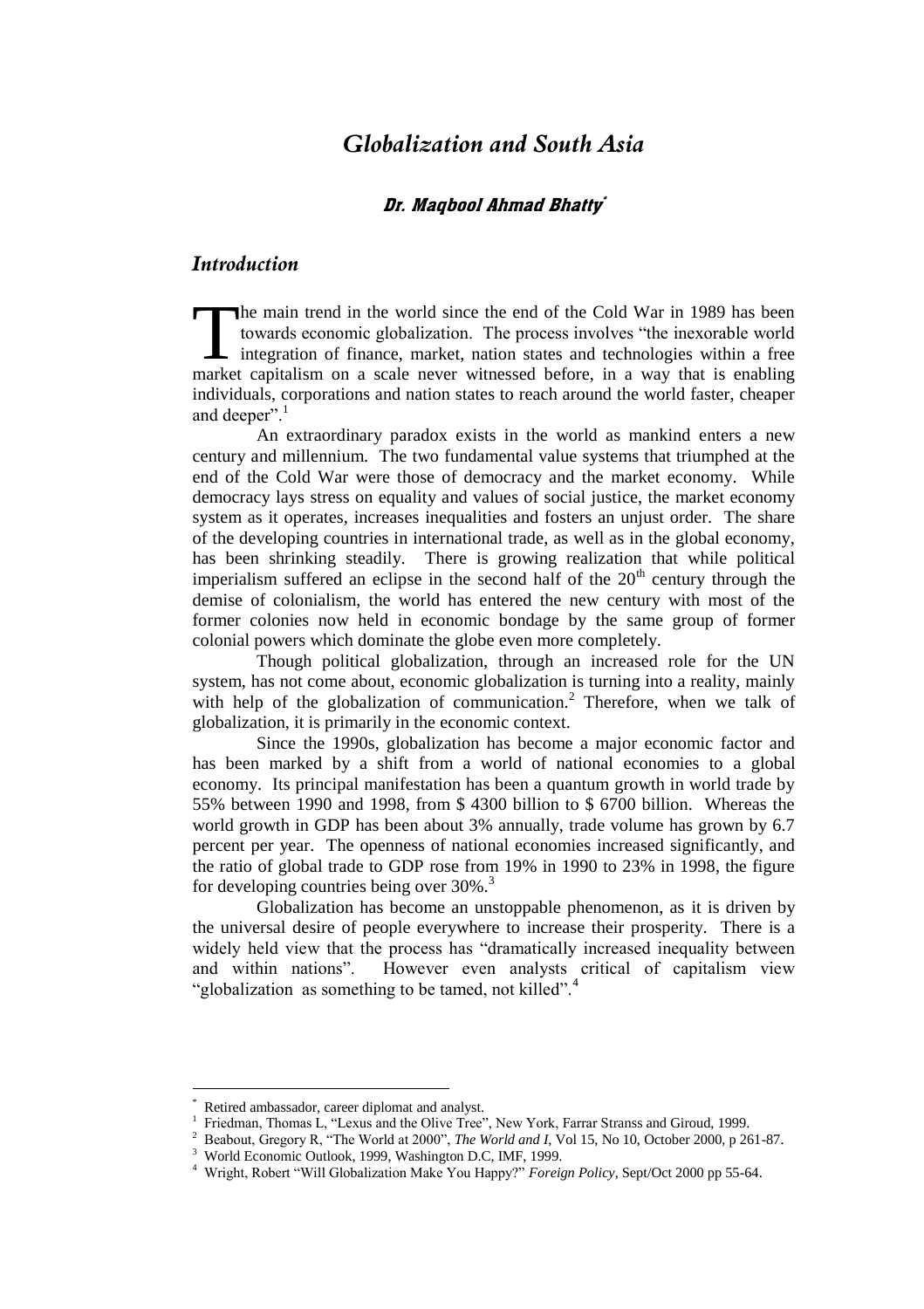1

### *Role of the World Trade Organization*

The phenomenon of globalization is not entirely new and existed at the start of the  $20<sup>th</sup>$  Century, when falling transportation costs stimulated global trade. This trend was halted by the First World War in 1914, after which the world witnessed fierce protectionism by major trading countries, accompanied by restricted capital movement. This ended with the Great Depression of 1929. The creation of GATT soon after the Second World War represented the first institutional attempt to stimulate trade by lowering trade barriers. GATT created in 1947 primarily served the interests of the industrialized nations that dominate world trade. It ran out of steam in the 1970s. Negotiations that began in 1986 through the Uruguay Round led to the emergence of the World Trade Organization, WTO, in 1995.

The stated purpose of WTO is to stimulate world trade, and to make it truly global by reducing tariff borders, and promoting an international division of labour. What has emerged since the establishment of WTO in 1995 is that no proper mechanism has been evolved to introduce factors of equity in the global competition in trade. This is a competition between two unequal groups. The West is rich, powerful and armed with the latest technology and also exercises worldwide influence through the multinationals. The developing countries are weak and technically backward, the bulk of their production coming from small industrial units and land holdings. The outcome of unregulated competition is that the big fish eat the small fish, and inequalities are further accentuated as the management of local units in the developed countries passes to outside forces. The West also imposes high costs on the transfer of technology, and the poorer countries face an increasing debt burden, as the rich countries become richer, while the poor countries face growing destitution. With aid transfers being replaced by investment, the developing world attracts less and less investment.

The developing countries utilize only 10% of the world's borrowing. The result is that the developed countries share of the world trade grew steadily, while that of the developing countries declined from 27% in 1958 to 13% in 1991. The future trends as of this time are not reassuring at all. Out of annual world gain of \$ 510 billion in world trade projected under WTO for 2005, only 22.7% will go to developing countries.<sup>5</sup>

The World Trade Organization (WTO) charter commits its members to a policy of opening their markets progressively to goods from all over the world by lowering tariffs and eliminating other import restrictions. WTO has adopted this strategy as a result of long years of discussions among the representatives and experts of all countries, developed as well as developing, at the Uruguay and Tokyo rounds. In practice, however, the trends and results produced by globalization have worked in such a manner that it is being dubbed as disguised neo-colonialism. The developed countries, with their rich capital resources and a decisive edge in technology have been the main beneficiaries while the developing countries, already groaning under heavy debt, and lacking technical skills have been further impoverished.

The basic reason for the failure of the world trade system envisaged by the WTO Charter is that the principle of creating a fair, equitable, multilateral trading system through reduction in tariffs under various agreements has not been

<sup>5</sup> Farzana Noshab, "WTO, Critical Issues for Pakistan's Agriculture and Textile Industries", *Strategic Studies*, Vol XX, Aug 2000, No 4.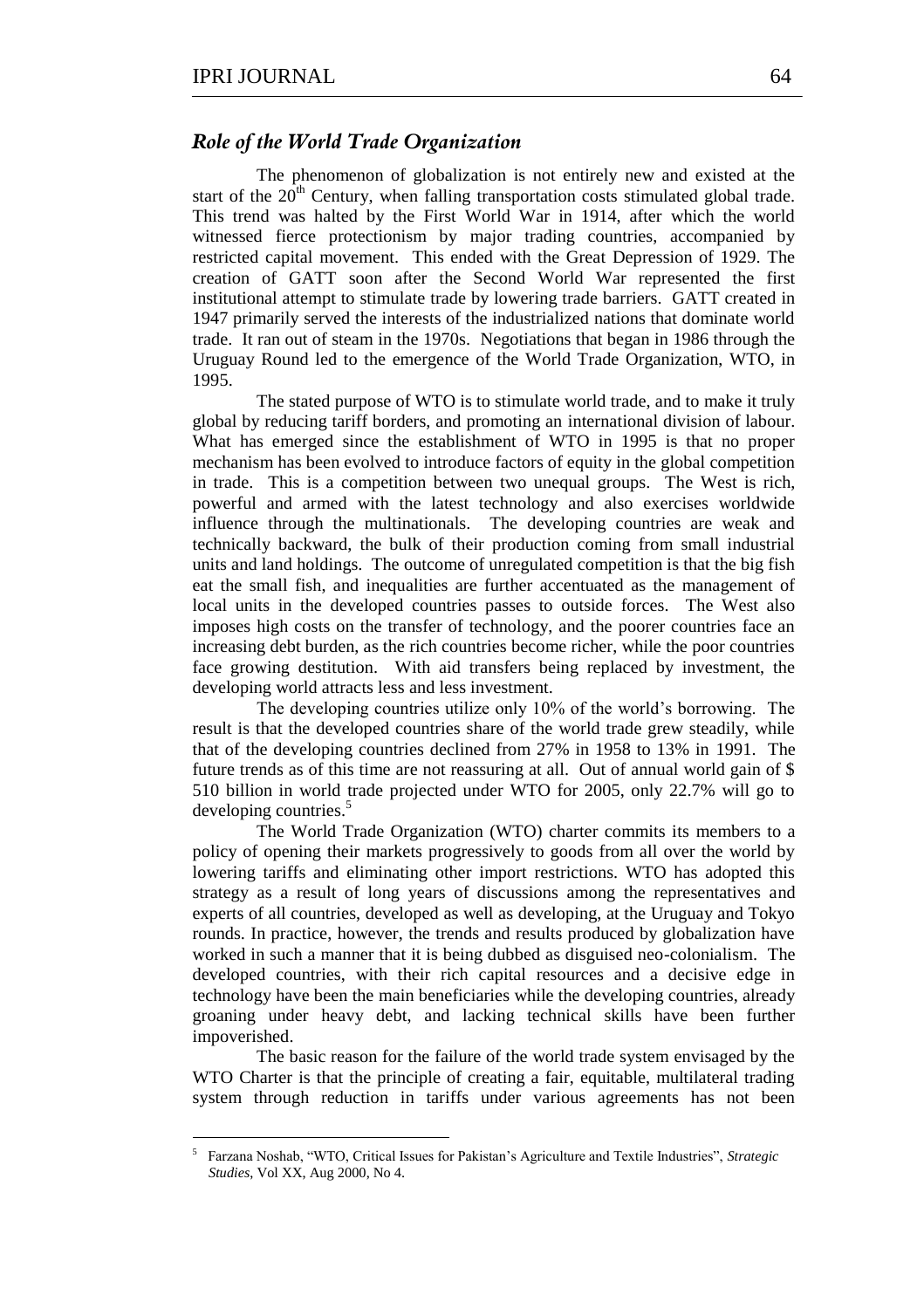implemented. This principle has been amplified through specific agreements providing "special and differential treatment" for developing countries. However, these agreements have been virtually ignored in the implementation, so that the developing countries face a serious challenge through increased competition in capturing markets.

The global market does not offer a level playing field to developing countries. The rich countries levy tariffs on manufactured products from developed countries that are on the average four time higher than those they levy on products from industrialized countries. Anti-dumping duties and non-tariff barriers are also imposed to exclude goods from developing countries.<sup>6</sup>

Violent protests and demonstrations are becoming a feature of all conferences of international trade and economic organizations, and some significant amendment of existing strategies appear unavoidable. It is necessary to carry out an objective analysis of how the process of globalization is functioning, and to identify the measures that need to be taken to make sure that the existing inequalities in the world are corrected rather than exacerbated. Above all, the goal of ensuring a modicum of welfare and social justice which guides national governments needs to be ensured also at the international level.

## *Global Ground Realities*

The  $20<sup>th</sup>$  century saw a quantum increase in economic and social inequalities in the world. At the start of the century the disparity between the poorer and richer countries in terms of per capita income was estimated to be about 1 to 3. By the end of the century, it stood at 1 to 300 (the lowest per capita income being \$100 while the highest one was \$ 30,000). What is more, the sense of deprivation and disadvantage was much greater owing to the revolution in communications.

The market economy system is proving to be exploitative notwithstanding its buzzwords of 'privatization' 'deregulation' and 'decentralization', the markets are not proving poor friendly, with global economic growth hardly trickling down to the poor people. Here are some startling revelations: $\overline{3}$ 

- i) Developing countries are denied \$ 500 billion in economic opportunities every year because of trade restrictions, immigration controls and uneven capital flows. This is ten times the annual foreign assistance they receive.
- ii) The poorest 20% of the world's population receives 0.2% of global commercial credit, 10% of world trade and 2.7% of global foreign private investment.
- iii) Capital markets operated in such a way that lowering of the value of primary commodities led the Sub-Saharan African countries to lose \$ 50 billion in export earnings between 1986 and 1990. The share of Sub-Saharan Africa in global trade declined from 3.8% in 1970 to 1% in 1989, despite trade concessions.

The "Global Village" that the world has become as a result of the revolution in information technology, and economic globalization, is characterized by a great divide. Whereas the developed world is getting richer at a phenomenal

<sup>&</sup>lt;sup>6</sup> Farzana Noshab, "Globalization: Opportunities and Challenges for Pakistan's Economy". Paper read in 2000 at Seminar by Institute of Strategic Studies.

<sup>&</sup>lt;sup>7</sup> Mahbub ul Haq, "Reflections on Human Development", Oxford University Press, 1999, p 142.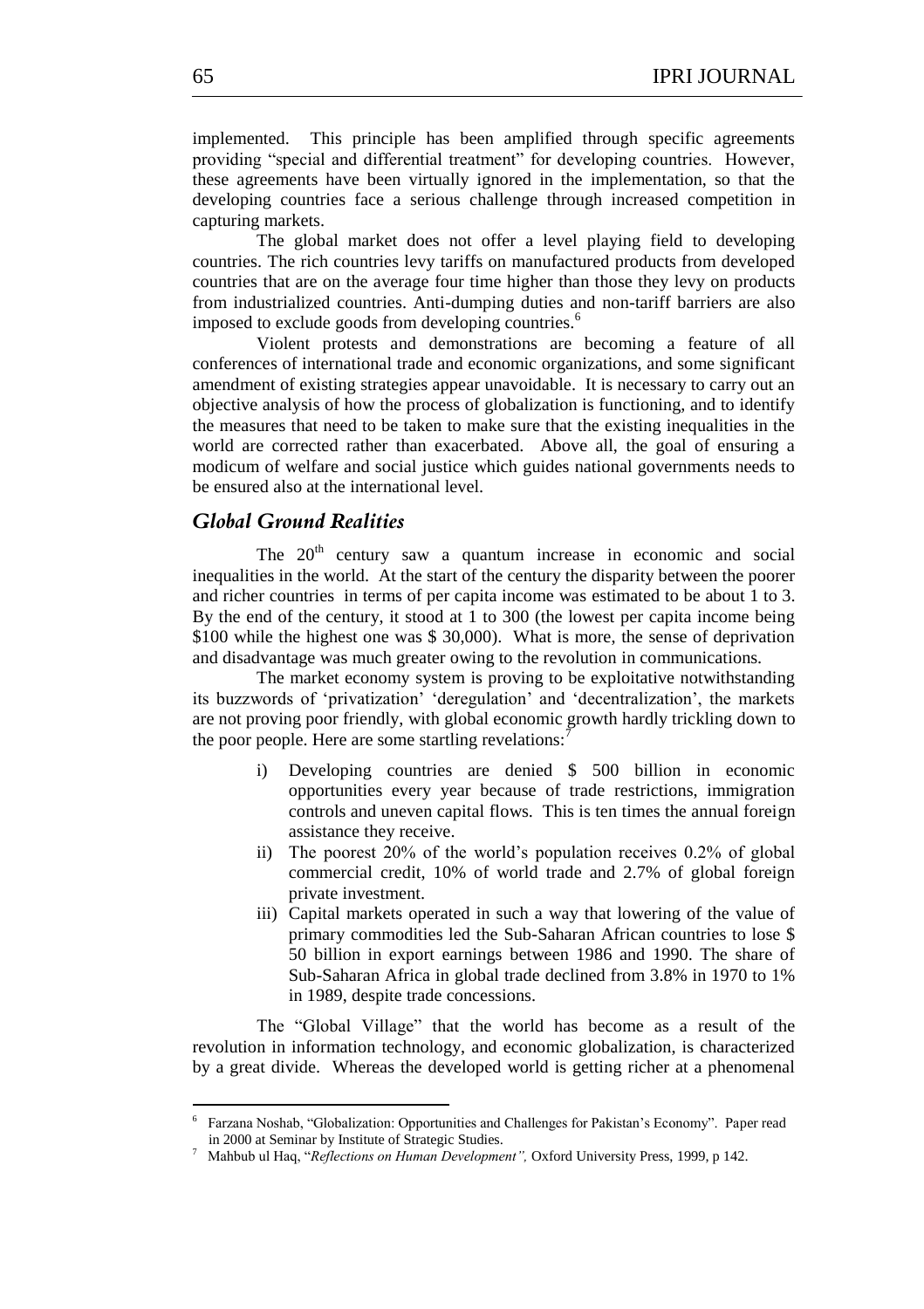pace, the inequalities between the rich and the poor have been increasing. Two billion people earn less than \$ 2 per day, with 1 billion earning less even than \$ 1 per day. The main causes for this are the barriers to immigration and agricultural imports erected by the richer countries, and the failure of the developing countries to attract investment.<sup>8</sup>

In the aftermath of the end of the Cold War, the US, now the unique superpower, was successful in achieving unprecedented growth with exports accounting for one third of that growth. However President Clinton realized the need to improve the management of the world's economy towards the end of his tenure as a result of the backlash against globalization.<sup>9</sup> In his farewell Foreign Policy Speech at Nebraska on 10 December 2000, he urged his successor to address the issue of global trade but with a human face, and address disparities between the rich and the poor.

### *South Asian Scenario*

South Asia has the largest concentration of the world's poor. Though its area is 3.3% of the world, it has 22% of the world's population and produces only 1.5% of the world's GNP. Of a total population of 1.3 billion, India alone has 76% or over 1 billion, while Pakistan comes next with 10.6% or 140 million. Bangladesh has 9.7%, Sri Lanka 1.6%, the rest being shared by Nepal, Bhutan, and Maldives. India has the largest economy (GDP \$ 400 billion) followed by Pakistan (\$ 62 billion). All the countries have low per capita incomes ranging from \$ 600 for Sri Lanka, to \$ 180 in the case of Bhutan. The figures for India and Pakistan are around \$ 430.

Though possessing an ancient culture, and a rich history, the various countries acceded to independence fairly recently, about 54 years ago in the case of India, Pakistan and Sri Lanka and 30 years ago for Bangladesh. Most countries have inherited socio-political differences which remain to be resolved.<sup>10</sup> The most serious of these is that over Kashmir between India and Pakistan which fought three wars in the first twenty five years of their independence. While having their own political, economic and social aspirations, all South Asian countries have similar problems of unemployment, deficit finance, trade imbalance and inflation. All tend to rely upon industry as an answer to unemployment.

Absence of good-neighbourly relations that are essential to promote development, has kept them mired in poverty and even their regional grouping, SAARC, has remained dysfunctional owing to the indifference of its largest member, India.

Taking up the numbers specifically for Pakistan, its most critical problem is that of fiscal imbalance, with budget deficits running as high as 7%. Low tax revenues and a low rate of savings have compelled dependence on borrowing, so that the debt burden has grown to a point where it eats up 75% of national revenues. Pakistan's national debt, which stood at 66% of GDP in1980, increased to 88% of GDP in 1990 and 100% of GDP in  $2000$ .<sup>11</sup> The growth rate of the economy, that averaged 6% per year till 1990, has slowed to 3-4% in the 1990's. As a result, the

1

<sup>8</sup> Scott, Bruce R, "The Great Divide in the Global Village", *Foreign Affairs*, Jan-Feb 2000, Vol 80, Issue 1, p 160.

<sup>&</sup>lt;sup>9</sup> Cutter, W. Bowman, Spero Joan, Tyson, Laura D. 'Andrea, "A Democrat Approach to Globalization", *Foreign Affairs*, March-Apr 2000, p 80-99.

<sup>10</sup> Shirazi, Yusuf H., "Economic Integration of South Asia", paper read at International Seminar in Tokyo, 26-27.

<sup>&</sup>lt;sup>11</sup> Dr. Mahnaz Fatima, *The Dawn* Karachi, 31.5.2000.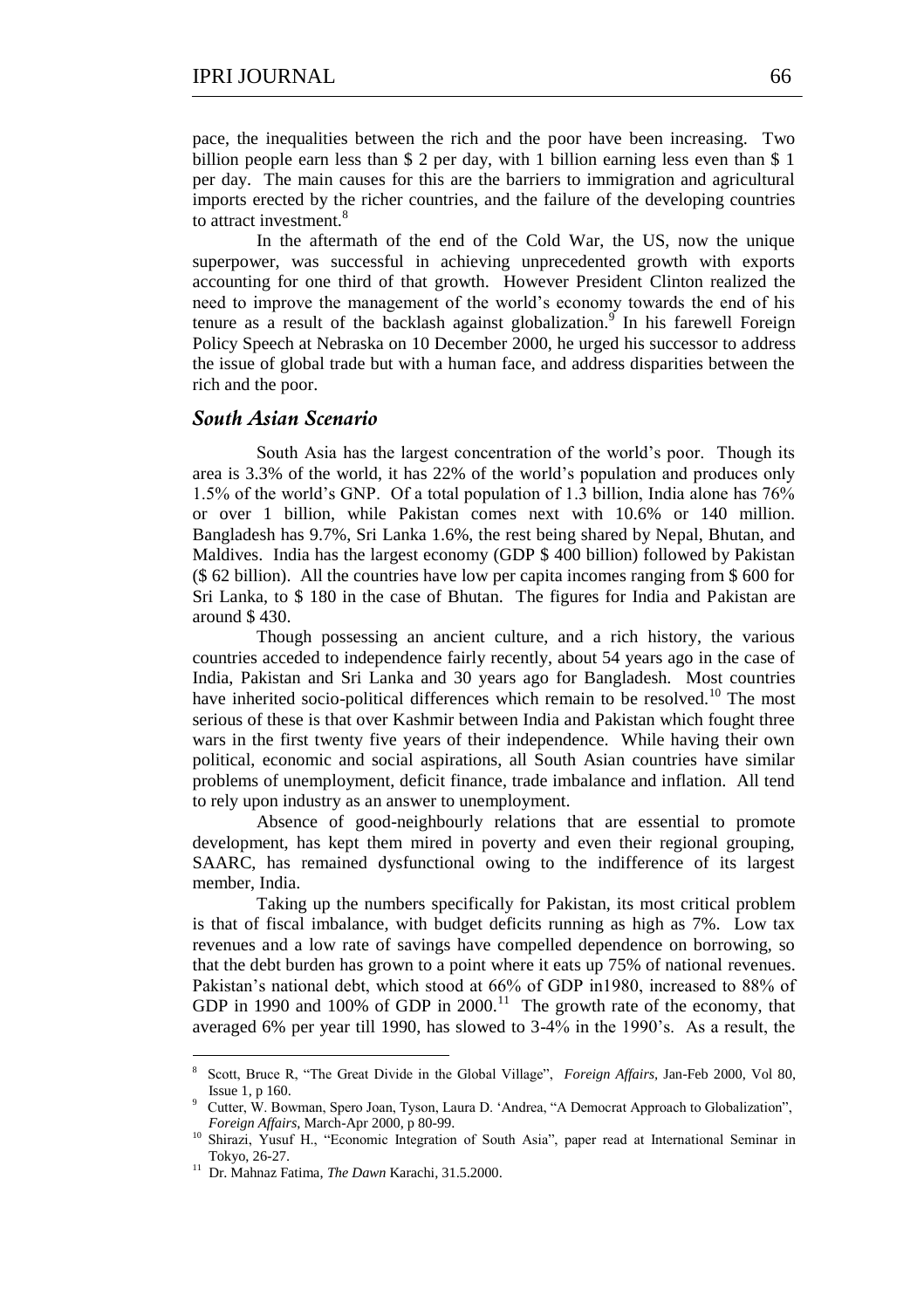poverty ratio has grown from 17% in 1977 to 35% in 1999. With a high population growth rate of 2.6%, the country needs to speed up its rate of growth by comprehensive measures to address its problems.

The post May 1998 developments, namely the imposition of sanctions after Pakistan's nuclear tests highlighted the structural problems and vulnerabilities of its economy. Despite some positive indicators, such as growth of GDP, single digit inflation, and reduced fiscal and external deficits, the country's macro-economic situation deteriorated. The situation was prevented from disrupting economic activity through adroit domestic management and international financial assistance. However, the country's credibility with the multilateral and bilateral donors was affected.

Pakistan's economy entered a state of recession, with a steep fall in exports, and slower growth owing to poor performance in agriculture and the manufacturing sector. Agriculture accounts for 25% of GDP and 60% of employment. The dependence of the economy on a narrow agricultural base has made it highly vulnerable to vagaries of agricultural performance.<sup>12</sup>

Since the end of the Cold War, Pakistan has had to adjust to the change from the protected environment of the Cold War to a world of competition resulting from globalization. The liberalization obligations resulting from various agreements of WTO demand institutional and regulatory arrangements to open up its economy to volatile foreign capital.

With a knowledge-based world business environment, the productivity of Pakistani labour has to be upgraded. The role of information technology has increased, and to remain competitive, innovation and productivity are both important. A belated start has been made to promote technology, and it is expected that the situation will be ameliorated. However, the developed countries are likely to maintain their edge in technology through patents and property rights under the rules of WTO.

The obligation for trade liberalization through lower tariffs results in some initial costs specially in lower customs revenues. Financial liberalization which is also a part of globalization, exposes weak economies to the unpredictable movements of capital. Such developments as East Asian crisis of 1997 and the Russian crisis of 1998 can cause serious destabilization and economic downturns. This weakness as evident from lack of transparency in Pakistan's banking sector, has to be overcome before the domestic financial sector can be opened to foreign capital.

The IMF and World Bank have been used to exert pressure in favour of privatization, and over the past two decades, more than a hundred governments have sold stakes in state companies to private investors, raising \$ 1 trillion and transforming their role in the global economy. Pakistan also launched an ambitious privatization programme and over 70 units were sold to the private sector by 1996. The best use of the proceeds is debt retirement, in order to diminish the fiscal imbalance. $13$ 

Foreign direct investment has assumed a major role in generating growth, specially as aid flows have tapered off. Inflows to developing countries have exceeded \$ 100 billion, with China, Brazil and Mexico taking the lion's share. However, Pakistan has had difficulty in attracting foreign capital.

<sup>12&</sup>lt;br><sup>12</sup> Farzana Noshab, "Globalization" op cit.

 $13$  Ibid.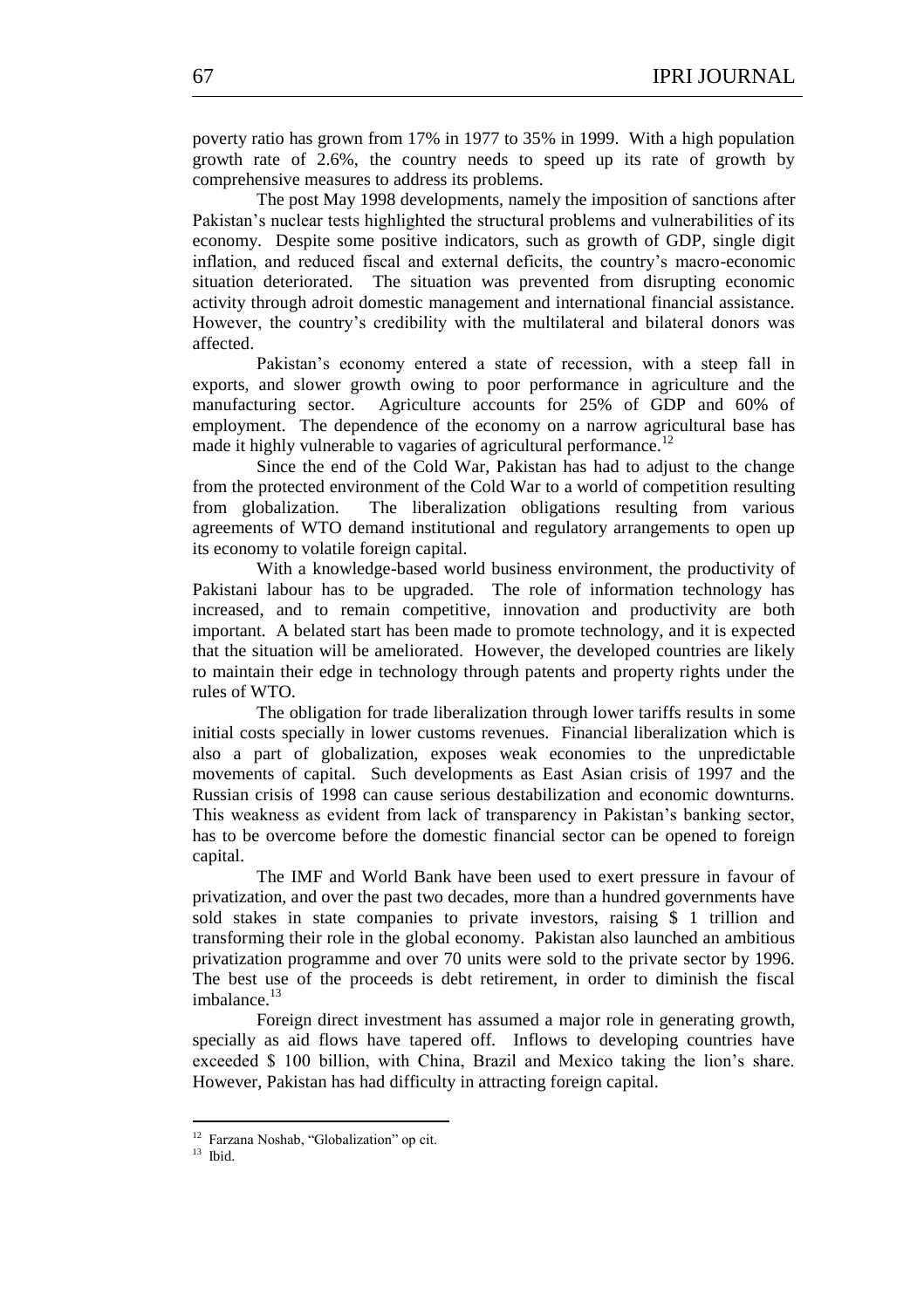Regional cooperation has emerged as a parallel trend, which is regarded as a second tier in the process of easing the passage towards globalization. However, the bodies to which Pakistan belongs, ECO and SAARC have not contributed significantly to its development. There is great potential for activating these organizations, provided the political problems between the member states can be resolved.

### *Challenges for the Future*

UN study on poverty in South Asia stated, the South Asian "landscape of poverty is simultaneously static and dynamic, transient and chronic, sporadic and systemic".<sup>14</sup> The region suffers from endemic poverty and sense of deprivation. Poor consumption, nutrition, education and health create insecurities and vulnerabilities of all kinds.<sup>15</sup>

National, regional and institutional mechanisms have to be devised to reverse the vicious circle of poverty which breeds all kinds of social evils and lowers the quality of life. Unfortunately, lack of political stability in most South Asian countries has hampered the pursuit of long term policies oriented towards economic growth, and the workings of an unjust international economic order have exacerbated the difficulties. After the end of the Cold War in 1989, the external sources of finance have begun to dry up. In real terms, development aid has fallen by 20% since  $1992.^{16}$ 

The developing countries not only have to face the challenges of domestic poverty and backwardness, they also have to tackle the constraints arising from globalization. They have to chart strategies that operate at all different levels, regional, national and local. Indeed, while they labour under the pressure of domestic compulsions to overcome poverty, they also have to cope with the inexorable demands of globalization.

What is needed to cope with the challenges facing the developing countries is "globalization with a human face". Amartya Sen, the Nobel Prize winning economist who has studied famine and poverty, has argued that "globalization can be a boon only if it is coupled with credible social sector safety nets.<sup>17</sup>

The most meaningful steps towards an equitable distribution of the benefits of globalization have to be taken through trade. The fiasco at the Seattle ministerial conference of WTO highlighted the need for a considerable revision of strategies and goals in a broad agenda covering trade and competition, labour, environment and investment policy. These came up at the Doha round in November 2001.

## *Doha Development Round*

The Fourth Ministerial Meeting of WTO at Doha in November 2001 assumed a critical importance. By then, the harmful effects of WTO had come to world wide notice, notably in the developing countries. It had hardly conferred any tangible benefits on them, and the undemocratic way in which its charter had been adopted under US pressure was having a negative impact on labour and human rights, the environment and even local development. There was mounting resentment as the principal beneficiaries were seen to be the transnational

<sup>&</sup>lt;sup>14</sup> A Rahman, and Sen B., *South Asian Poverty Monitor* Nov 1998. Bangladesh Institute of Development Studies, 1998, p 6.<br><sup>15</sup> "Challenges of the Age of Globalization", Institute of Regional Studies, Islamabad, 2001, p 10.

<sup>&</sup>lt;sup>16</sup> "Global Inequality. Gap Widens between Rich and Poor", *Financial Times*, 24 Sept 1999.

*<sup>17</sup> The Dawn*, Karachi, 24.10.1998.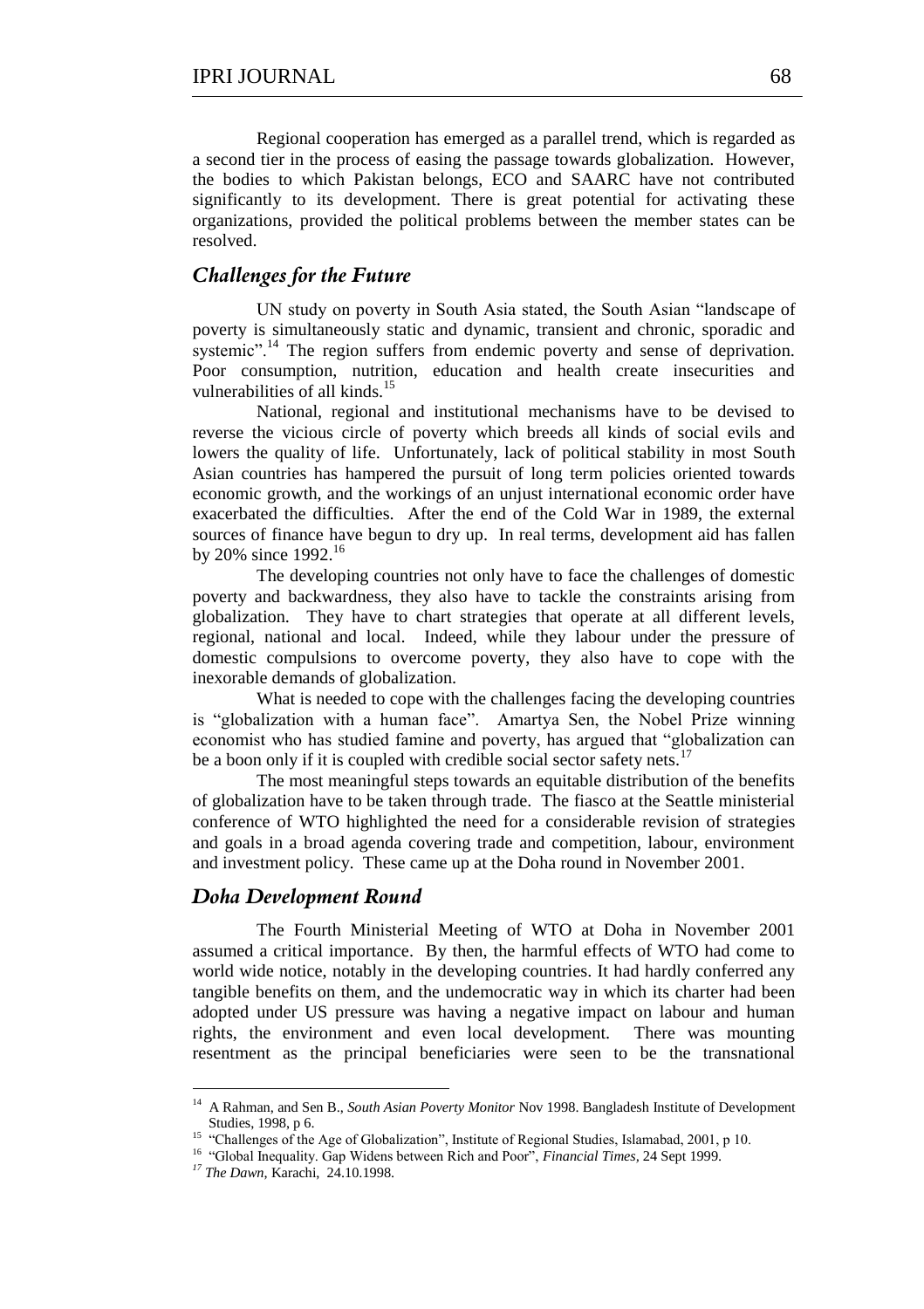corporations, with intellectual property rights defended at the cost of health and human rights. The supra national court system undermined national sovereignty, with three trade bureaucrats deciding whether domestic laws were barriers to international trade. A backlash against corporate globalization was the result, and the tide of opinion was turning against free trade and the WTO itself.<sup>18</sup>

South Asia, containing the bulk of the world's poor, was particularly agitated, and the SAARC members decided in May 2001 to put up a united front at the Doha Ministerial meeting. They were resentful of the way issues of "environment, governance and labour standards were used to limit market access". They decided to press for "increased access for textile and clothing sectors", and to oppose "arbitrary anti-dumping, anti-subsidy and other protective measures by the developed countries". Another major issue was that of greater access for their manpower exports.<sup>19</sup>

Mike Moore, the Director General of WTO, gave an assessment of the Doha meeting that was upbeat. He recalled that the fiasco at the Seattle round in 1999 had highlighted the growing disenchantment with the functioning of WTO. The terrorist attack on the US on 11 September 2001 had resulted in a sharp economic downturn all over the world, and caused a growing sense of international insecurity. "Another debacle at Doha would have condemned WTO to irrelevance".<sup>20</sup>

The Doha round saw Ministers from 142 member governments gather to engage and cooperate, "to craft a balanced agenda" that would give everyone enough, and no one too little. Confidence was revived in the multi-lateral trading system, especially among the developing countries, many of whose concerns were met. The meeting approved a two-stage 3 year work programme, including negotiations on market access. A major decision was to override drug patents to enable the poor countries to utilize generic drugs to fight such menaces as AIDS, and to run affordable public health programmes.

The highest immediate priority for the developing countries was that of implementation of WTO's provisions in their favour, which were addressed in a separate Declaration at Doha. These included extension of exemptions for smaller developing countries, and longer phase out period for some types of export subsidies. The remaining implementation issues are to be addressed during the next work programme of standing WTO bodies.

Major areas of concern that will be tackled over the next few years are agriculture services and access to markets. The rich countries pay \$ 1 billion a day to subsidize their farmers, which is six times all development assistance. Negotiations are to be held to phase out subsidies, and to open markets to the produce of developing countries. So far as greater employment of labour from the developing countries is concerned, such opportunities will be opened up in the areas of telecommunications finance, transport and business management, provided tariff protection is reduced by a third. The richer countries will reduce or eliminate tariffs on products of export interest to the developing countries, with special assistance to the least developed countries. Non-tariff barriers would also be addressed. According to the World Bank, complete liberalization could add \$ 1.5 trillion to the incomes of developing countries.

 18 *The News*, Islamabad, 11.2.2001.

<sup>19</sup> *The Dawn*, Islamabad, 26.5.2001.

<sup>20</sup> *The Dawn,* Islamabad, 3.12.2001.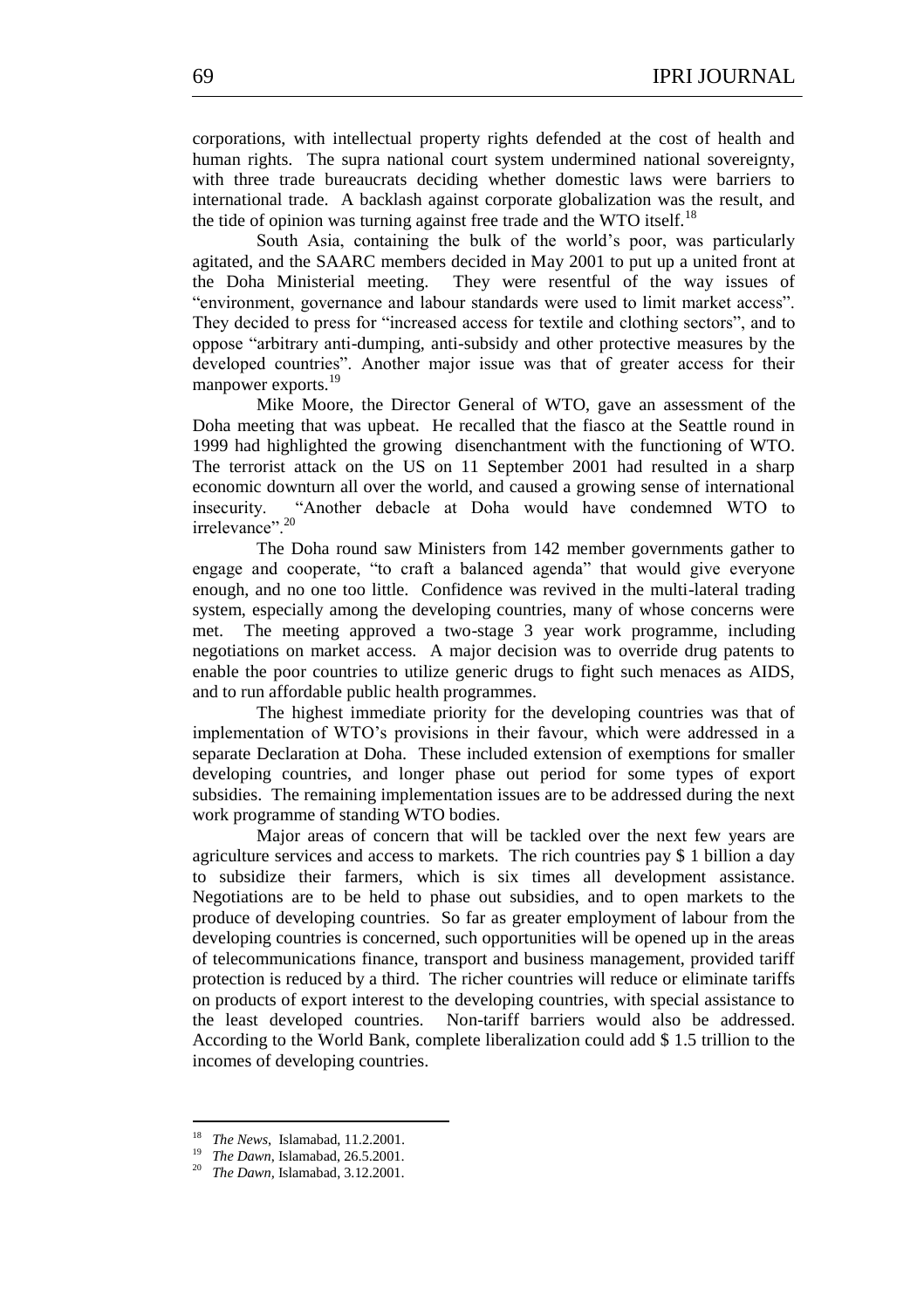The broad goals adopted at Doha are expected to reduce the number of the poor by 300 million by 2015. Global income is expected to expand by \$ 2.8 trillion in the next ten years. In the words of Mike Moore, the Doha Development Agenda involved "willingness by all countries to work together flexibly and constructively, to overcome considerable differences"<sup>21</sup>

## *Assessment in South Asia*

In an editorial entitled "Success at Doha", the Dawn, Pakistan's leading English daily, $2^2$  evaluated the results of the Doha round positively. The paper considered that the entry of China into WTO had added enormously to the inherent strength and jurisdiction of WTO; China had shown sagacity by not keeping Taiwan out. Though the outcome represented "some gains and some pains", it constituted a "boost to the foundering world economy." The problems of development in the poorer countries had been dealt with "perfunctorily" and many issues remain to be tackled in a new round of "broad and balanced negotiations" on further lowering of tariff and reduction of direct and indirect barriers to free trade. The new round will begin in January 2002 and conclude by January 2005. The ticklish issues tackled at Doha included the phasing out of farm subsidies, and liberalization of trade. The compromise on TRIPS (Traditional Intellectual Property Rights) represented a substantial gain for developed countries. Labour and environmental issues remain to be taken up comprehensively by the concerned organizations (ILO and UNEP).

India has been a strong critic of WTO, and some Indian economists had questioned the value of remaining in the organization, specially as the entry of China was likely to pose new challenges to India. However, the Indian strategy at Doha was to promote unity among the developing countries with a view to winning concessions for the longer term,<sup>23</sup> and commentators thought this had been achieved to a substantial degree.

#### *Conclusions*

The prevailing disenchantment with the process of globalization relates largely to "the failure of the industrialized countries" in implementing the promises made at the time of the launching of WTO that would provide them a fair deal in international trade.<sup>24</sup> On the other hand the poorer countries paid a high price in honouring copy rights and patents for drugs and other products. The Doha round addressed some of the concerns of the developing countries by agreeing to phase out agricultural subsidies. The US played a major role in revising enforcement of patent rules to enable the third world countries to produce their own generic drugs at lower cost, even though the American firms stand to lose the most. Some of the other third world complaints, such as the enforcement of tough environmental standards to block competition were also addressed.

The WTO alone cannot address all the problems and inequalities of the existing economic order. The World Summit on Social Development held at Geneva in 1995 had witnessed 117 heads of state declare war on poverty, unemployment and other side effects of globalization. The follow up session of the UN General Assembly in Geneva in July 2000 had issued broad guidelines to intensify the anti poverty effort. These included annulment of debts of the poorest

 $\frac{21}{21}$  Ibid.

<sup>22</sup> *The Dawn*, Islamabad 16.11.2001.

<sup>23</sup> *The Times of India,* New Delhi, 10.11.2001.

<sup>24</sup> Michael M. Weinsbein, *New York Times*, 20.11.2001.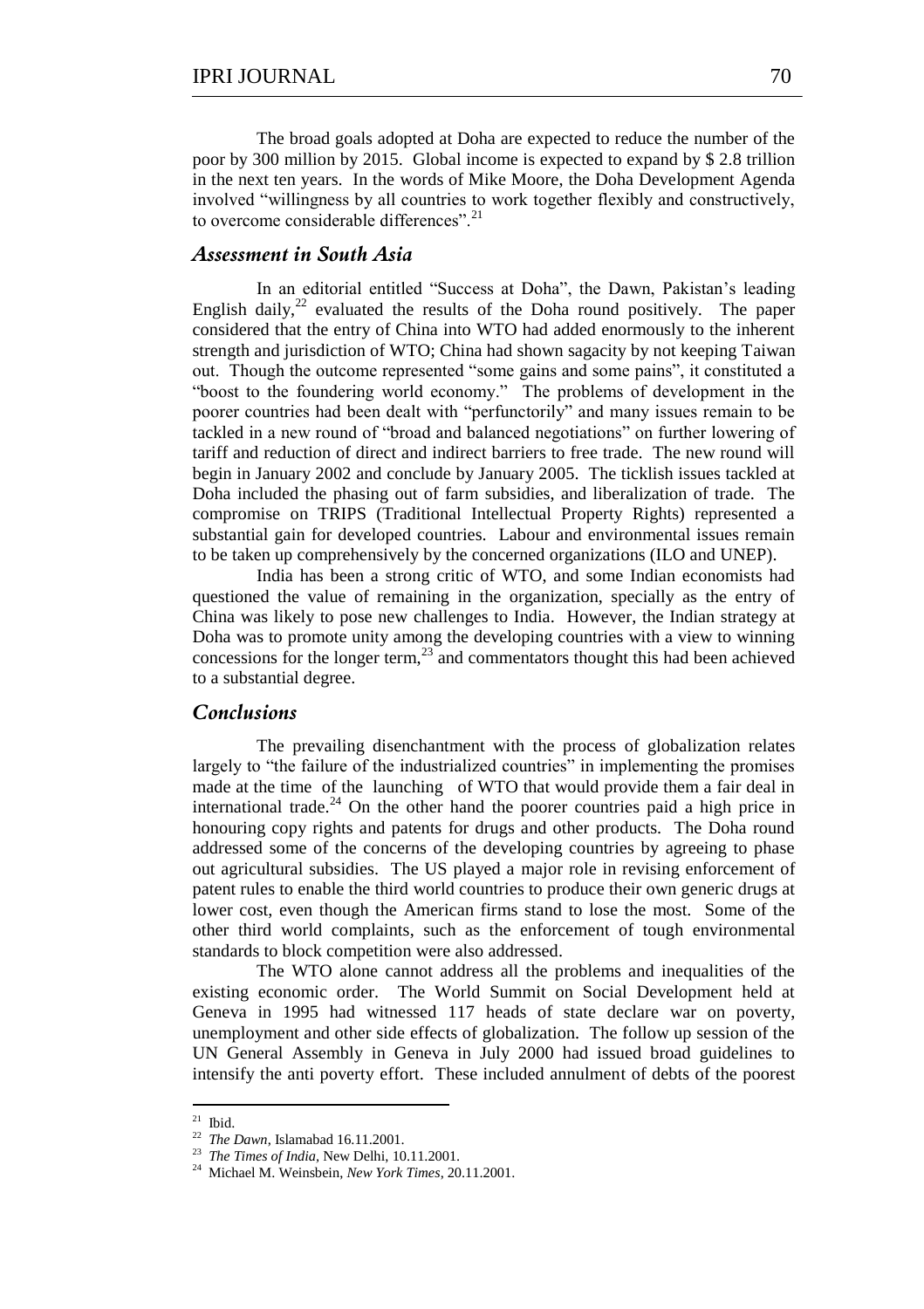countries, whose interest payments exceed budgets for health and education, transfer of information technology and medical assistance to developing countries, provision of social safety nets, and enforcement of transparency and accountability in national policies.<sup>25</sup>

All round social development can be achieved only if strong governments pay attention to the needs of weak ones. The dynamism of the private sector is an indispensable engine of growth. However, a robust private sector must be balanced by an effective public sector at the national level, and effective institutions at the international level. These institutions have not paid adequate attention to human rights, poverty reduction, protection of the environment and health.<sup>26</sup>

Globalization is emerging as the most advanced form of capitalism. However it must not merely be seen as a commercial phenomenon to get rich. There has to be a sense of international responsibility, to ensure that the benefits of globalization as indeed of scientific and economic progress, are shared equitably among all segments of mankind.

26 Ibid.

<sup>25</sup> Langmore, John, Director UN Division for Social and *Political Development, Dawn, Karachi 10.7.2000*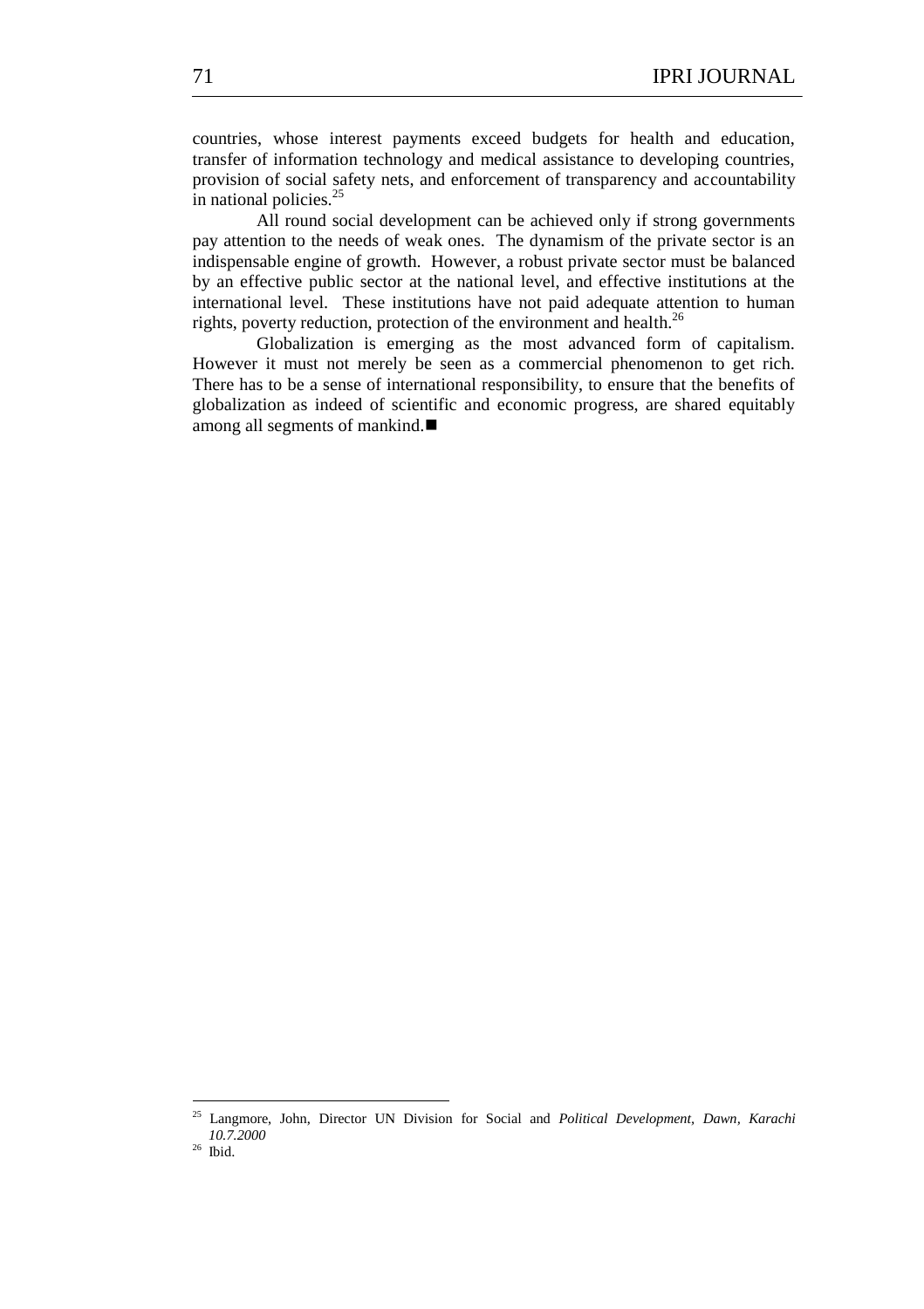# *Current Issues in the Afghan Refugee Debate*

### Dr. Ijaz Hussain`

## *Introduction*

<u>.</u>

akistan is back on the map of the refugee-recipient countries as the haven for the largest number of displaced Afghans in the world on its soil. With the presence of an estimated  $3.1$  million<sup>1</sup> and many more expected to cross the **b**akistan is back on the map of the refugee-recipient countries as the haven for the largest number of displaced Afghans in the world on its soil. With the presence of an estimated  $3.1$  million<sup>1</sup> and many more expected which obtained in 1989, the peak period in terms of the presence of Afghan refugees in Pakistan.<sup>2</sup> However, as opposed to the situation during the period of the Soviet occupation of Afghanistan when Pakistan welcomed, indeed encouraged displaced Afghans on its soil, this time around, particularly since November 2000 when they again started to move into Pakistan in droves as a result of the continuing draught, civil war and Taliban repression, the latter, amid protests from UNHCR, UNOCHA and other human rights organization and activists, decided to close its border to stop their mass influx onto its territory.

Contrary to what Pakistan did last time, this time it asked the concerned UN agencies to provide assistance to displaced Afghans inside Afghanistan. The UNHCR, which is the lead agency in the matter, refused to go along with Pakistan's suggestion on the ground that it was outside its mandate to look after internally displaced persons (IDPs) which resulted in a deadlock between the two. First, Kofi Annan, the Secretary-General of the United Nations<sup>3</sup>, and later, Ruud Lubbers,<sup>4</sup> the head of UNHCR, during their visit to Islamabad tried to resolve the issue but failed to do so. The matter was, however, subsequently resolved through the conclusion of an MoU<sup>5</sup> between Pakistan and UNHCR by virtue of which the former agreed with the latter to jointly screen the newly arrived Afghans in order to register genuine refugees for "temporary stay" and deport those who were merely economic migrants. It is noteworthy that as opposed to Pakistan's earlier stand the MoU did not incorporate the idea of the establishment of refugee camps inside Afghanistan. And the fundamental question of the closure of the Pakistan border to displaced Afghans that was an anathema to UNHCR receded into the background as the MoU did not touch it at all.

Following the American bombardment of Afghanistan in the "War on Terrorism", the refugee question which seemed to have been taken care of by the

<sup>\*</sup> Dr. Ijaz Hussain is Professor, International Relations Department and Dean, Faculty of Social Sciences of Quaid-e-Azam University, Islamabad, Pakistan.

<sup>&</sup>lt;sup>1</sup> Naveed Ahmad, "Government not to Open Afghan Border:Minister", *The News*, 15 October, 2001.

<sup>2</sup> There were 3,272,000 Afghan refugees in Pakistan in 1989. *The State of the World's Refugees,* UNHCR, 2000, p.119

<sup>&</sup>lt;sup>3</sup> The Kofi Annan mission failed as Pakistan's understanding on the basis of talks between the latter and Pervez Musharraf that Pakistan would register the newly arrived Afghans in return for the establishment of refugee camps inside Afghanistan was denied by UNHCR. See Syed Talat Hussain "Islamabad, UN try to help DPs at Jalozai", *Dawn*, 28 April, 2001.

<sup>&</sup>lt;sup>4</sup> See "Talks on Refugee Status Fail: UNHCR", *The News*, 7 March, 2001.

<sup>&</sup>lt;sup>5</sup> "Agreed Understandings for the Screening Process for Afghans in Jalozai Makeshift camp, Nasirbagh camp and Shamshatoo camp to Determine which Persons are in need of International Protection and which are not, along with Operations Plan I and II," *UNHCR Screening Team*, Peshawar, Pakistan, 25 July, 2001.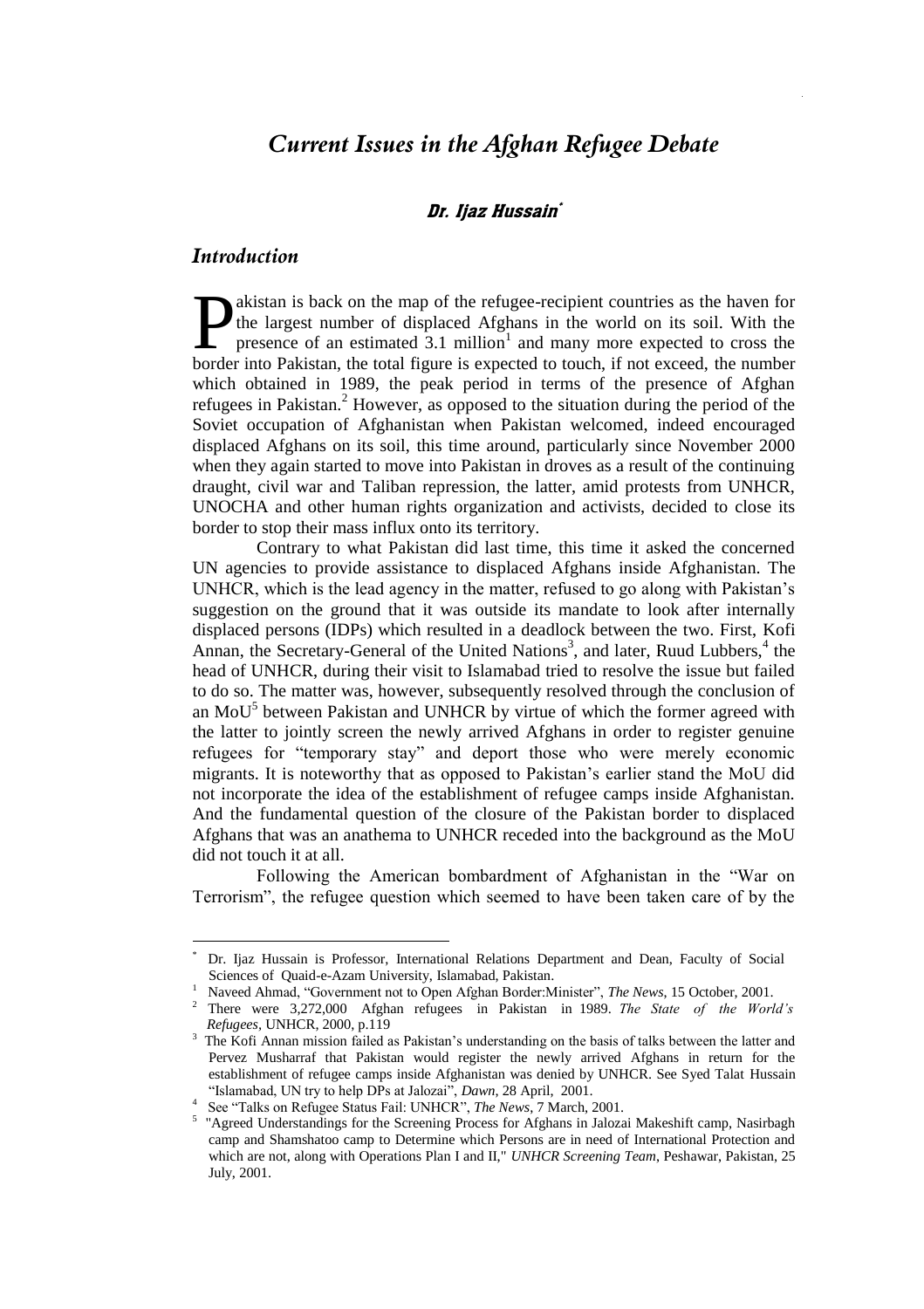MoU got a new lease of life as mass exodus of refugees towards Pakistan started once again. The latter however refused to open its border despite repeated calls by UNHCR and other refugee welfare agencies except to those individuals whom it called the "vulnerable cases".<sup>6</sup> Additionally, a good number of refugees termed as "invisible refugees" were able to enter Pakistan through the unfrequented routes. At the height of the war in Afghanistan by the International Coalition, UNHCR, by virtue of a letter addressed to President Musharraf, agreed to provide assistance to displaced Afghans inside Afghanistan under certain conditions.<sup>7</sup> At the same time, Pakistan, following the example set by Iran but in consultation with the Taliban authorities, asked private NGOs to establish refugee camps inside Afghanistan.<sup>8</sup>

The current phase of the Afghan refugee situation as described above gives rise to a large number of questions, some of which the present paper proposes to answer. First, is Pakistan legally justified in closing its border to the fleeing displaced Afghans? Secondly, is Pakistan justified in insisting on the establishment of refugee camps inside Afghanistan? Thirdly, is Pakistan under any legal obligation to accept the expanded definition of a refugee as incorporated in the MoU signed between Pakistan and UNHCR?

# *Pakistan and the 1951 Refugee Convention and the 1967 Protocol*

Before dealing with the questions of the closure of Pakistan border, we propose to say a word about a prior question as to whether the obligations enshrined in the 1951 Refugee Convention and the 1967 Protocol are *opposable* to Pakistan. This is important in view of the persistent demand made by UNHCR, other refugee welfare agencies and the Western countries asking Pakistan to observe the obligations meticulously, particularly those relating to non-refoulement contained in the above-mentioned instruments.

Pakistan, like other countries of South Asia, is not a party to the said instruments. Hence the obligations flowing from them are clearly not binding on it in terms of conventional law. Following the conclusion of the above-mentioned MoU, UNHCR representative Mr. Peter Nicholaus contended<sup>9</sup> that its acceptance showed that Pakistan was under obligation to implement the 1951 Refugee Convention. On the other hand, the advocacy and protection coordinator for the International Rescue Committee, Mr. John Sifton has argued<sup>10</sup> that "by signing the screening agreement, the government of Pakistan has subscribed to some parts of customary international law promulgated through the 1951 Refugee Convention."

In our opinion, the contention by the UNHCR representative on the first question is untenable. There is no principle of international law on the basis of

 $6\,$  By "vulnerable cases" the Government of Pakistan meant those individuals who were women, children, orphans, sick and wounded. See Naveed Ahmad, "UNHCR Agrees to set up Camps in Afghanistan", *The News*, 16 November, 2001. See also " Reopening of Border Ruled Out", *Dawn*, 12 November, 2001.

 $<sup>7</sup>$  The stipulation to work inside Afghanistan was contingent on the following four conditions: a) safety</sup> of refugees as well as aid workers; b) availability of water; c) access to sites; d) non-use of camps for military purposes. See Naveed Ahmad, "UNHCR Agrees to set up Camps in Afghanistan", *The News*, 6 November, 2001; Tariq Butt, ―UNHCR seeks Security to set up Camps in Afghanistan," *The News*, 10 November, 2001.

<sup>8</sup> Funded entirely out of its own resources, Pakistan proceeded to establish camps in the Spin Boldak area of Afghanistan by involving many NGOs, including Saudi crescent, Edhi Foundation and Islamic Relief Organisation. Pakistan was thinking of shifting not only the recently arrived Afghans but also those living in the Jallozai camp.

<sup>&</sup>lt;sup>9</sup> See "Differences between Government and UNHCR on the Question of Screening of Afghan Refugees‖, *Jang*, 4 September, 2001.

<sup>&</sup>lt;sup>10</sup> "Controversy over Refugees Screening Process", *The News*, 22 August, 2001.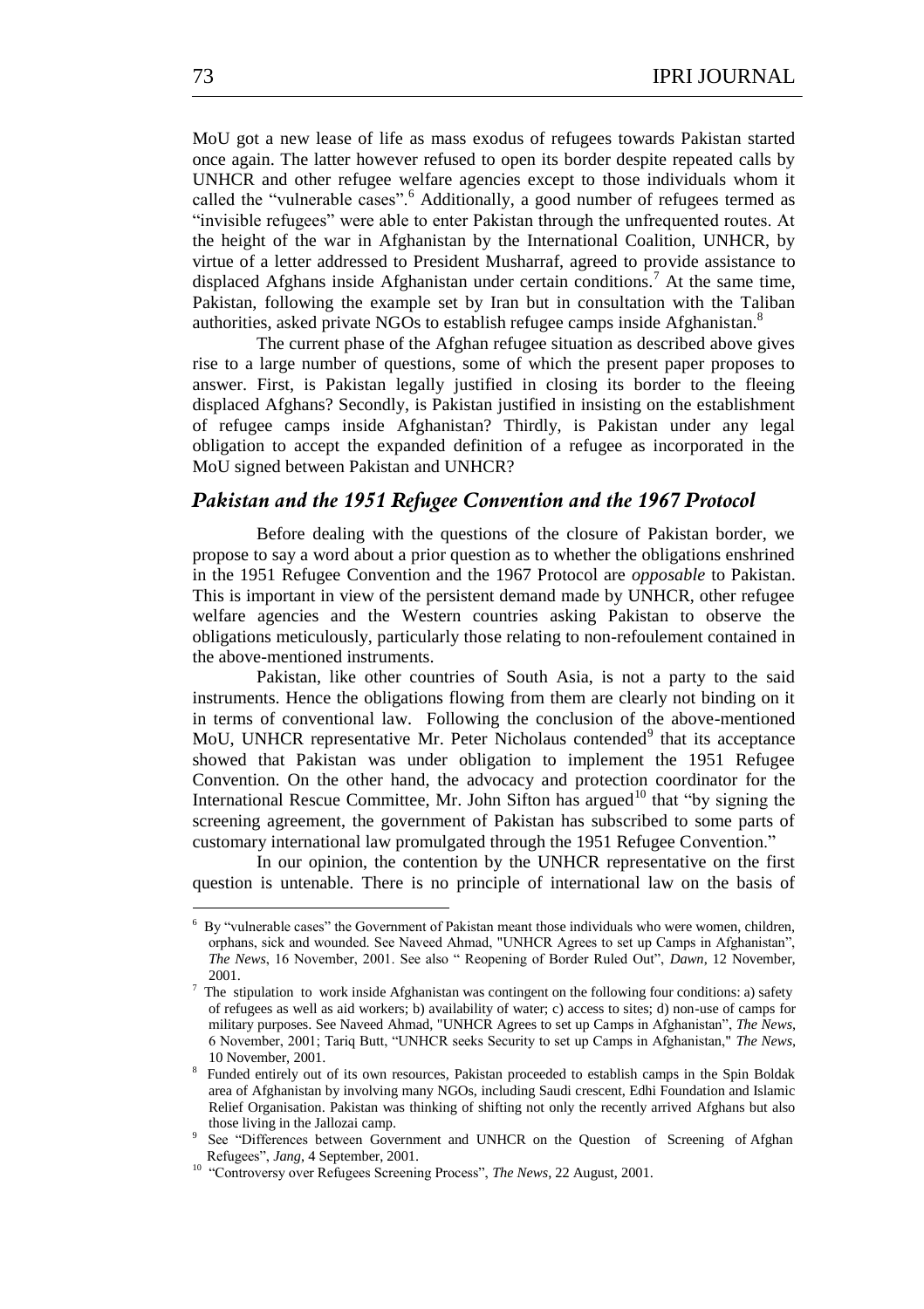which it could be argued that acceptance of certain provisions of a treaty amount to an acceptance of that instrument in its entirely. Consequently, acceptance of the MoU incorporating certain parts of the 1951 Refugee Convention cannot be equated with acceptance of the latter as a whole. It cannot therefore be said that by accepting the MoU, Pakistan has become a party to the 1951 Refugee Convention.

As to the argument advanced by Sifton that acceptance of the MoU signifies acceptance by the Government of Pakistan of parts of customary international refugee law is not tenable either. This is so for the reason that the socalled customary international law which Mr. Sifton has in mind is at best no more than regional in character and *ipso facto* has no applicability to South Asia (more of it under the next rubric).

## *Principle of Non-Refoulement*

The question as to whether Pakistan is under any legal obligation to open its border to the fleeing Afghans seeking refuge on its territory is the most fundamental bone of contention between the latter and UNHCR. The call for opening the border was articulated by the head of the UN Office of the Coordinator for Afghanistan (UNOCHA), Mr. Eric de Mul, who, in November 2000 when Pakistan closed its international border with Afghanistan, made the following statement:<sup>11</sup> "If people are forced to leave their homes to survive, they have the right to decide where their best chance for survival rests." Mr. Hashim Utkan, the head of UNHCR office in Islamabad, made a similar statement when he said: $12$  "I would fail in my duty if I would not regret the fact that the border was closed. It is a matter of reconciling legitimate interests of States with the need to maintain international principles of asylum."

The question of opening of the border relates to the principle of nonrefoulement, enshrined in article 33 of the 1951 Refugee Convention<sup>13</sup>, which is couched in these words:

- (1) No contracting State shall expel or return ("refouler") a refugee in any manner whatsoever to the frontiers of territories where his life or freedom would be threatened on account of race, religion, nationality, membership of a particular social group or political opinion.
- (2) The benefit of the present provision may not, however, be claimed by a refugee whom there are reasonable grounds for regarding as a danger to the security of the country in which he is, or who, having been convicted by a final judgment of a particularly serious crime, constitutes a danger to the community of that country.

The principle of non-refoulement encompasses $14$  two concepts, namely, non-return and non-rejection. It is contented that at the time of the conclusion of the Refugee Convention in 1951, the principle had the conventional law status and did not include the concept of non-rejection at the border. It is argued that today the principle has assumed the status of customary international law and incorporates the concepts of both non-return and non-rejection.

 11 Ijaz Hussain, ―New Economic Refugees from Afghanistan‖, *Dawn*, 28 Novernber, 2000.

<sup>&</sup>lt;sup>12</sup> "UN Regrets Closure of Pak-Afghan Border", *The News*, 30 January, 2001. See also the statement of the UNHCR head on the same lines. Hasan Akhtar, "Afghan Border not to be Opened", *Dawn*, 7 May 2001.

<sup>&</sup>lt;sup>13</sup> See *Collection of International Instruments concerning Refugees*, UNHCR, Geneva, 1990, p.22.

<sup>&</sup>lt;sup>14</sup> Guy S. Goodwin-Gill, *The Refugee in International Law*, Clarendon Press: Oxford, 1966, pp.117-171.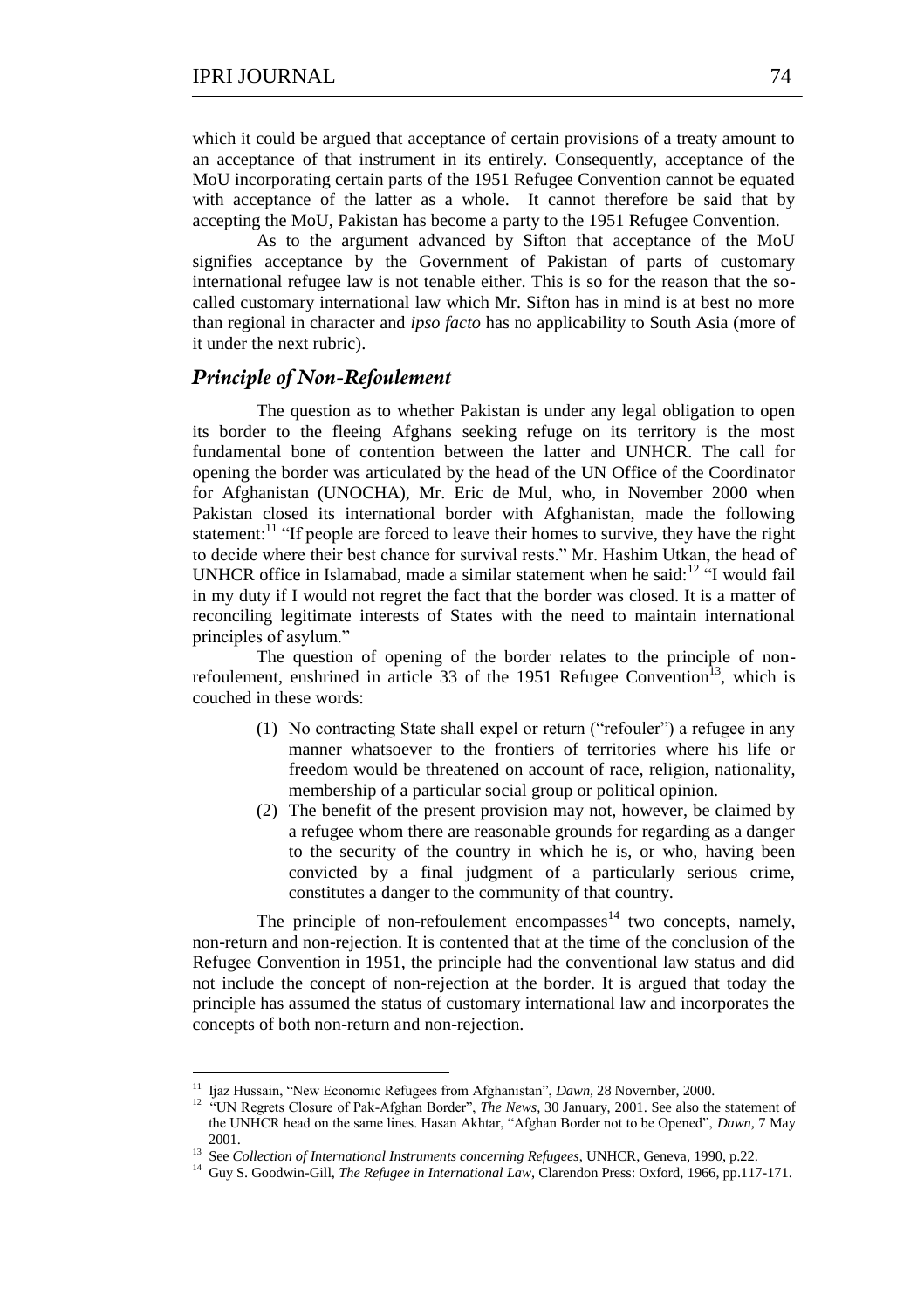It has been contended that keeping in view the requirement of widespread and representative participation including that of States whose interests are specially affected in the conventions which supposedly embody the putative customary rule as underlined by the World Court in the *North Sea Continental Shelf* and *Nicaragua* cases, the extent of State participation in the 1951 Refugee Convention, 1967 Protocol, Torture Convention, International Covenant on Civil and Political Rights and other conventions which enshrine the principle of non-refoulement, indicates its near universal acceptance.<sup>15</sup> Messrs. Lauterpacht and Bethlehem in their opinion on the question of non-refoulement submitted to UNHCR have pronounced that participation in conventions embodying non-refoulement is more than simply ―widespread and representative. It is in fact near universal including by States whose interests are specially affected".<sup>16</sup>

Additionally, it is argued that the wide recognition of the principle in instruments such as the Declaration on Territorial Asylum, Asian-African Refugee Principles and Cartagena Declaration is also important because the State practice and *opinio juris* that these instruments reflect support to existence of a customary principle of non-refoulement<sup>17</sup>.

Lastly, the Conclusions of the Executive Committee of UNHCR are cited on this point because the latter is composed of representatives of States whose interests are specially affected by issues concerning refugees. Messrs. Lauterpacht and Bethlehem have concluded on this point as follows<sup>18</sup>: "With a membership of 57 States having a declared interest in the area, Conclusions of the Executive Committee can be taken as expressions of opinion which are broadly representative of the views of the international community."

Taking up the argument of the near universal acceptance of the principle of non-refoulement, including by States whose interests are specially affected, we observe that this is not borne out by the facts on the ground in the refugee context as opposed to the human rights context. Thus writing separately in 1982<sup>19</sup> Feliciano, Hyndman and Kalin expressed cautious reservations against the principle of nonrefoulement having attained the customary international law status. For example, Feliciano basing his argument on the non-acceptance of the principle by the socialist countries stated: $^{20}$  "Thus it appears the non-refoulement is a principle not of general customary law but of regional or hemispherical customary law, being widely or generally acknowledged in the non-socialist part of the globe."

Hyndman equally doubted the idea of non-refoulement as a principle of customary international law on the ground that many States had made reservations in the case of threats to national security or in situations of mass influx. He expressed his disagreement in these words:  $2^{21}$  "...The oft-repeated... exceptions cannot be ignored and may be indicative that if non-refoulement has become a binding principle it has become so with these limitations."

<sup>15</sup> Sir E. Lauterpacht and D. Bethlehem, *The Scope and Content of the Principle of Non-Refoulement,* Opinion tendered to UNHCR, 20 June, 2001, pp.63-68.

<sup>16</sup> *Ibid.*, p.68.

<sup>17</sup> *Ibid.*, p.69.

<sup>18</sup> *Ibid.*, p.69-70.

<sup>19</sup> See Guy Goodwin-Gill, *supra* note 14, p.135. <sup>20</sup> F.P. Feliciano, "The Principle of *Non-Refoulement*: A Note on International Legal Protection of Refugees and Displaced Persons", 57 *Philippine Law Journal*, 1982, pp. 608-09, cited *in* Guy Goodwin-Gill, *supra* note 14, p. 135.

<sup>&</sup>lt;sup>21</sup> P. Hyndman, "Asylum and *Non-Refoulement*: Are these obligations owed to Refugees under International Law‖ 57 Philippine Law Journal, 1982, pp.68-69 cited i*n* Guy Goodwin-Gill, *supra* note 14, p.135.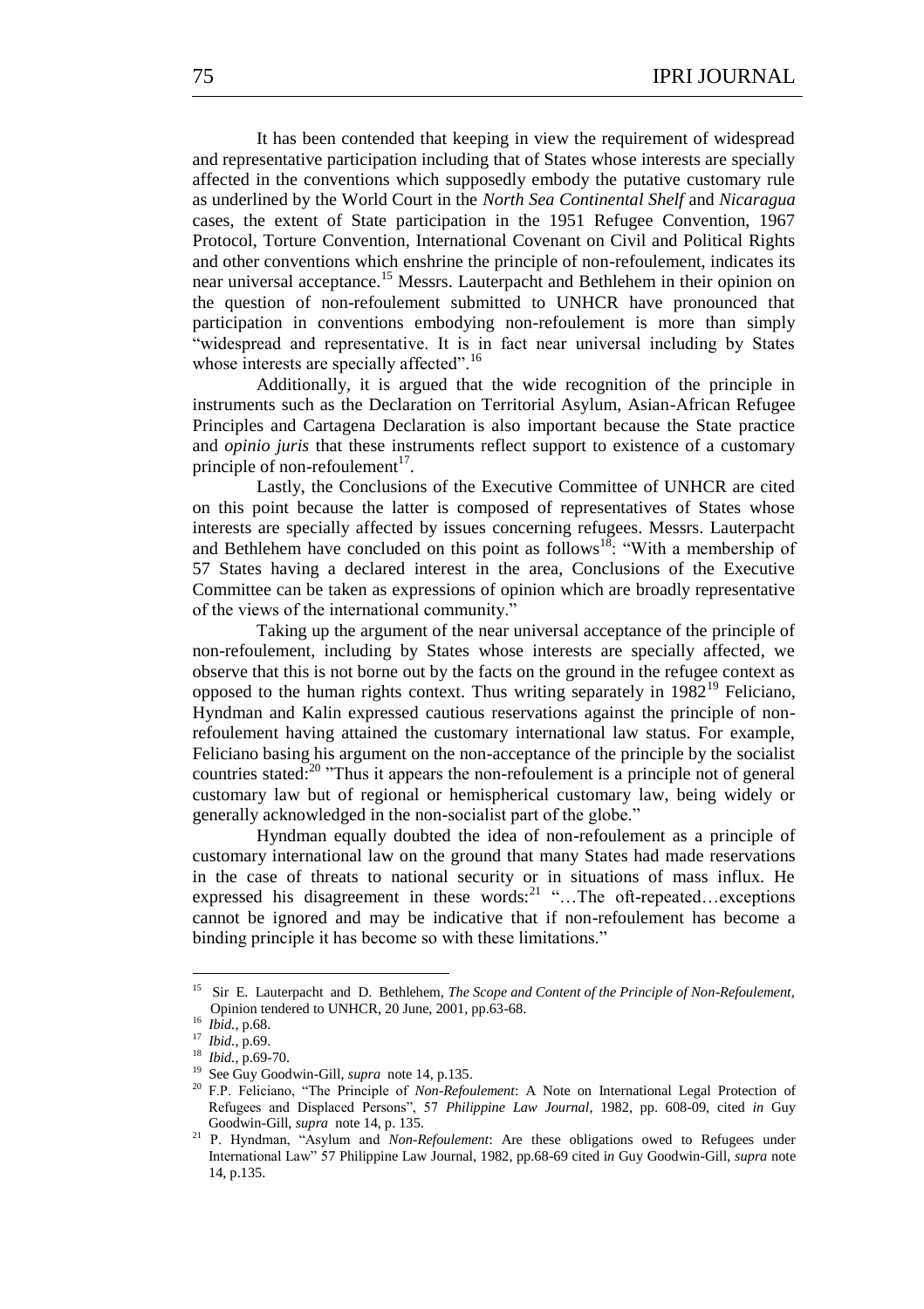Kalin maintained<sup>22</sup> that the principle had the status of regional custom in Europe, the Americas and Africa only and was in the process of becoming customary international law. He drew attention in particular to the fact that in the course of the debate in the Sixth Committee of the General Assembly on the UN Declaration on Territorial Asylum where this issue was discussed, the great majority of delegates emphasized that the draft in hand "was not intended to propound legal norms, but to lay down broad humanitarian and moral principles upon which States might rely in seeking to unify their practices relating to asylum". In his opinion the inconsistencies and divergences in State practice including application of the refugee definition and its exceptions further narrowed the scope of the principle.

In the opinion of the present writer, it is doubtful if the principle has a customary law status in parts of what was previously termed as non-socialist world. For example, the South Asian countries which have a population of about 1.3 billion people do not accept this principle as testified by the fact that in the two major events of refugee migration which took place in this region, namely, of Afghans in Pakistan during the Soviet occupation of Afghanistan and of Bengali Hindus in India on the eve of the 1971 Indo – Pakistan War, the element of *opinio juris* crucial to the formation of customary international law, was clearly missing. This is so because in the case of Afghan refugees who came to Pakistan during the Soviet occupation of Afghanistan, the former categorically stated that it was admitting them on its territory out of "Islamic and humanitarian considerations,"<sup>23</sup> whereas India refused to accord refugee status to displaced Bengalis found on its territory and accepted them on condition that they would return to East Bengal within a sixmonth period and referred to them as "evacuees" to emphasize their temporary status.<sup>2</sup>

As to the argument of the wide recognition of the principle based on instruments such as the Declaration on Territorial Asylum, Asian-African Refugee Principles and Cartagena Declaration, the proposition is highly doubtful for the reason that these instruments are not legally binding. Therefore, the principle that they embody can at best be an evidence of emerging customary law but not customary law itself.

Finally, the argument of the emergence of the customary law based on the Conclusions of the Executive Committee of UNHCR is also fallacious on the ground that the "soft law" that they embody is, as in the situation described in the previous paragraph, no more than an evidence of the emerging custom rather than custom itself. It is equally doubtful to suggest that the 57 members of the Executive Committee of UNHCR are broadly representative of the views of the international community for the simple reason that some of them like India and Pakistan categorically reject the notion of non-refoulement as binding on them.

If, on the one hand, the customary international law status of the principle of non-refoulement is of dubious validity as shown above, the practice of States who consider themselves bound by this principle on the basis of conventional or customary law, particularly those in the Western democracies, shows that their commitment towards it is, at best lukewarm. This is borne out by their restrictive policies under the garb of combating illegal immigration and abuse of asylum system resulting in virtually slamming their doors shut to refugees. The term

<sup>22</sup> W. Kalin, *Das Prinzip des Non-Refoulement*, 1982, pp.80-81, cited *in* Guy Goodwin-Gill, *supra* note 14, p.135.

<sup>&</sup>lt;sup>23</sup> Ijaz Hussain, "Pakistan's Contribution to International Law on Refugees" in *Issues in Pakistan's Foreign Policy: An International Law Perspective*: Progressive Publishers: Lahore, 1988. p.14.

<sup>&</sup>lt;sup>24</sup> The State of the World's refugees, supra note 2, p.66.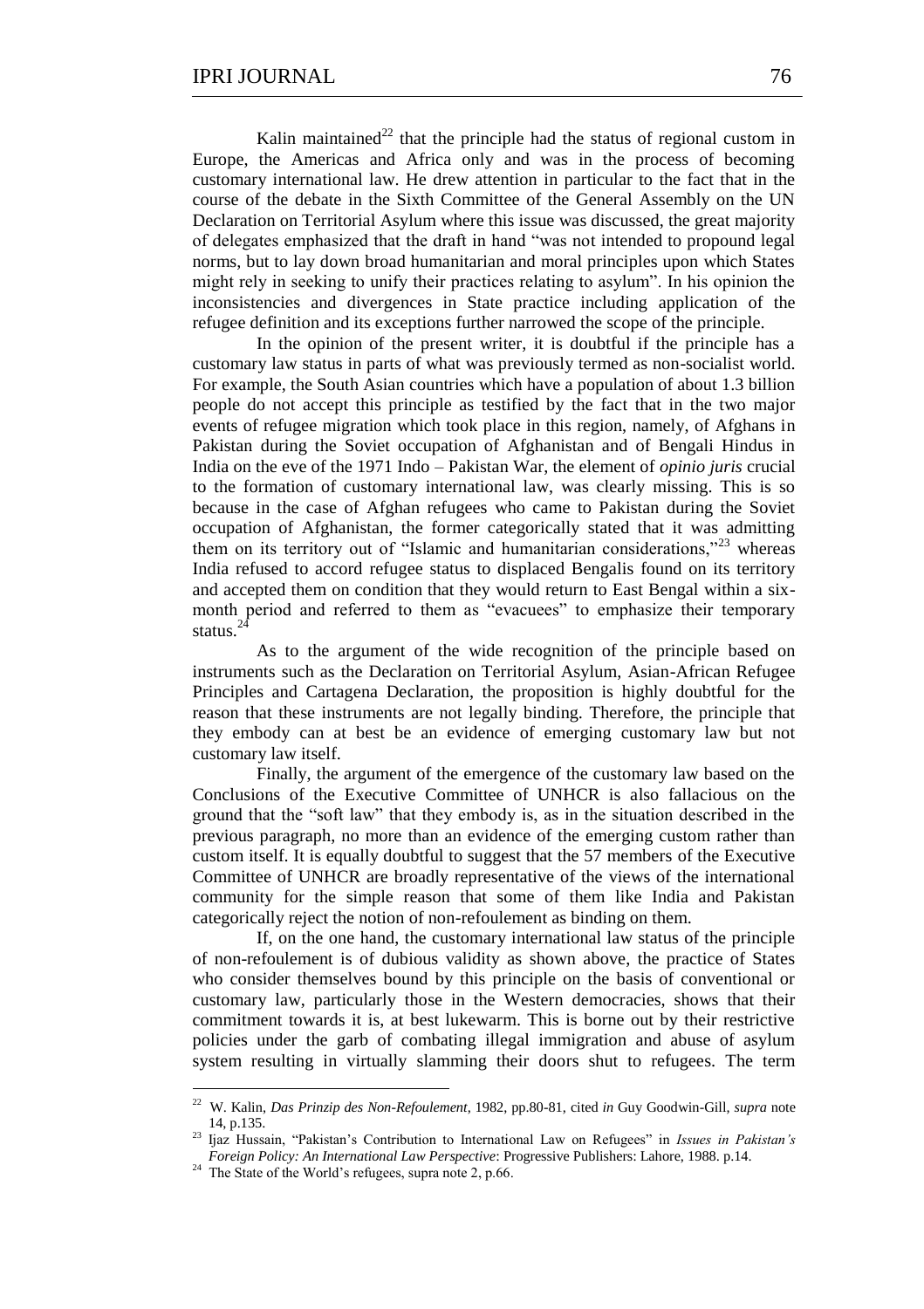"Fortress Europe" which has consequently become synonymous with this phenomenon says it eloquently.

As we analyze the content of these restrictive policies, we observe that four types of measures<sup>25</sup> are envisaged to take care of the "mixed flows" of irregular migrants and refugees who are considered as threatening to swamp Europe. First is the adoption of policies aimed at preventing improperly documented aliens from reaching Europe through visa requirements and "carrier sanctions". Some countries even resort to posting of immigration liaison officers abroad to stop asylum seekers from travelling to Europe. It is noteworthy in this connection that in a recent article published in the *Times,* the British Prime Minister Mr. Tony Blair expressed the desire to bring about an amendment to the 1951 Refugee Convention whereby asylum seekers would be able to submit applications in their home countries rather than travel to the country of asylum to do so. He justified this as follows:  $2<sup>6</sup>$ 

> It [1951 Refugee Convention] was drawn up for a vastly different world in which people did not routinely travel huge distances across multiple borders…. With vastly increasing economic migration around the world and most especially in Europe, there is an obvious need to set proper rules and procedures for distinguishing well-founded asylum cases from cases of economic migration.

Secondly, "diversion" policies are designed against those asylum seekers who, despite all hurdles, are successful in reaching borders whereby the responsibility for assessing their claims and providing protection is shifted to other countries. For example, the emergence of Central European countries where refugees could at least in theory find protection made this approach possible. The West European Governments began sending asylum seekers to "safe" countries through which they had travelled on the basis of re-admission agreements with the Central and Eastern European countries and other Governments. This resulted in "chain deportations" of asylum seekers from one state to another.

Thirdly, these Governments tend to put a restrictive application on the 1951 Refugee Convention in order to exclude certain categories of claimants from the scope of refugee definition. Some countries exclude those who have suffered persecution at the hands of "non-state agents" from the refugee category. This factor, among others, has resulted in the decline of applicants seeking refugee status.

Fourthly, countries have introduced "deterrent" measures including automatic detention of asylum seekers, denial of social assistance and restriction on access to employment. Additionally, refugees already in the country are denied the right to bring their families to join them.

The foregoing narrative on the practice of States especially of the Western democracies bound by the principle of non-refoulement on the basis of conventional or customary law shows their weak commitment towards it. As opposed to this, it has been argued on the basis of the suggestion made by the Executive Committee of UNHCR in  $1982$ <sup>27</sup> the OAU Convention on Refugee Problems in Africa<sup>28</sup> and

<sup>&</sup>lt;sup>25</sup> *The State of the World's Refugees, supra* note 2, pp.161-62. See also Guy Goodwin Gill, "The International Protection of Refugees: What Future?", *International Journal of Refugee Law*, Vol. 12, No.1, p.4.

<sup>26</sup> *The News*, 25 May, 2001.

<sup>27</sup> See Lauterpacht and Bethlehem, *supra* note 15, p.62.

<sup>28</sup> See Goodwin-Gill, *supra* note 14, p.124.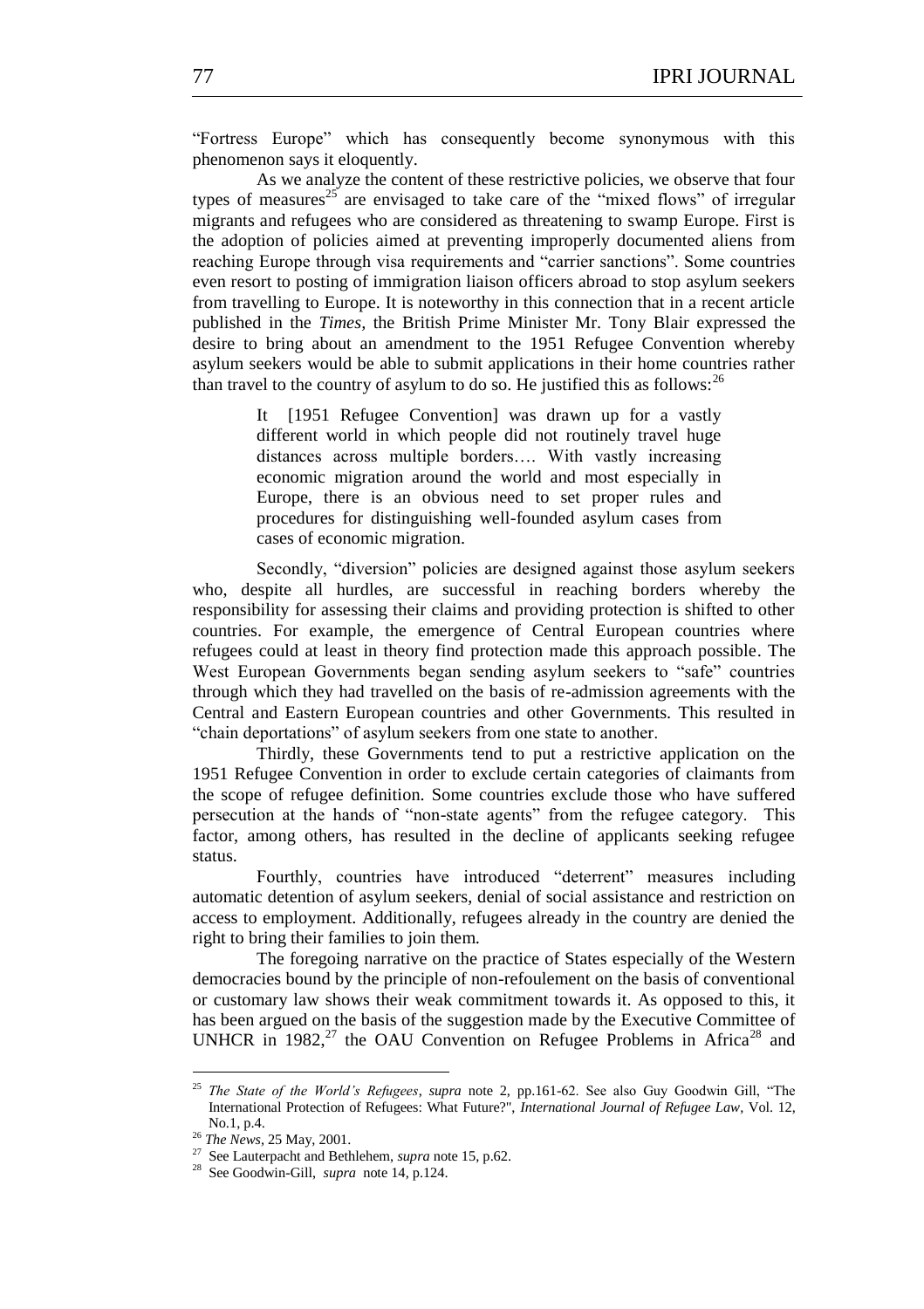Cartagena Declaration in  $1984^{29}$  that the principle of non-refoulement amounts to a rule of *jus cogens* which no state practice and no treaty can set aside.

In our view, the above assertion, which has also been made by some individuals, is not well founded. $30$  This is so, for the simple reason that unlike a norm of *jus cogens–*which is peremptory in nature and from which no derogation is permitted in terms of Article 53 of the Vienna Convention<sup>31</sup>, the principle of nonrefoulement does not enjoy that status as evidenced by the exceptions to it.

To begin with, paragraph 2 of article 33 of the 1951 Refugee Convention unambiguously excludes potential beneficiaries of this principle on grounds of "national security" and "public order" in these words:

> The benefit of the present provision [prohibition of nonrefoulement] may not, however, be claimed by a refugee whom there are reasonable grounds of regarding as a danger to the security of the country in which he is, or who, having been convicted by a final judgment of a particularly serious crime, constitutes a danger to the community of that country.

It is noteworthy that the Declaration on Territorial Asylum not only acknowledges the national security exception, but also appears to authorize another exception in the case of a mass influx of persons. This took place at the 1977 Conference on Territorial Asylum when following the Turkish amendment it was stipulated that non-refoulement might not be available "in exceptional cases, by a great number of persons whose massive influx may constitute a serious problem to the security of a Contracting State"32.

As far as the OAU Convention is concerned even though it declares the principle of non-refoulement to be without exception, on closer scrutiny this does not seem to be the case. This is so because even though considerations of national security find no place in the Convention, appeal is provided in cases of difficulty directly to other member States through the OAU.<sup>33</sup> In such an eventuality temporary residence, pending settlement, is envisaged but this is not mandatory. In short, one can say that as far as the OAU Convention is concerned, though no formal provision is made to escape the rigidity of the principle of non-refoulement, for all practical purposes it is available to States parties.

It is also noteworthy that the OAU Convention was drawn up to take care of those individuals who were displaced as a result of the freedom struggle waged during the colonial period. However during the post-colonial period the African States no longer display the kind of solidarity that they showed with refugees in the past.<sup>34</sup>

1

<sup>29</sup> *Ibid.*, p.126.

<sup>&</sup>lt;sup>30</sup> For example by the observer of Malawi, Mr. Mponda, UN doc. A/AC. 96/ SR. 431, para.32 (1988) cited in *ibid.*, p.129.

 $31$  Art. 53 provides as follows: " A treaty is void if, at the time of its conclusion, it conflicts with a peremptory norm of international law. For the purposes of the present Convention, a peremptory norm of international law is a norm accepted and recognized by the international community of States as a whole as a norm from which no derogation is permitted and which can be modified only by a subsequent norm of general international law having the same character".

<sup>32</sup> UN doc. A/CONF. 78/C.1/L.28/Rev.1., cited *in* Guy Goodwin-Gill, *supra* note 14, p.141.

<sup>33</sup> *Ibid.*, p.140.

<sup>&</sup>lt;sup>34</sup> See B.S.Chimni, "The Law and Politics of Regional Solutions: The Case of South Asia", paper presented at the Conference of Scholars and other Professionals Working on Refugees and Displaced Persons in South Asia, held in Rajendrapur, Bangladesh on 9-11 February, 1998, pp.6-7.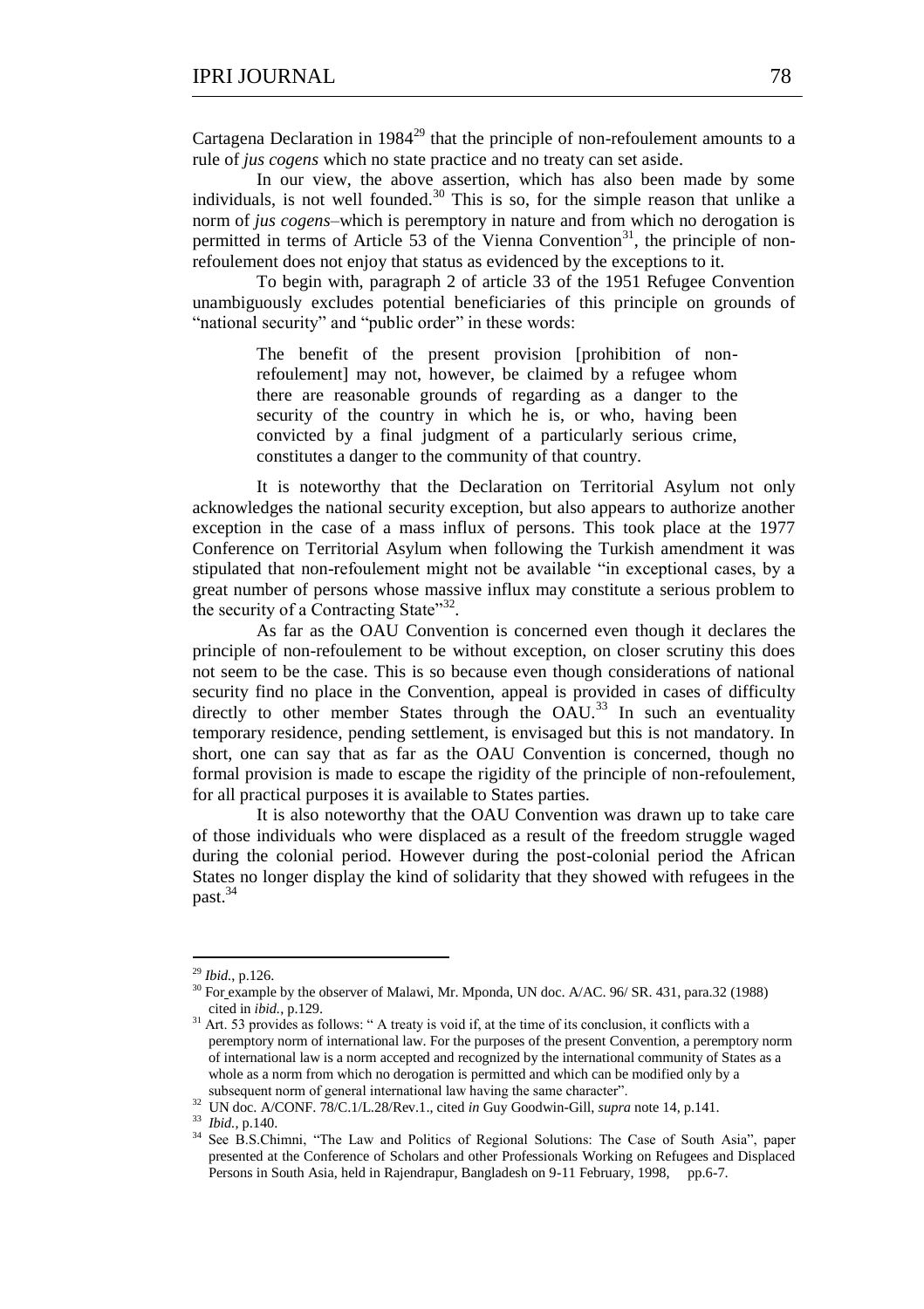As far as the Cartagena Declaration is concerned, it is no more than a nonbinding instrument. Consequently, the principle of non-refoulement, which it suggests as having the status of *jus cogens*, is no more than an exhortation.

In the light of the foregoing analysis one can say that the principle of nonrefoulement is neither a principle of customary international law nor a rule of *jus cogens* as it is given to understand in the literature on the subject. If it is still insisted that the principle has assumed the status of customary law or that of *jus cogens* while ignoring the non-acceptance of the principle by 1.3 billion people of South Asia who are deeply affected by the refugee question, then one may be obliged to say that the formation of refugee law is nothing but West-centered.

## *Refugee Camps inside Afghanistan*

Another contentious issue between Pakistan and UNHCR was the demand made by the former to provide assistance to the fleeing Afghans inside Afghanistan by establishing refugee camps there. It justified its contention on the ground that it was already overburdened with more than 3 million refugees and that there was no room for more. The UNHCR rejected this demand on the ground that looking after IDPs did not fall within its mandate and that such a course of action would additionally undermine the concept of asylum which, it is under an obligation to defend. It felt so strongly about it that on one occasion the head of UNHCR, in response to Pakistan's persistent demand in the matter, leaving all diplomatic etiquette aside, stated:<sup>35 "</sup>This is a silly idea in Pakistan. This is not the solution."

As far as IDPs are concerned, they did not figure in the international legal and institutional regime set up fifty years ago as they were perceived to fall within the domestic jurisdiction of the State concerned. Two factors accounted for this state of affairs. First was the notion of State sovereignty that did not leave any room for looking after IDPs by outside agencies as, in the eyes of the State concerned, it amounted to interference in its internal affairs. Second and more important was the Cold War framework of the 1951 Refugee Convention in which the West in its struggle for supremacy over the East was able to get the definition of refugee accepted in terms of individuals who had crossed international border, excluding those who did not do so.

Consequent upon this development, the issue of IDPs remained unattended for a number of years by UNHCR, although ICRC did provide assistance to those who fell victims during armed conflicts. Over the years the question assumed importance as the number of IDPs increased dramatically in the 1990s resulting in the appointment in July 1992 of Mr. Francis Deng as the UN Secretary-General's representative on IDPs. He viewed the latter as falling into "a vacuum of responsibility"<sup>36</sup> within the State.

Although UNHCR Statute is *stricto sensu* concerned with those who had crossed international border in search of safety and is not mandated to deal with IDPs, the High Commissioner, by virtue of Article 9, may, "engage in such additional activities… as the General Assembly may determine, within the limits of the resources placed at his disposal." In pursuance of this article a series of UN General Assembly resolutions, acknowledging UNHCR's particular humanitarian expertise encouraged its involvement with cases of internal displacement. The UN General Assembly Resolution 48/116 (1993) in particular lays down important criteria to deal with IDPs by UNHCR. In sum, one can say that these resolutions in

1

<sup>&</sup>lt;sup>35</sup> "Talks on Refugee Status Fail: UNHCR", *The News*, 7 May, 2001.

<sup>&</sup>lt;sup>36</sup> The State of the World's Refugees, supra note 2, p.214.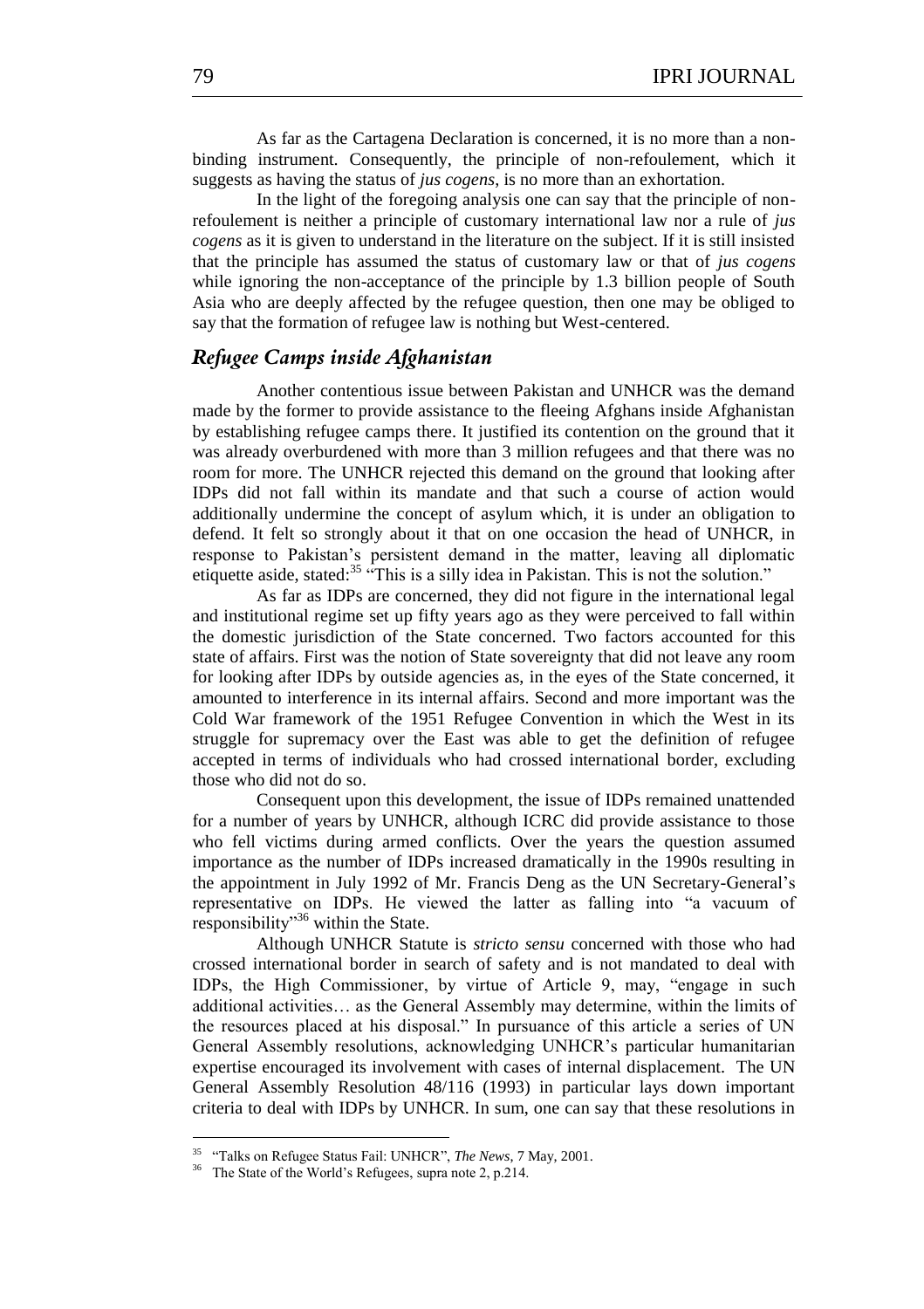tandem with Article 9, provide the legal basis for UNHCR's involvement with IDPs.

In addition to the argument of the lack of mandate to look after IDPs, UNHCR also contends that involvement with them would undermine the concept of asylum, which it is under an obligation to defend. Though the present writer disagrees with UNHCR on the question whether a displaced person in every region of the world can claim asylum as a matter of right on the basis of customary international law, the latter has a point if the matter is looked at from its perspective. However, it must be said that the principle, which UNHCR so fervently espouses, is not sacrosanct.<sup>37</sup> For example, in the case of Iraqi Kurds, Turkey's closure of border with Iraq was accepted through the creation of "safe havens" on the latter's territory. Similarly, in the case of Rwandan refugees, UNHCR signed a refoulement agreement with Tanzania. Besides, the objective of international protection is under attack by the international community as evidenced by Conclusions of the Executive Committee.

Despite all the theoretical objections raised by UNHCR against looking after IDPs, the welfare agency has practically been involved with them since 1960s. And this involvement increased dramatically during the 1990s. By 1999 UNHCR was providing protection and assistance to some 5 million IDPs in the world.

 It must be said that time has come that we revise the Refugee Convention, with the view, among others, to mandating UNHCR to look after IDPs. This is eminently justified because the distinction between the latter and refugees is an artificial one. Interestingly, Pakistan, along with India, tried to convince the delegates at the Refugee Conference in 1951 not to make a distinction between IDPs and refugees but the Western countries guided by their Cold War interests refused to pay any heed to these pleas.<sup>38</sup> The US ambassador to the UN, Richard Holbrooke recently made an impassioned plea that policy makers should "not let bureaucratic euphemisms and acronyms allow us to ignore these people (IDPs)".<sup>39</sup>

In view of the fact that Pakistan was burdened with more than three million Afghan refugees who had been pouring into its territory in droves since the Soviet occupation of Afghanistan and to whom the international community had stopped all assistance since about 1995 because of "donor fatigue", the former had a good case in favour of the establishment of refugee camps inside Afghanistan. However, UNHCR's attitude was patently negative as shown above by Mr. Lubbers' remarks on Pakistan's proposal. The reason for this attitude seems to be more political than anything else because in the Western Governments' view any help to IDPs meant strengthening the hands of the Taliban Government which they were not prepared to do.

## *Expanded Refugee Definition*

Another issue, which needs attention, is the question of refugee definition. The MoU signed between Pakistan and UNHCR incorporates an expanded refugee definition rather than the narrow one given in the 1951 Refugee Convention. We

<sup>&</sup>lt;u><sup>37</sup> Guy Goodwin-Gill,</u> "The International Protection of Refugees", *supra* note 25, p.5.

<sup>&</sup>lt;sup>38</sup> See Goodwin-Gill, *supra* note 14, p.264. It is noteworthy that contrary to UNHCR, which is not keen to establish IDP camps but favours assimilation in the country of refuge, the well-known Pakistani social worker Mr. Abdus Sattar Edhi, believes "that the settlement of IDPs in their own country would help them keep their cultural and psychological identity intact. Despite economic miseries, at least they would feel themselves safe (from the effects of xenophobia) within their country". "Edhi to Set up Camps for DPs in Afghanistan", *Dawn*, 12 November, 2001.

<sup>39</sup> See *The State of the World's Refugees, supra* note 2, p. 282.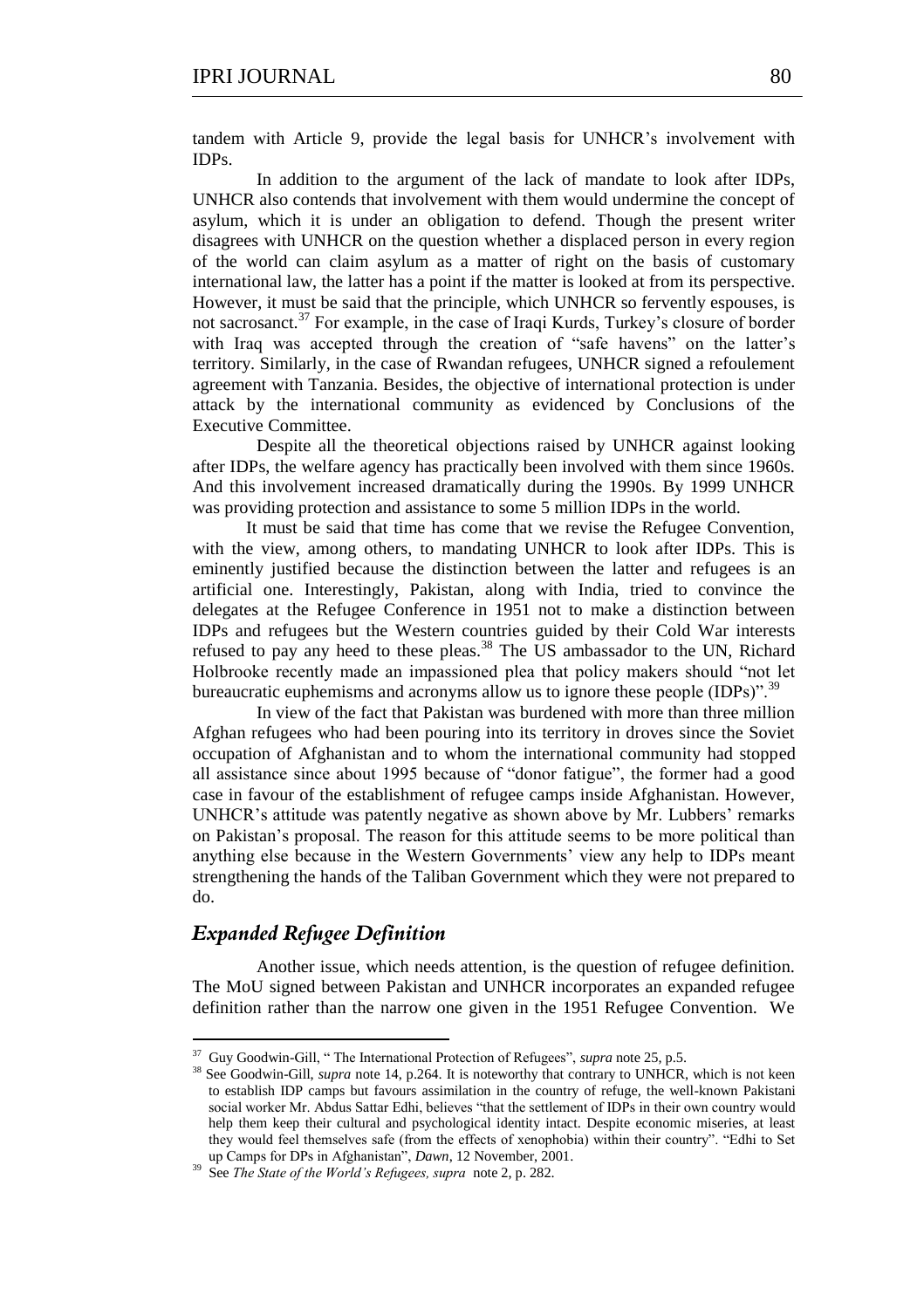understand that in the process of implementation of the MoU, the Government of Pakistan started having second thoughts in the matter as it felt that it had accepted much more than it had bargained for. The question arises as to what is the legal status of the expanded definition in international law and whether Pakistan is under legal obligation to accept it.

The definition of a "refugee" given in the 1951 Refugee Convention<sup>40</sup> with a focus on a person who has "a well-founded fear of being persecuted for reasons of race, religion, nationality, membership of a particular social group or political opinion‖, was formulated in the light of the European experience during the period of the Cold War. The subsequent experience in other parts of the world on the refugee question was different from that of Europe. This resulted in at least two regional instruments, namely the 1969 OAU Convention and the 1984 Cartagena Declaration which carry definitions of a "refugee" based on experiences peculiar to those regions. For example, the OAU Convention definition of a refugee<sup>41</sup> in addition to encompassing the definition given in the 1951 Refugee Convention also includes "every person who, owing to external aggression, occupation, foreign domination or events seriously disturbing public order in either part or the whole of his country of origin or nationality". Similarly, the Cartagena Declaration<sup>42</sup> embraces not only the definition contained in the 1951 Refugee Convention but also incorporates "persons who have fled their country because their lives, safety or freedom have been threatened by generalized violence, foreign aggression, internal conflicts, massive violation of human rights or other circumstances which have seriously disturbed public order".

Conscious of the fact that the refugee definition given in the 1951 Refugee Convention has a limited applicability, UNHCR, in the absence of an amendment in the latter instrument which could have taken care of this deficiency, has over the years tried to cover this lacuna by giving an expanded definition. For example, it has done so in the National Model Law<sup>43</sup> for the South Asian countries that it

 $^{40}$  A. For the purposes of the present Convention, the term "refugee" shall apply to any person who:

<sup>(</sup>a) Has been considered a refugee under the Arrangements of 12 May 1926 and 30 June 1928 or under the Conventions of 28 October 1933 and 10 February 1938, the Protocol of 14 September 1939 or the Constitution of the International Refugee Organization; Decisions of non-eligibility taken by the International Refugee Organization during the period of its activities shall not prevent the status of refugee being according to persons who fulfil the conditions of paragraph 2 of this section;

<sup>(</sup>b) As a result of events occurring before 1 January 1951and owing to well-founded fear of being persecuted for reasons of race, religion, nationality, membership of a particular social group or political opinion, is outside the country of his nationality and is unable or, owing to such fear, is unwilling to avail himself of the protection of that country; or who, not having a nationality and being outside the country of his former habitual residence as a result of such events, is unable or, owing to such fear, is unwilling to return to it.

B. In the case of a person who has more than one nationality, the term "the country of his nationality" shall mean each of the countries of which he is a national, and a person shall not be deemed to be lacking the protection of the country of his nationality if, without any valid reason based on well-founded fear, he has not availed himself of the protection of one of the countries of which he is a national.

<sup>41</sup> See article 1, 1000 *United Nations Treaty Series*, p.46.

<sup>42</sup> See article III (3), *Organization of American States* /ser. L/V/II 66, doc. 10, rev.1, pp.190-93.

<sup>&</sup>lt;sup>43</sup> According to Model National Law, a refugee is:

<sup>(</sup>a) any person who is outside his or her country of origin, and who is unable or unwilling to return to, and is unable or unwilling to avail himself or herself of the protection of that country because a well-founded fear of persecution on account of race, religion, sex, nationality, ethnic identity, membership of a particular social group or political opinion, or,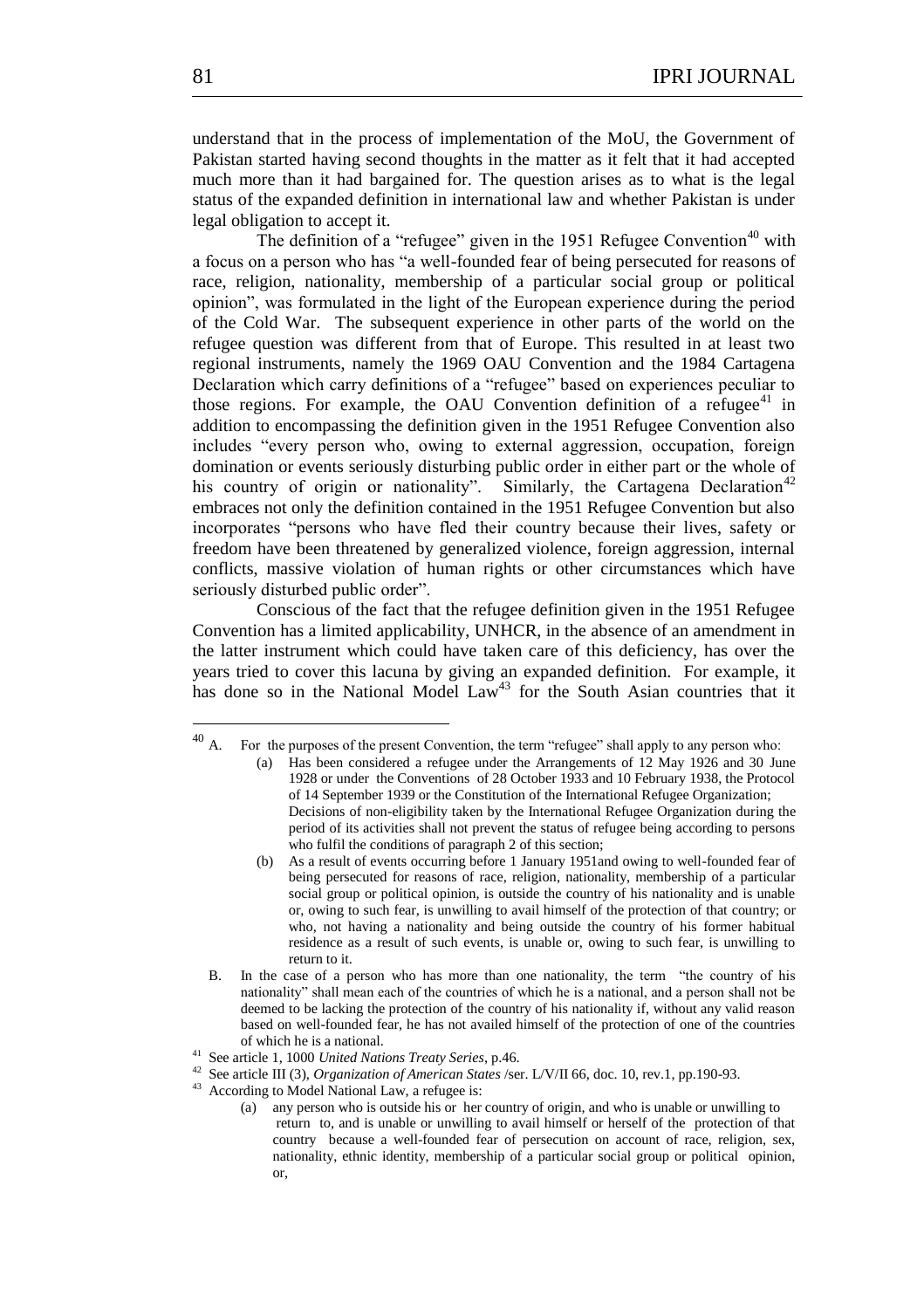prepared with the help of Eminent Persons Group (EPG). The MoU referred to above also incorporates the expanded definition by drawing upon the 1951 Refugee Convention and the two regional instruments mentioned above. The resulting refugee definition in addition to the "well-founded fear of being persecuted" clause also includes any person who faces "a threat to life or security as a result of widespread violence which seriously disturbed the public order."

UNHCR has been urging Pakistan to become a party to the 1951 Refugee Convention and deals with the latter on the assumption that the refugee definition, among others, as given in the foregoing instrument is binding on Pakistan on the basis of customary international law. However, in the MoU in question, UNHCR has gone beyond its working hypothesis by making Pakistan accept the expanded definition.

As to the legal status of the expanded definition, there is no consensus in the international community with regard to its customary character. For example, an eminent authority on refugee law, Guy Goodwin-Gill, justifies the expanded definition on the ground<sup>44</sup> that a new class of refugees is recognized in customary international law. Kay Hailbronner, on the other hand, describes<sup>45</sup> this as "wishful" legal thinking" on the ground of paucity of extensive and uniform State practice as well as lack of sufficient *opinio juris* to justify the assertion of international rights for refugees outside the 1951 Refugee Convention. He also argues that since the international practice based on expanded definition is no more than institutional in character on the part of UNHCR it cannot bind States in their own actions. Additionally, in his view, regional standards are not binding and treatment of humanitarian refugees is looked upon as a matter of discretion over immigration.

In the view of the present writer, because of the inconsistencies and divergences in the State practice the expanded refugee definition does not seem to be founded in customary international law. Consequently, it cannot legally bind Pakistan. However, since Pakistan accepted it in the MoU out of free will, it cannot wriggle out of it without the consent of UNHCR.

# *Conclusion*

-

The question of the influx of Afghan refugees confronted Pakistan the first time when the Soviet Union occupied Afghanistan during the 1980s. The issue came back to haunt it again in 2000 when as a result of draught, continuing civil war, Taliban repression, etc., a large number of displaced Afghans started swarming into its territory. Unlike the previous occasion, this time Pakistan decided to close its border with Afghanistan which created differences with UNHCR which focused on three areas, namely, (a) closure of the border; (b) demand for the establishment of IDP camps inside Afghanistan; and (c) definition of refugee. The present paper has tried to deal with these issues from the refugee law perspective.

<sup>(</sup>b) any person who owing to external aggression, occupation, foreign domination, serious violation of human rights or other events seriously disrupting public order in either part or whole of his or her country of origin, is compelled to leave his or her place of habitual residence in order to seek refuge in another place outside his or her country of origin. See *Fourth Informal Consultation on Refugee and Migratory Movements in South Asia,* Dhaka, 10-11 November 1997.

<sup>&</sup>lt;sup>44</sup> Guy Goodwin-Gill, "Non-Refoulement and the New Asylum Seekers", *Virginia Journal of International Law*, Vol. 26, No.4, 1986, p.901, cited in James C. Hathaway, *The Law of Refugee Status*, Butterworths: Toronto, Vancouver, 1991, p.24.

<sup>&</sup>lt;sup>45</sup> Kay Hailbronner, "Non-Refoulement and 'Humanitarian' Refugees, *Virginia Journal of International Law*, Vol. 26. No.4, 1986, p.869, cited *in* Hathaway, *supra* note 43, p.25.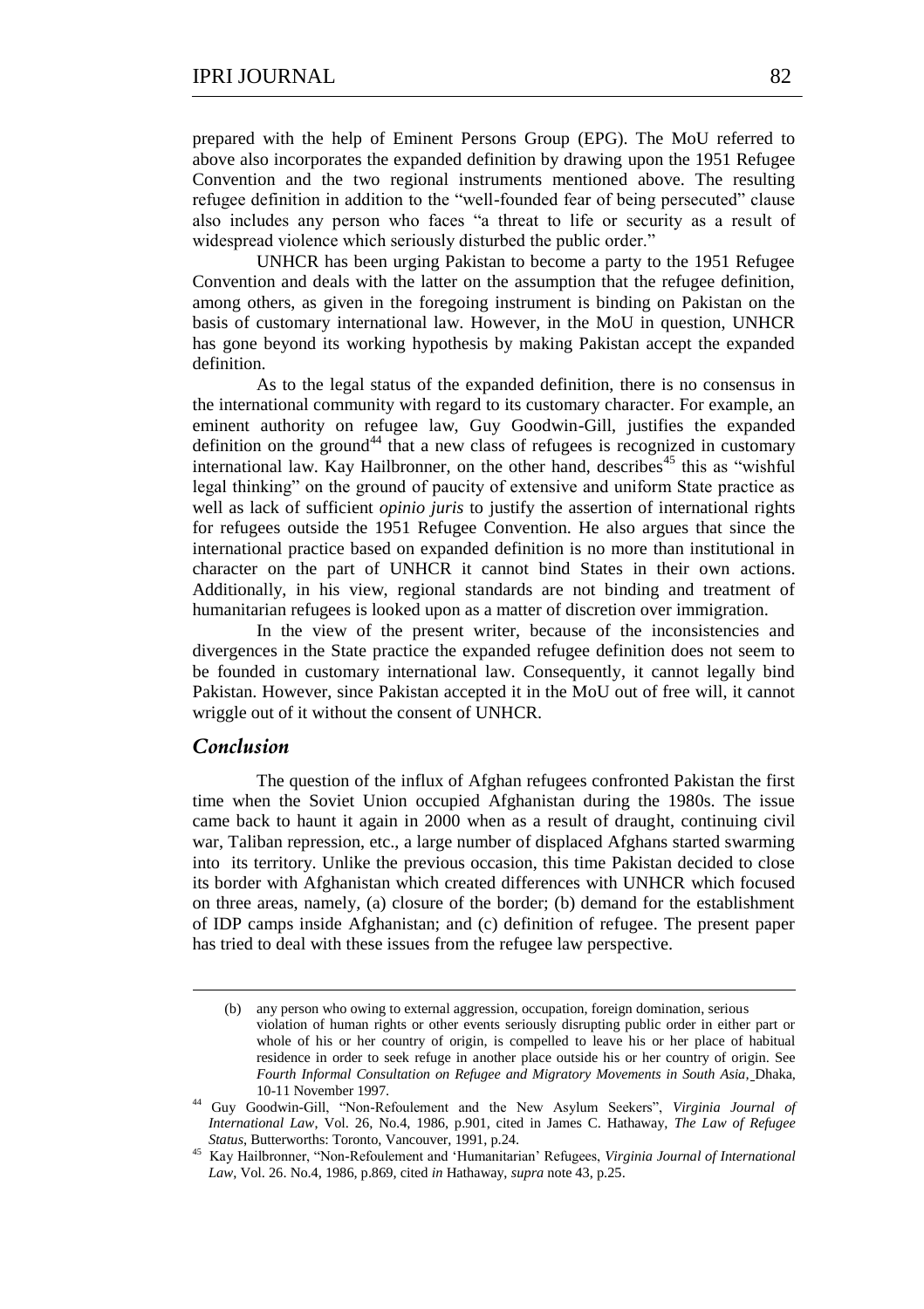As to the question of the closure of Pakistan's border with Afghanistan, it relates to the principle of non-refoulement. Contrary to the general belief principally based on the writings of Western jurists which suggests that the principle has a customary international law status, our findings prove that it is no more than a regional custom under erosion because of its weak implementation by the Western democracies. Nor has the principle attained the status of *jus cogens* as suggested by some.

Regarding the question of the establishment of IDP camps inside Afghanistan as insisted by Pakistan, UNHCR has stonewalled the proposal on the ground that it falls outside its mandate. Our investigation shows that the latter's Statute provides sufficient basis for such a course of action. The UNHCR is at present looking after 5 million internally displaced persons. It appears as if the latter is motivated more by political considerations than anything else.

As to the definition of refugee, UNHCR has imposed an expanded one on Pakistan through the MoU concluded between itself and the latter. There was no legal obligation on Pakistan to accept it because it does not enjoy customary international law status. However, since Pakistan accepted it out of free will, it is bound to implement it unless it succeeds in renegotiating the question with the refugee agency. It is noteworthy that the narrow definition of refugee and the supposed interdiction on the establishment of IDP camps inside Afghanistan are a vestige of the Cold War period when the Statute and the Refugee Convention were concluded. UNHCR however takes a contradictory attitude on these issues. Thus on the definition of refugee it is always eager to abandon the narrow Cold War formulation in favour of the expanded one whereas on the establishment of refugee camps inside Afghanistan it is most reluctant to abandon the Cold War position.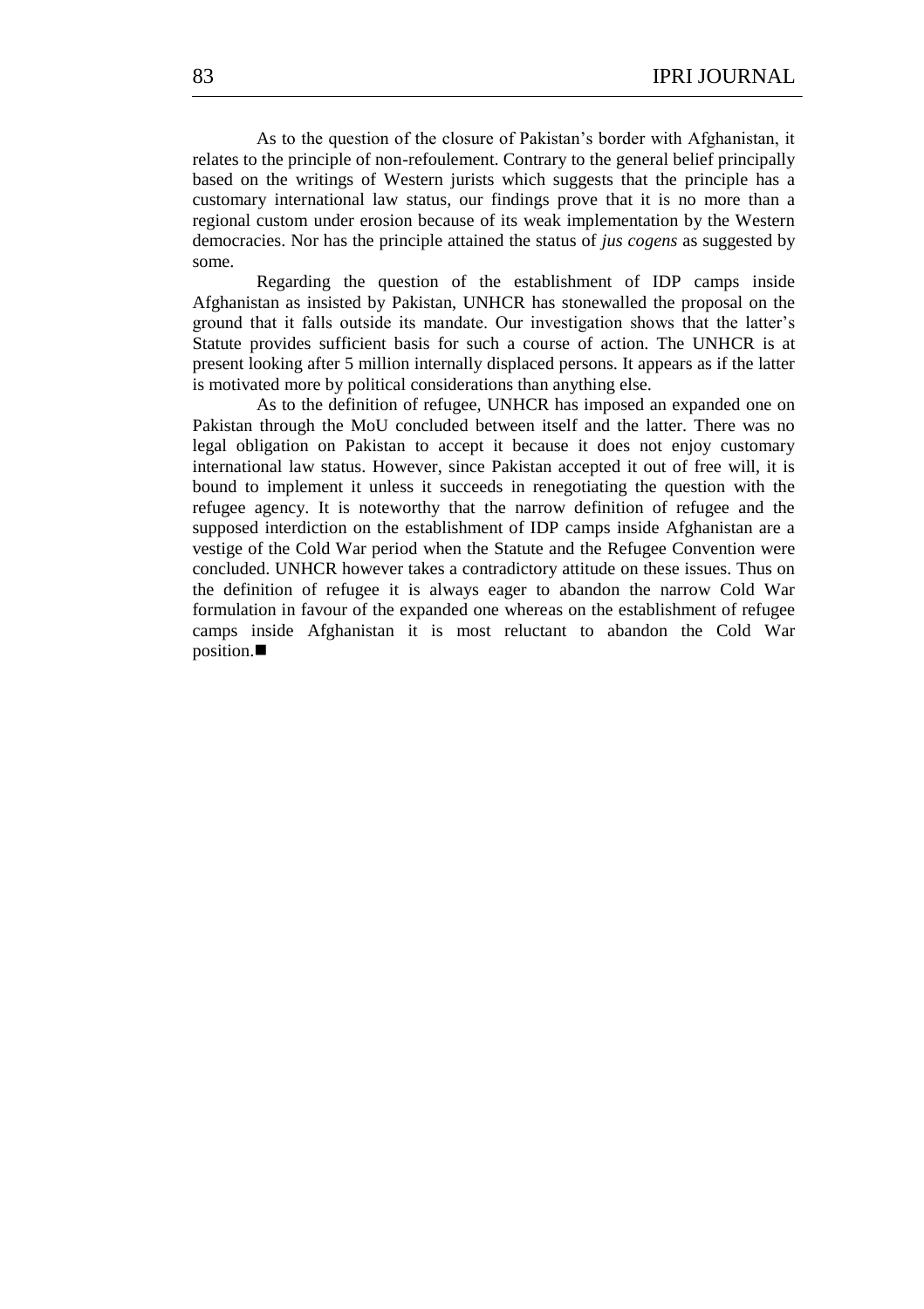# *Safety and Security of Pakistan's Nuclear Capabilities: A Critical Analysis*

## Zafar Nawaz Jaspal \*

# *Introduction*

<u>.</u>

akistan has demonstrated reasonableness and restraint in chalking out its nuclear policy since the very beginning of its nuclear programme. It has adopted an effective mechanism for the security of nuclear facilities, fissile **T**akistan has demonstrated reasonableness and restraint in chalking out its nuclear policy since the very beginning of its nuclear programme. It has adopted an effective mechanism for the security of nuclear facilities, f material and nuclear accident have occurred so far. Therefore, Pakistani nuclear weapons and fissile materials are claimed to be under secure control. After May 1998 nuclear explosions, it deferred conversion of its tested nuclear weapons into deployment, observed moratorium on further nuclear testing and censured transfer of nuclear weapons know-how to any party. In January 2001, the government of Pakistan promulgated Pakistan Nuclear Regulatory Authority (PNRA) Ordinance. This authority has been entrusted with the control, regulation and supervision of all matters related to nuclear safety and radiation protection measures in Pakistan.

Nuclear facilities—power stations, research reactors and laboratories—are vulnerable to acts of sabotage and blatant terrorist attacks that could cause the release of dangerous amounts of radioactive materials. There is also a danger of theft of nuclear weapons and radioactive material. The problem is not confined to Pakistan. This is a global problem requiring intensive international cooperation. But many academics, activists, military experts and politicians consider the security of Pakistan's nuclear arsenals inadequate and are calling for substantial changes in its nuclear policy. Some of them even recommend complete elimination of its nuclear programme. They argue without taking into account Pakistan's economic needs and threat perceptions. Interestingly, their apprehensions are due to vicious propaganda against Pakistan's nuclear capabilities. They do not even try to know the actual facts. To them, the nuclear accidents or fissile material's illicit trafficking in India or Russian Federation<sup>1</sup>, is enough to conclude that Pakistan's nuclear arsenals are insecure and easily accessible to the non-state actors or unauthorized users.

In the official and non-official circles in Pakistan there is a serious realization that there should be a constructive debate for avoiding nuclear risks. But rebuffing Pakistan's official stance, that "Pakistan's nuclear assets are 100 percent secure and under multiple custody", by simply saying that they are untested and lack credibility reflects biases. Prejudiced approach regarding Pakistan's nuclear arsenal's security disturbs all factions in its society. In the aftermath of September 11, 2001 questions about the security of Pakistan's nuclear weapons received importance. Could Pakistan's nuclear weapons fall into the hands of extremists? Is Pakistan's nuclear weapons technology secure? In his address to the nation, President Pervez Musharraf proclaimed that the "safety of nuclear assets" was one

<sup>\*</sup> Mr. Zafar Nawaz Jaspal is a Research Fellow at the Islamabad Policy Research Institute, Islamabad. 1

Jessica Stern, *The Ultimate Terrorists* (London: Harvard University Press, 2000) p. 97. See also ―Uranium racket unearthed‖, *Press Trust of India* (July 24, 1998).

<sup>&</sup>lt;http://www.indian-express.com/ie/daily/19980724/20550804.html >.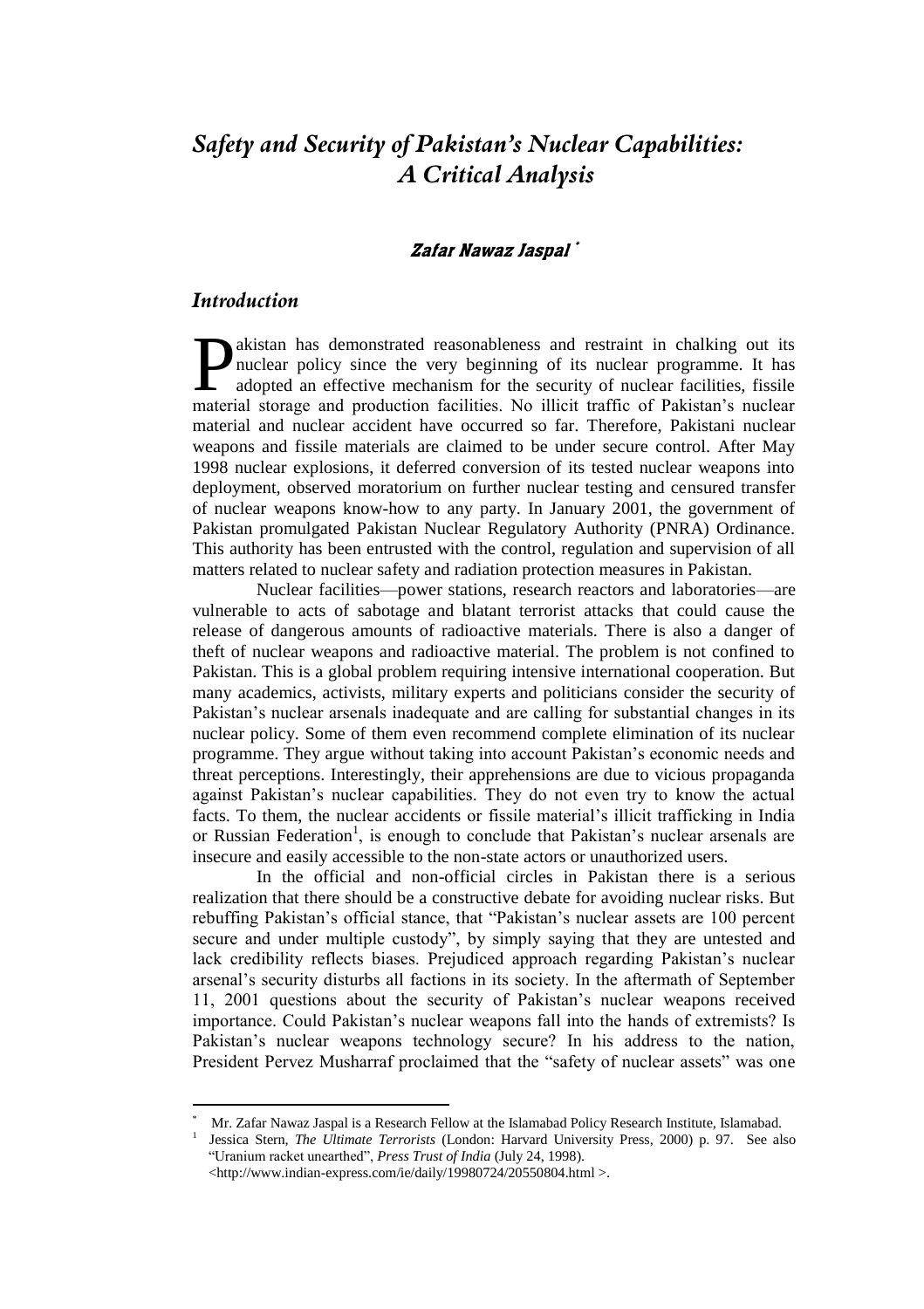of his priorities. He assured that they are absolutely secure.<sup>2</sup> Many analysts, however, have misinterpreted these assurances. Objectivity demands that the concerns ought to be based on tangible information rather than on press speculation about 'loose nukes', the smuggling of nuclear materials or even weapons or literature produced by anti-Pakistan lobby. The following study is an attempt to critically analyze the risk associated with Pakistan's nuclear capabilities. How effective is the control over Pakistani fissile material storage and production facilities? What is the background of the anxiety about Pakistan's nuclear weapons' safety and security? These issues would be analyzed critically in the following discussion.

# *Background of the Problem*

In the post September 11, 2001 terrorists' attack on the World Trade Center in New York and Pentagon in Washington D.C., questions about the safety of Pakistan's nuclear weapons, fissile material stocks, and nuclear facilities have come to the fore. Hypothetical threat scenarios have been formulated. David Albright, Kevin O'Neill and Corey Hinderstein argued, "A troubling question in the current situation is that a nuclear weapon or fissile material could fall into the wrong hands. Available information suggests that, despite official statements to the contrary, the Pakistani government may not have full confidence in the security of its nuclear arsenal."<sup>3</sup> Mansoor Ijaz and R. James Woolsey wrote in the New York Times "the main nuclear security problem posed by Al Qaeda today is access to radioactive materials in Pakistan."<sup>4</sup> Paul Richter opined, "While the nuclear programme was conceived to protect Pakistan from the perceived nuclear threat from India, some groups in the region view its nuclear arsenal as the *Islamic bomb* that could be used to defend the broader interests of the Muslim world."<sup>5</sup> Praful Bidwai wrote:

> ―The grim truth stares us all in the face: Pakistan's nuclear arsenal is neither safe nor secure amidst the unrest, turmoil and insecurity which now convulse that country. There is a finite, definite, chance that these weapons of mass destruction could fall into the hands of extremists within Pakistan's politicized army, or even pro-Taliban terrorists, who will have no hesitation in using them, or threatening the world with them."<sup>6</sup>

The significant factor in the ongoing debate is to question Pakistan's ability to maintain control of the nuclear weapons or radioactive material and prevent their unintended use. Interestingly, it's not a new discussion.

Since 1970s identical suspicions and fears regarding Pakistan's nuclear programme have been expressed. One cannot miss similar antagonism and malicious propaganda in the writings of Steve Weisman and Herbert Krosney in *The Islamic Bomb* and William E. Burrows and Robert Windrem in *Critical Mass- The* 

<sup>2</sup> <sup>2</sup> Khaleeq Kiani, "Pakistan takes necessary measures", *Dawn* (October 24, 2001) p. 1.

David Albright, Kevin O'Neill and Corey Hinderstein, "Securing Pakistan's Nuclear Arsenal: Principles for Assistance", *ISIS Issue Brief* (October 4, 2001).

<sup>&</sup>lt;http://www.isis-online.org/publications/terrorism/pakassist.html#back3>. <sup>4</sup> Mansoor Ijaz and R. James Woolsey, "How Secure Is Pakistan's Plutonium?", *The New York Times*, (November 28, 2001).

<sup>5</sup> Paul Richter, "Pakistan's Nuclear Wild Card", *Los Angeles Times* (September 18, 2001). < http://www.latimes.com/news/nationworld/nation/la-091801nukes.story>.

<sup>6</sup> Praful Bidwai, "Nuclear chickens come home", *Frontline*, vol. 18, issue 23 (November 10- 23, 2001).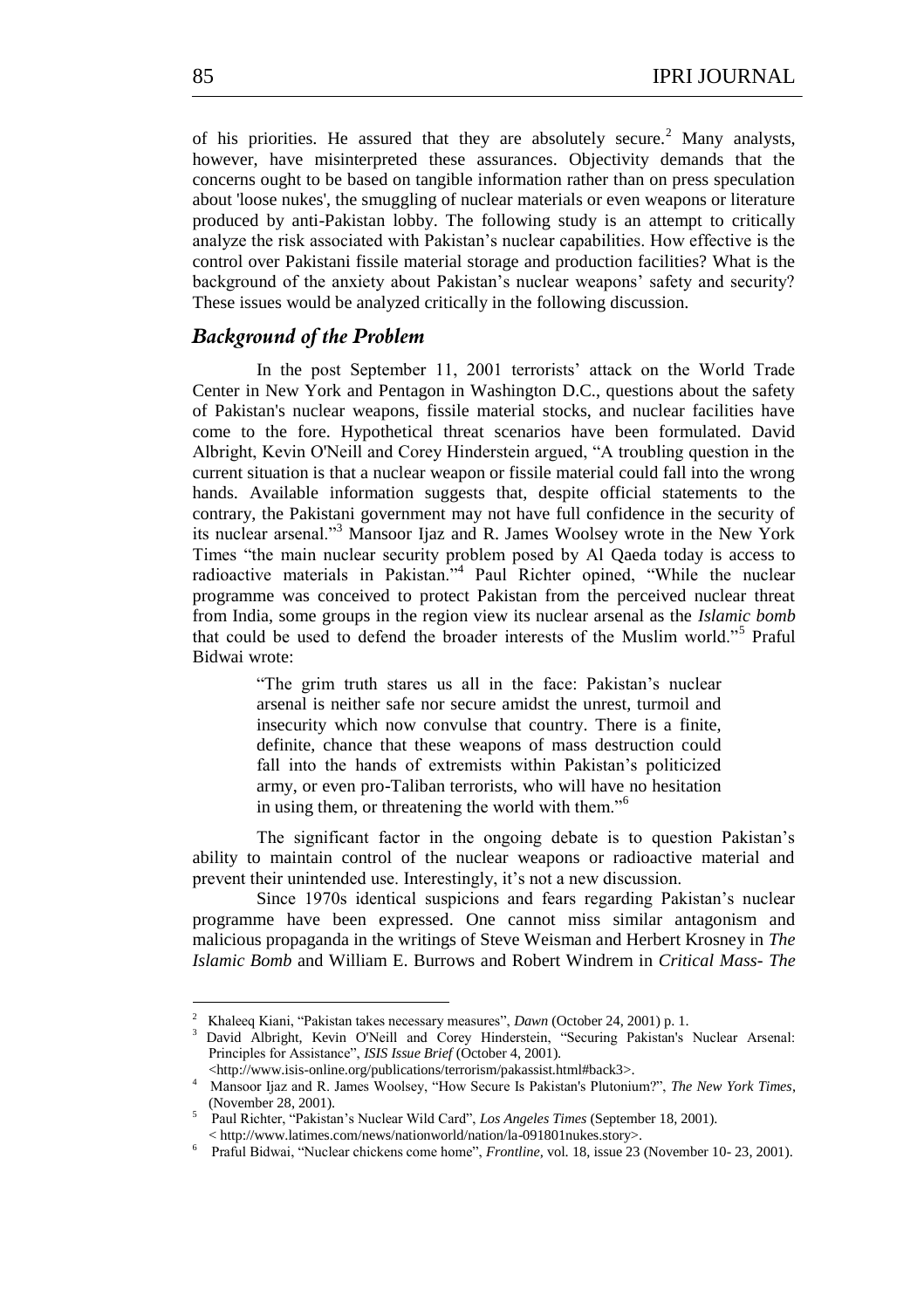*Dangerous Race for Superweapons in a Fragmenting World.* These writers criticized Pakistan's nuclear programme and stated that it is working for Islamic Bomb. "The CIA knew that cores were then stored near the other components needed to make a complete weapon, the Pakistani Bomb- the long feared, Islamic Bomb", argued William E. Burrows and Robert Windrem.<sup>7</sup> In 1993, Seymour M. Hersh, an American Journalist published a fake article in the New Yorker. In it he claimed that US satellites detected a convoy of trucks moving out of Kahuta, Pakistan's uranium-enrichment facility, toward an air base where F-16 fighter jets stood ready.<sup>8</sup> The sole purpose of such stories was to legitimize the American's nuclear related sanctions against Pakistan. Prior to September 11, 2001 the concerns were that Pakistan would transfer nuclear weapons technology to the Muslim states. At this time, they began to perceive that in addition to rogue states, terrorist organization such as Al Qaeda and Islamic radical groups would get hold of these weapons.

#### *Facts for Constructive Debate*

The United States and other Western powers, while ignoring India, which is the initiator of nuclear arms race in South Asia, have always been pressurizing Pakistan to end its nuclear programme.<sup>9</sup> Within the context of South Asia, India's nuclear facilities are perhaps the most vulnerable to nuclear terrorism, given India's extensive nuclear programme, much of it not subject to International Atomic Energy Agency (IAEA) safeguards. In addition, there have been reported cases of theft of fissile material from the Indian nuclear facilities. On August 27, 2001, the police in West Bengal (India) disclosed that it had arrested two men with more than 200 grams of semi-processed uranium.<sup>10</sup> On July 23, 1998 India's Central Bureau of Intelligence seized six kilograms of uranium from GR Arun, a city engineer, and S Murthy, his associate in Tamil Nadu. The scientists at the Indira Gandhi Center for Atomic Research (IGCAR) at Kalpakkam, stated that the seized uranium was capable of radiation emission, having energy corresponding to natural Uranium-238 and U-235.<sup>11</sup> There is a long (reported) list of the illicit nuclear trade in India. It proves that a nuclear mafia is operating in India.

The Indian nuclear facilities are vulnerable to a high probability of accidents. According to an Indian parliamentary report, 147 mishaps or safetyrelated unusual occurrences were reported between 1995-1998 in Indian atomic energy plants.<sup>12</sup> On January 4, 2001 the Milan missile—an anti-tank weapon, capable of carrying a nuclear warhead, accidentally fired in the presence of the then Defense Secretary, Mr. Yogendra Narain, at the Bharat Dynamics Limited. It left one quality control officer for the Milan missile programme dead and injured five

<sup>7</sup> William E. Burrows and Robert Windrem, *Critical Mass- The Dangerous Race for Superweapons in a Fragmenting World* (New York: Simon and Schuster, 1994) p 61.

<sup>8</sup> M. V. Ramana and A. H. Nayyar, "India, Pakistan and the Bomb", *Scientific American* (December 2001) p. 68.

<sup>&</sup>lt;sup>9</sup> The 1985 Pressler Amendment was Pakistan specific and does not address the Indian nuclear programme. Hasan Askari Rizvi, "Roots of Anti-Americanism in Pakistan", *Pakistan Journal of American Studies,* vol. 12, no. 1&2 (Spring and Fall 1994) pp. 8-22. See also Dr. Maleeha Lodhi, ―Pak-US relations: The Current Phase‖, *Pakistan Journal of American Studies*, vol. 10, no. 1 (Spring 1992) pp. 1-9.

<sup>&</sup>lt;sup>10</sup> Dr. Shireen M. Mazari and Maria Sultan, "Nuclear Safety and Terrorism: A Case Study of India", *Islamabad Papers,* No. 19 (Islamabad: ISS, 2001) p.6.

<sup>&</sup>lt;sup>11</sup> Uranium racket unearthed", *Press Trust of India* (July 24, 1998).

<sup>&</sup>lt; http://www.indian-express.com/ie/daily/19980724/20550804.html >.

<sup>&</sup>lt;sup>12</sup> Dr. Shireen M. Mazari and Maria Sultan, op. cit. p 9.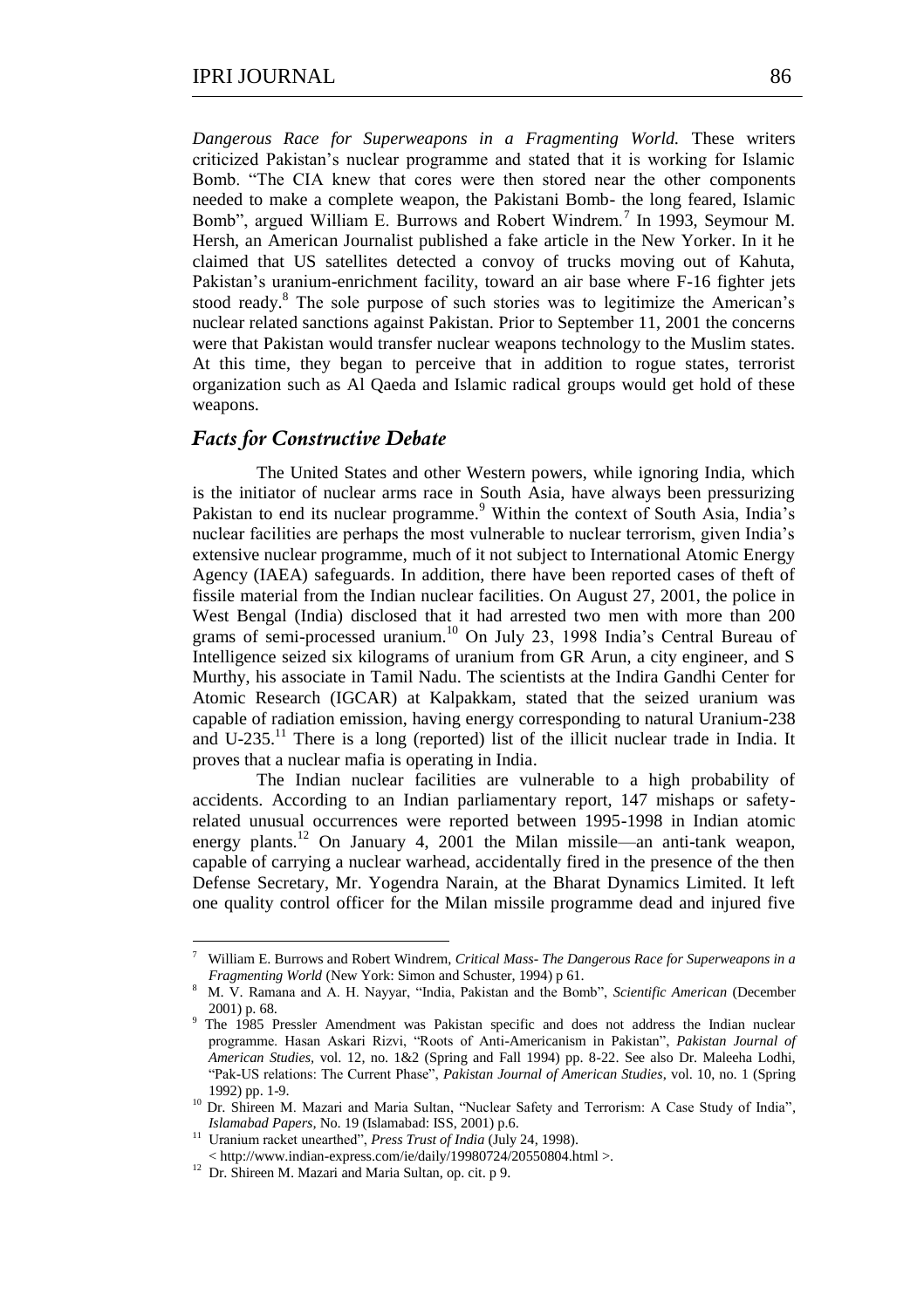others at the unit. This unit is located in a thickly populated part of the Hyderabad city. T. Lalith Singh commented, "Even as the accidental missile firing at the Bharat Dynamics Limited here continues to be shrouded in mystery, several questions are raised over the safety procedures adopted at the country's premier missile production unit."<sup>13</sup>

Pakistan has always been sensitive to international nuclear-related concerns. This is evident in its decisions to join certain nuclear related treaties and the several proposals made over the years. On September 4, 2000 Pakistan ratified the Convention on the Physical Protection of Nuclear Material (1979). Pakistan is also party to the Convention on Early Notification of a Nuclear Accident and Nuclear Safety Convention. The international Convention on Nuclear Safety envisages complete separation between the regulatory and promotional aspects of nuclear energy. Accordingly in January 2001, the government of Pakistan promulgated PNRA Ordinance establishing a complete independent regulatory authority called Pakistan Nuclear Regulatory Authority (PNRA). This authority has been entrusted with the control, regulation and supervision of all matters related to nuclear safety and radiation protection measures in Pakistan.

Pakistan's nuclear non-proliferation proposals, such as Nuclear Weapon Free Zone in South Asia, South Asia Zero Missile Zone, mutual inspection by Pakistan and India of each other's facilities etc.<sup>14</sup> have not received any serious consideration by the major powers and have also been ignored by many analysts. In October 1999, Pakistan formally proposed a Strategic Restraint Regime to India. It encompassed prevention of a nuclear and ballistic missile race, establishment of a risk reduction mechanism and a proposition that nuclear deterrence should be pursued at the lowest possible level. India responded negatively. Despite the fact that Pakistan has no defensive pact with any Muslim state and is an active participant in the campaign against terrorism, some analysts criticize Pakistan, question its nuclear policies and malign its intentions. Notably, the unjustified criticism harms or has a negative impact on any objective critique on Pakistan's nuclear policy.

## *Pakistan's Nuclear Programme: Security Versus Insecurity Debate*

Pakistan is not a party to the Nuclear Non-Proliferation Treaty (NPT). Therefore, all its nuclear facilities are not subject to IAEA safeguards. Moreover, Pakistan retains the "First Use" option of nuclear weapons. "First use" doctrine, "launch on warning" and "launch through attack" strategies require high levels of alerts to be maintained and almost continuous launch site readiness of a selected number of warheads and delivery systems. Hence, there are many possible scenarios in which the security of Pakistan's nuclear programme could get compromised. Some of these are real and addressed by the Government of Pakistan accordingly. A few of these are imaginary and exaggerated by the anti-Pakistan nuclear programme lobby. The following discussion facilitates us in assessing the security of Pakistan's nuclear programme.

**<sup>13</sup>** T. Lalith Singh, "Doubts over BDL Safety Norms," The Hindu (January 9, 2001).

<sup>&</sup>lt;sup>14</sup> For other similar proposals see Zafar Nawaz Jaspal, "Kashmir: A Nuclear Flash Point?", Rouben Azizian, ed, *Nuclear Developments in South Asia and the Future of Global Arms Control: International, Regional and New Zealand Perspectives* (New Zealand- Wellington: Centre for Strategic Studies, 2001) p 17. Samina Ahmad, Pakistan's Proposal for a Nuclear Weapon Free Zone in South Asia', *Pakistan Horizon*, vol. XXXII, No. 4 (Karachi: 1979), pp. 92-130.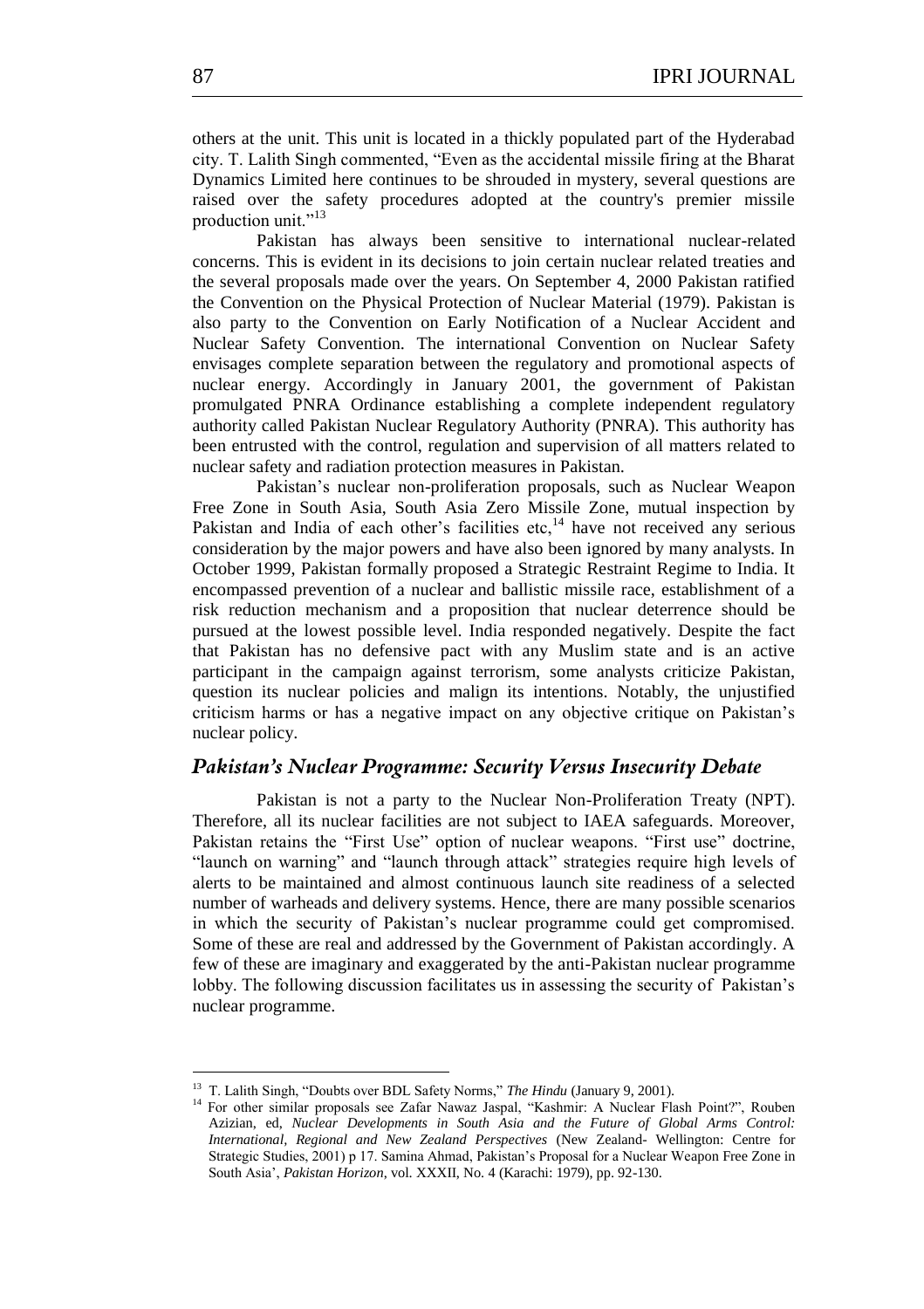# *Possibility of Unauthorized Use*

Unauthorized use can happen if those who are tasked with using the weapons under authorized conditions have the ability to use them regardless of whether they are given an authoritative order. The first line of defense against unauthorized activation is a lock on the weapon. The earliest locks were mechanical combination locks, but since the early 1960s a more sophisticated system called a Permissive Action Link (PAL) has been increasingly employed, especially by the US. A PAL is an electronic (originally electro-mechanical) device that prevents arming the weapon unless the correct codes are inserted into it. Two different codes must be inserted, simultaneously or close together. This is the "two-man rule" which requires it to be impossible to arm any nuclear weapon through the actions of a single individual. The codes are usually changed on a regular schedule.<sup>15</sup>

This problem would be acute when Pakistan maintains its nuclear weapons on a hair trigger alert or launch on warning operational stage. Currently, Pakistan is observing nuclear restraint policy. The official stance is that it has not assembled its warheads. They are in component parts, not as assembled warheads. They are kept unassembled at different locations, which make scientific expertise essential for assembly. President Pervez Musharraf stated, "Pakistan's nuclear weapons are not ready to be fired, they are not mated, they are geographically apart and they are not in a condition in which a button has to be pressed to fire them.<sup>516</sup> Secondly, in case of deployment, Pakistan knows the ways and means such as dual code or key systems and PAL which are essential for protection against unauthorized use. In the absence of technological expertise for using PAL, other equally safe option of dualkey control systems, presently being used by France and the United Kingdom, are available.<sup>17</sup>

Pakistan's armed forces have a strong chain of command and moral code of conduct. Alcohol or other drug abuses are strictly prohibited in the armed forces. Pakistani Army remains a professional military force and is in no danger of falling prey to the influences of radical Islam. Moreover, the defence forces employ a rigorous clearance procedure. The officers who are appointed at sensitive posts require medical clearance to prove that they have no psychiatric problems. These procedures remove the risk of unstable civilian or military officers getting control of a nuclear weapon.

The disaffected military commander has no acceptability in the armed forces and no accessibility to such weapons. For example, the coup attempt led by Major-General Zahir ul Islam Abbasi in 1995 during Benazir Bhutto's second tenure as prime minister failed. To be precise, it is mere propaganda by the adversaries of Pakistan, that Pakistan Army contains factions that share al-Qaeda's extremist Islamic views. There is no such faction in Pakistan Army. Thus rogue military commander theory is unjustified. In brief, Pakistan keeps relatively tight, centralized control over its nuclear weapons. They will only be employed if the authorized authority gives appropriate orders.

The Correction of Nuclear weapons Security and Safety", the "Principles of Nuclear weapons Security and Safety",

<sup>&</sup>lt; http://www.fas.org/nuke/hew/Usa/Weapons/Pal.html >

<sup>&</sup>lt;sup>16</sup> "Pak nukes not ready to be fired: president", *The News* (November 11, 2001).

<sup>&</sup>lt;sup>17</sup> Gurmeet Kanwal, "Safety and Security of India's N-Weapons" Strategic Analysis Vol. XXV No. 1 (April 2001)

<sup>&</sup>lt; http://www.idsa-india.org/an-content.htm >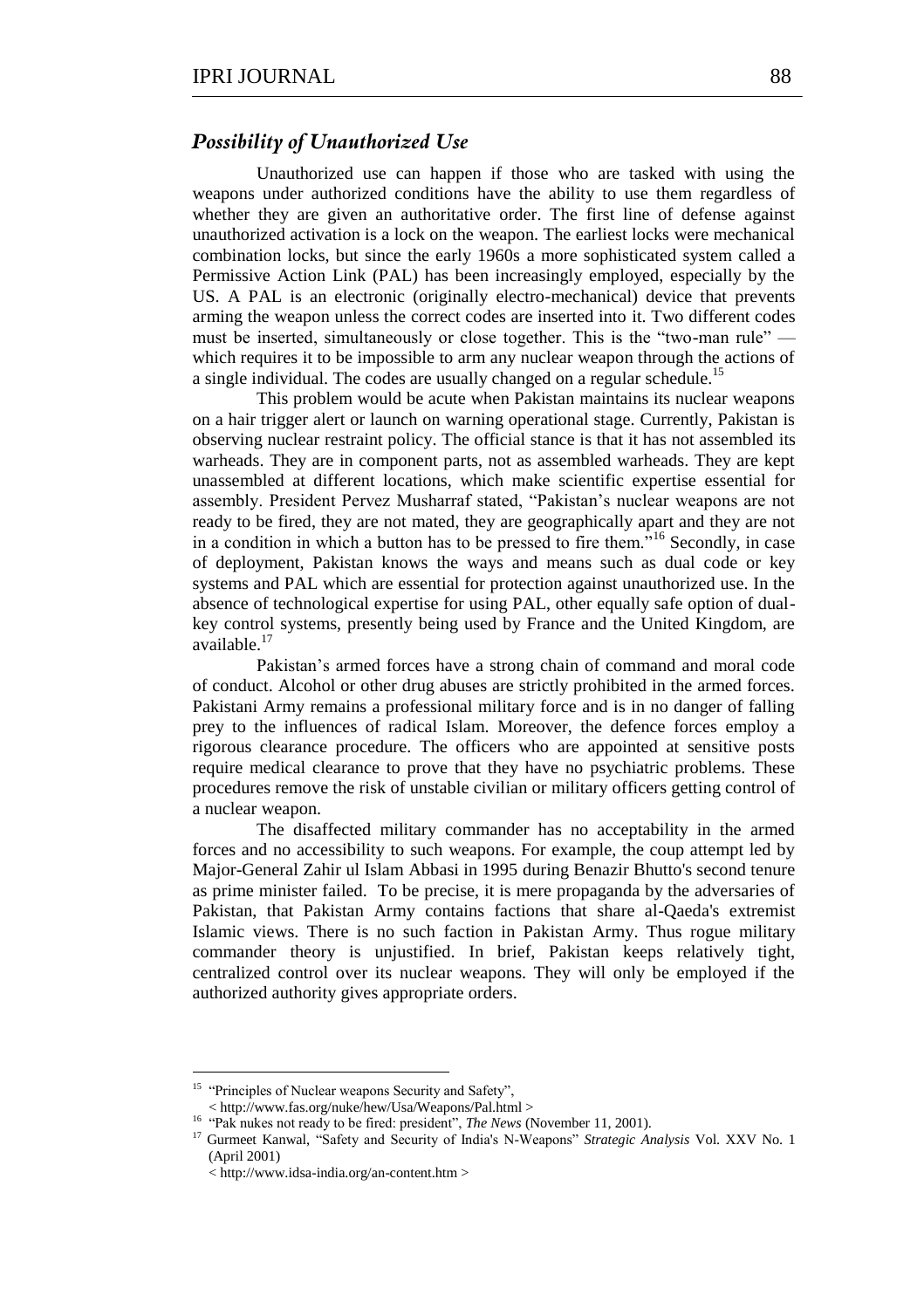## *Irrational Leader*

The possibility exists that the person exercising the highest political authority may himself/herself go insane or behave irrationally. Many famous leaders throughout history were psychotic or experienced psychotic episodes: Caligula, Nero, Ludwig of Bavaria, and probably Adolf Hitler and Joseph Stalin as well. Woodrow Wilson and Dwight Eisenhower suffered serious strokes while in office, which compromised their ability to perform their duties and think clearly. During his final days before resigning the presidency in 1974, Richard Nixon is said to have acted irrationally under the stress of the Watergate scandal.<sup>18</sup> For countering this sort of situation, Pakistan has adopted a very steadfast strategy. Its National Command Authority (NCA) comprises Employment Control Committee and Development Control Committee as well as Strategic Plans Division, which will act as secretariat. The apex Employment Control Committee would be chaired by the head of government and include minister of foreign affairs (deputy chairman), minister of defense, minister of interior, chairman of joint chiefs of staff committee, services chiefs, director-general of Strategic Plans Division and technical advisers and others, as required by the chairman.<sup>19</sup> This arrangement thwarts the possibility of any irrational decision by an individual.

#### *Extremists Phenomena*

The scenario of an "extremist" takeover in Pakistan is in itself extremely hypothetical. Many Pakistanis feel deeply disturbed by the bombardment of Afghanistan, the reports of civilian casualties and Indian armed buildup on its border. A closer analysis of the prevailing political conditions in Pakistan reveals that the apprehensions about people's revolt against President Musharraf's government are unduly alarmist. The Islamic parties and groups such as Jamaat-i-Islami, Jamiat-i-Ulema Pakistan and few others, opposing Pakistan government's support for U.S. intervention in Afghanistan, represent a small minority. The radical Islamic groups and political parties, collectively, do not represent more than ten to fifteen per cent of the population in Pakistan.<sup>20</sup> All mainstream political parties in Pakistan such as the Pakistan Peoples Party, the Muslim League (Nawaz faction being the exception), and the Muttahida Qaumi Movement have expressed support for General Musharraf's policies. Pakistan's Foreign Minister Abdul Sattar very rightly stated, "Any apprehension that the assets might fall into the hands of extremists is entirely imaginary – perhaps a product of distortion caused by TV images magnifying the sights and sounds of protesters. $^{221}$ 

# *Accidental Use*

1

How safe and secure is the Pakistani nuclear arsenal are against accidental and unauthorized use? This is an important problem. Nuclear accidents can happen because the design of the nuclear weapon itself is faulty or because the systems and procedures used to launch or drop the weapons lack safeguards. Pakistan's nuclear weapons programme has so far been a joint Pakistan Atomic Energy Commission (PAEC) and Khan Research Laboratories (KRL) responsibility. Both the

<sup>&</sup>lt;sup>18</sup> David P. Barash, *Introduction to Peace Studies* (California: Wadsworth Inc, 1991) p. 125.

<sup>&</sup>lt;sup>19</sup> National Command Authority formed, *Dawn* (February 3, 2000).

<sup>&</sup>lt;sup>20</sup> For the confirmation of religious groups strength see the results of previous general elections and 2001 local elections.

<sup>&</sup>lt;sup>21</sup> Mariana Babar, "Pak N-assets in safe hands: Sattar", *The News* (November 2, 2001).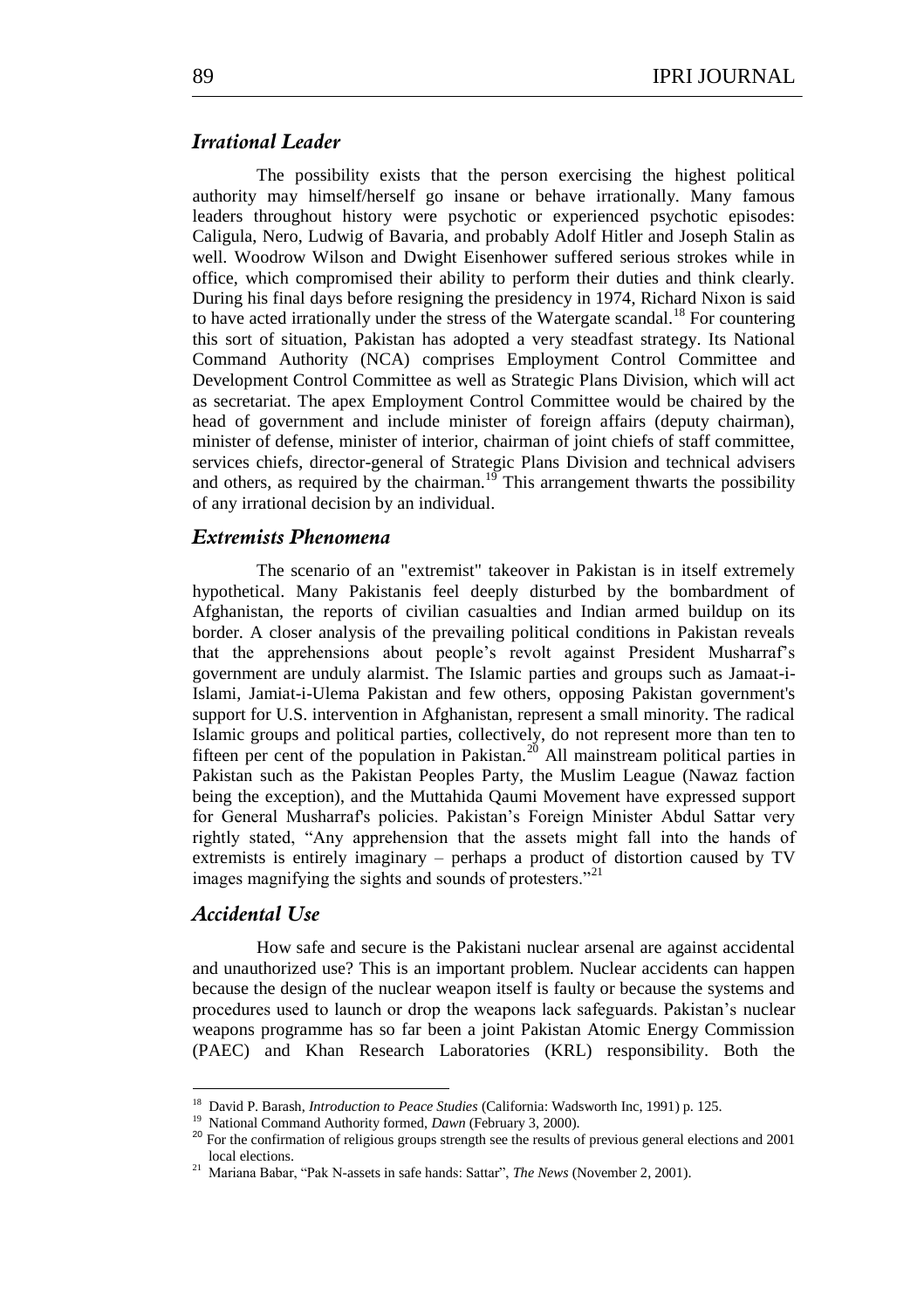organizations have some of the most gifted scientific and technological talent in the country. Their scientists have accomplished wonders in the face of daunting odds such as the international pressure, technology control regimes, and nuclear-related sanctions against Pakistan since mid 1970s. The six nuclear test explosions carried out on May 28 and 30, 1998 were state-of-the-art and after initial skepticism and attempts to denigrate the achievements, the international scientific community has recognized them.<sup>22</sup> These explosions provided expertise, data and above all confidence to the Pakistani scientists. Thus by virtue of that experience Pakistani nuclear scientists are capable of resoling any shortcomings in their weapons design, storage, handling, transportation, maintenance, testing, safety and security. Similarly, Pakistan has proper command and control system, which takes care of weapons when they would be deployed. In addition, Pakistan has not equipped its nuclear delivery systems with its nuclear warheads.

## *Reliability of Command and Control System*

Some security analysts have a pessimistic view that Pakistan would have no reliable command and control systems for years.<sup>23</sup> Pakistan has a proper command and control mechanism that takes care of the deployment, employment and technical aspects of its strategic assets. A Strategic Force Command has been established from each of the three armed services. Clear chains of responsibility have been prescribed and enforced to ensure that strategic weapons cannot be deployed without due authorization. In addition, one ought to realize that if a state accomplishes its nuclear programme, manufactures and tests its nuclear devices and short/medium range ballistic missiles, it can very successfully institutionalize its strategic command, control, communication and intelligence systems.

## *Theft of Fissile Material from Nuclear Facilities*

The majority of commentators argued that the most likely way in which a terrorist group acquires a nuclear explosive are by stealing a nuclear weapon from a nuclear weapon stockpile, theft of fissile material and hijacking a nuclear warhead when it was being transported. It is argued that Pakistan lacks technological advancements and expertise for safeguarding nuclear facilities and materials. This material can be transferred to the terrorists groups, particularly from its nuclear facilities that are not subject to IAEA safeguards. Leventhal argued, "If you have someone inside (a nuclear facility) influenced by bribery, extortion or ideology to get stuff out, he probably is going to be able to do it. When you talk about an industry that produces by the ton what nuclear weapons require by the pound, the arithmetic gets very, very scary."<sup>24</sup> This observation is irrelevant for Pakistan because it holds very small fissile material stockpiles. Secondly, the locations of the various components of Pakistan's nuclear capabilities are a closely guarded national secret. Thirdly, PAEC has an unblemished record of safety and security of the nuclear power plants and other civilian projects, which are under safeguards and subject to periodic inspection by the IAEA. $^{25}$  It is therefore highly unlikely that a

 $22$  Ater the May 1998 tests, the Western Scientific community claimed that the yield of the tested devices of Pakistan was exaggerated.

<sup>&</sup>lt;sup>23</sup> Praful Bidwai, "The Naked Nuclear Emperor: India on the First Anniversary of its May 1998 Nuclear Tests‖, in Robert D. Green, *Fast Track to Zero Nuclear Weapons* (US: The Middle Powers Initiative, 1999) p. 83.

<sup>&</sup>lt;sup>24</sup> Bill Nichols and Peter Eisler, "The threat of nuclear terror is slim but real", *USA TODAY* (November28, 2001) < http://www.usatoday.com/news/attack/2001/11/29/nukethreat-usatcov.htm >

<sup>&</sup>lt;sup>25</sup> Mariana Baabar, op. cit.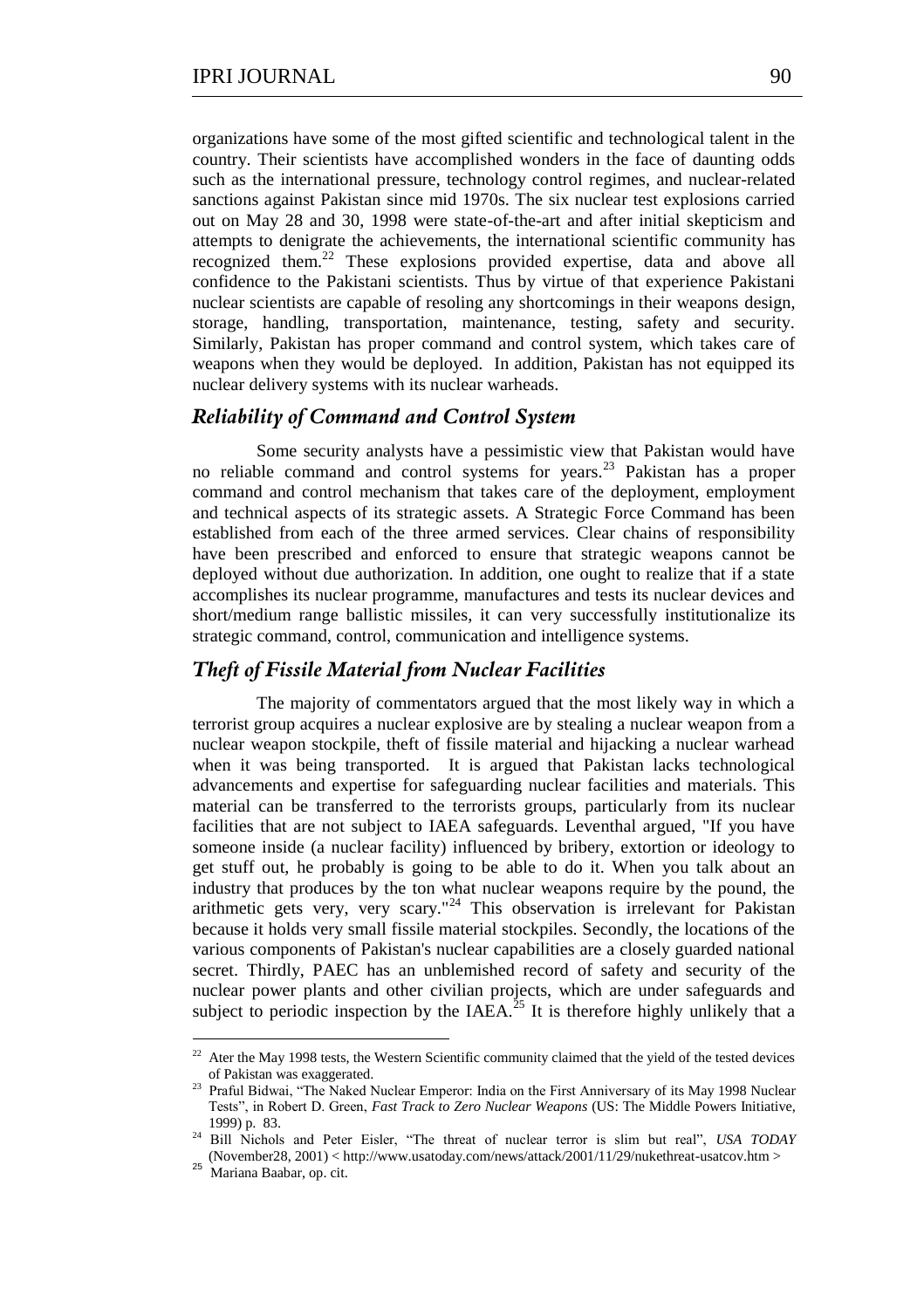terrorist group or network of groups could identify the different locations with confidence, or steal the radioactive material, let alone reconstitute the stolen parts into complete weapon systems.<sup>26</sup>

Some analysts believe that Pakistan needs sophisticated technologies for maintaining the exact data of its fissile material. Interestingly, computers also mislead and generate problems. For example, the Russian experts at the Kurchatov Institute, the renowned nuclear research center in Moscow, discovered a fatal flaw in the software donated to them by the Los Alamos National Laboratory. This same software had been the backbone of America's nuclear materials control system for years. The Russians found that over time, as the computer programme is used, some files become invisible and inaccessible to the nuclear accountants using the system, even though the data still exist in netherworld of the database. Any insider who understood the software could exploit this flaw by tracking the "disappeared" files and then physically diverting, for a profit, the materials themselves. $27$  Due to its limited quantity of fissile material, a very sophisticated system is not an essential requirement. Pakistan can very easily preserve the record of its nuclear stockpiles through the manual procedures.

# *Truck Bomb Threat*

There is a possibility that the terrorists would damage a nuclear plant for radioactive release. They can hit the nuclear facilities with a truck loaded with conventional explosive. Some analysts perceive the vehicular bombing threat real in Pakistan because of the Islamic religious groups. It is argued that nuclear plants and research reactors in Pakistan have little protection against a truck bomb threat. The Pakistani authorities have enforced elaborate security mechanism for the security of nuclear facilities. In addition to material fences, thoroughly trained guard secure plants from sabotage. The nuclear sites in Pakistan are in exclusive zones and are relatively inaccessible. Their areas are large enough so that the main facility (reactor) would withstand a truck bomb exploding at the perimeter fence.

## *Conclusion*

<u>.</u>

As part of a well–considered nuclear policy, Pakistan has implemented stringent measures to ensure that they are never used, either intentionally or by accident, except under properly authorized circumstances. However in the context of South Asian region's security, there is an urgent need for upgrading physical protection systems at the dozens of nuclear reactors, laboratories, fuel fabrication and reprocessing plants and research institutes scattered across India. Many radioactive material thefts and nuclear facility accidents in India have been reported in the Indian print media. In case of Pakistan, not even a single nuclear related accident has happened. Safeguarding nuclear weapons is a major task for those nuclear-weapon states, which possess the largest number of weapons and a huge amount of nuclear radioactive material. A great deal of nuclear material, equipment, and components for nuclear weapons programmes have been, and are being, smuggled from the United States and Russian Federation. An early example of the illicit acquisition of nuclear material is the smuggling of the enriched uranium to

 $26$  Gaurav Kampani, "Safety Concerns About the Command & Control of Pakistan's Strategic Forces, Fissile Material, and Nuclear Installations" (September 28, 2001) <http://cns.miis.edu/research/wtc01/spna.htm>.

<sup>&</sup>lt;sup>27</sup> Dr. Bruce G. Blair, "Nukes: A Lesson From Russia", *Washington Post* (Wednesday, July 11, 2001) p A19. <http://www.cdi.org/nuclear/blair071101.html >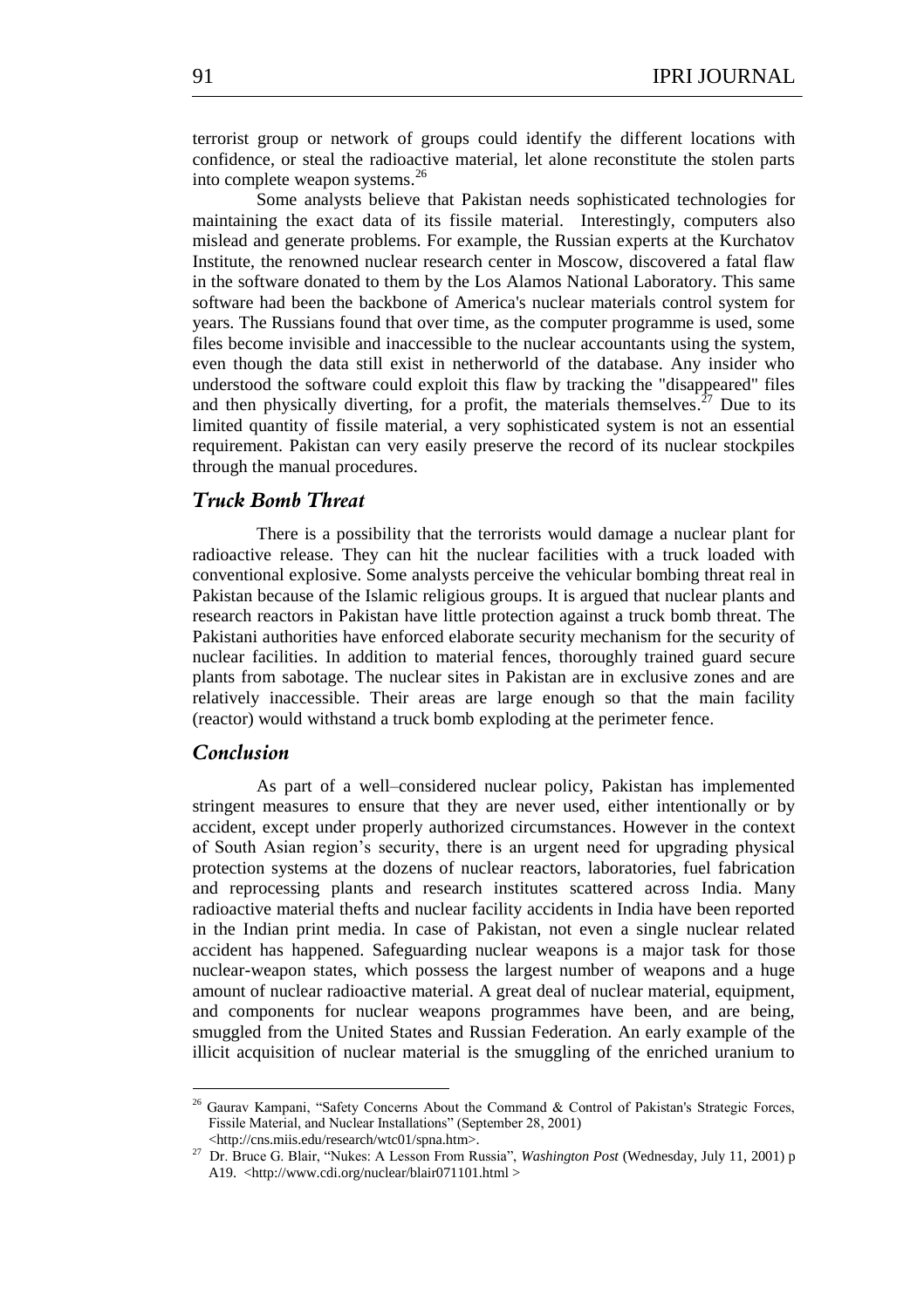Israel between 1962 and 1965. About 100 kilograms of highly enriched uranium disappeared from a factory in Apollo, Pennsylvania, owned by the Nuclear Materials and Equipment Corporation.<sup>28</sup> Hundreds of tons of nuclear material, the essential ingredients of nuclear weapons, are stored at vulnerable sites throughout the former Soviet Union states, guarded only by underpaid, hungry, and disheartened people. At least eight thefts of materials (weapons-usable) that could be used to make nuclear weapons have been confirmed.<sup>29</sup> Significantly, nuclear related theft or smuggling has not happened in Pakistan.

The Nunn-Lugar "cooperative threat reduction" programme to improve the security of Russia's nuclear materials, technology and expertise can serve as a valuable precedent in addressing nuclear-related security problems in Pakistan. K. Subrahmanyam has very correctly pointed out that "American concerns and anxiety about South Asia's nuclear situation (are) not reflected in the American denial of technology cooperation with India and Pakistan on safety and security measures especially those that involve interaction among scientists and sale of equipment related to nuclear safety".<sup>30</sup> United States export restrictions should be waived to transfer the technologies—vaults, sensors, alarms, tamper-proof seals, closed-circuit cameras and labels needed to protect Pakistan's nuclear facilities and materials from thefts, accidents and unauthorized use. Certainly, assistance that improves the safety and security of a nuclear warhead itself may also significantly improve Pakistan's ability to deploy a warhead on a ballistic missile, and may be banned under the Article 1 of the NPT. It may signal other potential nuclear weapon states that the US is not serious about its non-proliferation goals. But assisting Pakistan to improve the security of its nuclear facilities and weapons storage facilities is permissible because this assistance would not contribute to advances in Pakistan's nuclear arsenal.

Physical-protection systems at the Pakistani nuclear facilities are strong. There are custodial safeguards. These facilities are not accessible to unauthorized outsiders and are under constant monitoring through intelligence agencies. Pakistan has resisted any outside attempts to help secure its nuclear materials up to now. There is the risk of nuclear related secrets leaking in receiving assistance for its nuclear programme from outside powers. It is a pragmatic policy. But there is no harm in receiving technological assistance, which would not undermine our secrets.

It is imperative that we should convey the message to our Western friends that there is no possibility of business like *Sapphire Operation<sup>31</sup>*, in Pakistan. Secondly, commando operation, such as that referred by journalist Seymour Hersh's in The New Yorker on October 29, 2001, shall be considered offensive act and shall be countered by all means.

<sup>28</sup> Frank Barnaby, *The Role and Control of Weapons in the 1990s* (New York: Routledge, 1992) p. 64.

<sup>&</sup>lt;sup>29</sup> The Russian officials have repeatedly denied that any smuggling case involved weapon-grade nuclear material, which, according to the strict definition, is uranium enriched to more than 90 percent U-235 or plutonium with less than 7 percent Pu-240. Jessica Stern, Op. cit p. 97.

<sup>&</sup>lt;sup>30</sup> Gurmeet Kanwal, Op. cit.

<sup>&</sup>lt;sup>31</sup> The Sapphire Operation was conducted by the US with the cooperation of Kazakhstan and Russian Federation in October/ November 1994. In that operation approximately 1,200 pounds of highly enriched uranium was evacuated from a vulnerable site of Kazakhstan to the United States where it was stored for a period of time, eventually down-blended and sold as civilian reactor fuel. The Kazakhstanis received approximately \$100 million in assistance and other compensation for these materials. Rose Gotemoeller, Pakistan's Nuclear Dilemma", *A Carnegie Non-Proliferation Roundtable,* 

<sup>&</sup>lt; http://www.ceip.org/files/events/Paktranscript.asp>.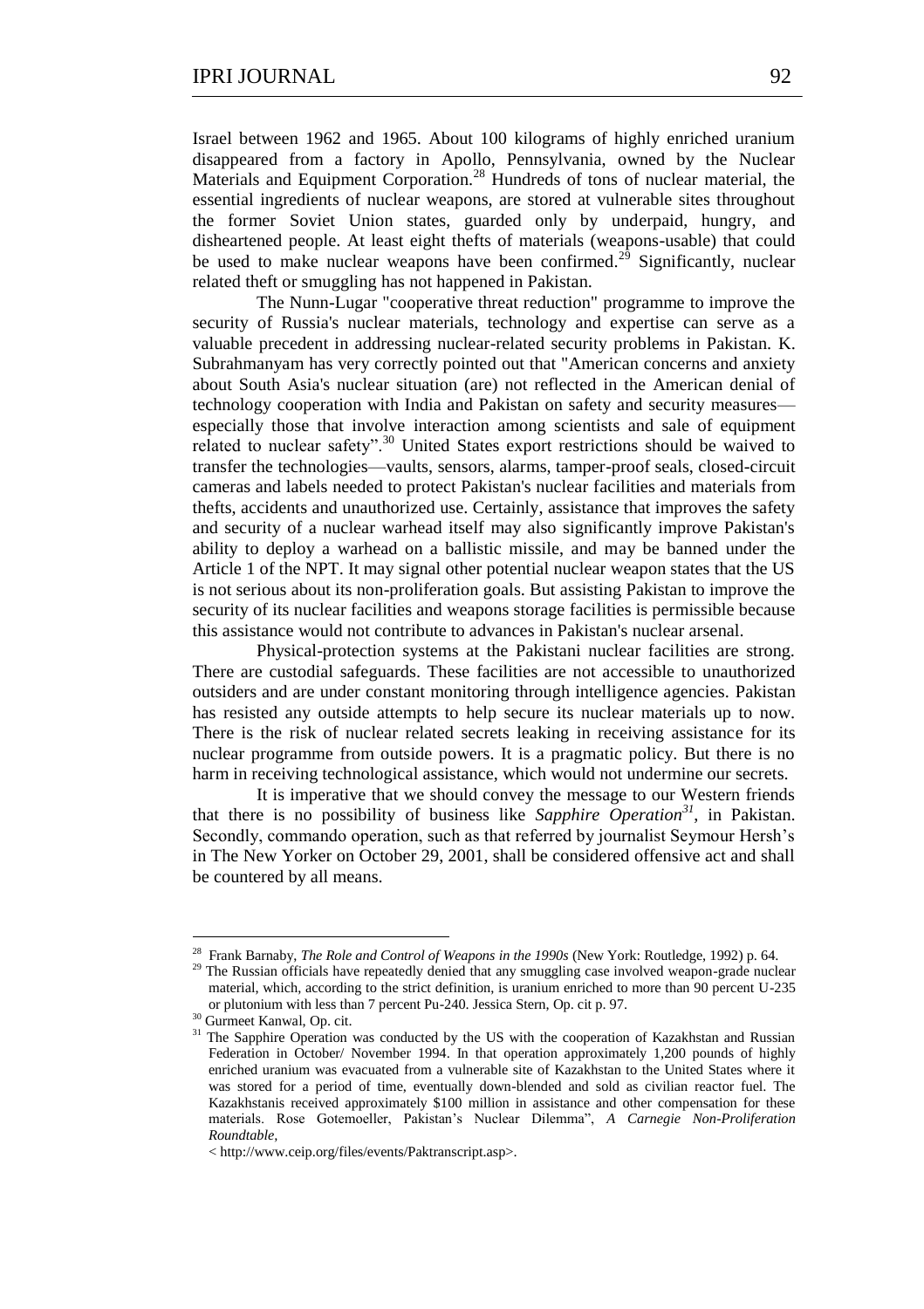A realistic and useful option for the US and its allies is to accept that the existence of Pakistan nuclear weapons is an incontrovertible reality. If they are serious in addressing this problem, they must chalk out their policies on the basis of the fact that India's unwillingness to part with its nuclear arsenal makes it impossible for Pakistan to dismantle its own programme. Within this context, only viable bilateral and multilateral nuclear confidence building and nuclear risk reduction measures can keep the spectre of a nuclear war, and nuclear-related accidents at bay. A well-structured nuclear restraint regime in South Asia would minimize the risks of nuclear accident. The US and other Western governments can play a useful role in helping to constitute such a regime.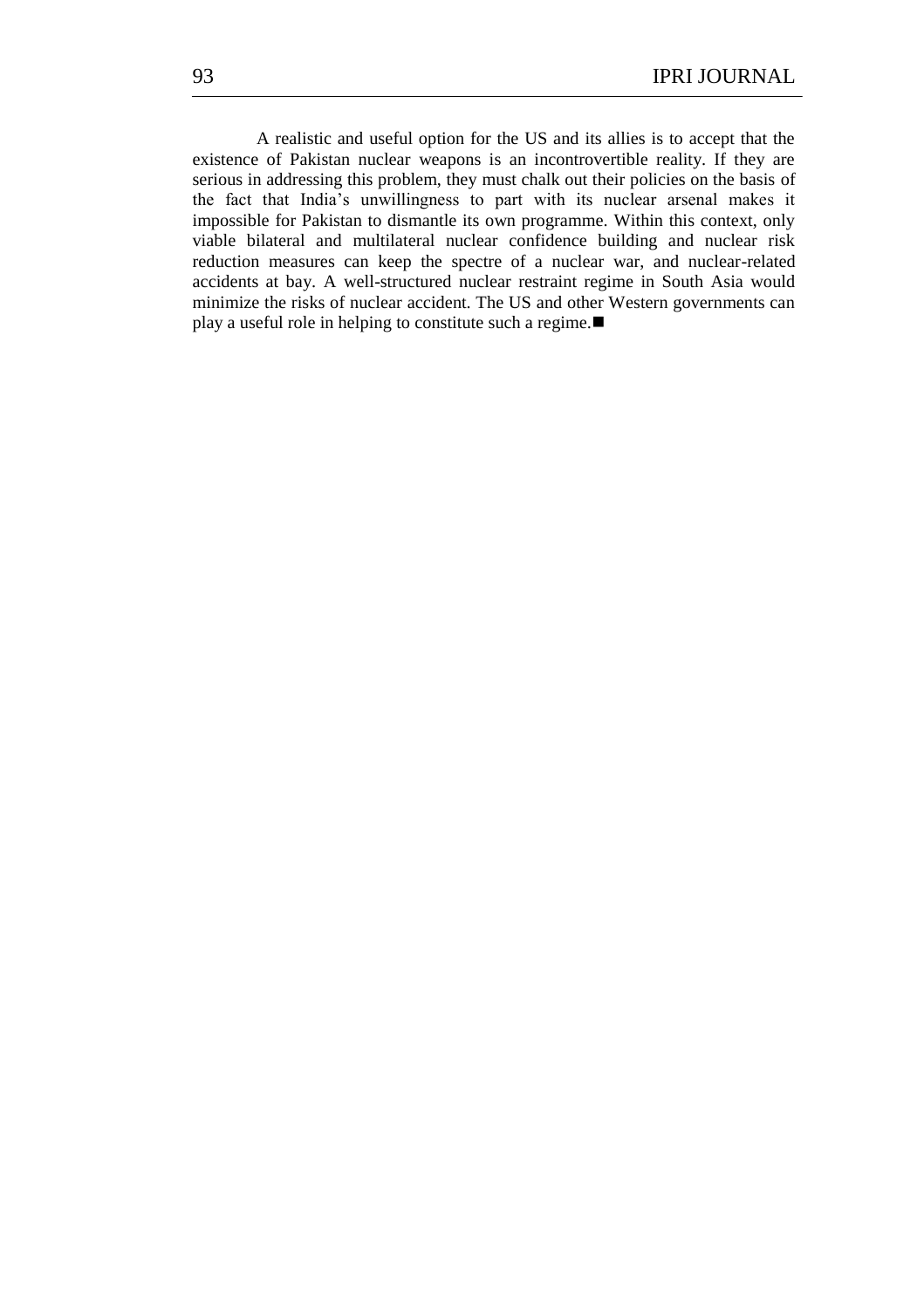# *UN Peacekeepers as 'Reliable' Forces: Pakistan's Somalia Experience*

#### Kabilan Krishnasamy<sup>\*</sup>

here is little point for a state to make large and varied troop commitments to UN peacekeeping without being a 'reliable' ground force and having the There is little point for a state to make large and varied troop commitments to<br>UN peacekeeping without being a 'reliable' ground force and having the<br>capacity to sustain the commitment over prolonged periods in mission ar The present study examines the issue of reliability in UN peacekeeping, with a particular focus on Pakistan's experience in Somalia. The study shows that Pakistan's commitment to the peace mission in Somalia was positive and long lasting in spite of severe human costs. To this end the paper raises the following questions: What factors shaped Pakistan's commitment to Somalia? To what extent has Pakistan learnt its lessons from its Somalia experience? What factors are likely to shape Pakistani peacekeeping in the future?

# *Peacekeepers' Reliability in UN Peace Missions*

1

In March 2000 the UN Secretary-General Kofi Annan convened an expert panel, headed by Lakhdar Brahimi, a former Algerian Foreign Minister, to conduct a new major study on peacekeeping. One of the recommendations of the Brahimi report was that peacekeepers in post-Cold War peace operations must be willing to take risks and have 'staying power'.<sup>1</sup> There is no point in making large and varied troop commitments without being a 'reliable' ground force. That is, reliable troopcontributors in terms of their willingness to take risks and capacity to sustain their commitment in dangerous operations over prolonged periods are most needed, especially in managing intrastate peacekeeping operations of the post-Cold War era. The days when peacekeepers were deployed in relatively calm and predictable environments are well over. Post-Cold War international security has been predominantly threatened not by wars between nations but by pockets of increasing episodes of escalating violence within national boundaries. Thus the deployment of uniformed blue helmets in unmapped labyrinths of guerrilla warfare and intrastate conflicts, where there are no clear cease-fire lines and no peace to 'keep', has become a common sight today. In such environments, peacekeepers can be exposed to high levels of danger and even possible attack from heavily armed and unidentified belligerents.

The question arises as to whether troop-contributing states are willing to take the risk and deploy their soldiers in such harsh operational environments? The delay in the deployment of the peacekeeping force in Rwanda was primarily due to hesitation on the part of the member states to place their soldiers in the wake of genocide. Although 19 governments pledged to keep 31000 troops on stand-by, it took the UN more than six months to deploy the authorised strength of 5000

<sup>\*</sup> Dr Krishnasamy is a Visiting Research Fellow in the Department of Political Science at the University of Western Australia. He has contributed several articles on South Asian States' participation in UN Peacekeeping. In 2000 he worked as a research intern in the Policy Analysis Office, Department of Peacekeeping Operations, United Nations, New York.

<sup>1</sup> See Brahimi Report on Peacekeeping, *Report of the Panel on United Nations Peace Operations: A Far Reaching Report by an Independent Panel*, UN. Doc. 2000.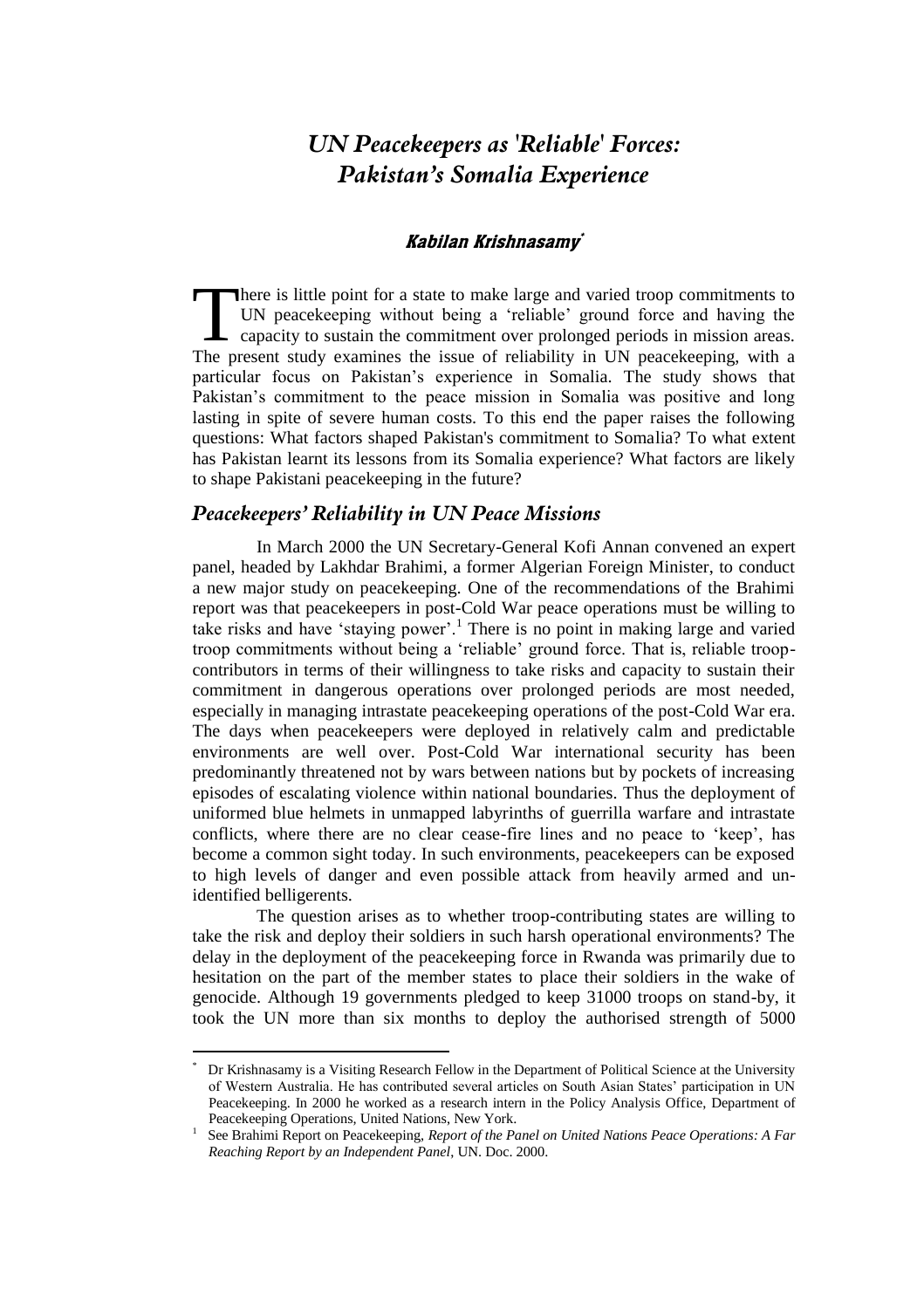troops.<sup>2</sup> In 1994 despite the desperate attempts to deter the Serbian attacks on the UN 'safe havens' in Bosnia-Hezergovina, member states only contributed 7600 instead of the authorised strength of 35000 troops. The whole mission suffered significantly as the UN fell short of troop numbers due to the lack of commitment of member states. Another example relates to the reluctance of the US to contribute troops in the peacekeeping operation in Sierra Leone in 1999. At that time the UN had been facing significant problems in mobilising ground forces for Sierra Leone and the negative response from the West created some uproar in the international community and in the diplomatic circles at the United Nations. ‗Washington will not put an American Officer on the ground [in Sierra Leone]',<sup>3</sup> stated the UN Chief Kofi Annan, who was disappointed by the reluctance of the superpower to share the burden of ground level participation in UN peacekeeping.

While member states may be motivated by their own set of national interests to undertake peacekeeping responsibilities they also have the liberty to decide the size of troop commitment and the duration of deployment. Often the UN is faced with a dilemma in meeting the dual requirement of securing the willingness of troop contributing states and in fulfilling its fundamental role in maintaining international peace and security. One cause for this dilemma is that there is no proper legal framework or arrangement under which member states contribute to UN peacekeeping operations. Article 43 of the UN Charter, which provides the UN with the right to request support in terms of personnel and material assistance from its member states, specifically calls for the earmarking of national contingents and for them to be placed on standby for the use and direction of the Security Council under a collective security arrangement.<sup>4</sup> The Military Staff Committee (MSC) is responsible for organising and the strategic planning of the national armies. It includes a panel of military experts who are placed at the disposal of the Security Council to advice and assist the Security Council on all questions relating to the latter's requirements to act in an event of a breach of peace. However, during the Cold War Article 43 or the MSC were neither activated nor became a practical reality. The already existing division in the Security Council was further deepened by the opposing views over the magnitude and size of the armed forces of each Member State. The Soviet Union demanded an equal contribution among all Member States, while the other four permanent members were satisfied with comparable contributions relative to the differing size and composition of national armies. Since no conclusions were reached, Article 43 of the UN Charter never came into effect and the MSC has largely remained dormant. However, in recent years following the end of the Cold War analysts have suggested reviving the MSC to constructively serve the maintenance of global peace and security.<sup>5</sup>

1

<sup>2</sup> Department of Public Information, UN.

<sup>&</sup>lt;sup>3</sup> Cable News Network (CNN) News Coverage.

<sup>4</sup> This was an important component of Article 43 of the UN Charter, which provided the Security Council with the legitimacy to create an international force to avert threat to global peace. One analyst, however, finds 'Collective Security' to be problematic. A primary reason cited is the 'intrinsic tension in the notion' itself. See Ramesh Thakur et.al. ed. , *A Crisis of Expectations: UN Peacekeeping in the 1990s*, Westview Press, Oxford: 1995, p. 4

<sup>&</sup>lt;sup>5</sup> The various roles identified are that the MSC (a) could become a principal staff centre for preparing or serving arms control negotiations at both bilateral and multilateral levels; (b) provide military intelligence and monitor arms control treaty compliance; (c) supervise licensing systems; (d) coordinate anti-terrorist operations; (e) co-ordinate anti-drug operations; (f) serve as a military information centre; (g) supervise a weapons research centre; and (h) engage in military peacekeeping duties. See Ralph M. Goldman, *Is it Time to Revive the UN Military Staff Committee?*, Occasional Paper Series No. 19, Centre for Study of Armament & Disarmament. Los Angeles, California: 1990, pp. 20-4.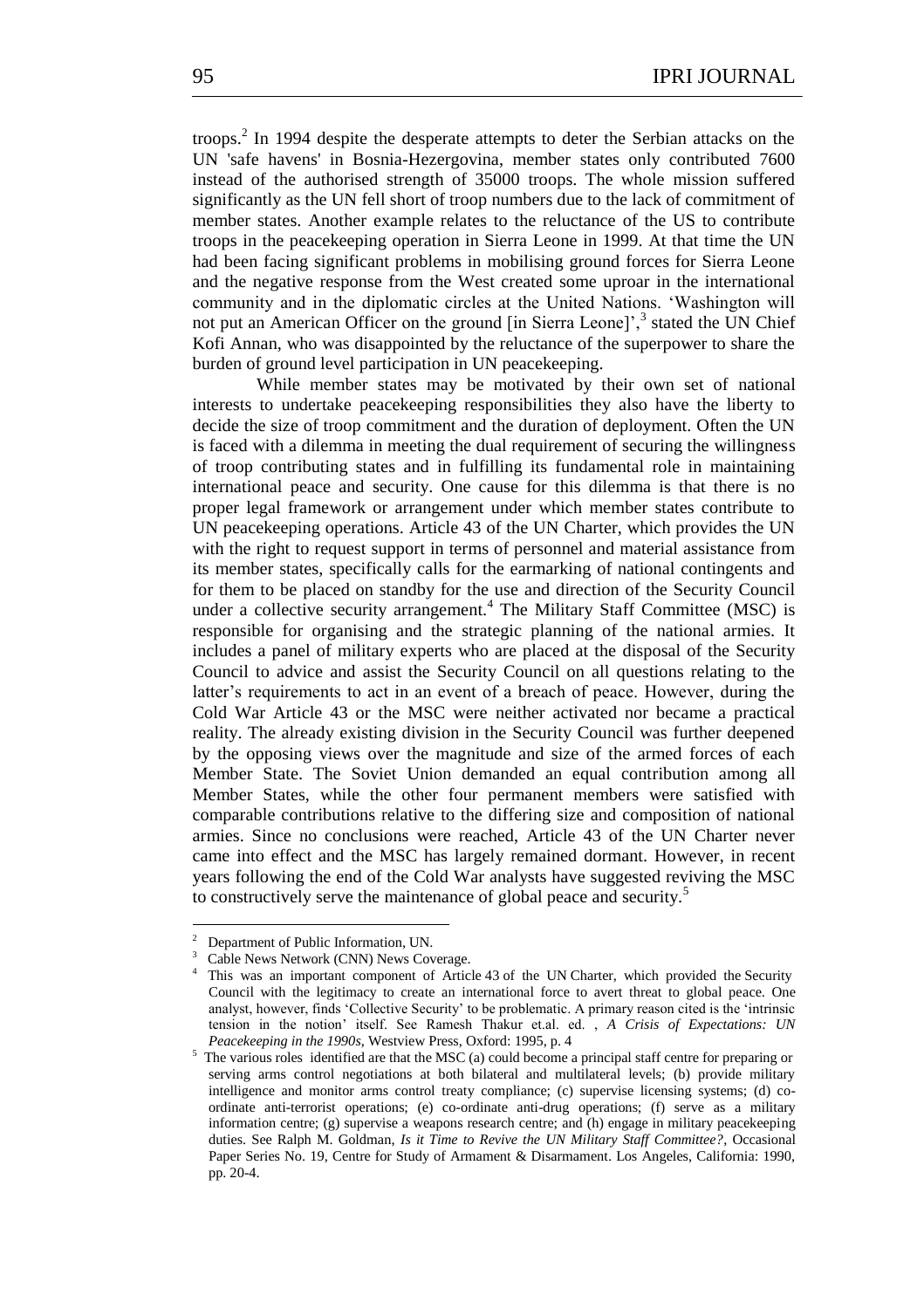Subsequently, the UN has also established a Standby Arrangement, which involves earmarking troops and placing them in a reserve pool of soldiers for rapid deployment in peace operations. The purpose of a standby arrangement is intended to make peacekeeping forces readily available for the management of conflicts. Up till February 2000, 87 member states have consented to participate in standby arrangements, but in different forms. Many have signed a memorandum of understanding with the UN; some have completed the Planning Data Sheet which provides detailed technical information on their contribution; and others have only expressed official willingness. Sixty-five countries have provided information on the specific capabilities they are prepared to offer. Sixty per cent of the confirmed standby participants have consented to a response time of up to 30 days; twenty per cent have a response time of between 30 and 60 days; fifteen per cent could respond between 60 and 90 days and the remaining five per cent could take more than 90 days.

While these steps are taken to enhance the UN's capacity to rapidly deploy troops, the reliability of peacekeepers in mission areas could vary across participating states. Not all states are active troop contributors to UN peacekeeping and not all troop contributing nations are reliable peacekeepers. However, Pakistan is an exception to this. In Somalia Pakistan not only emerged as the single largest troop contributor but also sustained its commitment over a prolonged period despite its bitter experiences and harsh realities. To this end, the study makes two key points. First, Pakistan's strong and prolonged commitment to the peacekeeping operation in Somalia is motivated by a combination of political interests. Second, that Pakistan has learnt some invaluable lessons from its Somalia experience is demonstrated by Pakistan's selective troop deployment and the development and implementation of a new peacekeeping doctrine in post-Somalia peacekeeping operations.

#### *Pakistan's Commitment to Somalia*

The peace mission to Somalia was one of the most humanly costly, dangerous and complex operations in which Pakistan ever participated in the twentieth century, but its prolonged commitment and presence in the war ravaged country arguably qualifies Pakistan as one of UN's most reliable peacekeepers. Pakistan is one of the few troop-contributing nations that participated in various phases of the peace mission and under different authorities in Somalia. The first of which was under the aegis of the UN where Pakistan made significant troop contributions as part of the UN Operation in Somalia (UNOSOM). In July 1992 Islamabad dispatched Brigadier-General Imtiaz Shaheen to the role as the chief military observer to monitor the cease-fire between key warring parties and also to seek consent for the deployment of a peacekeeping security force in Central Mogadishu. After almost a month of intense and difficult negotiations Aideed reluctantly consented to a peacekeeping presence and subsequently the deployment of a peacekeeping force of 500 troops occurred in September 1992. Pakistan responded positively and quickly by being the first nation to provide ground forces as part of UNOSOM to facilitate the provision and delivery of humanitarian relief aid to the local population caught between internecine wars and widespread famine and drought.

However, the Pakistani peacekeepers, drawn from Frontier Force Regiment and deployed in Mogadishu airport, had initially some difficult time controlling Aideed's forces and the violent and disruptive activities of looters in Central Mogadishu. At one point Pakistani soldiers came under intense attack from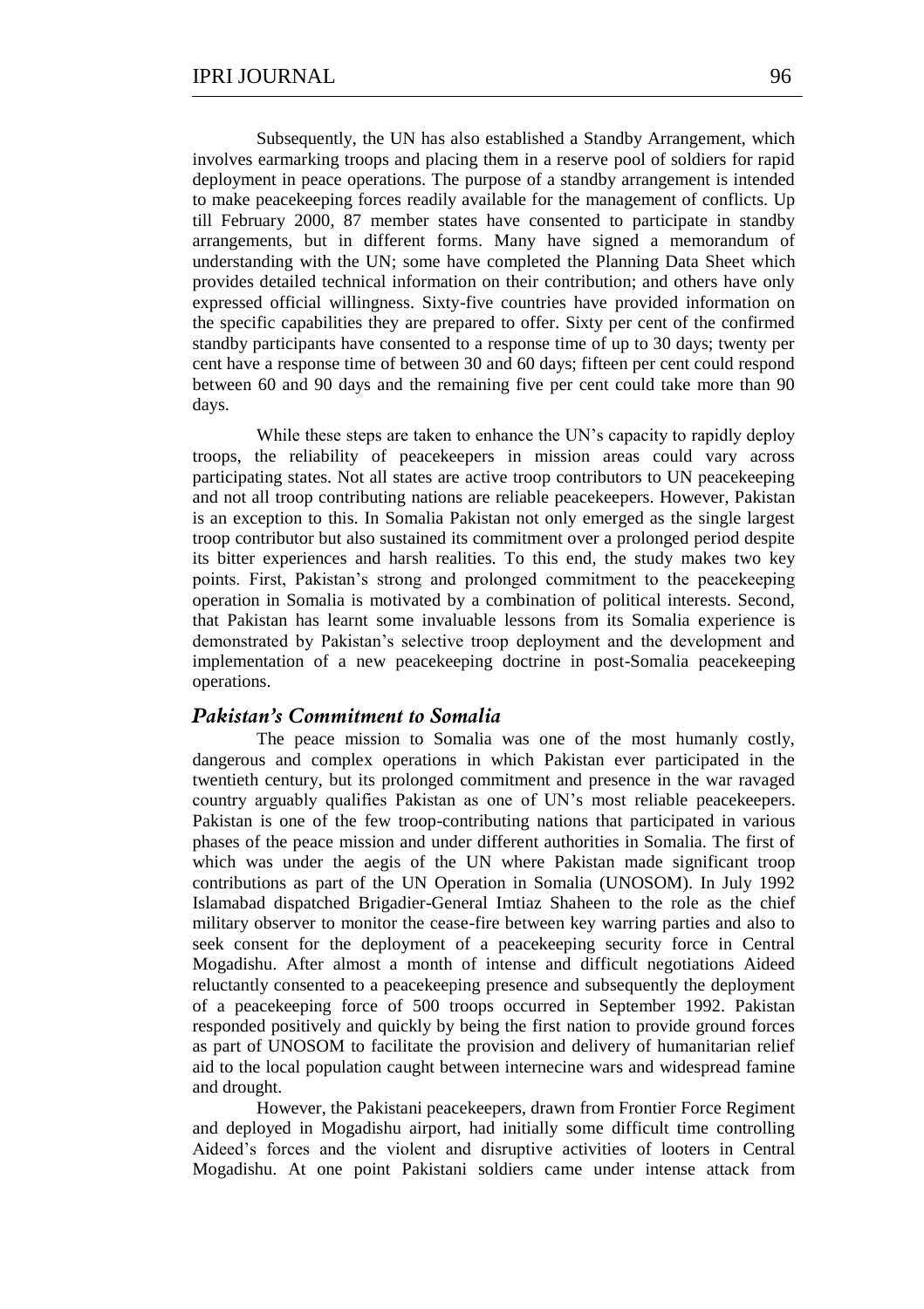Aideed's forces, although the Mogadishu warlord had initially agreed to cooperate and allow the UN peacekeepers to carry out their security role at the airport. Although the local press had reported the loss of two Pakistani soldiers in this incident, Islamabad was quick to deny it.<sup>6</sup> The deteriorating security environment in Mogadishu, the country's major port and unloading dissemination of food supply, not only became a major problem but also prevented the distribution of relief aid to other parts of the country. Hence, the Security Council under resolution 794 authorised the establishment of the US-led Unified Task Force (UNITAF) to enforce peace for the safe delivery of humanitarian assistance within the country. Following the take over of the UNOSOM by the UNITAF in December 1992, Pakistan not only expressed its willingness to work under the US-command but also agreed to provide more ground troops. At one point the former President George Bush phoned Nawaz Sharif to request for additional manpower support.<sup>7</sup> Islamabad responded very positively to the demand and deployed another contingent of 880 troops and in subsequent months the size of the Pakistani contingent reached a total of 5000 troops.

This commitment continued even after the 5 June tragedy which lingers in public memory as one of UN's biggest peacekeeping debacle. This unfortunate incident happened when the Pakistani contingent was asked to carry out a weapons inspection check and subsequently, to neutralise Aideed's ammunition dump in accordance with the Addis Abbaba accord signed by all parties including the Mogadishu warlord. Despite this Aideed's forces launched an unprovoked attack and fired on Pakistani soldiers during the weapons inspection. Aideed justified this attack based on an assumption that the Pakistani peacekeepers were carrying out the inspection with a view to eventually capture a nearby radio station.<sup>8</sup> Islamabad not only denied the allegations but also criticised the delay of some contingents, namely the Italian force, in providing cover for the Pakistani troops during the ambush. $\dot{\ }$ The Italian contingent, although operating under the auspices of the UN, had waited for instructions from Rome before it offered help to the Pakistani troops. Consequently, Pakistan suffered a severe loss of 24 soldiers.

However, the 5 June tragedy did not move Islamabad to terminate its participation in the Somalia operation. In a press conference following the killing of the Pakistani soldiers in Mogadishu Pakistan's foreign Secretary Shaharyar Khan rejected the option of a withdrawal. He said, 'we remained committed to UN peacekeeping efforts. We were the first country to enter Somalia wearing UN blue helmet and we believe in UN's peacekeeping role. We believe this role must be played effectively'.10 Concomitantly Pakistan presented a resolution, which was adopted by the UN Security Council, calling for punitive actions against Aideed and his forces. By this time the UN had taken over from UNITAF and renamed the peace operation as UNOSOM II, but the mission was still largely under the control and direction of the US. Some of the key influential policy makers advising the American Special Representative of the Secretary General (SRSG) T. Howe were from the US State Department.<sup>11</sup>

1

<sup>&</sup>lt;sup>6</sup> 'Killing of Pak troops in Somalia denied', *The News* (Rawalpindi), 16 November 1992.

<sup>7</sup> ‗Pakistan to send more troops to Somalia', The News (Rawalpindi), 5 December 1992.

<sup>8</sup> ‗Pakistan seeks UN action against Somali warlord', *The Muslim* (Karachi), 7 June 1993.

<sup>&</sup>lt;sup>9</sup> 'FO expresses concern over delay in helping Pak troops in Somalia', *The News*, (Rawalpindi), 10 June 1993. See also ‗An Outrage', *The News*, (Rawalpindi), 8 June 1993.

<sup>&</sup>lt;sup>10</sup> Pakistani troops to stay on in Somalia, *Dawn* (Karachi), 10, June, 1993.

<sup>&</sup>lt;sup>11</sup> Robert G., Patman, 'The UN Operation in Somalia', in *A Crisis of Expectations: UN Peacekeeping in the 1990s*, ed., Ramesh Thakur and Carlyle A. Thayer, (Boulder, Colo.: Westview Press, 1995), pp. 88-95.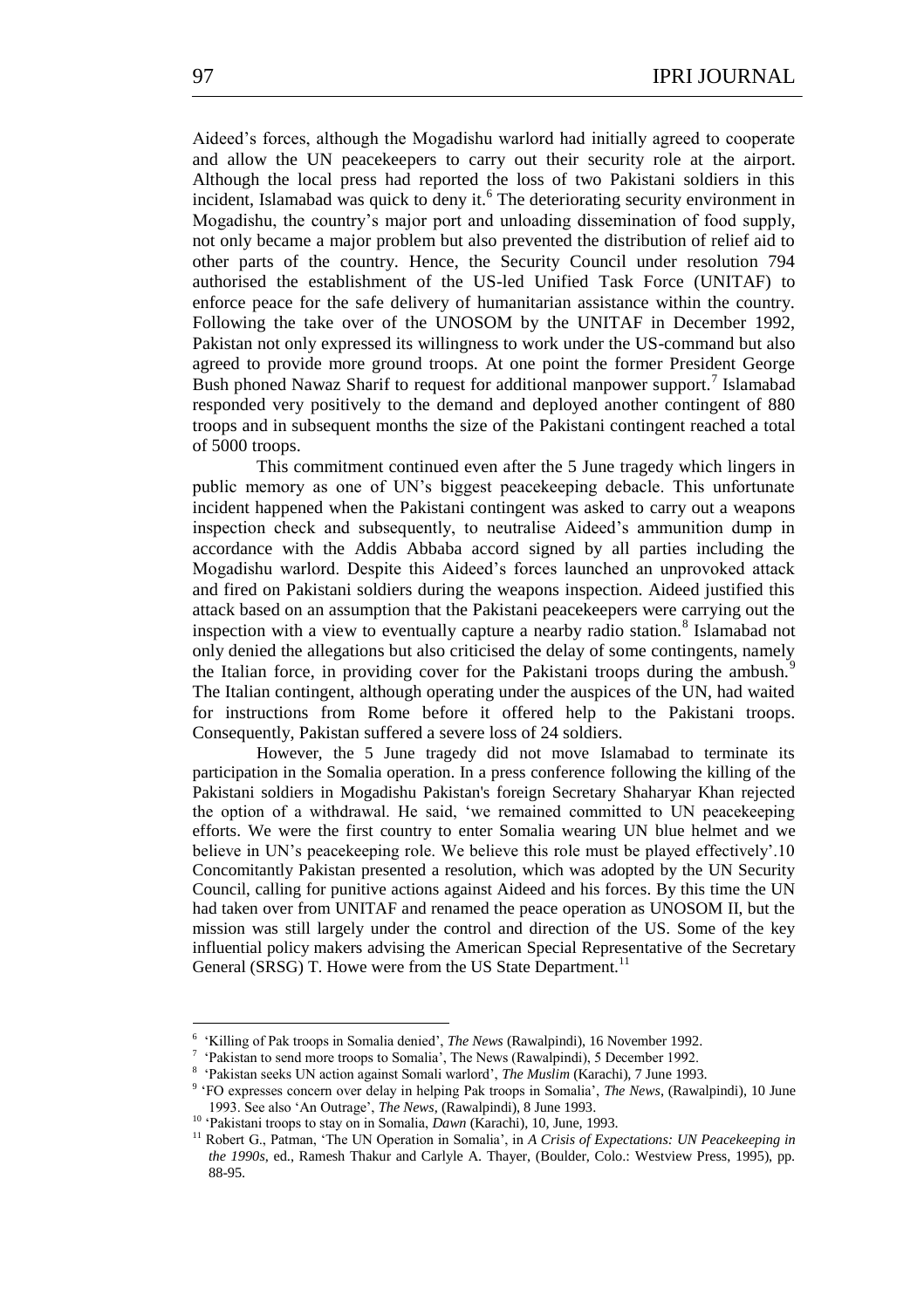Pakistan not only continued to function as part of UNOSOM II but also became more active and joined forces with the US Army Rangers in hunting down Aideed and seeking justice for the death of the UN peacekeepers. This took several forms. First, the SRSG announced a reward worth \$25,000 to \$50,000 for Aideed's head. Second, Pakistan became part of the US plan for a full-blown ground assault aimed at capturing Aideed who was reported to have slipped away minutes before the raid started on 17 June 1993. It is alleged the US surveillance network has more than once caught Italian UN peacekeepers warning Aideed about the US plans to launch an attack against him.<sup>12</sup> The 'revenge' mission turned out to be a debacle resulting only in the capture of the US Rangers by Aideed's men. Pakistan played an important role in a joint operation with the US and Malaysian troops to rescue the American Rangers.

Meanwhile, policy-makers in Islamabad came under enormous pressure and were severely criticised for taking the American line which had turned the mission from a humanitarian-peacekeeping operation to a revenge-oriented mission. Senator Prof. Khurshid Ahmad, Naib Ameer of the Jamaat-i-Islami, criticised Pakistan for not limiting itself to a humanitarian role. He said, 'Nigeria, Zimbabwe, Botswana, Saudi Arabia, Egypt, Kuwait, the UAE, and even India, have taken that position. It is however unfortunate that American and Pakistani troops are the only major troops which are presently engaged in fighting, and there too, Pakistani forces were suffering major loses'.<sup>13</sup> He also accused Nawaz Sharif's government of being ‗part of the US objective of imposing imperialist hegemony on the world and also subverting "committed Muslims" like Farah Aideed'.<sup>14</sup> The party also warned that Pakistan's policy in Somalia might go against a number of Muslim states and cause a rift in the Islamic bloc.

However, these criticisms did not stop Islamabad from further supporting the US-led operation in Somalia. To some extent, Islamabad's pro-US stance on the peacekeeping operation in Somalia won the admiration and interest of policymakers in Washington. Consequently this resulted in the visit by top US officials, in particular the US President's Special Envoy and co-ordinator for Somalia, Ambassador James Dobbins, Rear Admiral Charles Abdoll and Ambassador Walter Stadler of the US State Department to Pakistan in December 1993. The main theme of this visit was to discuss the prevailing situation in Somalia and matters pertaining to the provision of more Pakistani troops. Consequently, in December 1993 Pakistan offered an additional 2500 troops to join the 5000 Pakistani soldiers already deployed in Somalia.

However, Pakistan's decision to commit more troops and respond positively to the US request raised further concerns at home, especially when Washington announced its decision to withdraw its troops by early 1994, following the loss of 18 American soldiers in the 3 October incident. This also triggered other troop contributing nations to withdraw. By March 1994 Italy, Belgium, France, Sweden, Germany, Turkey, Norway, Greece, Kuwait, Morocco, Republic of Korea, Saudi Arabia, Tunisia, Turkey and the United Arab Emirates had withdrawn their contingents, thereby reducing the force level from 28 000 to 15 000 troops. This caused greater pressure within Pakistan as the government came under attack for mis-using its soldiers in external missions. The Pakistani press published articles

<sup>&</sup>lt;sup>12</sup> Following the US raid on Aideed, the Italian Force Commander General Bruno Loi was relieved from his duty by Kofi Annan

<sup>&</sup>lt;sup>13</sup> 'Senator Demands Withdrawal of Pak troops from Somalia', *The News* (Rawalpindi), September 1993.

<sup>&</sup>lt;sup>14</sup> 'Pakistan Must Avoid International Isolation', *Frontier Post*, (Peshawar), 26 June 1993.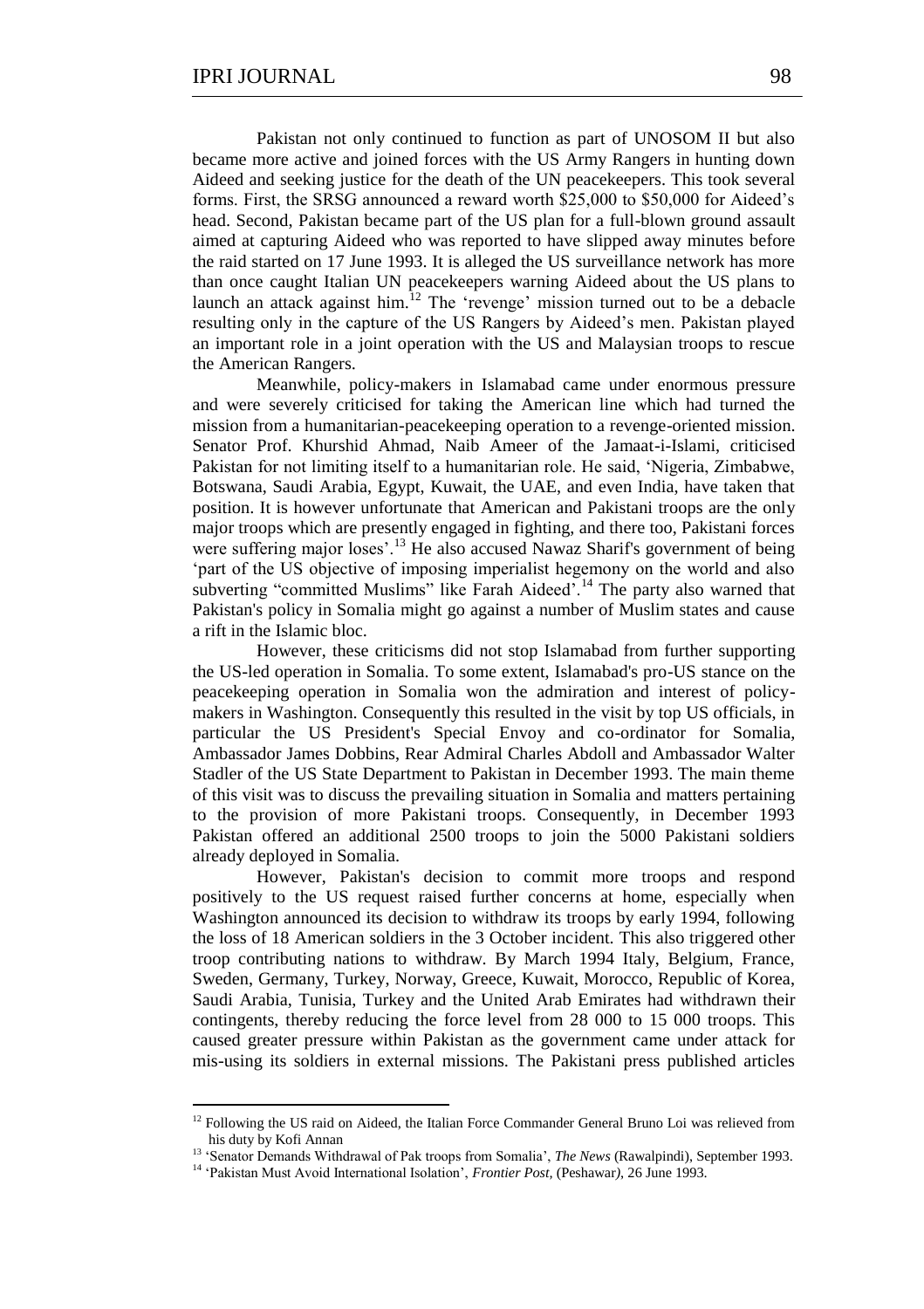indicating that Pakistan had merely fallen into ‗America's peacekeeping trap' and that it has given in to the treatment of its soldiers as cannon fodder or ‗America's footsoldiers'.<sup>15</sup> Despite such domestic pressures Islamabad and the military remained committed to the peace operation in Somalia until the mission was shut down in March 1995.

## *Sources of Motivation*

Islamabad justified its troop commitment and prolonged peacekeeping presence in Somalia on the grounds that it was a strong supporter of the UN and its cause for global peace and security.<sup>16</sup> It also pointed out that Pakistan was committed to supporting Somalia, with which it shares historical relationships and special cultural and religious bonds as Muslim nations.<sup>17</sup> However, beyond these pious platitudes of goodwill a combination of several political interests played a primary role in motivating Islamabad to participate and commit itself to the peace mission in Somalia. These interests are identified here.

First, Pakistan's readiness to be part of the US-led multinational force and to subsequently increase the size of its troop contribution can be singled out as part of Islamabad's aggressive diplomacy to re-establish strategic co-operation with the US in the early nineties. The Soviets' withdrawal from Afghanistan, the disintegration of the Soviet Union resulting in the end of the Cold War and the Gulf war of 1990-91 all significantly altered Pakistan's geo-strategic environment. In the early nineties the US suddenly started to become concerned about Pakistan's nuclear programme, an issue that was conveniently ignored throughout the 1980s when Pakistan became the ‗front-line' state for the US pro-Mujahideen and anti-Soviet activities in Afghanistan. So important was Pakistan to the US at the time that ‗Washington [even] undermined moves by US congressman to scuttle the aid relationship and forces through the Pressler Amendment in 1984'.<sup>18</sup> However, the Pressler Amendment was revived in the early nineties when Washington received confirmation that Pakistan had already converted enriched uranium gas into material for a nuclear bomb and Islamabad was adamant not to give in to Washington's demands for ‗capping' its nuclear program. This resulted in the suspension of all aid packages including the incomplete F-16 aircraft deal on 1 October 1990.

The change in Pakistan's geo-strategic environment became clearer when the US started to aggressively pursue a policy of engaging with Pakistan's major threat and adversary, India, in the early 1990s.<sup>19</sup> Following its economic liberalisation in 1991, India started to attract large-scale foreign investment from sources such as IBM and Coca-Cola who were once embittered by India's closeddoor economic policies. This investment has made a huge impact on the newly structured Indian economy. Moreover, India's emergence as a world leader in information technology (IT) has not gone unnoticed by Washington which has been forging closer ties with New Delhi as the latter has been producing IT powerhouses staffed by world class computer engineers and funded by foreign investors. It is

1

<sup>&</sup>lt;sup>15</sup> 'America's Peacekeeping Trap', *The News* (Rawalpindi), 4 August 1994.

<sup>&</sup>lt;sup>16</sup> '880 more Pakistani troops to go to Somalia', *The News*, (Rawalpindi), 31 December 1992.

<sup>17</sup> *Ibid.*

<sup>&</sup>lt;sup>18</sup> Samina Yasmeen, 'Pakistan's Cautious Foreign Policy', *Survival*, Vol. 36 No. 2, Summer 1994, p. 116.

<sup>&</sup>lt;sup>19</sup> There is some scepticism as to the extent to which the Americans will support a once pro-Soviet and anti-American India. See Stephen Philip Cohen, 'The United States, India and Pakistan', in *India & Pakistan: The First Fifty Years*, eds., Selig S. Harrison, Paul H. Kreisberg and Dennis Kux, Woodrow Wilson Centre and Press, Washington D.C.: 1999, p. 195.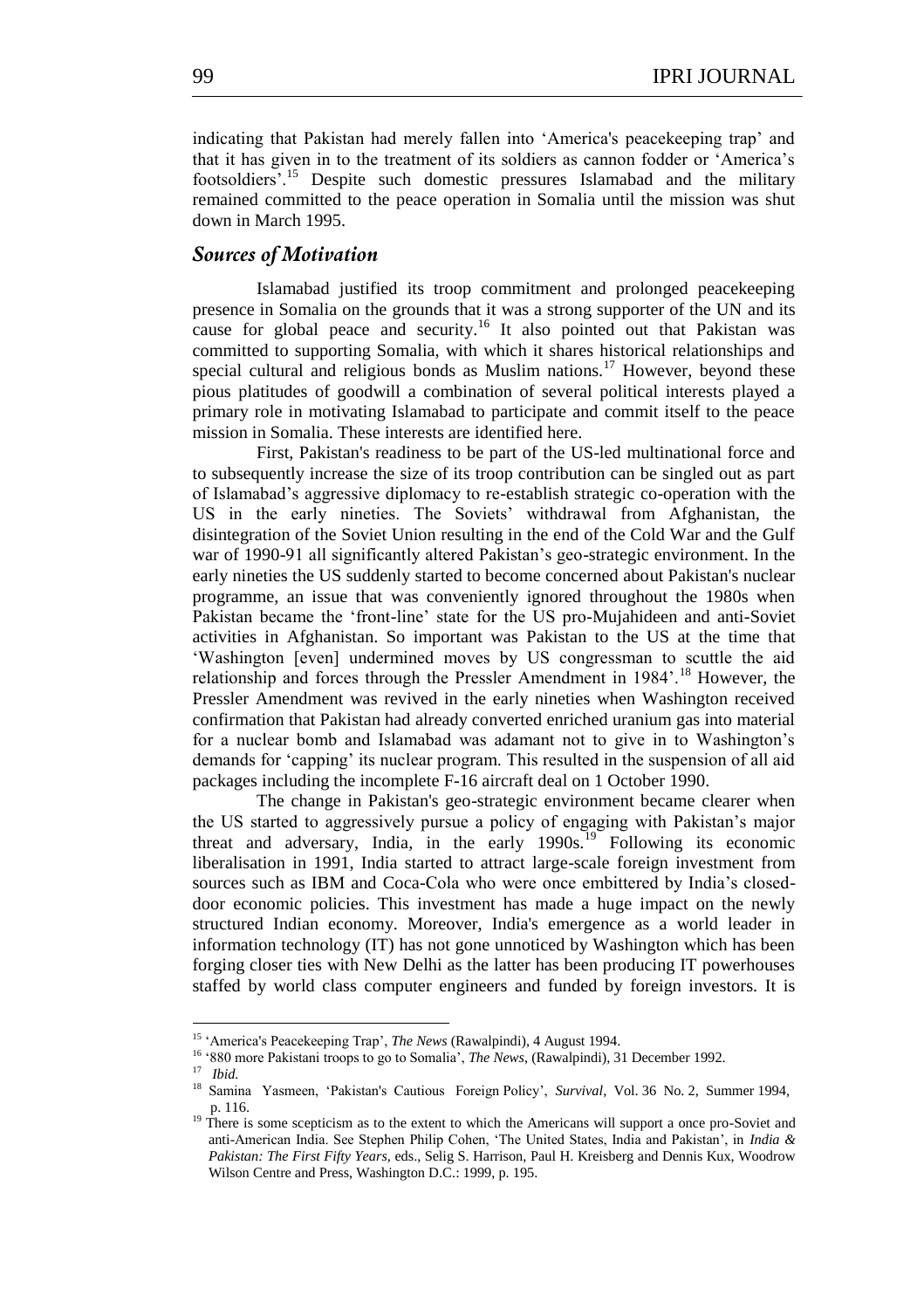1

against the backdrop of this changing geo-strategic environment that Pakistan sought an opportunity to aggressively revive its relations with Washington in the early 1990s. Islamabad saw its involvement in UNITAF and continuous support for US requests for more ground troops as an opportunity to re-establish friendly relations with the US and at the same time persuade Washington to re-consider lifting the aid ban and the unsettled business of the F-16 aircraft deal.

A second source of motivation for Pakistan's prolonged peacekeeping commitment in Somalia stems from Pakistan's desire to demonstrate its credibility as an active and reliable peacekeeper and also to alter the growing negative images of Pakistan. The allegations against the government for its linkage with terrorist acts within its borders and also in Kashmir and Punjab in India, had not only strained Indo-Pakistan relations but had been a major factor adversely affecting Pakistan's international image. Participation in the Somalia peace operation provided an opportunity for Pakistan to alter this image. Pakistan saw Aideed's acts in Somalia as acts of terror which resulted not only in the critical loss of its soldiers but also in the massacre of almost 50000 local Somalis. The use of terror tactics such as rape, extortion and physical brutality were routine in Somalia. Women were the worst victims having undergone severe physical abuse and torture. Some incidents include: the rape of a nine-year old girl; a woman, eight month pregnant, gangraped by 17 men who then killed the unborn child; and a woman shot in the head when she resisted gang rape.<sup>20</sup> While these incidents and violations of human rights impacted heavily on the locals, Pakistan was quick to justify its actions and continued its peacekeeping presence in Somalia on the grounds that it was fighting against terrorism. Subsequently, the Prime Minister Nawaz Sharif not only dismissed terrorism allegations against Pakistan as ‗baseless' but also made it clear that Pakistan does not support international terrorism. 'Now it is evident to the world community that Pakistan not only condemned the terrorism in every part of the world but also believed in fighting against it', said the Pakistani leader.<sup>2</sup>

Thirdly, Pakistan's active participation in Somalia could also be viewed as part of the intra-regional competition between India and Pakistan in UN peacekeeping. Like Pakistan, India is a traditional peacekeeper, but the latter has participated in more peace operations than the former. For instance during the Cold War India participated in fourteen peace operations, beginning with its repatriation role in Korea in 1950. It also contributed almost 12000 troops to the first UN peacekeeping operation in the Sinai in 1956. In contrast Pakistan's Cold War participation in peace missions was limited and brief. It participated in only four peace operations and made a large-scale troop commitment only in West Irian in  $1962<sup>22</sup>$  However, the early nineties started to see some changes in Islamabad's attitude towards peacekeeping. While peacekeeping gained an important place in its post-Cold War foreign policy agenda, Pakistan was also keen to compete with India's role in peace maintenance. This was demonstrated in Somalia where Pakistan not only emerged as the single largest peacekeeping contingent but its

<sup>&</sup>lt;sup>20</sup> Approximately 65 per cent of the local population had one immediate family member subjected to the terror tactics and approximately 39 per cent of the population knew someone who had gone through one of these horrors of war. International Committee of Red Cross, *People On War*, Country Report (Somalia), Geneva: 1999.

<sup>21</sup> ‗Troops' martyrdom proves terrorism charges against Pakistan baseless: Nawaz', *The Nation* (Islamabad), 14 June 1993.

<sup>&</sup>lt;sup>22</sup> During the Cold War Pakistan participated in the peace operation in the Congo in 1960 where it contributed logistical support. It contributed 1500 troops to West Irian in 1962 and observers to Yemen in 1964 and to Namibia in 1989.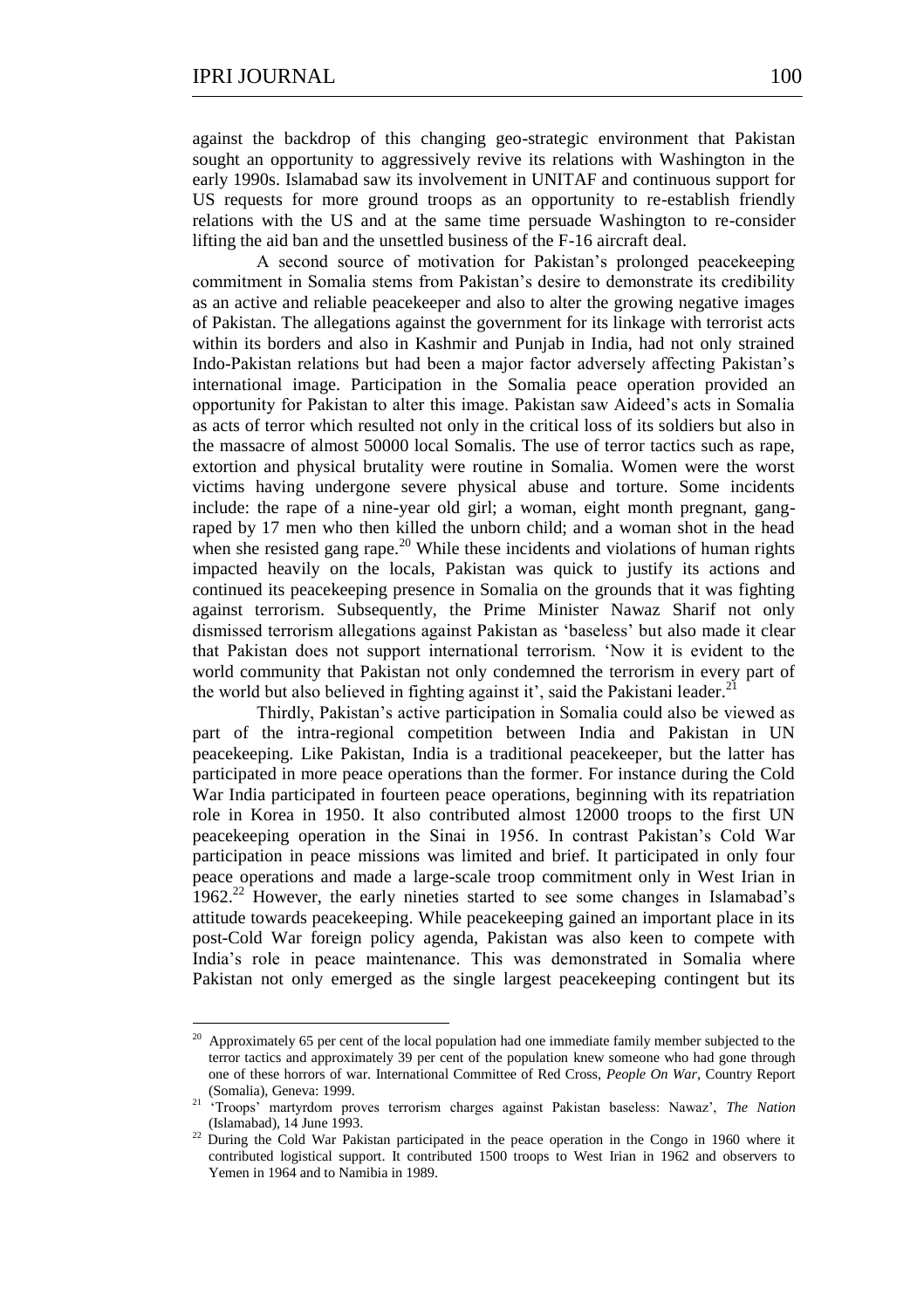troop contribution (7500 troops) was bigger than that of India (5000 troops). Moreover, India did not deploy its troops until March 1993 because it refused to be part of the US-led mission.<sup>23</sup> This was an advantage for Pakistan given the changing geo-strategic environment in the early 1990s and its desire to re-establish ties with the US.

# *Lessons Learnt*

While Pakistan's strong and prolonged peacekeeping commitment in Somalia highlight one of its major peacekeeping strengths as a reliable peacekeeper, two key lessons could be drawn from Pakistan's peacekeeping experience in Somalia. Arguably, these lessons have also shaped the nature of Pakistan's participation in post-Somalia peace missions.

## *Selective Deployment*

The first lesson that Pakistan has learnt from its experience in Somalia is to deploy its troops subject to the provision and availability of adequate logistical support in mission areas. One of the major causes for Pakistan's initial setbacks in Somalia was the lack of firepower. According to Shaharyar Khan, Pakistan's foreign Secretary, Pakistani troops in Somalia 'did not have sufficient firepower or equipment to defend themselves against the  $[5 \text{ June}]$  attack'.<sup>24</sup> This was due to failure of the UN to provide logistical support to some of its peacekeepers in Somalia. Indeed not all governments can provide their military with the necessary equipment for operating in UN peacekeeping operations abroad. In fact this is a problem for most third world peacekeepers that lack the resources to support themselves. Although the UN has no standing stock of such equipment, it is responsible for the procurement of logistical support and the provision of such assistance to under-equipped units.<sup>25</sup> However, this often results in several problems such as delays in the arrival of logistical support to mission areas and lack of standardisation of military equipment. Although Pakistan has demonstrated its capacity to readily provide troops, its ability to function in Somalia was greatly weakened by the lack of adequate logistical support and assistance, which should have been provided by the UN.<sup>26</sup>

Although the UN took conscious efforts to quickly provide heavy weaponry to Pakistani forces following the 5 June tragedy, the death of its soldiers in Somalia resulted in Pakistan becoming more cautious and selective in despatching its soldiers in future peace operations. For instance although Pakistan had expressed its desire to participate in the peace mission to Bosnia-Hezergovina, Islamabad declined to contribute troops due to a lack of logistical support. In August 1993 Germany, in spite of its initial agreement, suddenly refused to provide heavy weaponry assistance to Pakistan. Although plans were underway to train and familiarise Pakistani soldiers to handle the new weapons system in Germany, Berlin passed a new law which denied the provision of its military equipment to troops belonging to another country unless Pakistan was willing to buy the equipment at

1

<sup>&</sup>lt;sup>23</sup> India's decision to contribute ground troops came about in 1993 following the take over of the UNITAF by the UN, which also marks the second phase of the operation (UNOSOM II). The decision to deploy Indian ground troops came after much deliberation and debate based on a ground survey and

study by two Indian delegates who had visited Somalia early in 1993.<br><sup>24</sup> 'Pakistan Demands better equipment for UN forces', *Dawn* (Karachi), 7 June 1993.

<sup>25</sup> Boutros Boutro-Ghali, *An Agenda For Peace Unioited* Nations, New York: 1992, p.31.

<sup>&</sup>lt;sup>26</sup> 'Pakistan demands better equipment for UN forces', *Dawn*, 7 June 1993.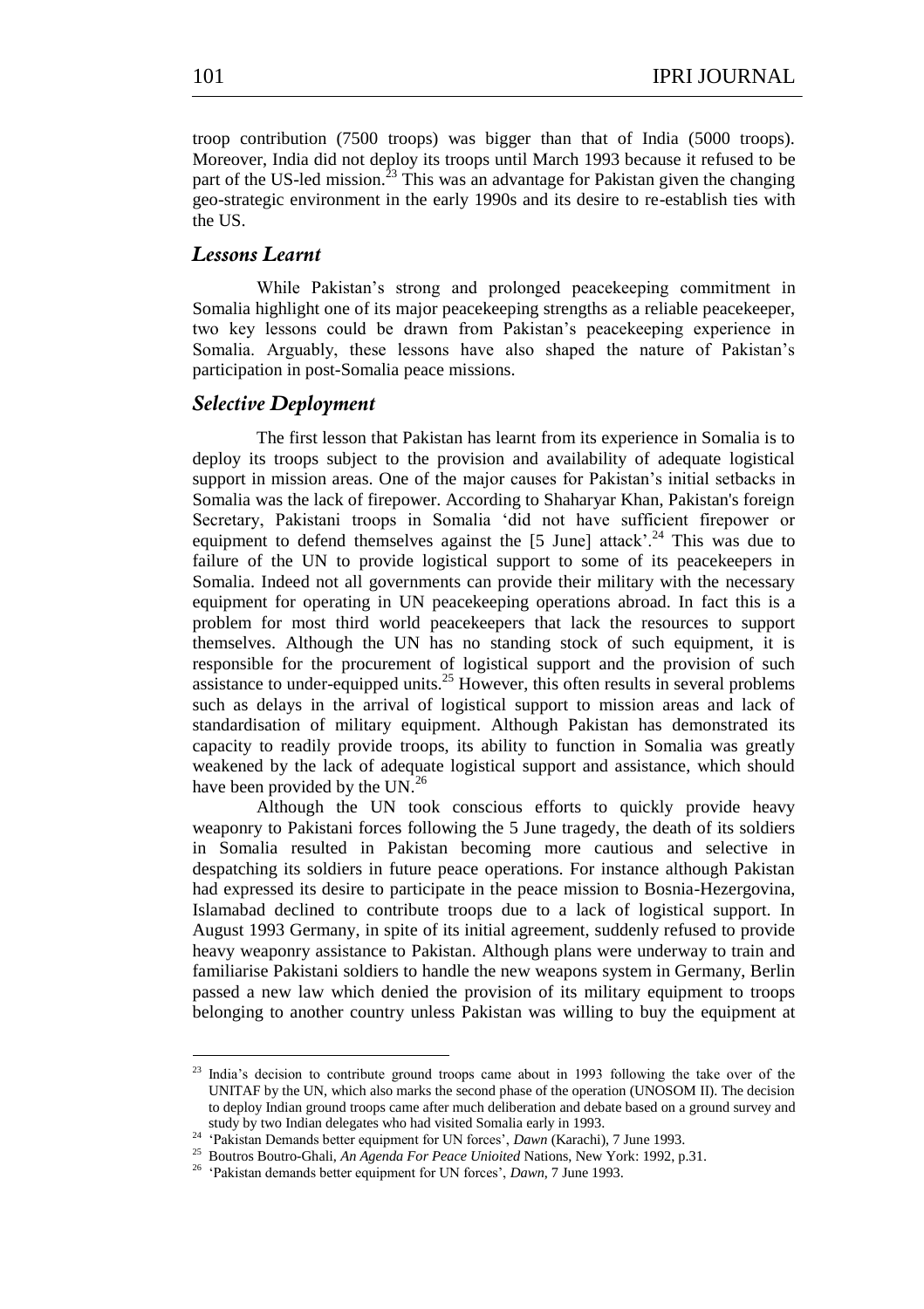low rates.<sup>27</sup> After intense renegotiations with the UN, Pakistan then reconsidered its decision and deployed 3000 troops as part of the UN Protection Force in former Yugoslavia (UNPROFOR).

In 1996 Pakistan was once again approached by the UN to contribute troops in Bosnia, but as part of the NATO-led Implementation Force (IFOR). Although Pakistan was one of the 14 non-NATO countries that had consented to participate, Islamabad later declined to contribute troops due to differences with the UN. Pakistan's foreign office voiced its disappointment openly indicating that this was the second time that UN has caused a blunder in the provision of military support to Pakistani troops in Bosnia and it was not prepared to incur the additional equipment costs.<sup>28</sup> By November 1995 all the Pakistani troops who operated as part of UNPROFOR returned home. It was only when NATO agreed to bear part of the expenditure of the Pakistani troop deployment that Islamabad deployed another contingent of 3,000 troops in IFOR in early 1996.

#### *Peacekeeping Doctrine and Approach*

The second lesson that Pakistan has learnt from its peacekeeping experience in Somalia relates to the development of a new peacekeeping doctrine for and approach to managing intrastate peacekeeping operations. Indeed, one of Pakistan's major weaknesses in Somalia was the lack of a clear and independent peacekeeping agenda which resulted in developing an approach that increasingly focused on targeting individual elements. For instance, instead of engaging in humanitarian activities Pakistan joined forces with the US to track down Aideed and his warring factions for killing the UN peacekeepers on 5 June 1993. But this shifting from the general to a particular target was costly to Pakistan.<sup>29</sup> That is, it later resulted in seriously jeopardising Pakistan's security movement and its ability to carry out its duty effectively. The targeting of Aideed meant a loss of the impartiality and credibility of the peacekeeping force which transformed the UN peacekeepers to be increasingly seen as the new 'warlords' in Somalia.<sup>30</sup> Thus on several occasions Pakistani forces faced enormous difficulty in operating at the local community levels to implement humanitarian and peace building projects.<sup>31</sup>

Consequently, the Somalia experience played a critical role in shaping Pakistan military's peacekeeping doctrine, in which building community relations in mission areas also became a priority.<sup>32</sup> In most peace operations of today the use of force is imminent and fighting impartially to establish a secure environment for peacekeeping operations becomes a major challenge. However, using force, against ‗rogue' elements in mission areas, with the backing and broad support of local communities could help peacekeepers to reduce the risk of jeopardising their peacekeeping presence in the field.<sup>33</sup> In line with its peacekeeping philosophy, Pakistan took efforts to reshape its methods of preparing soldiers for peacekeeping

<sup>&</sup>lt;sup>27</sup> 'Germany's Refusal to give arms delays Bosnia bound Pak Troops', *The New*, (Rawalpindi), April 1994.

<sup>28</sup> ‗Pakistan not to send troops to Bosnia', *Frontierm Post* (Peshawar), 25 March 1996.

<sup>&</sup>lt;sup>29</sup> A.R. Sidiqi (Brig. retd.), 'UN Dilemma: Peacekeeping or Peace-Enforcement', Defence Journal, (Karachi) Vol.20, No.9-10, 1994, p.14

<sup>&</sup>lt;sup>30</sup> Hari Charan Chhabra, 'Indian Peacekeeping in Somalia', *World Focus* (New Delhi), Vol.15, No. 10, Oct. 1994, p.18. See also Pat Towell, 'Risks of Peacekeeping Shown in Battle with Warlord', *Congressional Quarterly Weekly Report*, 51, 25 (19 June 1993).

<sup>31</sup> ‗Pakistani troops clash with Somalis', *Dawn* (Karachi), 19 September 1994.

<sup>&</sup>lt;sup>32</sup> Interview with Pakistan's Military. (ISPR) Rawalpindi, 1997.

<sup>33</sup> Charles Dobbie, A Concept for Post-Cold War Peacekeeping, *Survival*, Vol.36 No.3, Autumn 1994, pp.135-7.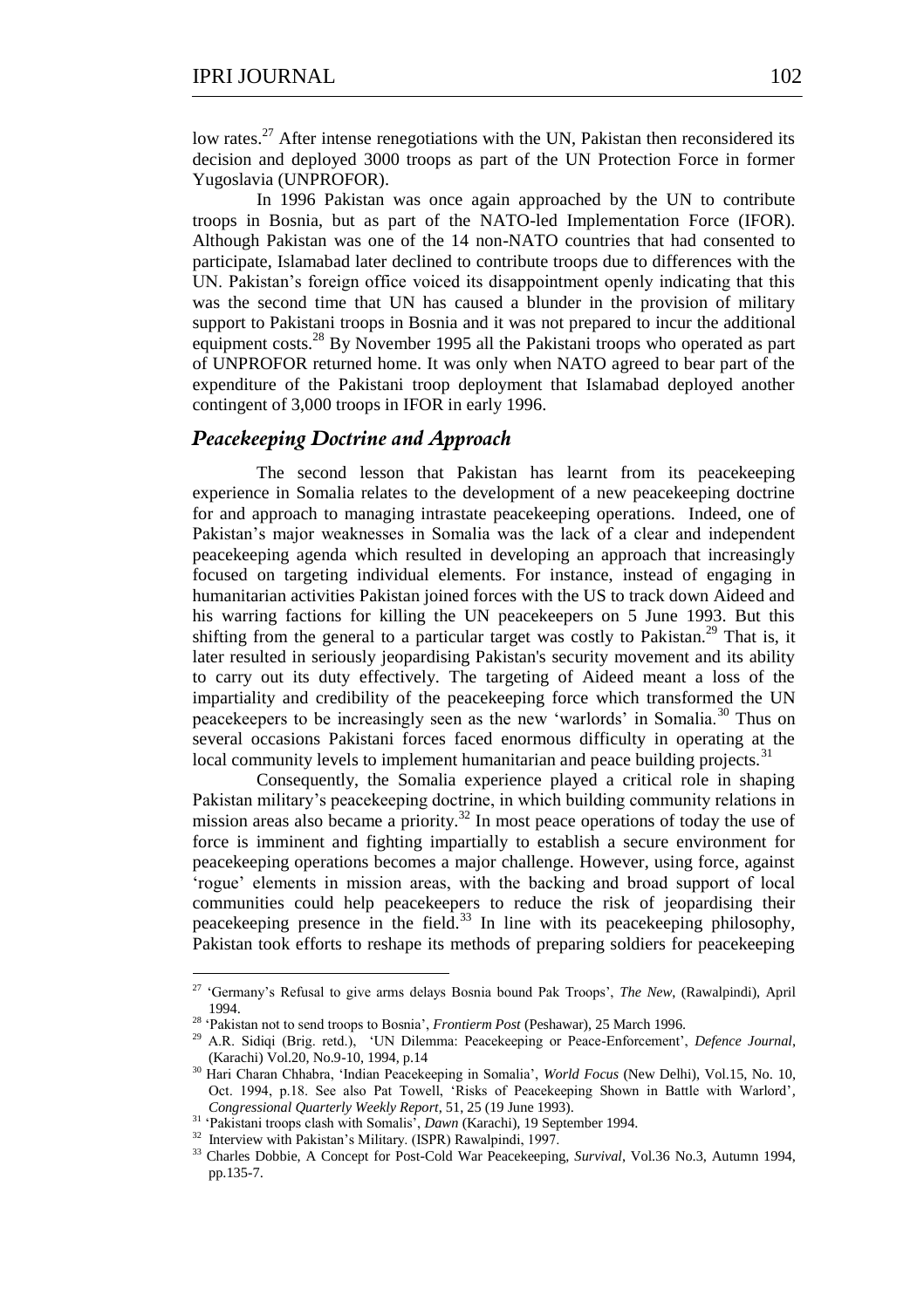operations. Firstly, the military has consciously taken steps to ensure that it deploys suitable military personnel who are able to operate at the community level and build popular support. This is important because of the need for an attitudinal change by soldiers. The Pakistani army has developed a rigid selection process that places emphasis on personal qualities such as patience, sensitivity to gender and differing cultures, understanding, calmness, and self-discipline.<sup>34</sup> Moreover, the Pakistani army has also developed a policy whereby soldiers are only given one UN assignment over the course of their military career.<sup>35</sup> This ensures that soldiers do not see peacekeeping as a career which could make them less committed in the long term. Immediate and appropriate measures have been taken to ensure that Pakistani soldiers and other personnel are well disciplined in the field. While such efforts have been taken to maintain high discipline standards in mission areas, Pakistan's approach to managing intrastate peacekeeping operations has changed significantly since its involvement in Somalia. A central focus in most of the peace missions has been to build a strong support base and increase interaction at the local level through community-oriented peacekeeping activities. Pakistan's role in some of the post-Somalia peace operations points to this.

One example relates to Pakistan's involvement in Bosnia-Hezergovina where the Pakistan Battalion (PAKBAT) deployed in the city of Tuzla focused on changing the attitudes of the locals so as to seek cooperation for the implementation of UN mandates. The Pakistani contingent launched some major civil affairs programmes including the establishement of two hospitals, called 'The Healers' in the towns of Vares and Dardevik.<sup>36</sup> These two 25-bed hospitals provided medical assistance to people in a 200km radius. The Pakistani Army's mobile medical team was also established to serve people who lived in the countryside and lacked mobility. Every ten days this team would travel to distant locations to provide medical treatment. The Pakistani government made a huge contribution by donating more than 1.7 tonnes of medicine to the Mayor of Tuzla.<sup>37</sup> Pakistan's civil affairs projects were quite successful and in fact won the praises of several individuals and organisations across the globe. The editor of the *Bosnian News Magazine*, Djanana Islamovic, wrote that: ‗PAKBAT in Bosnia has not only protected us from the brutal assault of Serb Offensive but also has infused a new spirit into our lives. They have given us all sorts of humanitarian help, taught us the values of Islam and above all have given us a constant medical care in form of their hospital.<sup>38</sup> In a letter to the Pakistan Ambassador in London, a Member of the British Parliament, Mr John who was on a month long visit as a volunteer driver on a convoy to Bosnia, wrote that the ‗Pakistani battalion involved in UNPROFOR in Bosnia are doing a commendable job and that there is plenty of evidence of the hard work being done by Pakistani soldiers to repair roads and to help the people of that part of Bosnia'.<sup>39</sup>

Another example is Pakistan's community peacekeeping in Haiti where PAKBAT engaged in civil affairs works such as building schools, installing new

-

<sup>34</sup> General Pervez Musharraf, (Former Director General Military Operations), *Military Peacekeeping Operations: Perspectives and Problems*, unpublished manuscript on Seminar Report on United Nations Peacekeeping Operations, Rawalpindi, 9-12 May, 1994.

<sup>&</sup>lt;sup>35</sup> Interview with Officer at Pakistan Military Headquarters. Rawalpindi, 1997.

<sup>&</sup>lt;sup>36</sup> 'Pakistani Peacekeepers in Bosnia', *The Muslim*, (Karachi) 28, November, 1994. See also Haq Nawaz, ‗Peacekeeping: Pakistan Army on Humanitarian Missions', *Defence Journal*, (Karachi), Vol. 20, No. 9-10, 1994.

<sup>37</sup> *50 Years of Peacekeeping*, Pakistan Army in Service of Peace, Pakistan Military Document, Rawalpindi, Pakistan: 1995.

<sup>38</sup> *50 Years of Peacekeeping* (see n.21 above), p.41

<sup>&</sup>lt;sup>39</sup> 'Pak Troops Doing Commendable Job in Bosnia', *The Nation* (Islamabad), 10 December 1995.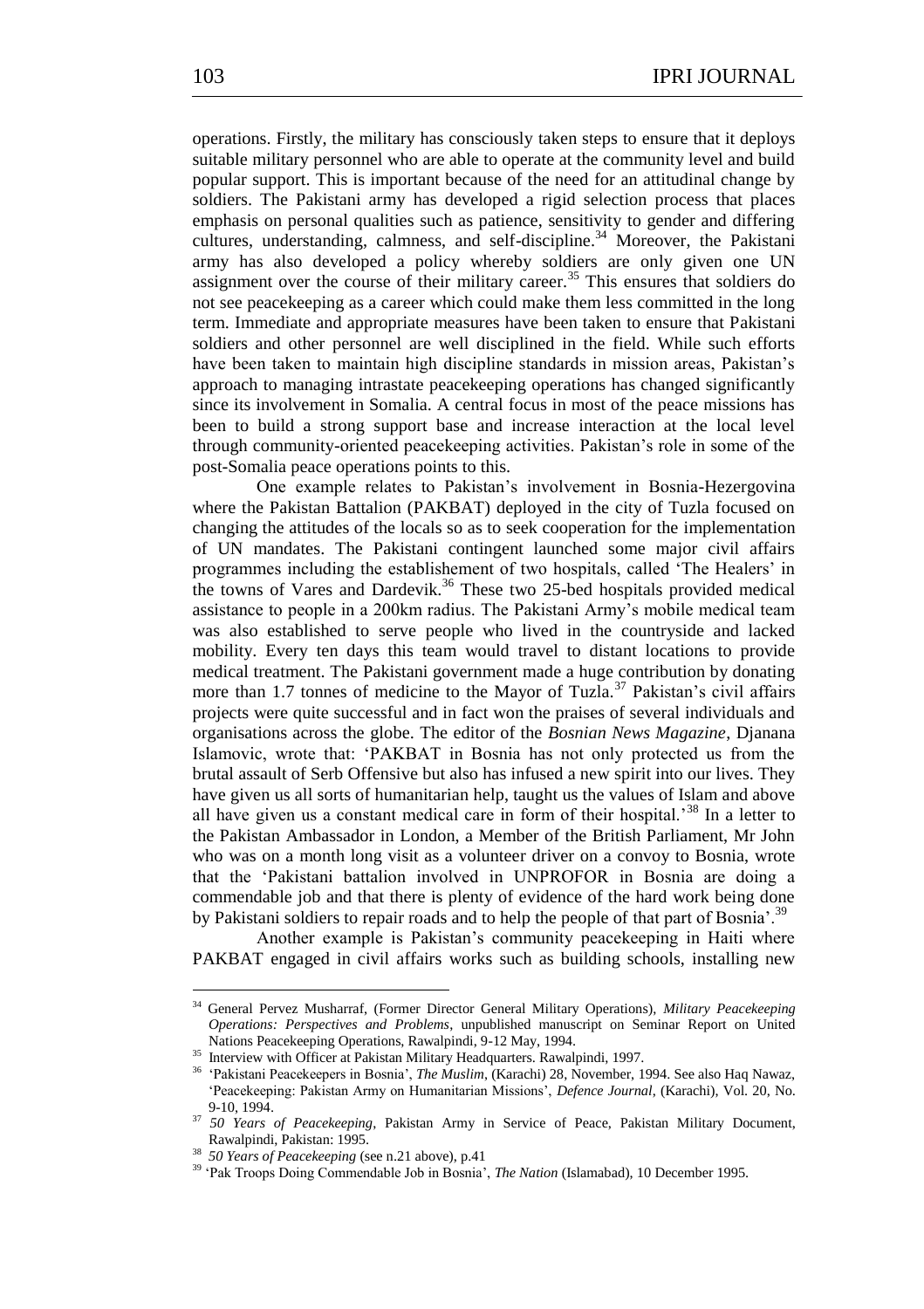water pumps and constructing various recreational facilities for the public. The Pakistani contingent carried out its own food distribution programmes from the rations provided to the Pakistani troops for their own daily consumption. The Pakistan contingent's role in Haiti received high level praise from various foreign military officers and force commanders. For example, the force commander to Haiti, Brigadier General JR Pierre, commended the Pakistani contingent for its social skills which secured strong relations with the local population. He said, ‗when you brought me through Cap Haitian, I was quite impressed by friendships the Pakistani troops have struck with the locals and their reaction at their arrival on all sites. It expresses their solidarity to the Haitians and their relentless determination to improve their quality of life. I would have been proud to serve with soldiers of such calibre'.<sup>40</sup> In recognition of the growing popularity of Pakistani troops in Cape Haitian both the SRSG and the Force Commander in Haiti, Brigadier General Pierre Daigle, recommended to the UN Secretary-General that Pakistan should be requested to stay on and be part of a new mission, the UN Support Mission in Haiti (UNSMIH), which was established under the UN Security Council Resolution 1063 of 1996. But UNSMIH had a smaller military component and its force level was reduced from three battalions to two. Pakistani troops not only made up one of these battalions, along with the Canadians, but also replaced the Bangladeshi contingent in Port Au Prince where it continued with its humanitarian work till November 1996.

# *Conclusion: The Future of Pakistani Peacekeeping*

Since the early nineties Pakistan's participation in external peace operations has increased significantly in line with Islamabad's identification of UN peacekeeping as a top priority in its foreign policy agenda. Speaking in the General Assembly's Special Committee on Peacekeeping in 1992, Pakistani delegate Mateen-ur-Rehman Murtaza pledged Islamabad's increased support to United Nations activities in the area of peace keeping around the world.<sup>41</sup> In 1994, President Farooq Leghari pointed out that 'Pakistan not only values peacekeeping operations for the maintenance of general peace and security but has a commitment towards the role that Pakistan plays'.<sup>42</sup> Pakistan's military which enjoys considerable influence in the country also expressed support. Pakistan's former Chief of Army Staff (COAS), General Abdul Wahid Kakar asserted that ‗Pakistan's contributions to the United Nations peacekeeping operations will continue in keeping with its time honoured traditions of supporting right over wrong and freedom over oppression'.<sup>43</sup>

In line with its new policy Pakistan's participation in UN peacekeeping operations abroad has gained significant momentum in the post-Cold War era. Up to December 2000 Pakistan has participated in 30 UN peace missions abroad and in total has contributed approximately 20000 troops and other ground personnel. Moreover, Pakistan has also adopted a policy of 'supporting peacekeeping operations without regards to the region or people involved'.<sup>44</sup> Subsequently, Pakistani soldiers have donned blue helmets in different parts of the world: the Middle-East, (Iraq-Kuwait); Asia (Cambodia and East Timor); Africa (Western

 40 Ibid. See also *50 Years of Peacekeeping*, op. cit.

<sup>41</sup> ‗Pakistan Praises UN Peacekeeping Operations', *Frontier Post*, (Peshawar), 15 November, 1992.

<sup>42</sup> Pakistan Committed to UN Peace Cause', *The Nation* (Islamabad) May, 1994.

<sup>43</sup> Pakistan Army and Politics of Peacekeeping', *The Nation* (Islamabad), May, 1994.

<sup>&</sup>lt;sup>44</sup> Gen. Abdul Waheed, 'Key Note Address', *International Seminar Report on United Nations Peacekeeping Operations*, Rawalpindi: Military Document, 9-12 May 1994, pp. 3- 9.